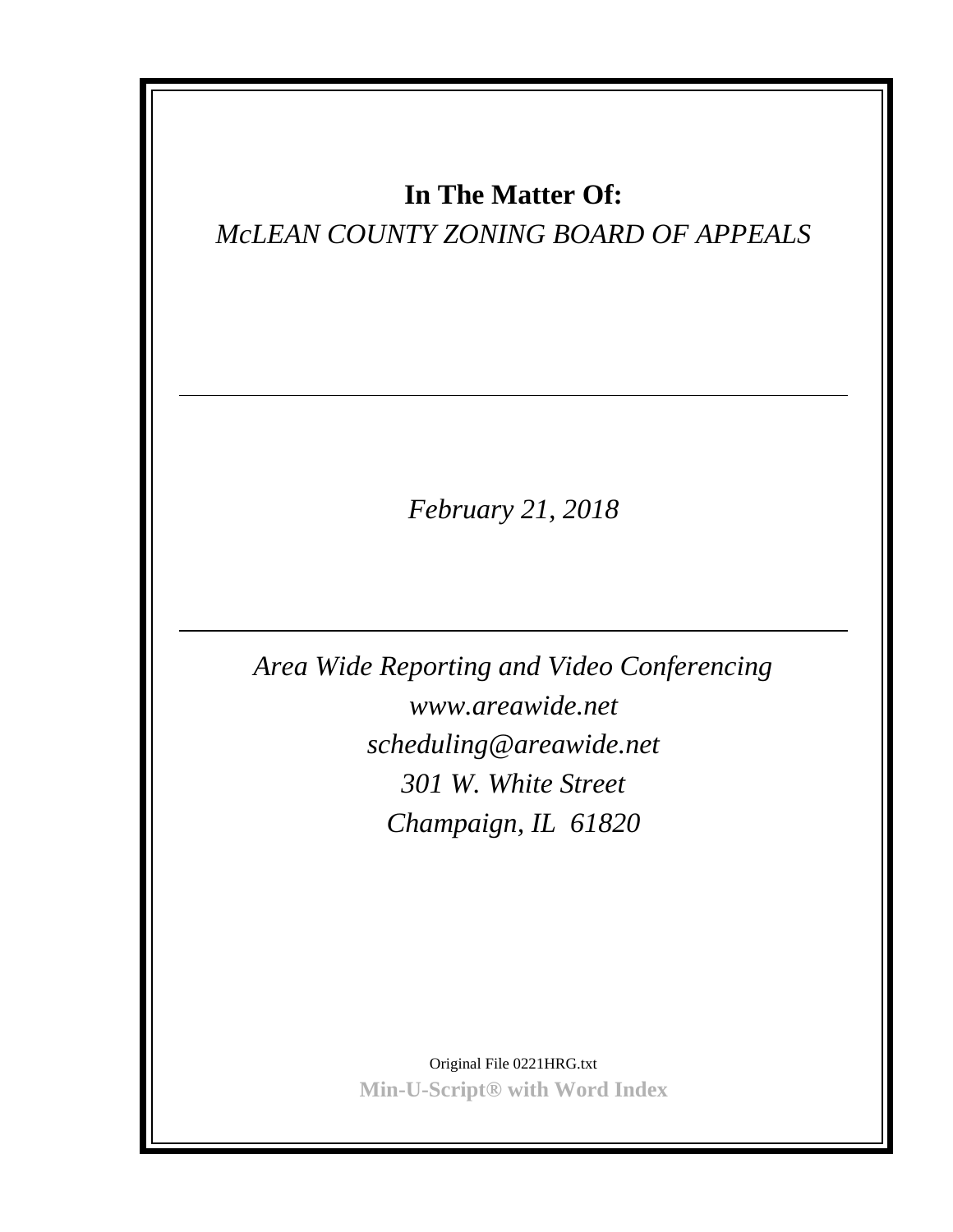|                                                                | Page 336                                                                                        |              | Page 338                                                                                                    |
|----------------------------------------------------------------|-------------------------------------------------------------------------------------------------|--------------|-------------------------------------------------------------------------------------------------------------|
| 1                                                              | MCLEAN COUNTY ZONING BOARD OF APPEALS                                                           | 1            | (Commencing at 6:00 p.m.)                                                                                   |
| 2                                                              | <b>MEETING</b>                                                                                  | $\mathbf{2}$ | <b>CHAIRMAN FINNIGAN:</b> We're going to call                                                               |
| 3<br>4                                                         | Wednesday, February 21, 2018<br>$6:00$ p.m.                                                     |              | 3 the zoning board to order. Will the secretary call                                                        |
| 5                                                              | at                                                                                              | 4            | the roll?                                                                                                   |
| 6                                                              | McLean County Government Center                                                                 | 5            | (Roll call was taken with Board Members)                                                                    |
| 7                                                              | 115 East Washington Street<br>Bloomington, Illinois                                             | 6            | Brian Bangert, Michael Kuritz, Rick Dean, Julia                                                             |
| 8                                                              | Case Number SU-18-02                                                                            | 7            | Turner, Jim Finnigan, Chris Carlton and Mary Beth                                                           |
| 9                                                              |                                                                                                 | 8            | Taylor present.)                                                                                            |
| 10                                                             | BOARD MEMBERS PRESENT:                                                                          | 9            | <b>CHAIRMAN FINNIGAN:</b> Seven members, we have                                                            |
| 11                                                             | Brian Bangert                                                                                   | 10           | a quorum. We're reconvened for Case SU-18-02. A                                                             |
| 12                                                             | Chris Carlton - 1st Alternate<br>Rick Dean                                                      | 11           | point of clarification. I asked counsel last night<br>12 to kind of talk about this Henline Creek and the   |
| 13                                                             | James Finnigan - Chairman<br>Michael Kuritz                                                     |              |                                                                                                             |
| 14                                                             | Mary Beth Taylor - 2nd Alternate<br>Julia Turner                                                |              | 13 Mackinaw River and different things of what was<br>14 expected, and so she called Mr. Shank, Keith Shank |
| 15                                                             |                                                                                                 |              | 15 today, and I'm going to read you the letter.                                                             |
| 16                                                             |                                                                                                 | 16           | Last evening I asked for clarification                                                                      |
| 17                                                             | ALSO PRESENT:                                                                                   | 17           | from the board counsel, our counsel, specifically                                                           |
| 18                                                             | Philip Dick, Director of Building and Zoning<br>Samantha Walley, Assistant State's Attorney     | 18           | what IDNR is recommending with regards to Rooks                                                             |
| 19                                                             | Luke Hohulin, Assistant County Engineer                                                         | 19           | Creek and Henline Creek. At my request, counsel                                                             |
| 20                                                             |                                                                                                 |              | 20 conferred with Mr. Keith Shank of IDNR who advised                                                       |
| 21                                                             |                                                                                                 |              | 21 that the Henline Creek is considered part of the                                                         |
| 22                                                             | June Haeme: CSR #084-003038                                                                     |              | 22 Mackinaw River INAI site and thus recommends a half                                                      |
| 23                                                             | Area Wide Reporting and Video Conferencing<br>301 West White Street                             |              | 23 mile setback for all turbines from both Mackinaw                                                         |
| 24                                                             | Champaign, IL 61820<br>800.747.6789                                                             |              | 24 River and Henline Creek in this project.                                                                 |
|                                                                |                                                                                                 |              |                                                                                                             |
|                                                                | Page 337                                                                                        |              | Page 339                                                                                                    |
|                                                                |                                                                                                 |              |                                                                                                             |
| 1                                                              | <b>INDEX</b>                                                                                    | 1            | Mr. Shank also advised that while a                                                                         |
| 2                                                              | Page<br>APPLICANT PRESENTATION                                                                  | 2            | portion of the Rooks Creek is part of the Vermilion                                                         |
| 3                                                              | QUESTIONS BY BOARD 345<br>QUESTIONS BY MR. ARMSTRONG 352                                        |              | 3 River INAI site, the only part in Rooks Creek is                                                          |
| 4                                                              | QUESTIONS BY MR. SWARTZ 388                                                                     |              | 4 located in Livingston County. A portion of Rooks                                                          |
|                                                                | QUESTIONS BY MR. TAYLOR 391<br>QUESTIONS BY MS. WINTERLAND<br>396<br>QUESTIONS BY MR. JOLLY 398 |              | 5 Creek that's located in McLean County is considered                                                       |
| 6                                                              | QUESTIONS BY MR. HANEY 401                                                                      |              | 6 by IDNR to be a perennial stream, thus Mr. Shanks                                                         |
| 7                                                              | PUBLIC PRESENTATION<br>MICHAEL MATEJKA 408                                                      |              | 7 recommends a 500 foot setback for those turbines.                                                         |
| 8                                                              | DARYL HANEY 410                                                                                 | 8            | And I just got this before we reconvened                                                                    |
| 9                                                              | OUESTIONS BY BOARD 417                                                                          | 9            | and I just wanted everybody to know what the                                                                |
|                                                                | ANNA ZIEGLER 423<br>QUESTIONS BY MS. WINTERLAND 424                                             | 10           | recommendation really is, so it's on the record.                                                            |
|                                                                | QUESTIONS BY MR. JOLLY 426                                                                      | 11           | So I think at this point you can call your                                                                  |
|                                                                | ANGELO CAPPARELLA 429<br>QUESTIONS BY BOARD 435                                                 |              | 12 witness.                                                                                                 |
|                                                                | QUESTIONS BY MS. WINTERLAND 445<br>QUESTIONS BY MR. HANEY 454                                   | 13           | MS. ANTONIOLLI: And do you have an extra                                                                    |
|                                                                | QUESTIONS BY MS. ANTONIOLLI 465                                                                 |              | 14 copy of the letter or --                                                                                 |
|                                                                | JOHN CAPASSO 467<br>QUESTIONS BY MR. JOLLY 475                                                  | 15           | <b>CHAIRMAN FINNIGAN:</b> You can have mine.                                                                |
|                                                                | AMY WINTERLAND 478                                                                              | 16           | MS. ANTONIOLLI: All right, thank you,                                                                       |
|                                                                | QUESTIONS BY BOARD 484<br>QUESTIONS BY MR. PETERSEN 488                                         | 17           | I'll come and get it in a minute. Why don't I                                                               |
|                                                                | QUESTIONS BY MS. ANTONIOLLI 491<br>QUESTIONS BY MR. TAYLOR 495                                  | 18           | introduce Jeff Kopp who is to my left from Burns                                                            |
|                                                                |                                                                                                 | 19           | McDonnell. He's here tonight to present a summary                                                           |
| 10<br>11<br>12<br>13<br>14<br>15<br>16<br>17<br>18<br>19<br>20 | <b>EXHIBITS</b>                                                                                 | 20           | of his decommissioning study.                                                                               |
| 21                                                             | Applicant Exhibit 11 351<br>Jeff Kopp PowerPoint                                                | 21           | <b>CHAIRMAN FINNIGAN:</b> Would you like to be                                                              |
| 22                                                             | Neutral Exhibit 1 435<br>Angelo Capparella handout                                              |              | 22 sworn in?                                                                                                |
| 23                                                             | Neutral Exhibit 2 478<br>Amy Winterland handout                                                 | 23           | MR. KOPP: Yes.                                                                                              |
| 24                                                             |                                                                                                 | 24           | (Mr. Jeff Kopp was duly sworn.)                                                                             |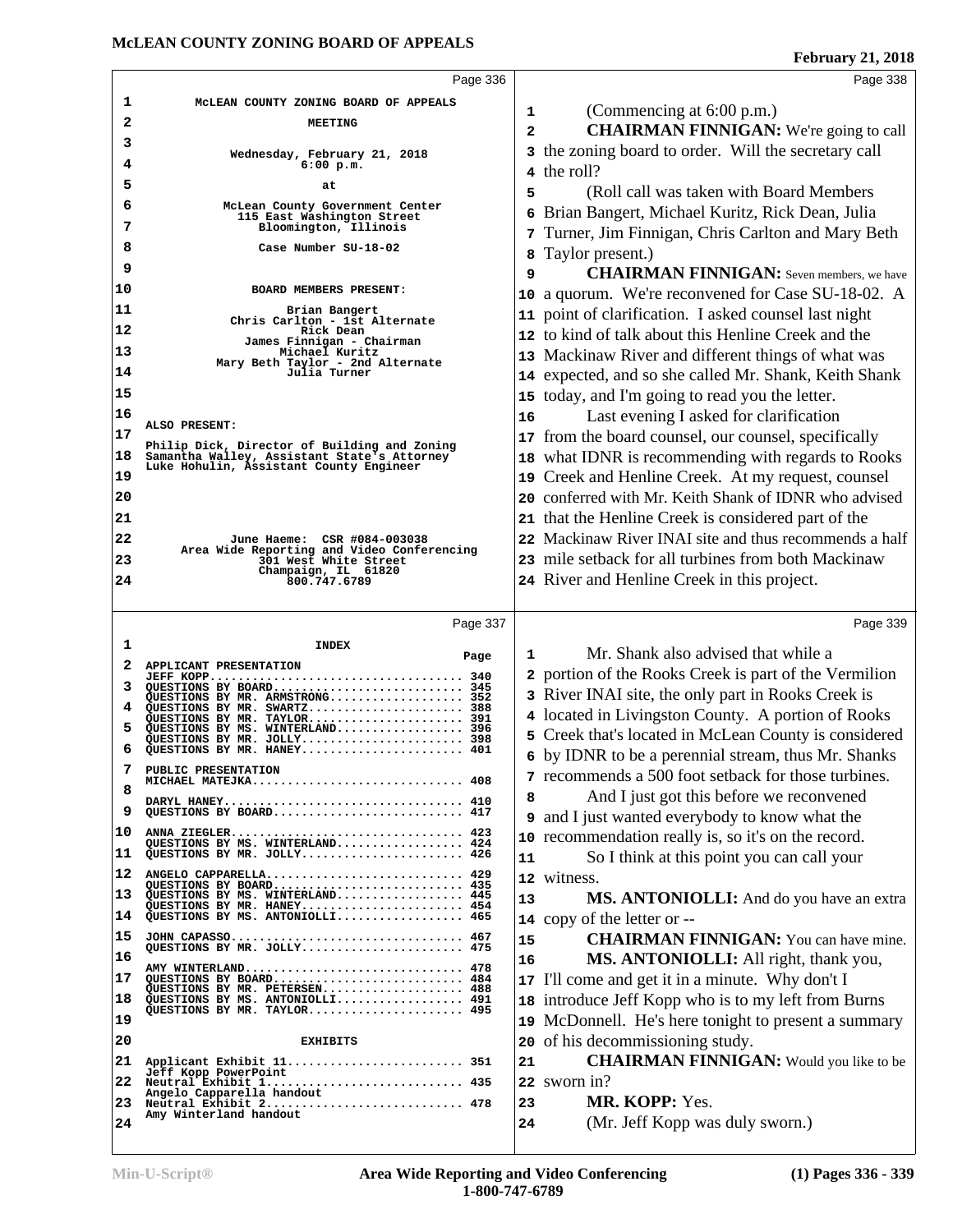|                 | Page 340                                                                                                 |    | Page 342                                                                                                     |
|-----------------|----------------------------------------------------------------------------------------------------------|----|--------------------------------------------------------------------------------------------------------------|
| 1               | <b>CHAIRMAN FINNIGAN:</b> State your name and                                                            |    | 1 utility consulting experience. As part of that,                                                            |
| 2               | address and spell your last name please.                                                                 |    | 2 I've done over 150 decommissioning cost estimates in                                                       |
| 3               | MR. KOPP: My name is Jeffrey Kopp,                                                                       |    | 3 multiple states including the state of Illinois.                                                           |
| 4               | K-O-P-P. My address is 9400 Ward Parkway, Kansas                                                         |    | 4 And I've done those decommissioning estimates for                                                          |
| 5               | City, Missouri, 64 -- 64114.                                                                             | 5  | various power generation technologies, wind, solar,                                                          |
| 6               | <b>CHAIRMAN FINNIGAN:</b> I don't know if he got                                                         | 6  | coal and gas-fired facilities and hydro facilities,                                                          |
|                 | 7 it or not. Did you get it, Phil? You'll have to do                                                     |    | 7 and those have been accepted by regulatory agencies                                                        |
| 8               | it again. He was -- we were doing some other stuff.                                                      |    | 8 in multiple jurisdictions.                                                                                 |
| 9               | MR. KOPP: Okay, fine. Jeffrey Kopp,                                                                      | 9  | The company I work for, Burns McDonnell,                                                                     |
|                 | 10 K-O-P-P. My address is 9400 Ward, W-A-R-D, Parkway,                                                   |    | 10 is a fully-integrated engineering, construction,                                                          |
|                 | 11 Kansas City, Missouri, 64114.                                                                         |    | 11 environmental and consulting firm. In 2017 we were                                                        |
| 12              | <b>CHAIRMAN FINNIGAN:</b> I think he got it,                                                             | 12 | the top ranked power and transmission and                                                                    |
|                 | 13 thank you.                                                                                            | 13 | distribution firm in the United States. We perform                                                           |
| 14              | MS. ANTONIOLLI: Okay, Mr. Kopp, maybe we                                                                 |    | 14 over a billion dollars in construction annually, and                                                      |
|                 | 15 can go over this again. Where do you work?                                                            |    | 15 we provide owners engineering services for                                                                |
| 16              | MR. KOPP: I work at Burns McDonnell                                                                      | 16 | decommissioning, so in addition to the studies, we                                                           |
| 17 <sub>2</sub> | Engineering Company.                                                                                     | 17 | actually oversee decommissioning projects and act as                                                         |
| 18              | MS. ANTONIOLLI: And what's your                                                                          | 18 | the owner's representative throughout the process.                                                           |
|                 | 19 profession?                                                                                           | 19 | A little background on the way we put                                                                        |
| 20              | MR. KOPP: I am a civil engineer and I                                                                    | 20 | these studies together and how we put this                                                                   |
|                 | 21 manage the business consulting group at our company.                                                  | 21 | particular study together. We have several tools                                                             |
| 22              | MS. ANTONIOLLI: And what's your                                                                          | 22 | that we use. We have a proprietary spreadsheet                                                               |
|                 | 23 educational background?                                                                               |    | 23 model that we've developed over the years. That                                                           |
| 24              | MR. KOPP: I received an engineering                                                                      |    | 24 model accounts for labor, equipment rental, hauling                                                       |
|                 | Page 341                                                                                                 |    | Page 343                                                                                                     |
|                 |                                                                                                          |    |                                                                                                              |
|                 |                                                                                                          |    |                                                                                                              |
|                 | 1 degree or a degree in civil engineering from the                                                       |    | 1 of materials, disposal and scrap. And that model we                                                        |
|                 | 2 University of Missouri Rolla and an MBA from the                                                       |    | 2 have developed over the years in conjunction with                                                          |
|                 | 3 University of Kansas.                                                                                  |    | 3 several demolition contractors. On several of the                                                          |
| 4               | MS. ANTONIOLLI: And can you tell us about                                                                |    | 4 studies we've done historically, we've actually                                                            |
| 5               | your experience testifying about decommissioning                                                         |    | 5 brought in demolition contractors as subconsultants                                                        |
| 7               | 6 previously?                                                                                            |    | 6 to us and helped us to evaluate and refine our model                                                       |
|                 | <b>MR. KOPP:</b> Yes, I've been consulting                                                               |    | 7 to make sure that it matches how they would actually                                                       |
| 9               | 8 within the electric industry for about 16 years                                                        | 9  | estimate the project in a competitive bidding                                                                |
| 10              | doing decommissioning studies for about 10 or 12<br>years. I've now testified at zoning hearings and in  | 10 | process.<br>Within that model, we have turbine                                                               |
|                 | 11 several rate cases about decommissioning costs.                                                       |    | 11 component weight breakdowns from the original                                                             |
| 12              | MS. ANTONIOLLI: Okay, thank you. At this                                                                 | 12 | equipment manufacturer data, and in this case it's                                                           |
|                 | 13 time, I'd present Mr. Kopp as a witness, an expert                                                    |    | the Vestas V136 3.6, and that comes straight from                                                            |
|                 | 14 witness on decommissioning.                                                                           |    | 14 Vestas's technical data sheets, so we have the                                                            |
| 15              | <b>CHAIRMAN FINNIGAN:</b> No objection, so we're                                                         |    | 15 correct quantities based on the weights that they                                                         |
|                 | 16 fine with it.                                                                                         | 16 | provided. As I previously mentioned, we have had                                                             |
| 17              | <b>MS. ANTONIOLLI:</b> Okay, thanks.                                                                     | 17 | discussions with demolition contractors throughout                                                           |
| 18              | <b>MR. KOPP:</b> At this time I'm going to                                                               | 18 | the study phase on studies that we've done in the                                                            |
| 19              | present a summary of the decommissioning study that                                                      | 19 | past. And then in addition to that, our experience                                                           |
|                 | 20 I prepared for the wind farm here. So just a quick                                                    | 20 | acting as an owner's representative we have seen                                                             |
|                 | 21 intro, I was the study lead on the project. I am a                                                    | 21 | lots of decommissioning cost estimates from those                                                            |
|                 | 22 licensed and registered professional engineer in                                                      | 22 | demolition contractors, and so we're constantly in                                                           |
|                 | 23 the states of Illinois and Missouri. As I have<br>24 previously stated, I have 16 plus years electric | 23 | contact with them to confirm that our cost estimates<br>24 are in range with what they would bid to demolish |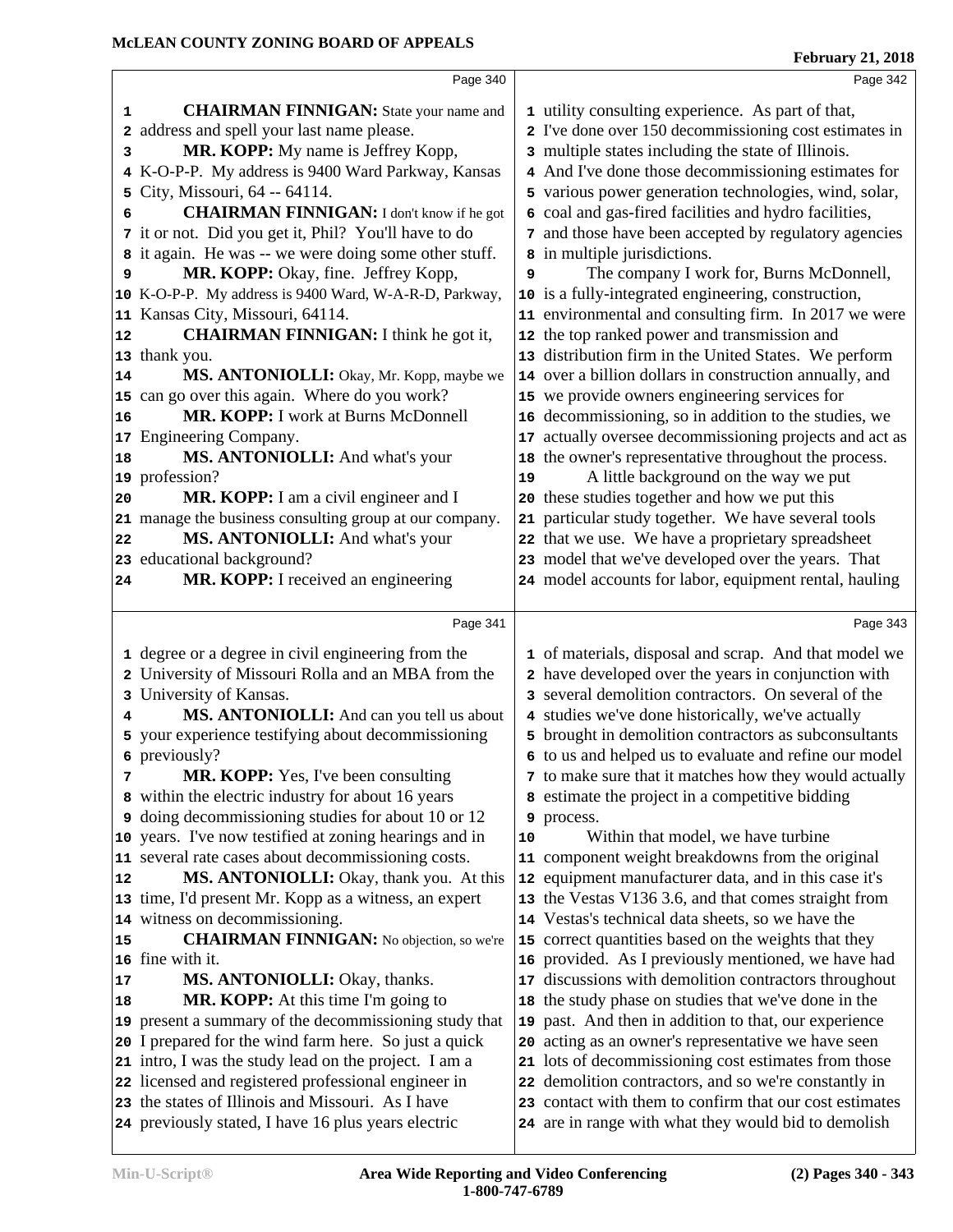|              | Page 344                                                                                               |                   | Page 346                                                                  |  |
|--------------|--------------------------------------------------------------------------------------------------------|-------------------|---------------------------------------------------------------------------|--|
|              | 1 these facilities.                                                                                    |                   | 1 wind farms?                                                             |  |
| $\mathbf{2}$ | Another tool we routinely use is the RS                                                                | 2                 | MR. KOPP: I have not been part of                                         |  |
|              | 3 Means Heavy Construction Cost Index which is an                                                      |                   | 3 decommissioning of a wind farm. Our company has                         |  |
|              | 4 industry standard tool for estimating both                                                           | 4                 | been part of decommissioning projects, some of the                        |  |
|              | 5 construction and decommissioning and demolition                                                      | 5                 | team that I, you know, regularly rely on, for mainly                      |  |
|              | 6 costs, and that -- or that publication has an index                                                  | 6                 | coal plants that have been coming down recently.                          |  |
|              | 7 within it where it adjusts for local market rates,                                                   |                   | 7 However, we have seen some competitive bids from                        |  |
|              | 8 so it makes everything site specific, both within                                                    | 8                 | demolition contractors with firm prices, and I would                      |  |
|              | <b>9</b> the state and then to the nearest city to ensure                                              |                   | 9 say that those firm prices that we have seen have                       |  |
|              | 10 that our costs are site specific for the estimates                                                  | 10                | been very in line with the estimates that we have                         |  |
|              | 11 that we're preparing.                                                                               |                   | 11 prepared.                                                              |  |
| 12           | We use the American Metal Market Report.                                                               | 12                | MS. TURNER: Are you in any way, is your                                   |  |
|              | 13 It's another published index that tracks scrap                                                      |                   | 13 firm in any way held accountable for your bids that                    |  |
|              | 14 prices to several hubs throughout the country, and                                                  |                   | 14 you put forth as -- as a project would be                              |  |
|              | 15 in discussions with demolition contractors, that's                                                  |                   | 15 decommissioned? If you're providing these to them,                     |  |
|              | 16 the same index they use when they're competitively                                                  |                   | 16 do you have to guarantee that they're going to be                      |  |
|              | 17 bidding projects to estimate and even with firm                                                     |                   | 17 within a certain percentage of correct?                                |  |
|              | 18 pricing credit the projects for the amount of scrap                                                 | 18                | MR. KOPP: There's certainly no guaranties                                 |  |
|              | 19 that they're going to get off the facility. And                                                     |                   | 19 on these estimates at this point in time. However,                     |  |
|              | 20 then lastly we make contacts with local companies to                                                |                   | 20 we have, you know, the standard of care that we                        |  |
|              | 21 the extent necessary, particularly landfills, to                                                    |                   | 21 practice as an engineering firm that we're held to                     |  |
|              | 22 make sure we get local tipping fees.                                                                |                   | 22 within our contracts.                                                  |  |
| 23           | A quick overview of the plan. Everything                                                               | 23                | MR. DEAN: What would be going to the                                      |  |
|              | 24 above grade is coming down as part of the                                                           |                   | 24 landfill, it would be very minimal would be my                         |  |
|              | Page 345                                                                                               |                   | Page 347                                                                  |  |
|              |                                                                                                        |                   |                                                                           |  |
|              | 1 demolition, so all those structures will be removed.                                                 |                   | 1 thinking, right? There would be not volumes of                          |  |
|              | 2 Any foundations that are five feet below grade or<br>3 less will be removed. All roads, crushed rock | $\mathbf{2}$<br>3 | material going to the landfill.<br>MR. KOPP: There's actually quite a bit |  |
|              | 4 surfaces, any other improvements that are part of                                                    | 4                 | that goes to the landfill, so all the blades are                          |  |
|              | 5 the project will be removed as part of the                                                           | 5                 | going to go to the landfill and all the concrete                          |  |
|              | 6 decommissioning and demolition. And then all                                                         |                   | 6 would go to the landfill.                                               |  |
|              | 7 equipment is valued as scrap only. We don't assume                                                   | 7                 | MR. DEAN: The blades are not recyclable?                                  |  |
|              | 8 there's any, you know, reuse of the equipment, it's                                                  | 8                 | MR. KOPP: We do not assume that they're                                   |  |
| 9            | all going for scrap.                                                                                   | 9                 | going to be recyclable, no.                                               |  |
| 10           | So using all those tools and all those                                                                 | 10                | MS. TURNER: Does your decommissioning                                     |  |
|              | 11 assumptions and methodology, we put together a cost                                                 |                   | 11 plan take into account a time line at all and does                     |  |
|              | 12 estimate and we came up with a little over \$8                                                      |                   | 12 it assume a time line on decommissioning?                              |  |
|              | 13 million for decommissioning and demolition. On top                                                  | 13                | MR. KOPP: I don't --                                                      |  |
|              | 14 of that, we add 5 percent for owner's indirect                                                      | 14                | <b>MS. TURNER:</b> As far as how long it's going                          |  |
|              | 15 costs, another 10 percent to cover contingency, and                                                 |                   | 15 to take to actually decommission.                                      |  |
|              | 16 then build a scrap estimate for approximately \$6.6                                                 | 16                | <b>MR. KOPP:</b> Right, let me -- I don't                                 |  |
|              | 17 million of scrap credit, comes to a net cost of                                                     |                   | 17 believe that we put forth a time line, but we                          |  |
|              | 18 approximately \$2.6 million.                                                                        |                   | 18 certainly -- well, no, I'm sorry, we did. So we had                    |  |
| 19           | That concludes my presentation.                                                                        |                   | 19 a two month schedule for planning and permitting,                      |  |
| 20           | <b>CHAIRMAN FINNIGAN: Questions from the</b>                                                           |                   | 20 three months for demolition and one month for site                     |  |
|              | 21 board?                                                                                              |                   | 21 restoration.                                                           |  |
| 22           | MS. TURNER: Have you had any experience                                                                | 22                | MS. TURNER: So six months.                                                |  |
|              | 23 in actually putting these numbers to the test? Have                                                 | 23                | MR. KOPP: Yes.                                                            |  |
|              | 24 you been a part of any actual decommissioning of any                                                | 24                | MR. BANGERT: So on this project it comes                                  |  |
|              |                                                                                                        |                   |                                                                           |  |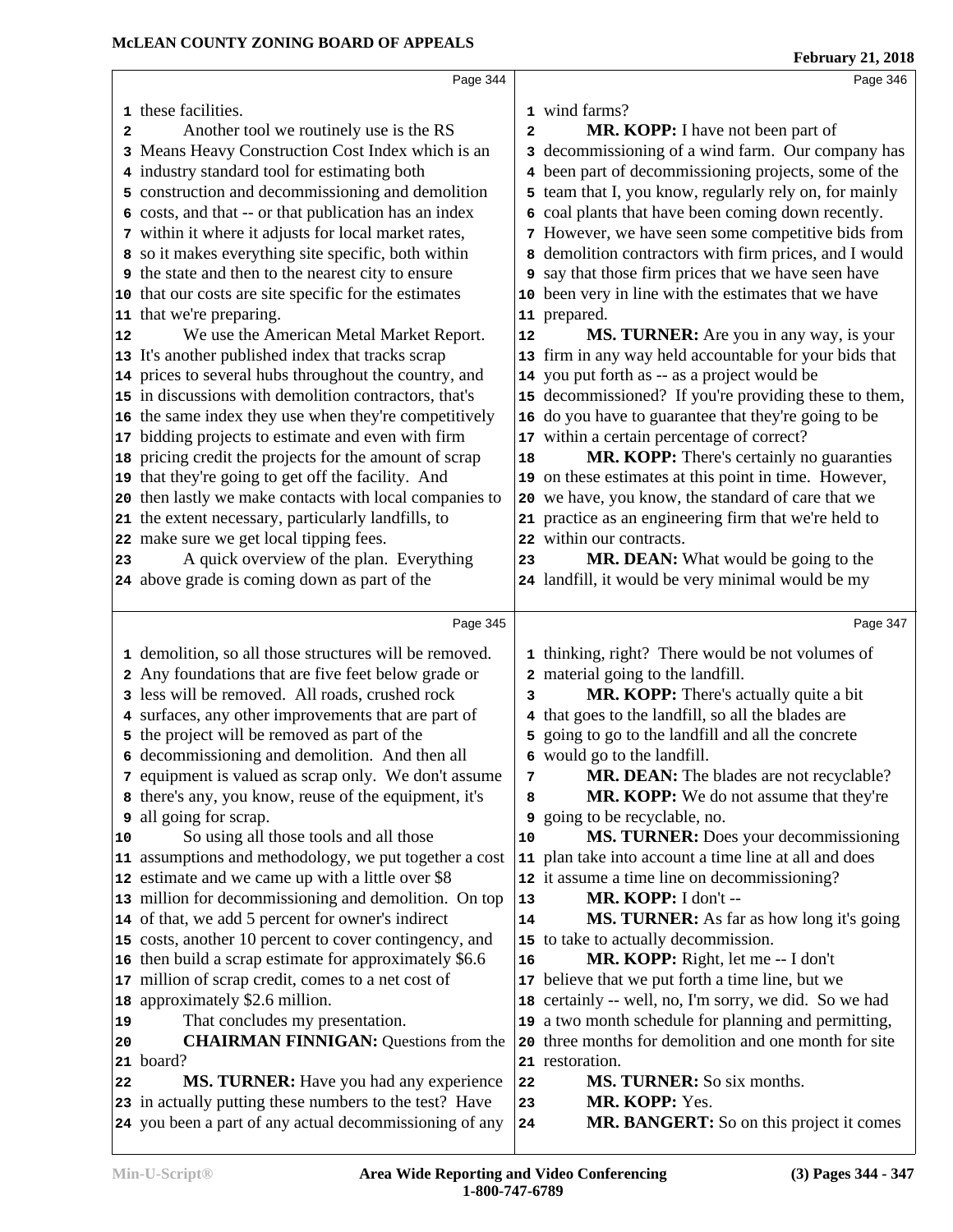|                | 1 out to just over 45,000 per turbine, is that what       |    | 1 case scenario is that they've got to go to a               |
|----------------|-----------------------------------------------------------|----|--------------------------------------------------------------|
|                | 2 your numbers --                                         |    | 2 landfill. So for purposes of being conservative,           |
| 3              | MR. KOPP: Let me double-check. That                       |    | 3 we've assumed they're going to the landfill.               |
|                | 4 sounds like it's approximately what it was. \$46,190    | 4  | MR. DEAN: Okay, thank you.                                   |
|                | 5 per turbine.                                            | 5  | <b>MR. BANGERT:</b> What -- I mean I see the                 |
| 6              | MR. BANGERT: So -- and that's in today's                  | 6  | decommissioning page here. What is the -- what does          |
|                | 7 dollars not, say, 30 years?                             |    | 7 the final grade look like after everything's, the          |
| 8              | MR. KOPP: Correct, that is in current                     | 8  | gravel is removed, the concrete is removed, what is          |
|                | <b>9</b> year dollars.                                    |    | <b>9</b> the final grade? What does the landscape look like? |
| 10             | MR. BANGERT: Okay, so what would be, what                 | 10 | MR. KOPP: We have some grading and                           |
|                | 11 would be a good way to estimate what the cost would    |    | 11 seeding included in our costs, and so we assume           |
|                | 12 be in, say, 30 years? Would there be a consumer        |    | 12 that, you know, as part of construction we're not         |
|                | 13 price index that would be used or what would be the    |    | 13 hauling -- we're assuming no dirt is hauled off. So       |
|                | 14 correct way to assume away the guessing, I guess, as   |    | 14 as part of the final closure, we're not leaving any       |
|                | 15 much as you can? What would it be in, say, 30          |    | 15 voids, we're not leaving any holes, we're basically       |
|                | 16 years?                                                 |    | 16 grading everything out and seeding it so it's as          |
| 17             | MR. KOPP: That was outside the scope of                   |    | 17 close to predevelopment conditions as possible and        |
|                | 18 my study. Typically we put all these costs in          |    | 18 graded to drain.                                          |
|                | 19 current year dollars, and if they're escalated out,    | 19 | MR. BANGERT: Thank you.                                      |
|                | 20 it's typically by other accountants, et cetera.        | 20 | <b>CHAIRMAN FINNIGAN:</b> Any other questions                |
| 21             | MR. BANGERT: Okay, thank you.                             |    | 21 from the board?                                           |
| 22             | <b>CHAIRMAN FINNIGAN:</b> Guess I'm a little              | 22 | MR. KURITZ: You just said that during                        |
|                | 23 surprised that you're not recycling the concrete.      |    | 23 construction they won't haul any of the dirt off so       |
|                | 24 You were talking about taking it to a landfill. I      |    | 24 that it will be there and available to refill?            |
|                |                                                           |    |                                                              |
|                | Page 349                                                  |    | Page 351                                                     |
|                | 1 mean that's what McLean County does with most of the    | 1  | MR. KOPP: We don't assume it's stockpiled                    |
|                | 2 projects around here, all the concrete is recycled      |    | 2 or waiting for us. I'm just saying we assume they          |
|                | 3 on site and used for other projects.                    |    | 3 balance the site as part of construction and that          |
| 4              | MR. KOPP: For purposes of our study, we                   |    | 4 we're balancing the site as far as demolition.             |
|                | 5 assume that they're going to the landfill for           |    | 5 We're not importing fill or hauling fill off as part       |
|                | 6 developing our costs. When the demolition               | 6  | of demolition.                                               |
|                | 7 contractor comes in and actually decides how they're    | 7  | <b>CHAIRMAN FINNIGAN:</b> Does staff have any                |
|                | 8 going to tear it down and what they're going to do,     |    | 8 questions?                                                 |
|                | <b>9</b> we don't dictate the means and methods, they can | 9  | MR. DICK: No.                                                |
|                | 10 recycle their concrete if they think that's a more     | 10 | <b>CHAIRMAN FINNIGAN:</b> Do you have any                    |
|                | 11 cost effective solution, but for conservative sake,    |    | 11 questions? Come forward.                                  |
|                | 12 we assume it's going to the landfill.                  | 12 | MR. ARMSTRONG: Are you --                                    |
| 13             | <b>CHAIRMAN FINNIGAN:</b> When you take this              | 13 | MS. ANTONIOLLI: Yes, I can do this now                       |
|                | 14 concrete out, I mean is it going to be -- how are      |    | 14 and then --                                               |
|                | 15 you going to get it out, I mean the spot that's        | 15 | MR. ARMSTRONG: You can move whenever you                     |
|                | 16 coming up with the five foot level? Do you grind       |    | 16 want. I just want the report.                             |
|                | 17 that down or do you -- how do you get to that point?   | 17 | MS. ANTONIOLLI: Sure, here you are. And                      |
| 18             | MR. KOPP: Jackhammer it out. We assume                    |    | 18 I can move to submit a copy of his PowerPoint             |
|                | 19 it's all jackhammered, yeah.                           |    | 19 presentation into the record now. We're at                |
|                |                                                           |    | 20 Applicant's Exhibit No. 11; is that right?                |
|                | <b>CHAIRMAN FINNIGAN: Okay, thank you.</b>                |    |                                                              |
|                | <b>MR. DEAN:</b> What material would the blades           | 21 | MR. DICK: Yes.                                               |
|                | 22 be out of so they would not be recyclable?             | 22 | <b>CHAIRMAN FINNIGAN:</b> We'll put that on the              |
| 20<br>21<br>23 | MR. KOPP: I honestly don't know if                        |    | 23 record.                                                   |
|                | 24 they're recyclable. We've assumed, again, worst        | 24 | <b>QUESTIONS BY</b>                                          |

Page 348

Page 350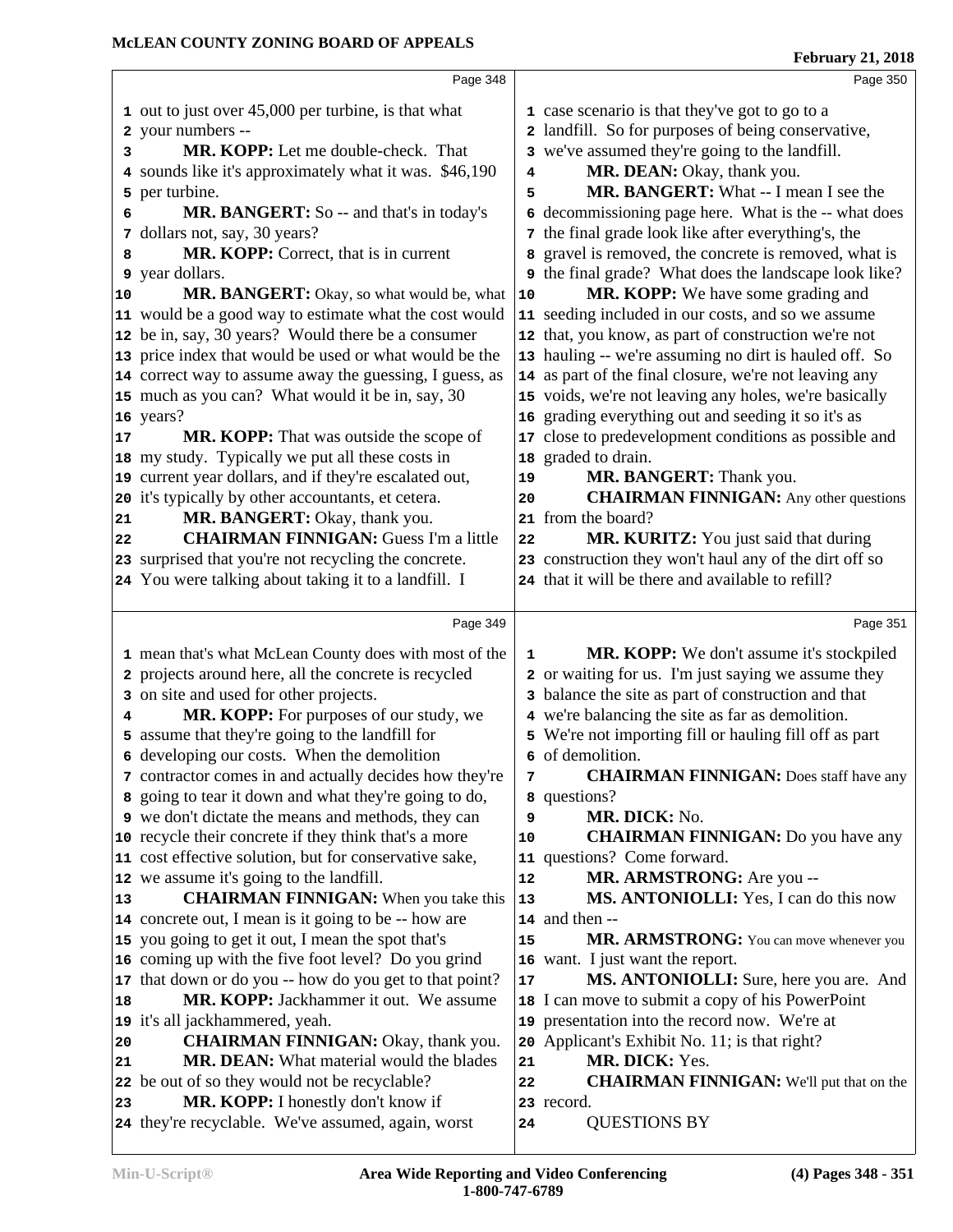|                            | Page 352                                             |            | Page 354                                             |
|----------------------------|------------------------------------------------------|------------|------------------------------------------------------|
| 1                          | <b>MR. ARMSTRONG:</b>                                | 1          | I'm not aware of any other support that we're        |
| 2                          | Q. Mr. Kopp, if you were here last night, you        | 2          | providing on this wind farm.                         |
| 3                          | know my name is Brian Armstrong. I represent a       | 3          | Q. Do you track the prices of scrap steel for        |
| 4                          | group of objectors. Were you here last night?        | 4          | your job?                                            |
| 5                          | A. I was here for about the last 20 minutes.         | 5          | A. I have a subscription to the American             |
| 6                          | Q. Okay. You testified that your report,             | 6          | Metal Market, I'm doing these studies on a routine   |
| 7                          | your estimate of cost, the decommissioning cost, is  | 7          | basis, so I'm looking at those prices almost weekly, |
| 8                          | in today's dollars, correct?                         | 8          | monthly, yes.                                        |
| 9                          | A. Yes.                                              | 9          | Q. All right, and that's -- so you're not            |
| 10                         | Q. And what's the use, what's the anticipated        | 10         | tracking it yourself other than relying on that      |
| 11                         | useful life of this particular wind farm?            | 11         | report, correct?                                     |
| 12                         | A. I did not evaluate that as part of the            | 12         | A. That is how I track it is with the                |
| 13                         | scope of my study.                                   | 13         | <b>American Metal Market Report.</b>                 |
| 14                         | Q. Weren't you told that by anybody about            | 14         | Q. And do you track it for more than five            |
| 15                         | this project?                                        | 15         | years back?                                          |
| 16                         | A. I believe that we stated that it would be         | 16         | A. We've been doing these studies for 10, 12         |
| 17                         | 20 years or more, and that's a generalization based  | $17$       | years, so yes, I've seen those prices back then,     |
| 18                         | on our experience with wind farms, but I did not     | 18         | yes.                                                 |
| 19                         | specifically evaluate this one for useful life case. | 19         | Q. All right, but do you regularly -- and do         |
| 20                         | Q. Do you have any reason to believe that            | 20         | you review those prices from, say, 12 years back to  |
| 21                         | this particular case would be less than 20 years?    | 21         | the present in order to get to an estimate of the    |
| 22                         | A. I do not.                                         | 22         | scrap value of the metal when you prepare            |
| 23                         | Q. Okay. And in any event, your estimate             | 23         | decommissioning reports?                             |
| 24                         | that you have provided does not tell the board       | 24         | A. This current report was based on a 12             |
|                            |                                                      |            |                                                      |
|                            | Page 353                                             |            | Page 355                                             |
| 1                          | anything about what the cost to decommission the     | 1          | month historical average, but I would say based on   |
| 2                          | wind farm will be at the end of the useful life, the | 2          | my experience at seeing pricing over the last 10 or  |
| 3                          | anticipated useful life of the wind farm, does it?   | 3          | 12 years, it's on the lower end of the range. I      |
| 4                          | A. I don't know that I would agree that it           | 4          | mean I am aware of what pricing has done over the    |
| 5                          | doesn't tell them anything. It would be based in     | 5          | last 10 or 12 years.                                 |
| 6                          | today's dollars that could be adjusted forward,      | 6          | Q. All right, but for this particular report         |
| 7                          | $but -$                                              | 7          | you didn't go back farther than 12 months you said,  |
| 8                          | Q. Well, right, but -- and you said that was         | 8          | correct?                                             |
| 9                          | outside the scope of what you were asked to do,      | 9          | A. Correct.                                          |
| 10                         | correct?                                             | 10         | Q. And is that true of all of the various            |
| 11                         | A. To escalate it out, yes. I provided it in         | 11         | materials that could be resold for scrap for this    |
| 12                         | current year dollars.                                | 12         | particular project?                                  |
| 13                         | Q. So you can't provide that information to          | 13         | A. I'm not sure I understand the question.           |
| 14                         | the board as you sit here today, can you?            | 14         | Q. Well, I think in your report you have --          |
| 15                         | A. No.                                               | 15         | you mention a price for scrap steel, correct?        |
| 16                         | Q. And that information is not in your report        | 16         | A. Correct.                                          |
| 17                         | either, is it?                                       | 17         | Q. Okay. So obviously that 12 month period           |
| 18                         | A. No.                                               | 18         | it would be true for scrap steel, correct?           |
| 19                         | Q. Has Burns McDonnell been hired to do any          | 19         | A. Yes.                                              |
|                            |                                                      | 20         | Q. And you mentioned a price for copper,             |
|                            | work on this particular project other than the       |            |                                                      |
|                            | decommissioning report?                              | 21         | right?                                               |
|                            | A. I am not aware of any. I have not been            | 22         | A. Yes.                                              |
|                            | hired to do any other. We're a large firm,           | 23         | Q. And so that 12 month period also applies          |
| 20<br>21<br>22<br>23<br>24 | sometimes projects go on that I'm not aware of, but  | ${\bf 24}$ | to copper, right?                                    |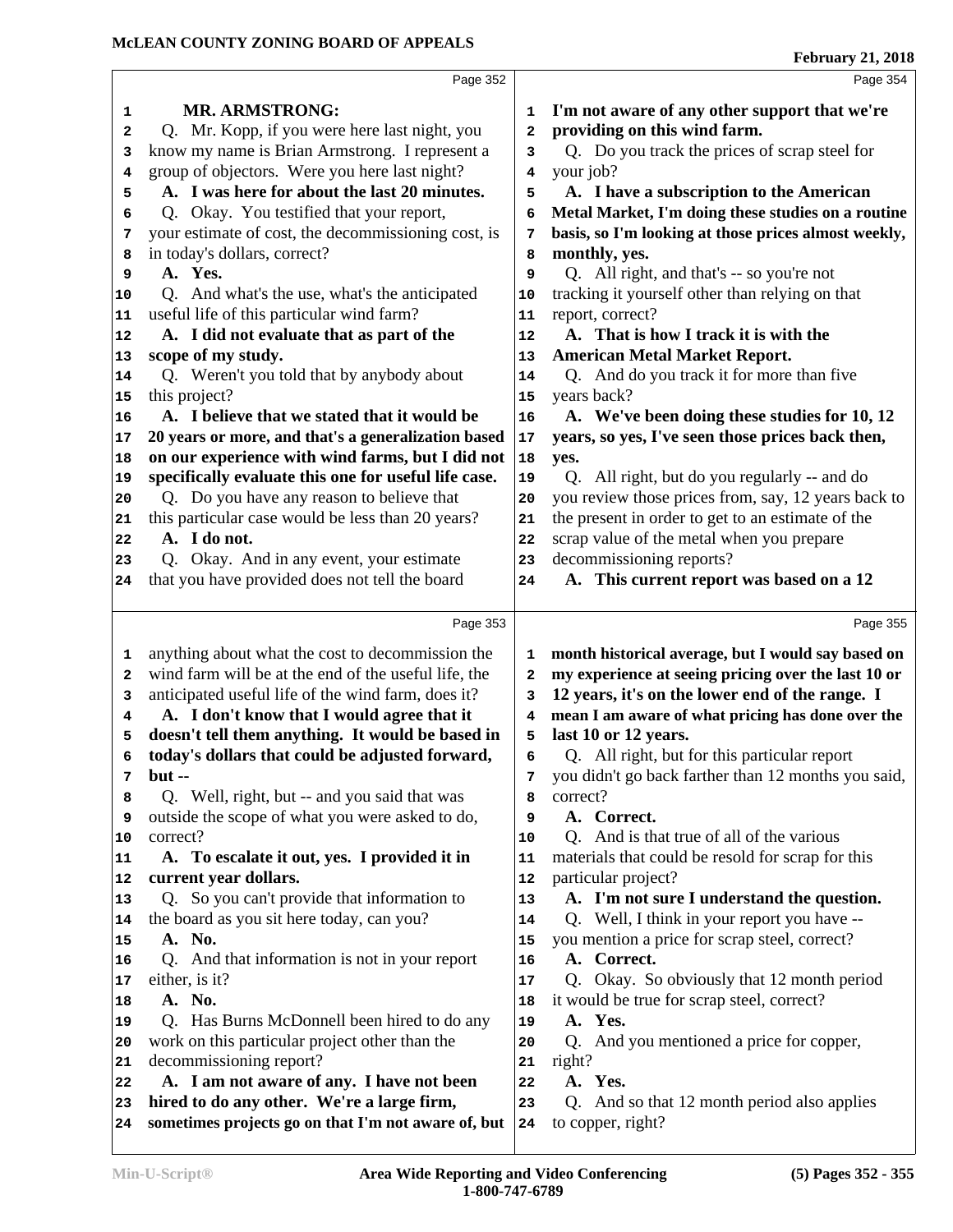|              | Page 356                                                                      |            | Page 358                                                  |
|--------------|-------------------------------------------------------------------------------|------------|-----------------------------------------------------------|
| 1            | A. Yes.                                                                       | 1          | didn't independently verify anything that they            |
| $\mathbf{2}$ | Q. And the same is true for aluminum which                                    | 2          | provided to you, did you?                                 |
| з            | you mentioned in your report?                                                 | 3          | A. Well, what --                                          |
| 4            | A. Yes.                                                                       | 4          | MS. ANTONIOLLI: He's already asked this                   |
| 5            | Q. In preparing your report, you didn't                                       | 5          | question. You can move on.                                |
| 6            | independently verify any of the information that was                          | 6          | MR. ARMSTRONG: No, it's a different                       |
| 7            | provided to you by the applicant, did you?                                    | 7          | question. Do you want her to read the question            |
| 8            | A. We did not independently verify any of the                                 | 8          | back?                                                     |
| 9            | drawings or any of the information regarding the                              | 9          | A. No, I would say we did not independently               |
| 10           | wind farm, no.                                                                | 10         | verify that the foundations, that the layout, that        |
| 11           | Q. All right, do you have the report in front                                 | 11         | the design of the wind farm was what was going to         |
| 12           | of you?                                                                       | 12         | actually be built. We took that as the design of          |
| 13           | A. Yes, I do.                                                                 | 13         | the wind farm.                                            |
| 14           | Q. Okay. If you turn to page 4-4, and do you                                  | 14         | Q. And the numbers in your report, the                    |
| 15           | see Section 4.4 Statement of Limitations there?                               | 15         | estimates, the various estimates in your report are       |
| 16           | A. Yes.                                                                       | 16         | also subject to things like the weather, cost and         |
| 17           | Q. All right. In the first sentence, you say                                  | 17         | availability of labor, material and equipment,            |
| 18           | that in preparation of this report, Burns McDonnell                           | 18         | right?                                                    |
| 19           | has relied on information provided by Lexington,                              | 19         | A. Yes.                                                   |
| 20           | Chenoa and third-party sources, correct?                                      | 20         | Q. And that's also subject to labor                       |
| 21           | A. Yes.                                                                       | 21         | productivity, correct?                                    |
| 22           | Q. And then you say that Burns McDonnell has                                  | 22         | A. Yes.                                                   |
| 23           | no reason to believe that the information provided                            | 23         | Q. And energy and commodity pricing, right?               |
| 24           | to Burns McDonnell and upon which Burns McDonnell                             | 24         | A. Yes.                                                   |
|              |                                                                               |            |                                                           |
|              | Page 357                                                                      |            | Page 359                                                  |
| 1            | has relied is inaccurate or incomplete in any                                 | 1          | Q. And obviously you can't predict what any               |
| 2            | material respect, right?                                                      | 2          | of those prices will be when the farm is                  |
| 3            | A. Yes.                                                                       | 3          | decommissioned at the end of its useful life, can         |
| 4            | Q. And then you go on: The information                                        | 4          | you?                                                      |
| 5            |                                                                               |            |                                                           |
| 6            | provided by Lexington, Chenoa and other third-party                           | 5          | That's the reason that we include                         |
|              | sources includes everything that you know about the                           | 6          | contingency on our cost estimates is to cover any of      |
| 7            | wind farm that's going to be -- that's proposed to                            | 7          | those overages.                                           |
| 8            | be constructed. As far as the physical plant I'll                             | 8          | Q. That was the 10 percent contingency you                |
| 9            | call it, the turbines, the towers, the distribution,                          | 9          | said?                                                     |
| 10           | the foundations, all that stuff, all the information                          | 10         | A. Yes.                                                   |
| 11           | you have on there is what was provided to you by the                          | ${\bf 11}$ | Q. Okay. So are you saying that -- are you                |
| 12           | applicant, correct?                                                           | 12         | saying including a 10 percent contingency will be         |
| 13           | A. That is correct, with the exception of the                                 | 13         | sufficient to cover the increase in cost of those         |
| 14           | weights of the turbines came from the original                                | 14         | various items, say, 20 years from now when the wind       |
| 15           | equipment manufacturer.                                                       | 15         | farm is decommissioned?                                   |
| 16           | Q. And that's -- all of that information is                                   | 16         | A. No, that contingency along with the entire             |
| 17           | the type of information that you did not                                      | 17         | estimate is in current year dollars.                      |
| 18           | independently verify to determine its accuracy or                             | 18         | Q. One of the aspects of the proposed wind                |
| 19           | completeness, correct?                                                        | 19         | farm that you have mentioned in your report is            |
| 20           | A. Correct, we didn't independently verify                                    | 20         | access roads, correct?                                    |
| 21           | that the layout they provided us was what they were                           | 21         | A. Yes.                                                   |
| 22           | going to build. We used that layout as the basis                              | 22         | Q. And that's access roads to the -- the                  |
| 23<br>24     | for our decommissioning costs.<br>Q. Well, but it wasn't just the layout. You | 23<br>24   | turbines and other related equipment, correct?<br>A. Yes. |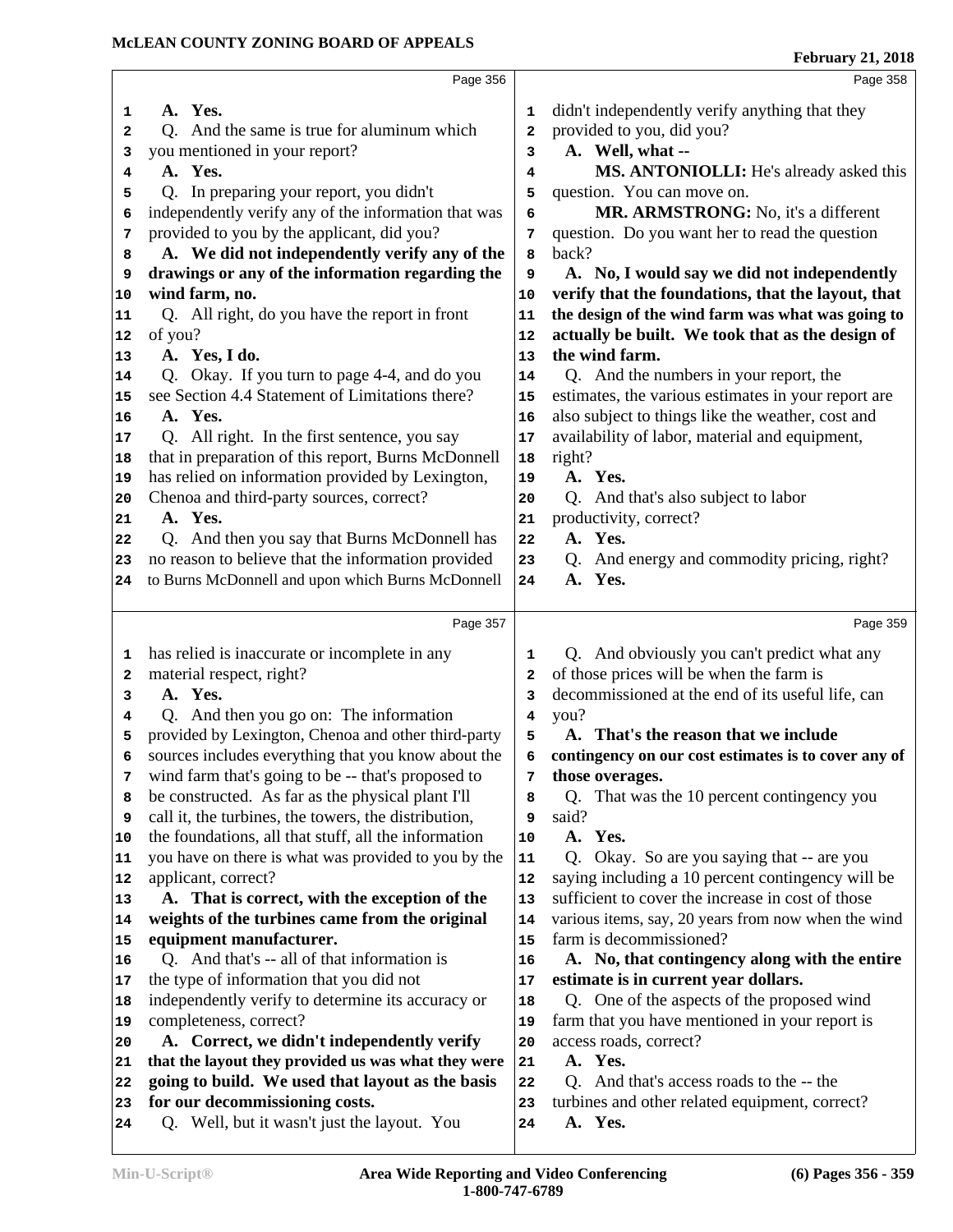|    | Page 360                                             |              | Page 362                                             |
|----|------------------------------------------------------|--------------|------------------------------------------------------|
| 1  | Q. And your report says there's proposed to          | 1            | Q. Part of your report suggests that the             |
| 2  | be 71,500 linear feet of access roads?               | 2            | stone that is used to construct these access roads   |
| 3  | A. Yes.                                              | 3            | could be at the end of the useful life of a wind     |
| 4  | Q. And again, is that information that was           | 4            | farm pulled up and reused, right?                    |
| 5  | provided to you by the applicant but which you did   | 5            | A. Yes.                                              |
| 6  | not independently verify?                            | 6            | Q. Okay. And you can say that without                |
| 7  | A. Correct, in that it was part of the layout        | 7            | knowing what type of stone is used to construct the  |
| 8  | that they provided.                                  | 8            | road.                                                |
| 9  | Q. Okay. And the roads are proposed to be 16         | 9            | A. I can say that knowing that we would              |
| 10 | feet wide, correct?                                  | 10           | assume it's typical roadbed material.                |
| 11 | A. Correct. That's the basis of our study,           | 11           | Q. Which is what?                                    |
| 12 | yes.                                                 | 12           | A. I don't know, but it's the -- it's -- the         |
| 13 | Q. Again, that's the information that was            | 13           | material that will be used to construct a road for a |
| 14 | provided to you that you relied on in preparing the  | 14           | wind farm could be used for an aggregate in all      |
| 15 | report.                                              | 15           | kinds of applications I would assume.                |
| 16 | A. Yes.                                              | 16           | Q. You would assume but you don't know that,         |
| 17 | Q. How deep are those roads proposed to be?          | $17\,$       | do you?                                              |
| 18 | A. I don't have that information in front of         | 18           | A. I think that's a reasonable basis.                |
| 19 | me and I don't know off the top of my head.          | 19           | Q. I'm not asking whether it's a reasonable          |
| 20 | Q. The materials that were provided to you           | 20           | basis. I'm asking if you know that.                  |
| 21 | that you relied on, did they show that it was --     | 21           | A. I know if it's sufficient, it is                  |
| 22 | that these access roads were going to be crushed     | 22           | appropriate to be used to construct these roads, it  |
| 23 | stone only?                                          | 23           | could be used for other roads.                       |
| 24 | A. That is the basis of our study.                   | 24           | Q. Other public roads?                               |
|    |                                                      |              |                                                      |
|    | Page 361                                             |              | Page 363                                             |
| 1  | Q. Okay, and I mean what I mean is they're           | 1            | A. I'm not sure if they would be public or           |
| 2  | not proposed to be paved with asphalt or anything    | $\mathbf{2}$ | private roads.                                       |
| 3  | like that, correct?                                  | 3            | Q. Are you aware of -- you said you're               |
| 4  | A. The access roads to the turbine -- no, we         | 4            | licensed in Illinois, correct?                       |
| 5  | do not have asphalt roads in our estimate. Our       | 5            | A. That is correct.                                  |
| 6  | estimate is based on crushed rock roads.             | 6            | Q. Okay. Are you aware, for example, that            |
| 7  | Q. Okay. And do you know what CA6 is?                | 7            | Illinois Department of Transportation has minimum    |
| 8  | A. I do not.                                         | 8            | standards for the type of crushed stone that is used |
| 9  | Okay. What -- what type of stone would be<br>O.      | 9            | as a base for a road?                                |
| 10 | used for these roads, these access roads?            | 10           | A. Yes.                                              |
| 11 | A. I don't know. We didn't get down to that          | 11           | Q. Okay, how are you aware of that?                  |
| 12 | detail on this type of study.                        | 12           | A. I know that every state has standards for         |
| 13 | Q. Have you in other studies had the                 | 13           | road design.                                         |
| 14 | opportunity to review the type of stone that is used | 14           | Q. Okay. And I assume, then, that you're             |
| 15 | to construct an access road?                         | 15           | aware that at least in Illinois if stone doesn't     |
| 16 | A. I have not, no.                                   | 16           | meet that standard it can't be used for a road,      |
| 17 | Q. Okay. So -- and in your career as an              | 17           | correct?                                             |
| 18 | engineer at any time, have you had -- have you       | 18           | A. For a public road, correct.                       |
| 19 | learned about what type of stone is used to          | 19           | Q. Correct. And so this, this -- the access          |
| 20 | construct a road such as the access roads that are   | 20           | road stone that is proposed to be used here, if it's |
| 21 | proposed here?                                       | 21           | pulled up 20 years from now, you have no idea        |
| 22 | A. I don't believe so. I mean that's really          | 22           | whether that would be certifiable to be used for     |
|    |                                                      |              |                                                      |
| 23 | not been my area of expertise, designing wind farms, | 23           | example on an IDOT project.                          |
| 24 | so no.                                               | 24           | A. I don't know if it would be certifiable           |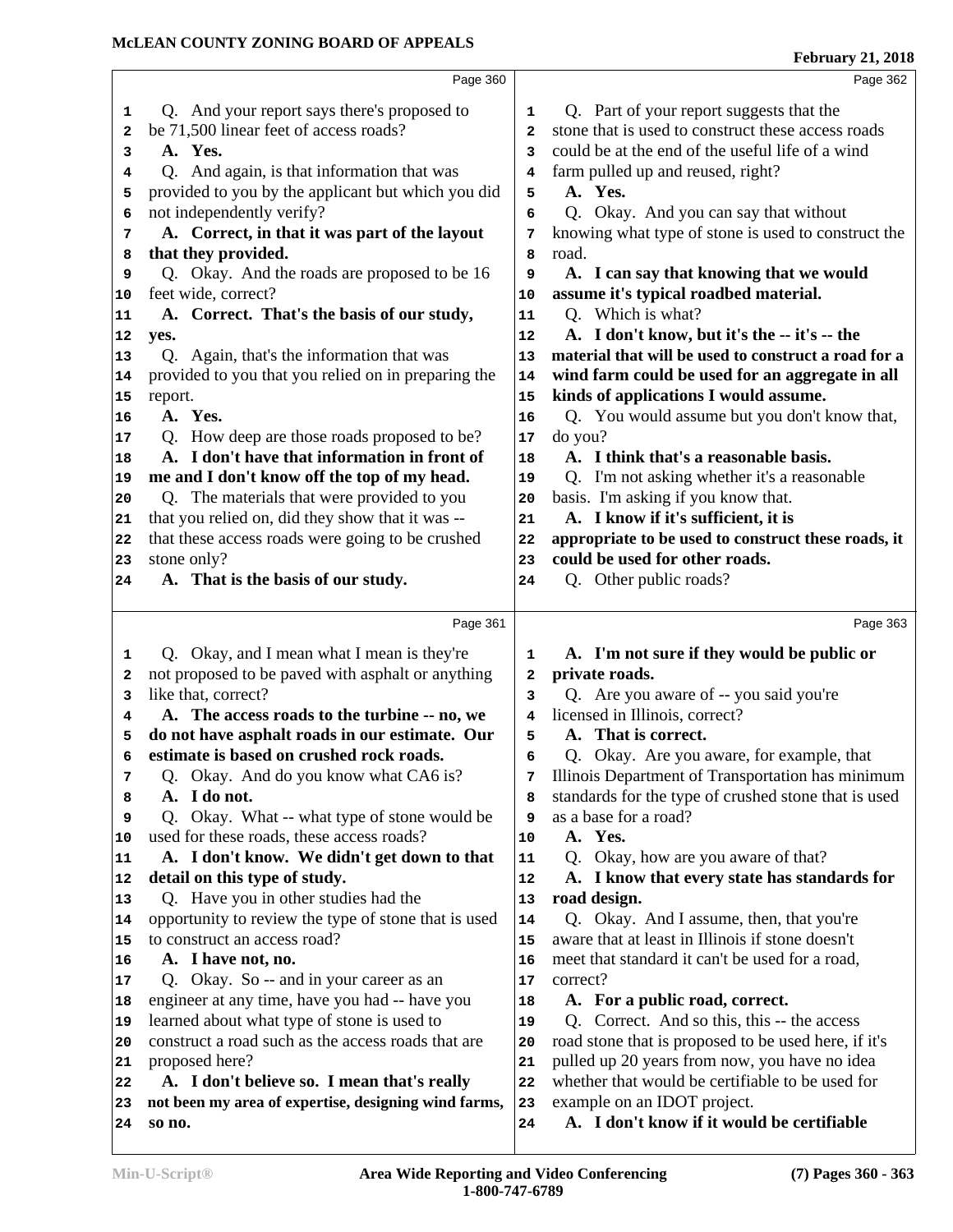|                | Page 364                                                                                       |                | Page 366                                                                                            |
|----------------|------------------------------------------------------------------------------------------------|----------------|-----------------------------------------------------------------------------------------------------|
| 1              | for an IDOT project, but again it's an aggregate                                               | 1              | MS. ANTONIOLLI: Okay, let's ask a                                                                   |
| 2              | that's a commodity that has all kinds of                                                       | $\overline{a}$ | question about value.                                                                               |
| 3              | applications and all kinds of uses.                                                            | 3              | <b>BY MR. ARMSTRONG:</b>                                                                            |
| 4              | Q. Okay. And so you suggest that it could                                                      | 4              | Q. Well, you say that the stone access roads,                                                       |
| 5              | have some salvage value or resale value, whatever                                              | 5              | the stone that's removed from the access roads could                                                |
| 6              | you want to call it, after it's pulled up after the                                            | 6              | be -- has some salvage value, right?                                                                |
| 7              | expiration of the useful life of the wind farm,                                                | 7              | A. I have stated that I assume it has zero                                                          |
| 8              | right?                                                                                         | 8              | disposal cost.                                                                                      |
| 9              | A. I'm assuming that it has -- it has no                                                       | 9              | Q. Zero disposal cost, okay. But in                                                                 |
| 10             | disposal costs. That's really the only thing I've                                              | 10             | determining what the -- that zero disposal cost, did                                                |
| 11             | assumed.                                                                                       | 11             | you assume that there was no cost for actually                                                      |
| 12             | Q. But disposal cost -- okay, well, if                                                         | 12             | picking it up, putting it in a truck and hauling it                                                 |
| 13             | somebody wanted -- if that stone was to be used in                                             | 13             | away?                                                                                               |
| 14             | another project somewhere, it has to be picked up                                              | 14             | A. No, I did not. My costs include costs for                                                        |
| 15             | from the access road and put into a truck and --                                               | 15             | actually picking it up, putting it in a truck and                                                   |
| 16             | correct?                                                                                       | 16             | hauling it away. We just assume that someone is                                                     |
| 17             | A. Yes.                                                                                        | 17             | willing to take it for free at least or potentially                                                 |
| 18             | MS. ANTONIOLLI: This is going beyond, way                                                      | 18             | pay for it, but -- so we have no disposal cost.                                                     |
| 19             | beyond his testimony.                                                                          | 19             | Q. How -- did you say that you had not                                                              |
| 20             | MR. ARMSTRONG: It's all a part of his                                                          | 20             | personally yourself overseen a decommissioning of a                                                 |
| 21             | report. It's all in his report and you know it's                                               | 21             | wind farm; is that right?                                                                           |
| 22             | all in his report.                                                                             | 22             | That is correct.<br>A.                                                                              |
| 23             | MS. ANTONIOLLI: Not hypothetical                                                               | 23             | Q. Okay. Why would you assume that somebody                                                         |
| 24             | situations or ways of using it.                                                                | 24             | would pick it up and haul it off and take it away                                                   |
|                |                                                                                                |                |                                                                                                     |
|                | Page 365                                                                                       |                | Page 367                                                                                            |
| 1              | MR. ARMSTRONG: Well, his whole report is                                                       | $\mathbf{1}$   | for free?                                                                                           |
|                | hypothetical because we don't know what the cost                                               |                |                                                                                                     |
| 2              |                                                                                                | $\mathbf{2}$   | A. I'm not saying that somebody's going to                                                          |
| 3              | will be 20 years from now, so this is all clearly --                                           | 3              | pick it up, haul it off and take it away for free.                                                  |
| 4              | MS. ANTONIOLLI: Now you're going into                                                          | 4              | The wind farm within my estimate is incurring the                                                   |
| 5              | testimony.                                                                                     | 5              | cost for picking it up and hauling it to a user who                                                 |
| 6              | <b>CHAIRMAN FINNIGAN:</b> I kind of agree with                                                 | 6              | would accept it for free.                                                                           |
| 7              | what she's saying. I mean let's talk about                                                     | 7              | Q. Okay. In any event, the cost to pick it                                                          |
| 8              | decommissioning.                                                                               | 8              | up and put it -- there's a labor and equipment cost                                                 |
| 9              | MR. ARMSTRONG: Well, decommissioning                                                           | 9              | to pick it up and put it in a truck, correct?                                                       |
| 10             | involves everything that he's put in his report.                                               | 10             | A. Within our cost estimate, yes.                                                                   |
| 11             | That includes taking the turbines down, that                                                   | 11             | Q. And you didn't provide the hourly labor                                                          |
|                | includes taking the concrete out, that includes                                                | 12             | rate for that cost in your report, did you?                                                         |
|                | removing the stone, and he has estimates for                                                   | 13             | A. No.                                                                                              |
|                | removing the access roads, so it's all clearly part                                            | 14             | Q. And you didn't provide the hourly cost for                                                       |
| 13<br>14<br>15 | of his report. And as I've said before, the                                                    | 15             | the equipment that would be required to do that, did                                                |
| 16             | objectors are entitled to meaningful                                                           | 16             | you?                                                                                                |
| 17             | cross-examination, and if we're not allowed to                                                 | $17\,$         | A. I did not discretely break them out, but                                                         |
|                | impeach him, we're not being allowed to have                                                   | 18             | they would have been in the cost estimate.                                                          |
| 19             | meaningful cross-examination.                                                                  | 19             | Q. Okay. Well, can you tell us then what                                                            |
| 20             | MS. ANTONIOLLI: This is beyond. This is                                                        | 20             | those costs were?                                                                                   |
| 21             | going into hypothetical questions about what this                                              | 21             | A. I don't have that information in front of                                                        |
| 12<br>18<br>22 | material could be used for in the future.                                                      | 22             | me.                                                                                                 |
| 23<br>24       | MR. ARMSTRONG: No, it goes to the value,<br>and he has stated a potential value in his report. | 23<br>24       | Okay. And I assume the same is true of<br>Q.<br>the cost to haul the stone away to some other site, |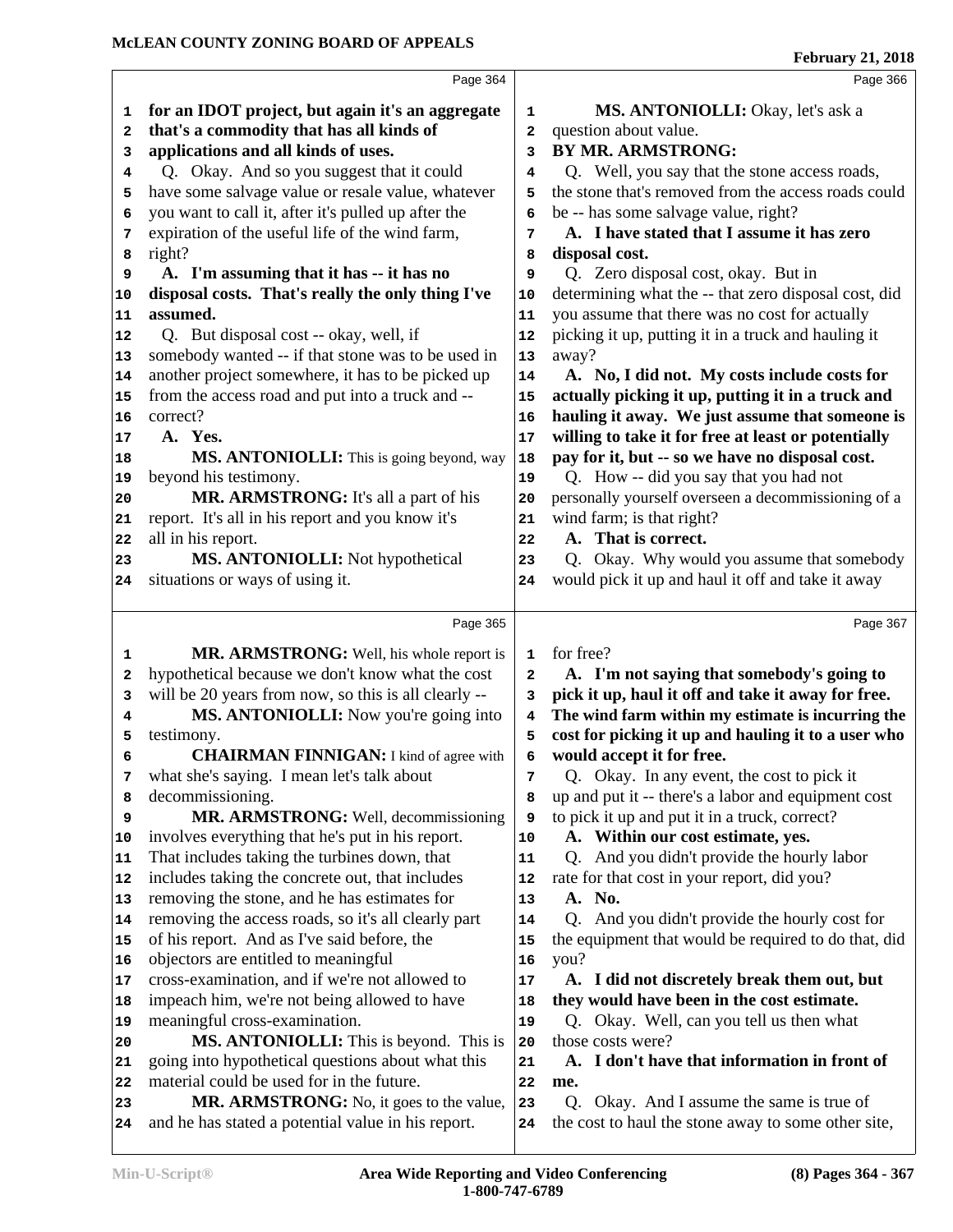| Page 368<br>correct?<br>seed to the site where it's going to be placed?<br>1<br>1<br>A. We are not importing any topsoil, but we<br>A. The individual buildup of those costs is<br>2<br>2                      | Page 370 |
|----------------------------------------------------------------------------------------------------------------------------------------------------------------------------------------------------------------|----------|
|                                                                                                                                                                                                                |          |
|                                                                                                                                                                                                                |          |
|                                                                                                                                                                                                                |          |
| do include cost for the seed.<br>not within the report, but the total for those costs<br>3<br>3                                                                                                                |          |
| is within the cost estimates.<br>Q. Okay. Where does the topsoil come from?<br>4<br>4                                                                                                                          |          |
| A. As I stated before to a previous question,<br>Q. Okay, so -- so you're saying that you have<br>5<br>5                                                                                                       |          |
| that information back at your office?<br>we assume the site is balanced at construction, the<br>6<br>6                                                                                                         |          |
| A. It's within our spreadsheet and all of our<br>site is balanced at demolition, and that any topsoil<br>7<br>7                                                                                                |          |
| buildup to the cost estimate.<br>would come from on site.<br>8<br>8                                                                                                                                            |          |
| Q. Okay. There's an item in your estimate of<br>Q. Okay. That's the proprietary information?<br>9<br>9                                                                                                         |          |
| A. The model itself is proprietary, yes.<br>the cost to remove the concrete pads that I guess<br>10<br>10                                                                                                      |          |
| Q. Okay, so nobody's going to see that unless<br>are foundations for the turbines, correct?<br>11<br>11                                                                                                        |          |
| A. There are foundations, yes, there are<br>Burns McDonnell is going to give somebody permission<br>12<br>12                                                                                                   |          |
| to see it?<br>concrete foundations that are being removed.<br> 13<br>13                                                                                                                                        |          |
| Q. And again, that's only to five feet below<br>A. The spreadsheet. I mean the inputs and<br>14<br>14                                                                                                          |          |
| the assumptions are not proprietary, but the<br>grade?<br>15<br>15                                                                                                                                             |          |
| spreadsheet itself is.<br>A. That is correct.<br>16<br>16                                                                                                                                                      |          |
| Q. So if the applicant is not able to find a<br>Q. Do you know how deep the foundations<br>17<br>17                                                                                                            |          |
| user who wants this stone from the access roads,<br>actually will be?<br>18<br>18                                                                                                                              |          |
| A. I do not.<br>then what happens to the stone?<br>19<br>19                                                                                                                                                    |          |
| MS. ANTONIOLLI: Again, this is a<br>Q. Okay. So in any event, if we -- if we<br>20<br>20                                                                                                                       |          |
| hypothetical question. We've already gone over this<br>assume the foundations are, say, 15 feet deep, the<br>21<br>21                                                                                          |          |
|                                                                                                                                                                                                                |          |
| proposal is to remove the top five feet of concrete<br>question.<br>22                                                                                                                                         |          |
| MR. ARMSTRONG: It's all relevant to the<br>but leave the remaining ten feet of concrete that's<br>23                                                                                                           |          |
| 22<br>23<br>below the top five feet; is that right?<br>value he's ascribed to it.<br>24<br>24                                                                                                                  |          |
|                                                                                                                                                                                                                |          |
| Page 369                                                                                                                                                                                                       | Page 371 |
| <b>CHAIRMAN FINNIGAN:</b> I think he answered<br>A. That's correct.<br>1<br>1                                                                                                                                  |          |
| Q. Okay. And your proposal for the cost to<br>your question.<br>$\mathbf{2}$<br>2                                                                                                                              |          |
| Q. If the stone goes into a landfill, the<br>remove the top five feet of the foundation is<br>3<br>3                                                                                                           |          |
| stone would be subject to -- for example, could be<br>\$984,000, right?<br>4<br>4                                                                                                                              |          |
| A. That is correct.<br>subject to the \$32 tipping fee that you quoted<br>5<br>5                                                                                                                               |          |
| earlier, correct?<br>Q. And again, that's today's dollars not 20<br>6<br>6                                                                                                                                     |          |
| A. It could be.<br>years from now, right?<br>7<br>7                                                                                                                                                            |          |
| Q. Okay. And again, that's the tipping fee<br>A. Yes, all costs are in today's dollars.<br>8<br>8                                                                                                              |          |
| today not the tipping fee 20 years from today,<br>Q. Do you know how many man hours it would<br>9<br>9                                                                                                         |          |
| take to remove the top five feet of each foundation?<br>correct?<br>10                                                                                                                                         |          |
| A. Correct, all costs are in today's dollars.<br>A. I don't have that information in front of<br>11                                                                                                            |          |
| Q. With the roads, you propose or your report<br>me, but it was part of the buildup of this.<br>12                                                                                                             |          |
| indicates that the proposal is to replace the roads<br>Q. When you say it was part of the buildup,<br>13                                                                                                       |          |
| with black dirt, correct?<br>does that mean it was part of your company's<br>14                                                                                                                                |          |
| A. I guess I don't know what you mean by<br>proprietary spreadsheet?<br>15                                                                                                                                     |          |
| black dirt.<br>A. Yes, it's calculated within that<br>16                                                                                                                                                       |          |
| spreadsheet.<br>Q. All right. Well, I'll rephrase it then.<br>17                                                                                                                                               |          |
| Roads have -- after the stone is taken up, the roads<br>Q. And did you calculate that or did you<br>18                                                                                                         |          |
| are supposed to be -- the stone is proposed to be<br>complete that spreadsheet yourself or did somebody<br>19                                                                                                  |          |
| 10<br>replaced with topsoil, right?<br>do that for you?<br>20                                                                                                                                                  |          |
| A. We are fine grading and seeding the area<br>A. I have a team that works with me under my<br>21                                                                                                              |          |
| 11<br> 12<br> 13<br>14<br>15<br>16<br> 17<br>18<br>19<br>20<br>21<br>with topsoil, yes.<br>direction.<br>22<br>22                                                                                              |          |
| Q. Okay. And does your estimate cost for<br>Q. Okay. And so your spreadsheet, does it<br>23<br>23<br>that include the cost to bring the topsoil and the<br>just estimate how many hours it will take to remove |          |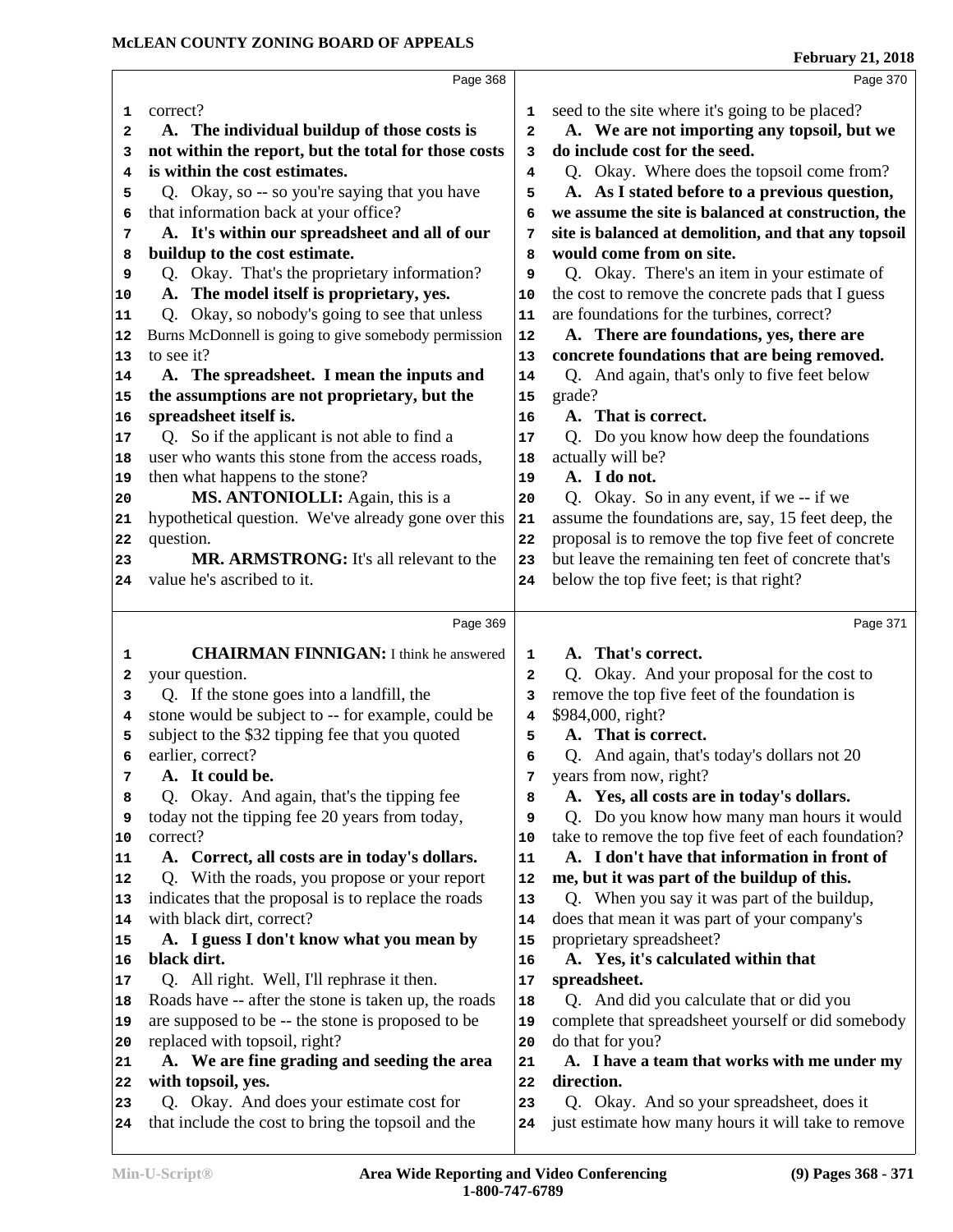|              |                                                      |              | repruary 21, 2010                                    |
|--------------|------------------------------------------------------|--------------|------------------------------------------------------|
|              | Page 372                                             |              | Page 374                                             |
| 1            | each foot of concrete foundation?                    | 1            | Q. If that concrete had to be taken to a             |
| 2            | A. It has all kinds of inputs on cubic yards         | $\mathbf{2}$ | landfill, obviously a tipping fee would be due to    |
| 3            | of concrete and productivity factors and things like | 3            | put that concrete in the landfill, correct?          |
| 4            | that, yes.                                           | 4            | A. Yes.                                              |
| 5            | Q. Okay, and obviously that's information            | 5            | Q. Okay. And is that tipping fee included in         |
| 6            | that is not -- that specific information is not      | 6            | your estimate?                                       |
| 7            | included in your report.                             | 7            | A. Yes, it is.                                       |
| 8            | A. Correct.                                          | 8            | Q. Okay. And that's the -- did you say               |
| 9            | Q. Do you know what the hourly labor cost is         | 9            | that's the Livingston County landfill that it would  |
| 10           | included -- if that's included in that estimate for  | 10           | go to?                                               |
| 11           | \$984,000?                                           | 11           | A. Yes, it is.                                       |
| 12           | A. I don't have that information in front of         | 12           | Q. Can you describe the -- obviously you have        |
| 13           | me.                                                  | 13           | an estimate of cost for the disassembly of the       |
| 14           | Q. Okay. Again, is that part of your                 | 14           | turbines, correct?                                   |
| 15           | proprietary software?                                | 15           | A. Yes.                                              |
| 16           | A. The labor rate is not a proprietary piece.        | 16           | Q. Can you describe the process of                   |
| 17           | That would come from RS Means actually. That's the   | 17           | disassembling a turbine?                             |
| 18           | published index that we use. The model itself is     | 18           | A. Yeah, we -- we have labor for crews to            |
| 19           | proprietary.                                         | 19           | come in with cranes, take the blades down and then   |
| 20           | Q. How does the RS Means localize labor              | 20           | take the nacelle down, take the towers down and then |
| 21           | rates?                                               | 21           | process them on site. When I say process, that       |
| 22           | A. They have site cost indexes that are based        | 22           | means cut them up. The blades would be cut up and    |
| 23           | on near cities.                                      | 23           | put into trucks to be hauled off to the landfill.    |
| 24           | Q. Do you know what the near city was that           | 24           | The nacelle would be separated into different parts  |
|              |                                                      |              |                                                      |
|              | Page 373                                             |              | Page 375                                             |
| 1            | was used for this particular project in those        | 1            | of scrap and then loaded on a truck to go to the     |
|              |                                                      |              |                                                      |
|              |                                                      |              |                                                      |
| $\mathbf{2}$ | indexes?                                             | 2            | appropriate scrap yards. The same thing with the     |
| з            | A. May be in the report here, I'll have to           | 3            | tower, cut it up, put it on a truck and take it to   |
| 4            | look, I don't know off the top of my head. I don't   | 4            | the scrap yard.                                      |
| 5            | have that information. It only states that it's the  | 5            | Q. All right, and your estimate for that cost        |
|              | nearest site cost index from the project, which is   |              | 6 is just under, just under 3.3 million?             |
| 7            | typical because we pick the nearest city that's      | 7            | A. Yes.                                              |
| 8            | listed in the RS Means document.                     | 8            | Q. And your estimate, does that include the          |
| 9            | Q. All right. But that city is not listed in         | 9            | cost of labor to do that work for all those          |
|              | your report, correct?                                | 10           | turbines?                                            |
| 10<br>11     | A. Correct.                                          | 11           | A. Yes.                                              |
|              | Q. So -- and you don't remember what that            | 12           | Q. Does it include the cost of the cranes and        |
| 13           | city is as you sit here today?                       | 13           | other equipment to do that work?                     |
| 14           | A. I do not.                                         | 14           | A. Yes.                                              |
|              | Q. You testified earlier that you                    | 15           | Q. Does it include the cost of transporting          |
| 15<br>16     | conservatively assume that the concrete that was     | 16           | the materials to another destination?                |
| 17           | removed from the foundations would be taken to a     | 17           | A. It does not. The hauling and disposal is          |
| 18           | landfill, correct?                                   | 18           | a separate line item.                                |
| 12<br>19     | A. Correct.                                          | 19           | Q. Okay. The blades themselves, you said             |
| 20           | Q. And you made that -- you characterized            | 20           | that those cannot be recycled; is that right?        |
|              | that as a conservative assumption because you were   | 21           | A. I did not say they could not be recycled.         |
| 21<br>22     | thinking about it in terms of financial conservatism | 22           | I said the basis of our study is that they're going  |
| 23           | as far as the costs are concerned, correct?          | 23           | to a landfill.                                       |
| 24           | A. Correct.                                          | 24           | Q. Okay. Have you seen the blades -- let me          |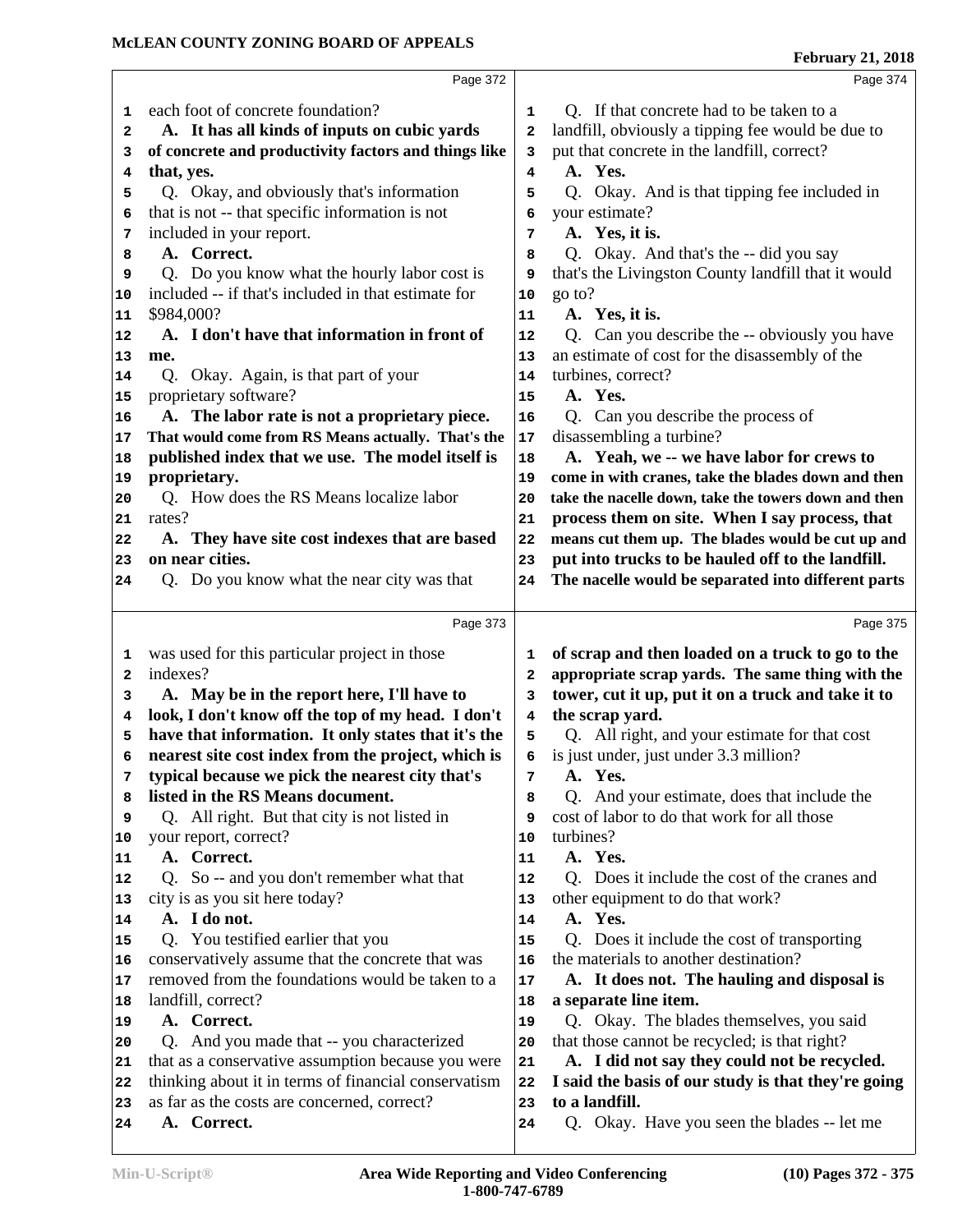|              | Page 376                                                                                         |              | Page 378                                                                                                    |
|--------------|--------------------------------------------------------------------------------------------------|--------------|-------------------------------------------------------------------------------------------------------------|
| 1            | ask you this. Have you done a decommissioning for a                                              | 1            | labor rates. I used RS Means Index, which is again                                                          |
| $\mathbf{2}$ | wind farm with the same types of turbines -- or                                                  | $\mathbf{2}$ | an industry standard document, for estimating these                                                         |
| 3            | strike that, the same types of blades that are                                                   | 3            | costs.                                                                                                      |
| 4            | proposed to be used here?                                                                        | 4            | Q. Do you estimate the number of tons of                                                                    |
| 5            | A. Have I -- have I done a decommissioning or                                                    | 5            | steel that would be available for scrap following                                                           |
| 6            | decommissioning study?                                                                           | 6            | decommissioning of this project?                                                                            |
| 7            | Q. Have you done a decommissioning?                                                              | 7            | A. Yes, that's within our estimate.                                                                         |
| 8            | A. No.                                                                                           | 8            | Q. Okay. Is that included in your report?                                                                   |
| 9            | Q. Okay. But you've done a decommissioning                                                       | 9            | A. A specific breakout of that is not                                                                       |
| 10           | study for the same types of blades?                                                              | 10           | included within the report. Again, it's inherently                                                          |
| 11           | A. Yes.                                                                                          | 11           | within the scrap values that we list here, but we do                                                        |
| 12           | Q. Okay. Are you aware of these same types                                                       | 12           | not break it out separately.                                                                                |
| 13           | of blades being recycled by anybody after their                                                  | 13           | Q. Okay, so the report doesn't say, for                                                                     |
| 14           | useful life?                                                                                     | 14           | example, after decommissioning there will be a                                                              |
| 15           | A. I'm not aware of it. Again, the basis of                                                      | 15           | hundred tons of steel that's available for salvage,                                                         |
| 16           | our study was just that they're going to a landfill                                              | 16           | is that what you're saying?                                                                                 |
| 17           | as a conservative assumption.                                                                    | 17           | A. I'm saying that is not specifically listed                                                               |
| 18           | Q. Okay. Do you know what the material is                                                        | 18           | within the report, yes.                                                                                     |
| 19           | that the blades are made of?                                                                     | 19           | Q. Okay. Is it unspecifically listed in the                                                                 |
| 20           | A. I believe it's fiber reinforced plastic                                                       | 20           | report?                                                                                                     |
| 21           | which is a fiberglass type of material.                                                          | 21           | A. Well, it's within -- on the wind turbine                                                                 |
| 22           | Q. In your experience, have you seen a market                                                    | 22           | removal cost of \$6.458 million, that's based on the                                                        |
| 23           | for salvage or resale of fiberglass reinforced                                                   | 23           | amount of material that is used to build up that                                                            |
| 24           | material?                                                                                        | 24           | scrap value. So, no, the tons are not there, but                                                            |
|              |                                                                                                  |              |                                                                                                             |
|              |                                                                                                  |              |                                                                                                             |
|              | Page 377                                                                                         |              | Page 379                                                                                                    |
|              |                                                                                                  | 1            |                                                                                                             |
| 1<br>2       | A. I've never looked into it.                                                                    | 2            | I'm saying that is an inherent part of the<br>calculation of that.                                          |
| 3            | Q. Does the cost index that you rely on, are<br>those union labor rates or nonunion labor rates? | 3            |                                                                                                             |
| 4            |                                                                                                  | 4            | Q. So in your decommissioning assumptions,                                                                  |
| 5            | A. Whatever the local labor rates are, so<br>depends if we're a right-to-work state or a union   | 5            | you have a steel scrap value of \$210.27 per long ton<br>and \$187.74 per short ton. That's on page 4-3, do |
| 6            | state.                                                                                           | 6            | you see that?                                                                                               |
| 7            | Q. So that determination is made in your                                                         | 7            | A. Yes.                                                                                                     |
| 8            | software on a statewide basis, it's not more local                                               | 8            | Q. So if I were to divide 6.45 million by one                                                               |
| 9            | than the entire state?                                                                           | 9            | of these numbers, would that tell me how many tons?                                                         |
| 10           | A. It is made within -- well, I'm sorry, the                                                     | ${\bf 10}$   | A. No, because that is a combination of                                                                     |
| 11           | RS Means publishes both union and nonunion labor                                                 | 11           | steel, copper and aluminum.                                                                                 |
| 12           | rates and site cost indices.                                                                     | ${\bf 12}$   | Q. Okay.                                                                                                    |
| 13           | Q. And which do you use in estimating the                                                        | 13           | A. 6.45 million.                                                                                            |
| 14           | costs?                                                                                           | 14           | Q. So your estimate of scrap value for metals                                                               |
| 15           | A. Depends on the project. I'll see if we                                                        | 15           | at least is just a gross total. It doesn't separate                                                         |
| 16           | state which one we used here. I don't have that                                                  | 16           | it by steel, copper, aluminum or any other metal                                                            |
| 17           | information in front of me on what we used here, so                                              | $17\,$       | that could be salvaged, correct?                                                                            |
| 18           | I'd have to look that up.                                                                        | 18           | A. It's all calculated independently within                                                                 |
| 19           | Q. Okay. So in any event, in preparing your                                                      | 19           | the report. This summary is a combination of those.                                                         |
| 20           | estimate of costs in your report, am I correct that                                              | 20           | Q. When you say it's all calculated                                                                         |
| 21           | you did not talk to anybody here in McLean County                                                | 21           | independently, that's in your proprietary software                                                          |
| 22           | about what the labor rates are for that type of                                                  | 22           | you mean?                                                                                                   |
| 23<br>24     | work?<br>A. I did not talk to anybody locally about                                              | 23<br>24     | A. Yes.<br>Okay, but it's not in the report here that<br>$Q_{\rm{c}}$                                       |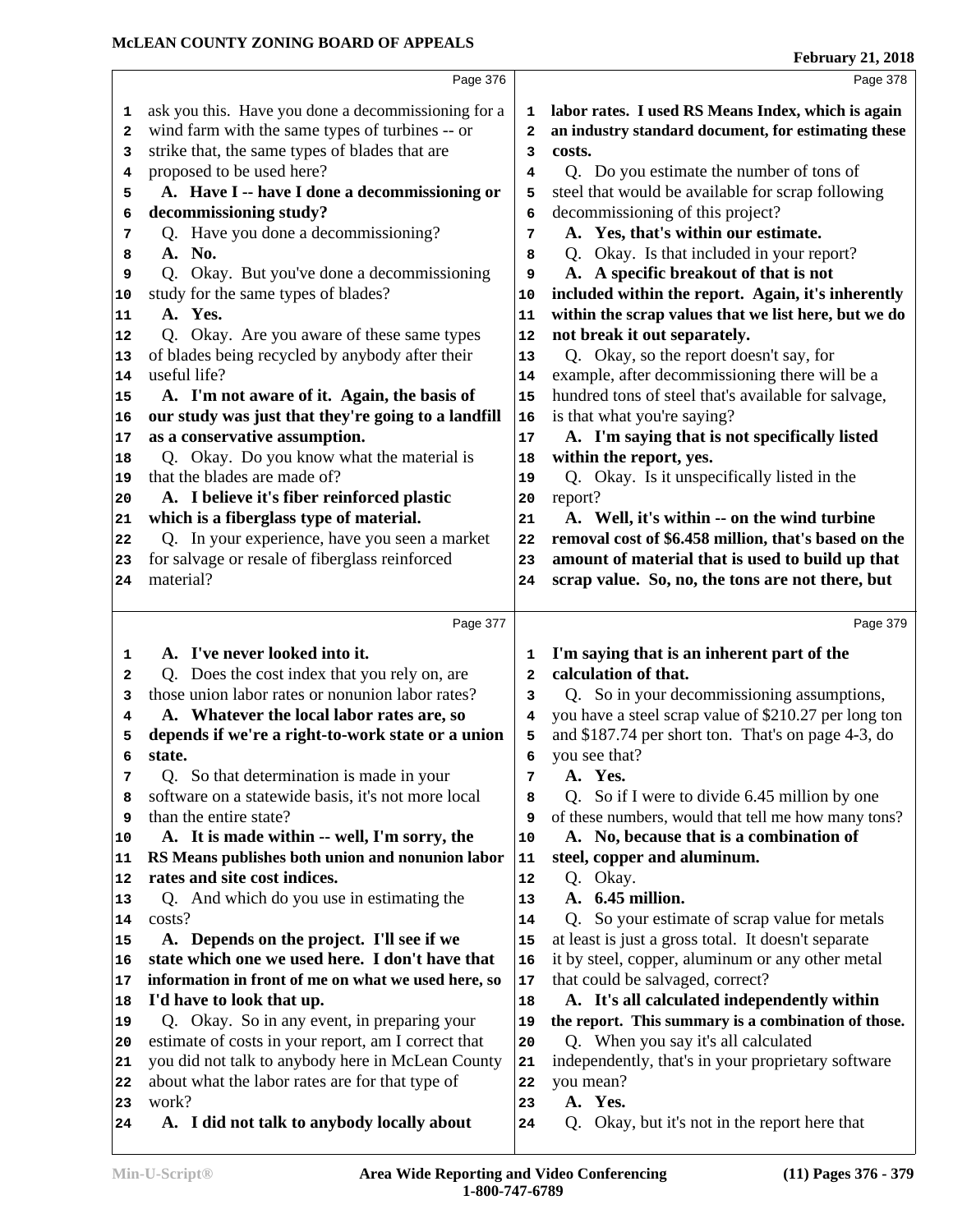|    | Page 380                                                                                  |              | Page 382                                                              |
|----|-------------------------------------------------------------------------------------------|--------------|-----------------------------------------------------------------------|
| 1  | was submitted to the board.                                                               | 1            | A. We -- yes, in all these studies, we always                         |
| 2  | A. The tons of individual quantities of                                                   | $\mathbf{2}$ | have multiple hubs that we're looking at. We use                      |
| з  | material are not in the report, correct.                                                  | 3            | the one that makes the most sense based on pricing                    |
| 4  | Q. Stay on that -- or staying on that page                                                | 4            | and then hauling distance to get it there, whatever                   |
| 5  | 4-3, another thing you say is that market conditions                                      | 5            | gives us the best net price for the scrap at the                      |
| 6  | may result in cost variations at the time of                                              | 6            | site.                                                                 |
|    | contract execution, right? That's item number 3.                                          | 7            | Q. And it's also true for the copper price                            |
| 7  | A. Yes.                                                                                   |              | and the aluminum price that you state there?                          |
| 8  |                                                                                           | 8            |                                                                       |
| 9  | Q. Okay. When you say at the time of<br>contract execution, does that mean at the time of | 9            | A. Yes, that's correct.<br>Q. And the -- in determining what the best |
| 10 |                                                                                           | 10           |                                                                       |
| 11 | the actual labor of doing the decommissioning?                                            | 11           | net price is, are you relying on the indexes that                     |
| 12 | A. That is at the time of signing the                                                     | 12           | you talked about earlier as far as to establish what                  |
| 13 | contract with the demolition contractor.                                                  | 13           | the cost is to haul the material from McLean County                   |
| 14 | Q. Okay. And so this is another place where                                               | 14           | up to Chicago?                                                        |
| 15 | you're saying that we don't know what the cost for                                        | 15           | A. We're counting on that index for the price                         |
| 16 | that stuff is going to be 20 years from now, right?                                       | 16           | at the hub and then we applied transportation rates                   |
| 17 | A. I wouldn't agree that we would say --                                                  | 17           | to it.                                                                |
| 18 | we're saying we don't know what it's going to be.                                         | 18           | Q. What transportation rates did you apply to                         |
| 19 | We're saying that prices vary, the market changes                                         | 19           | get to these rates?                                                   |
| 20 | over time, that, you know, again we have contingency                                      | 20           | A. I don't have that calculation here in                              |
| 21 | in there to cover market variations. So we are                                            | 21           | front of me, but we look at mileage for                               |
| 22 | saying that this is not a firm price and that it's                                        | 22           | over-the-road trucking.                                               |
| 23 | based on a certain period of time, it's today's                                           | 23           | Q. All right. So you just determine a cost                            |
| 24 | dollars at a certain point in time, so the market                                         | 24           | per mile and then determine what the distance is                      |
|    |                                                                                           |              |                                                                       |
|    | Page 381                                                                                  |              | Page 383                                                              |
|    |                                                                                           |              |                                                                       |
| 1  |                                                                                           | 1            |                                                                       |
| 2  | could change.                                                                             | $\mathbf{2}$ | that's going to be traveled and that's how you                        |
|    | Q. You quoted a steel scrap value of \$210.27                                             | 3            | figure out what the hauling cost is?                                  |
| з  | per long ton and 187.74 per short ton, right?                                             |              | A. Generally, yes.                                                    |
| 4  | A. Correct.                                                                               | 4            | Q. Okay. How many miles did you use from                              |
| 5  | Q. And are those -- you say that the best                                                 | 5            | McLean to Chicago?                                                    |
| 6  | market at the time of this study was Chicago, right?                                      | 6            | A. I don't have that information in front of                          |
| 7  | A. That was the market that we used for this                                              | 7            | me.                                                                   |
| 8  | study, yes.                                                                               | 8            | Q. Is that -- is that in your proprietary                             |
| 9  | Q. So are those prices or that price for                                                  | 9            | spreadsheet?                                                          |
| 10 | steel, those two prices for steel, are those the                                          | 10           | A. That information is within the proprietary                         |
| 11 | market prices in Chicago at the time you did the                                          | 11           | spreadsheet. Again, you know, our inputs and                          |
| 12 | study?                                                                                    | 12           | suppositions aren't proprietary; it's the model                       |
| 13 | A. They are the market prices in Chicago less                                             | 13           | itself.                                                               |
| 14 | the cost of transporting the material to Chicago.                                         | 14           | Q. When you say the model itself, is that                             |
| 15 | So the price in Chicago is actually higher than                                           | 15           | just a calculation that it does?                                      |
| 16 | this. This includes a deduction for transporting                                          | 16           | A. It is -- it's the calculation and a lot of                         |
| 17 | that material to Chicago.                                                                 | 17           | buildup that we've put into it for, you know, how we                  |
| 18 | Q. All right. Obviously there's a cost of a                                               | 18           | estimate, you know, how much scrap is coming out of                   |
| 19 | truck and a driver to drive the stuff up to Chicago                                       | 19           | the different turbines, all turbine inputs we have                    |
| 20 | from here, right?                                                                         | 20           | within it. So it's just the model itself that's                       |
| 21 | A. That has already been deducted to get to                                               | 21           | proprietary, not again labor rates that are coming                    |
| 22 | the 210.27.                                                                               | 22           | from a published index, or scrap pricing like this                    |
| 23 | Q. And did you compare the prices of steel                                                | 23           | is an input into that proprietary model, but we                       |
| 24 | scrap at any other location other than Chicago?                                           | 24           | reported it here because the number itself is not                     |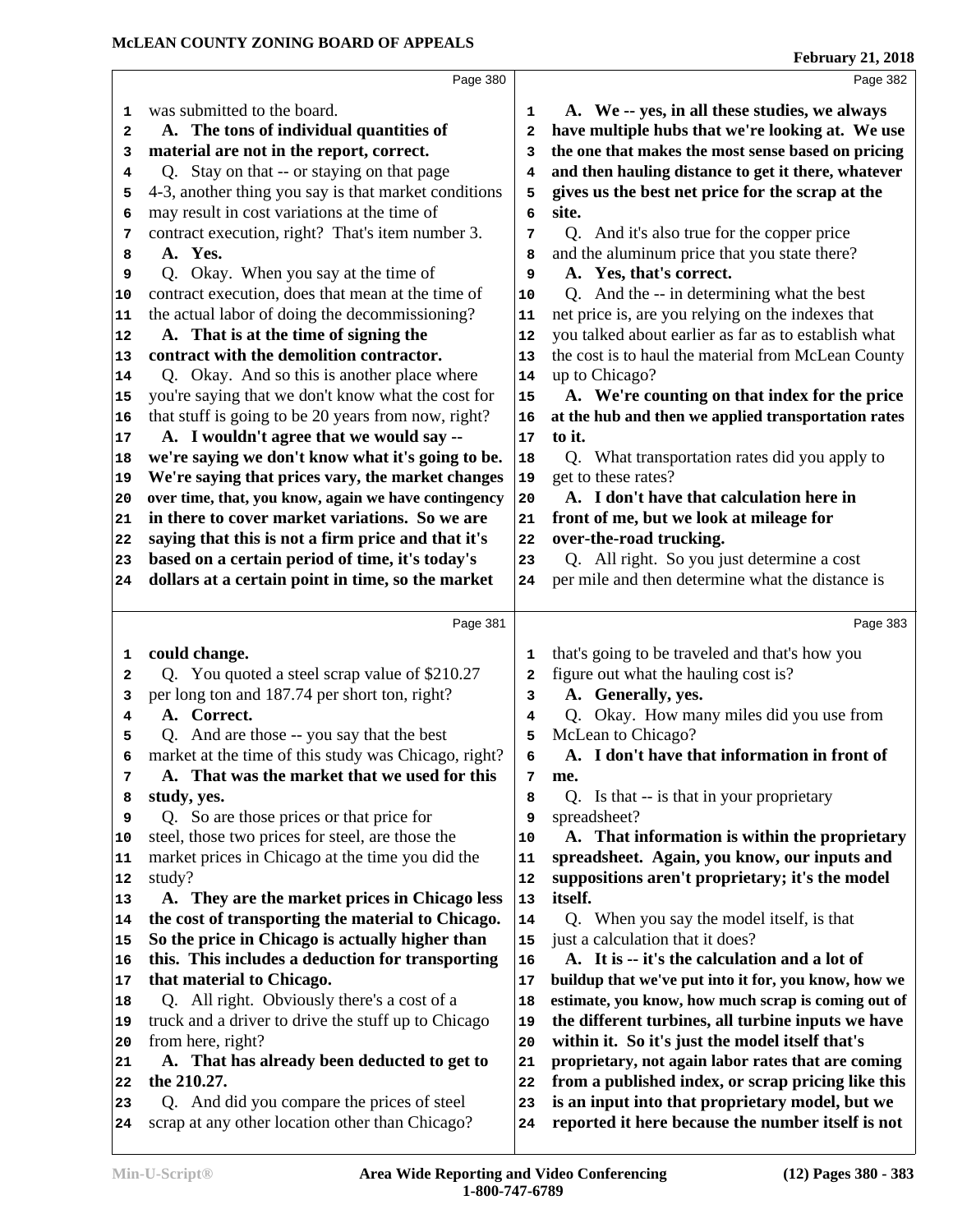|                                                                                  | Page 384                                                                         |                   | Page 386                                            |
|----------------------------------------------------------------------------------|----------------------------------------------------------------------------------|-------------------|-----------------------------------------------------|
| 1                                                                                | proprietary.                                                                     | 1                 | costs, doesn't it?                                  |
| $\mathbf{2}$                                                                     | Q. But the model does some type of                                               | $\mathbf{2}$      | A. There -- yes, mobilization costs would be        |
| 3                                                                                | calculation to get to the net price, right?                                      | 3                 | on a per project basis.                             |
| 4                                                                                | A. Correct.                                                                      | 4                 | Q. And again for this, for your -- purposes         |
| 5                                                                                | Q. Okay, and -- but we don't know what that                                      | 5                 | of your estimate, you assumed that they would       |
| 6                                                                                | calculation is.                                                                  | 6                 | mobilize only once, correct?                        |
| 7                                                                                | A. I can generally describe it as we take                                        | $\overline{7}$    | A. Correct.                                         |
|                                                                                  | unit pricing and we multiply it by quantities and                                | 8                 | Q. Okay. You testified that one of the              |
| 8                                                                                | come up with the total pricing, so --                                            |                   | things you do in estimating costs or at least that  |
| 9                                                                                |                                                                                  | 9                 |                                                     |
| 10                                                                               | Q. And unit prices are the prices that you                                       | 10                | your company does to get information is to talk to  |
| 11                                                                               | get from the index?                                                              | 11                | demolition contractors about costs, right?          |
| 12                                                                               | A. It's a combination of the index and the RS                                    | $12 \overline{ }$ | A. That's correct.                                  |
| 13                                                                               | Means handbook, the disposal cost we get from the                                | 13                | Q. Did you talk to any demolition contractors       |
| 14                                                                               | landfill, all of those inputs.                                                   | 14                | in McLean County for this project to get estimates  |
| 15                                                                               | Q. Does that hauling cost, is that one way or                                    | 15                | of costs, what the costs would be for               |
| 16                                                                               | for the truck to travel two ways?                                                | 16                | decommissioning this particular project?            |
| 17                                                                               | A. It's for the truck to travel both ways,                                       | 17                | A. No, we did not talk to a specific                |
| 18                                                                               | one way full and one way empty.                                                  | 18                | demolition contractor from McLean County for this   |
| 19                                                                               | Q. All right, you also state in your report                                      | 19                | project.                                            |
| 20                                                                               | that you assume that all of the turbines would be                                | 20                | Q. Did you talk to any demolition contractor        |
| 21                                                                               | decommissioned at the same time, right?                                          | 21                | for demolition costs for this particular project    |
| 22                                                                               | A. That's correct.                                                               | 22                | regardless of whether they were in McLean County or |
| 23                                                                               | Q. And so if the -- if, say, half the                                            | 23                | somewhere else?                                     |
| 24                                                                               | turbines were decommissioned at one point and then                               | 24                | A. We did not speak to anybody specifically         |
|                                                                                  |                                                                                  |                   |                                                     |
|                                                                                  | Page 385                                                                         |                   | Page 387                                            |
|                                                                                  |                                                                                  |                   |                                                     |
| 1                                                                                | the second half of the turbines were decommissioned                              | 1                 | about this project, but I want to clarify that what |
| 2                                                                                | six months later, that would change the cost,                                    | 2                 | I was saying was that we have talked to demolition  |
| 3                                                                                | wouldn't it?                                                                     | 3                 | contractors, we've had them part of our team in the |
| 4                                                                                | A. I don't know that it would change the                                         | 4                 | past, had them review our proprietary model to make |
| 5                                                                                |                                                                                  | 5                 | sure that it is calculating costs in a similar      |
| 6                                                                                | cost. I'm saying the basis of ours is that we've<br>taken them all down at once. | 6                 | manner to how they would competitively bid these    |
| 7                                                                                |                                                                                  | 7                 |                                                     |
| 8                                                                                | Q. Well, as you sit here today, do you know                                      | 8                 | projects, so I was confident that our cost estimate |
| 9                                                                                | whether that would change the cost?                                              | 9                 | has gone through that process already, and our      |
|                                                                                  | A. I don't know if half of them came down.                                       | 10                | proprietary model has, you know, been subject to    |
|                                                                                  | If you took out one, I think it would change the                                 |                   | demolition contractors reviewing it and agreeing    |
|                                                                                  | cost. If you took half of them out, I'm not sure.                                | 11                | that our costs are in line with what they would     |
|                                                                                  | There's economies of scale.                                                      | 12                | estimate.                                           |
|                                                                                  | Q. So the fewer taken down at a time, the                                        | 13                | Q. And your proprietary software is only as         |
|                                                                                  | more expensive it becomes to decommission?                                       | 14                | accurate as the information that's input into it is |
|                                                                                  | A. I think that's a misrepresentation of what                                    | 15                | accurate, correct?                                  |
|                                                                                  | I said. I think -- again, if you were to discretely                              | 16                | A. Yes.                                             |
|                                                                                  | take out a single turbine, it would be more                                      | 17                | MR. ARMSTRONG: Okay, that's all I have.             |
|                                                                                  | expensive, but it doesn't always go linearly like                                | 18                | <b>CHAIRMAN FINNIGAN:</b> Thank you. Any other      |
|                                                                                  | that where if you take half of them out it's more                                | 19                | questions for him? Come forward. I think you know   |
|                                                                                  | expensive.                                                                       | 20                | the routine.                                        |
|                                                                                  | Q. Well, yeah, I mean that was just an                                           | 21                | <b>MR. SWARTZ:</b> I'm on? Thank you. Just          |
|                                                                                  | example, but I guess -- I think you said it. If                                  | 22                | looking for a clarification.                        |
| 10<br>11<br>12<br>13<br>14<br>15<br>16<br>17<br>18<br>19<br>20<br>21<br>22<br>23 | contractors who were doing the work to decommission                              | 23                | <b>CHAIRMAN FINNIGAN:</b> I guess you don't.        |
| 24                                                                               | have to mobilize more than once, that increases the                              | 24                | State your name and address.                        |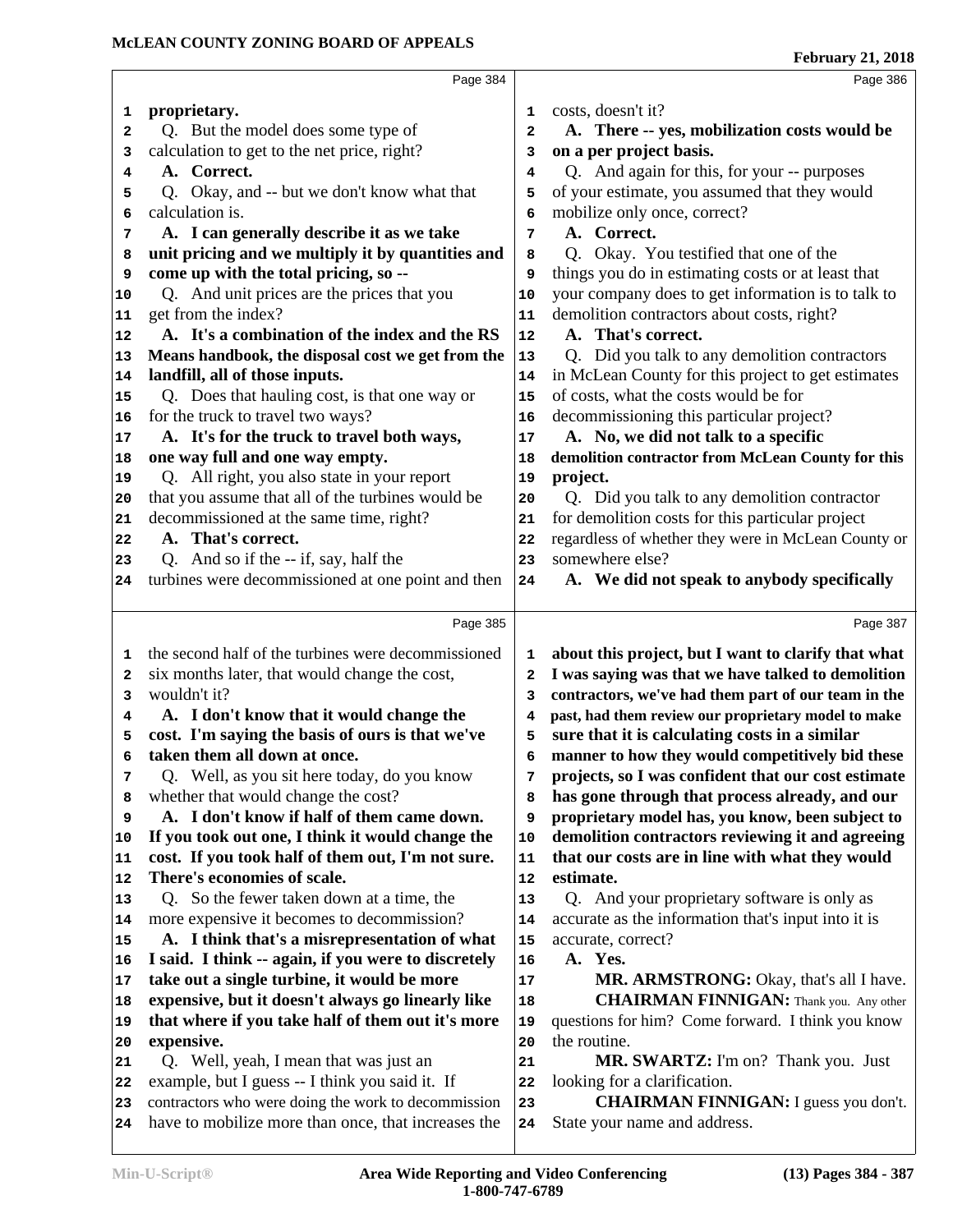|              | Page 388                                                                       |              | Page 390                                             |
|--------------|--------------------------------------------------------------------------------|--------------|------------------------------------------------------|
| 1            | MR. SWARTZ: Michael Swartz, S-W-A-R-T-Z.                                       | 1            | MS. ANTONIOLLI: I'm going to stop you                |
| $\mathbf{2}$ | Address is 2242 Westgate Drive, Bloomington,                                   | $\mathbf{2}$ | there because he did not testify about that AIMA     |
| 3            | Illinois, 61705.                                                               | 3            | today, and I think you're reading from it now, so -- |
| 4            | <b>QUESTIONS BY</b>                                                            | 4            | MR. SWARTZ: I am.                                    |
| 5            | <b>MR. SWARTZ:</b>                                                             | 5            | MS. ANTONIOLLI: -- it's beyond the scope             |
| 6            | Q. For clarification's sake, I believe you                                     | 6            | of his testimony.                                    |
| 7            | indicated that the decommissioning cost was                                    | 7            | MR. SWARTZ: This may benefit you though,             |
| 8            | approximately \$46,180 per tower?                                              | 8            | so Section 21 I believe indicates --                 |
| 9            | A. \$46,190 per turbine.                                                       | 9            | MS. ANTONIOLLI: I object to the question,            |
| 10           | Q. Okay. The applicant actually in their                                       | 10           | this line of questioning.                            |
| 11           | application said that the decommissioning would be                             | 11           | <b>CHAIRMAN FINNIGAN:</b> Counsel says she's         |
| 12           | down to 40 inches and 35,000, so did you adjust your                           | 12           | right, so --                                         |
| 13           | cost then to go to 60 inches as indicated in the Ag                            | 13           | <b>BY MR. SWARTZ:</b>                                |
| 14           | <b>Impact Mitigation Agreement?</b>                                            | 14           | Q. You talked about costs, and one of your           |
| 15           | A. I went to five feet, 60 inches, based on                                    | 15           | items that you talked about was what is the cost --  |
| 16           | discussions with EDPR.                                                         | 16           | at least the question of the previous gentleman      |
| 17           | Q. Okay. But the AIMA does indicate 60                                         | 17           | indicated what is the future cost. And the AIMA      |
| 18           | inches that the applicant has agreed to with the                               | 18           | indicates that the county may but is not required to |
| 19           | State of Illinois.                                                             | 19           | re-evaluate the estimated costs of deconstruction    |
| 20           | A. I haven't reviewed the AIMA, so I don't                                     | 20           | after the tenth anniversary and every five years     |
| 21           | know.                                                                          | 21           | thereafter.                                          |
| 22           | Q. Did this cost also include -- just that                                     | 22           | MS. ANTONIOLLI: Again, he can't answer               |
| 23           | 46,190, did it just cover the deconstruction of the                            | 23           | questions with regard to the AIMA.                   |
| 24           | tower or did that also incorporate the wires that                              | 24           | MR. SWARTZ: Okay.                                    |
|              |                                                                                |              |                                                      |
|              | Page 389                                                                       |              | Page 391                                             |
| 1            | would be actually traveling throughout the farm that                           | 1            | <b>CHAIRMAN FINNIGAN:</b> If you can answer the      |
| $\mathbf{2}$ | did not have a tower on it?                                                    | 2            | question, go ahead. If it's beyond what you know,    |
| 3            | A. It only covers the -- it covers everything                                  | 3            | say that.                                            |
| 4            | basically except for the underground electric                                  | 4            | A. It's beyond what I know.                          |
| 5            | cables. The assumption is that the underground                                 | 5            | MR. SWARTZ: Okay, that's all my                      |
| 6            | electric cables would be abandoned in place.                                   | 6            | questions.                                           |
| 7            | Q. If a landowner -- I guess I don't know                                      | 7            | <b>CHAIRMAN FINNIGAN:</b> Any other questions?       |
| 8            | what the agreement is with the landowner, but if the                           | 8            | MR. TAYLOR: Hi, Travis Taylor, 28686                 |
| 9            | landowner wanted those cables removed from their                               | 9            | North 3050 East Road, Chenoa. Had a couple           |
| 10           | property, that would be an additional cost to the                              | ${\bf 10}$   | different questions.                                 |
| 11           | landowner to remove that?                                                      | 11           | <b>QUESTIONS BY</b>                                  |
| 12           | MS. ANTONIOLLI: I think that's outside of                                      | 12           | <b>MR. TAYLOR:</b>                                   |
| 13           | the scope of what he testified about in his                                    | 13           | Q. You say that your company is common with          |
| 14           | presentation.                                                                  | 14           | decommissioning of different kinds of places. With   |
| 15           | Q. I'm just trying to protect the landowner                                    | 15           | your, because it sounds like you actually view       |
| 16           | at this stage of the questions as well. For the                                | 16           | the -- is it true that you do the construction and   |
| 17           | sake of entering information into the testimony,                               | 17           | project costs, both sides of it? Like here you       |
| 18           | were you aware of the language in the AIMA that                                | 18           | actually manage it as some decommissioning is        |
| 19           | covers decommissioning?                                                        | 19           | happening?<br>A. Burns McDonnell does do owner's     |
| 20           | A. I am not aware of that language.<br>Q. Okay. Section 21, letter D actually, | 20           | representative work during the decommissioning       |
| 21           | outlines a piece that says that the applicant is to                            | 21           | process where we oversee decommissioning of          |
| 22           | submit assurance to the county that the costs, money                           | 22           | facilities.                                          |
| 23<br>24     | would be set aside for decommissioning --                                      | 23<br>24     | Q. Have you guys ever done studies like              |
|              |                                                                                |              |                                                      |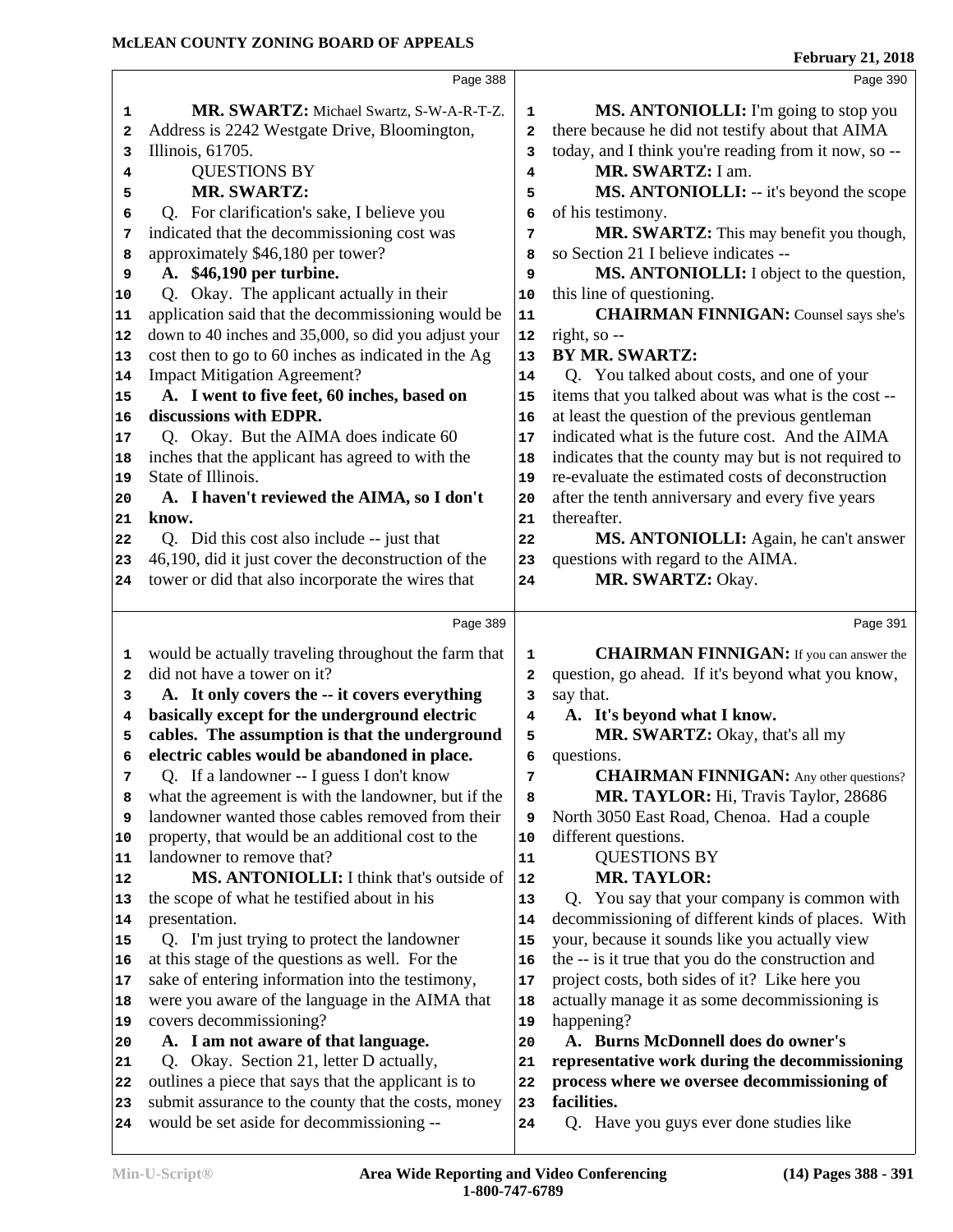|        | Page 392                                                                      |            | Page 394                                                                       |
|--------|-------------------------------------------------------------------------------|------------|--------------------------------------------------------------------------------|
| 1      | comparing what your original pre-estimate is versus                           | 1          | turbines come in, clearly they're in one piece and                             |
| 2      | the actual cost at the end? I mean is that                                    | 2          | taken out in smaller pieces, but is there going to                             |
| 3      | something that you provided before in the past on                             | 3          | be, do you know if there would be a need to widen                              |
| 4      | wind farm projects or not?                                                    | 4          | some of the roads again or change any of them?                                 |
| 5      | A. Not on farm projects.                                                      | 5          | A. We haven't identified any at this point,                                    |
| 6      | Q. Okay, but possibly maybe other projects                                    | 6          | and like you said, we're cutting them up on site and                           |
| 7      | you've done stuff like that for?                                              | 7          | taking them out in smaller trucks, so we don't have                            |
| 8      | A. We have seen some actual demolition                                        | 8          | all the heavy haul equipment we would have or the                              |
| 9      | contractor prices and actual costs that have come in                          | 9          | project would have when they constructed it.                                   |
| 10     | after projects for a few facilities that we have                              | ${\bf 10}$ | Q. You talked about how -- I can't remember                                    |
| 11     | estimated, yes.                                                               | 11         | the word that you used, but when they don't remove                             |
| 12     | Q. But you don't know, I mean is there a                                      | 12         | the dirt, they just move the dirt on site somewhere                            |
| 13     | percentage that you don't -- is there a percentage                            | 13         | else, and then you guys will put it back later, you                            |
| 14     | that you're generally within or not, I mean on a                              | 14         | talked about that, and then you also talked about                              |
| 15     | decommissioning project?                                                      | 15         | how you go down five feet to cut off the concrete.                             |
| 16     | A. It would really be on a case by case                                       | 16         | So the depth at which the concrete is still going to                           |
| 17     | project. I can't throw a number out here right now.                           | 17         | be there, they've left the remaining soil I'm                                  |
| 18     | Q. It said that you guys calculated for the                                   | 18         | assuming somewhere else on the site, which is                                  |
| 19     | blades and the turbines themselves. Did -- in the                             | 19         | probably below the topsoil grade if it's five foot,                            |
| 20     | application, there's been two different types of                              | 20         | you know.                                                                      |
| 21     | blades on a particular turbine motor. Did you                                 | 21         | Is it -- I assume that it would be put                                         |
| 22     | calculate in for each kind of turbine because there                           | 22         | back in the same layer when it's -- you know, like                             |
| 23     | might be a different weight? You know, it seems                               | 23         | when it's removed, do they dig down and put it                                 |
| 24     | like that's been a common trend. So are both kinds                            | 24         | somewhere at that layer or is it something that                                |
|        |                                                                               |            |                                                                                |
|        | Page 393                                                                      |            | Page 395                                                                       |
| 1      | of blades calculated into your calculation or just                            | 1          | might be, we have soil -- so the question is whether                           |
| 2      | one in particular?                                                            | 2          | or not the dirt is going to be put back in layers                              |
|        |                                                                               |            |                                                                                |
| 3      |                                                                               | з          |                                                                                |
| 4      | A. We just have one, one assumption.                                          |            | after it's originally moved. Is that something                                 |
| 5      | Q. Okay. Have you guys ever done, it seems                                    | 4          | calculated for or not, I mean?                                                 |
|        | like a lot of it was your guys' worst case scenario,                          | 5          | A. We haven't specifically calculated exactly                                  |
| 6<br>7 | throw it away kind of is what I noticed. Have you                             | 6<br>7     | how that would be put back, but again, we assume                               |
| 8      | guys ever done a study on, since it's a green energy                          | 8          | everything's balanced, so any topsoil that's taken                             |
| 9      | anyway, on the cost of recycling? More or less just                           | 9          | up is on site when construction occurs, and when                               |
| 10     | out of curiosity, have you done studies on the<br>greener side of it I guess? | 10         | it's -- when demolition occurs, we borrow that                                 |
| 11     | A. Not specifically beyond all the scrap                                      | 11         | topsoil back within the site.<br>Q. All right, but the extra soil I guess when |
| 12     | metal, no.                                                                    | 12         | the concrete is left, is that it's just -- it just                             |
| 13     | Q. Okay. Do any of the costs include costs                                    | 13         | dissipates in the site I mean essentially?                                     |
| 14     | to the county roads or township roads, because like                           | 14         | A. It's -- wherever it's spread out during                                     |
| 15     | some of the roads are going to have to be widened                             | 15         | construction, we wouldn't pull it back in, the extra                           |
| 16     | during the construction, so when they go to take                              | 16         | soil I guess, if you will, that we don't need                                  |
| 17     | them out with the heavy traffic, you know, from                               | $17\,$     | because of the foundations being abandoned.                                    |
| 18     | trucks hauling in and out the aggregate, towers and                           | 18         | Q. Okay. Have you guys ever done a study                                       |
| 19     | all that, is there any cost set aside for the roads                           | 19         | where you removed underground cables and whatnot?                              |
| 20     | being overused during that time period?                                       | 20         | MR. DICK: Could you speak into the mic                                         |
| 21     | A. We don't include any cost for road                                         | 21         | please?                                                                        |
| 22     | modifications in our estimate, no.                                            | 22         | Q. Have you guys ever included removing                                        |
| 23     | Q. Okay. Would there -- you know, do you                                      | 23         | underground cables in your study to know what the                              |
| 24     | know if there would be any need, like when the                                | 24         | cost would be?                                                                 |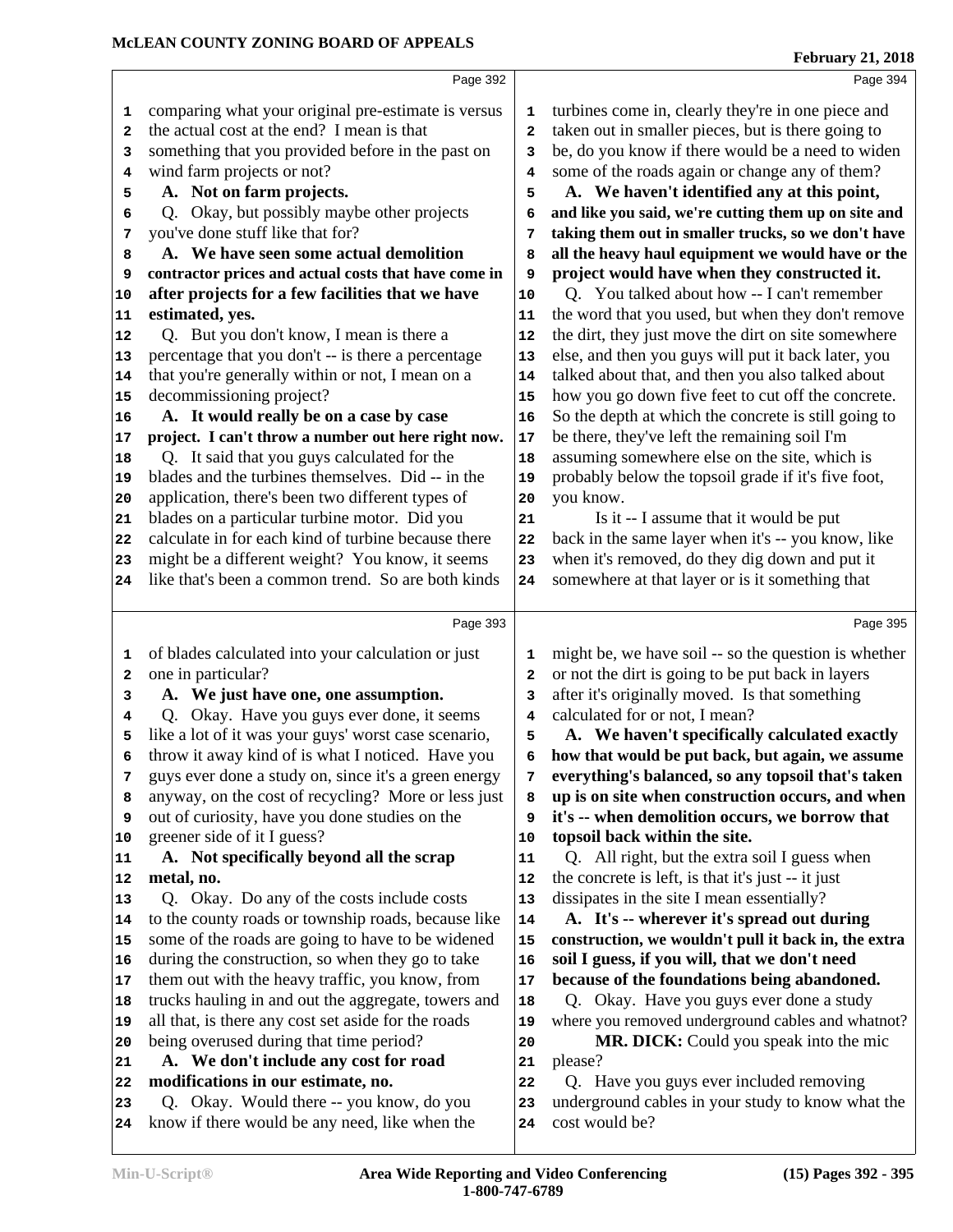|          | Page 396                                                                                     |                         | Page 398                                                                    |
|----------|----------------------------------------------------------------------------------------------|-------------------------|-----------------------------------------------------------------------------|
| 1        | A. It is typical for us to assume they are                                                   | 1                       | A. Yes, that's reasonable.                                                  |
| 2        | abandoned in place. We have been asked that                                                  | $\overline{\mathbf{2}}$ | Q. Do you know how many multiples that might                                |
| з        | question before and we have looked at what the cost                                          | 3                       | be?                                                                         |
| 4        | would be, and it's actually a very, very minimal                                             | 4                       | A. I don't know, no.                                                        |
| 5        | cost, almost -- it's about a break-even honestly                                             | 5                       | Q. But more than -- okay, that's what I                                     |
| 6        | because of how much scrap material is in those                                               | 6                       | wanted to know, there'd be multiple staging, I don't                        |
| 7        | cables.                                                                                      | 7                       | know what the right word is.                                                |
| 8        | Q. Okay, so that's something that would be a                                                 | 8                       | MS. WINTERLAND: Okay.                                                       |
| 9        | viable solution --                                                                           | 9                       | <b>CHAIRMAN FINNIGAN:</b> Any other questions?                              |
| 10       | MR. DICK: Could you talk into the mic                                                        | 10                      | <b>MR. JOLLY:</b> Tim Jolly, 26759 East 2700                                |
| 11       | please?                                                                                      | 11                      | North, Chenoa.                                                              |
| 12       | Q. Would it be a viable solution to remove                                                   | 12                      | <b>QUESTIONS BY</b>                                                         |
|          | it, then, essentially in the decommissioning? It                                             |                         | MR. JOLLY:                                                                  |
| 13       | wouldn't be that much additional cost is what you're                                         | 13                      | Q. Would you -- would you have any figures on                               |
| 14       | saying?                                                                                      | 14                      |                                                                             |
| 15       |                                                                                              | 15                      | how much fuel would be used through the process?<br>A. No, I do not.        |
| 16       | A. It wouldn't drive the cost up                                                             | 16                      |                                                                             |
| 17       | dramatically, no.                                                                            | 17                      | Q. Would you have that in your report, in                                   |
| 18       | MR. TAYLOR: I think that's all my                                                            | 18                      | your model?                                                                 |
| 19       | questions.                                                                                   | 19                      | A. No, I do not.                                                            |
| 20       | MS. WINTERLAND: Amy Winterland, 22825                                                        | 20                      | Q. Where is the dirt that is going to be put<br>back into the hole located? |
| 21       | North 3075 East Road, Colfax.                                                                | 21                      |                                                                             |
| 22       | <b>QUESTIONS BY</b>                                                                          | 22                      | A. Throughout the site. We assume they                                      |
| 23       | <b>MS. WINTERLAND:</b>                                                                       | 23                      | balance when they do construction and then again                            |
| 24       | Q. So this is just a clarification. So did                                                   | 24                      | balance out when they do decommissioning and                                |
|          |                                                                                              |                         |                                                                             |
|          | Page 397                                                                                     |                         | Page 399                                                                    |
|          |                                                                                              |                         |                                                                             |
| 1        | you say it would take six months to fully                                                    | 1                       | demolition.                                                                 |
| 2        | decommission?                                                                                | $\mathbf{2}$            | Q. Can you explain what you mean by balance?                                |
| з        | A. That is our assumption in the study, yes.                                                 | 3                       | A. Yeah, basically for every place that you                                 |
| 4        | Q. And that's for all 57 turbines?                                                           | 4                       | have a fill, you have a cut somewhere else on the                           |
| 5        | A. Correct.                                                                                  | 5                       | site to make up for it, so that you're not importing                        |
| 6        | So do you take them down one turbine at a<br>Q.                                              | 6                       | or exporting any fill material from the site.                               |
| 7        | time or are you doing multiple taking down at the                                            | 7                       | Q. So you're expecting that the same dirt                                   |
| 8        | same time?                                                                                   | 8                       | that comes out of the holes will be put back in the                         |
| 9        | A. We don't -- as part of the study, we don't                                                | 9                       | holes?                                                                      |
| 10       | dictate the means and methods the demolition                                                 | 10                      | A. Well, I don't know if it's the same dirt.                                |
| 11       | contractor is going to ultimately use, but we would                                          | ${\bf 11}$              | Dirt from on site.                                                          |
| 12       | expect that he would likely take down more than one                                          | 12                      | Q. But you don't know if it has to be hauled                                |
| 13       | at a time.                                                                                   | 13                      | away from each individual turbine site?                                     |
| 14       | Q. More than one at a time. So you would be                                                  | 14                      | A. Yeah, we haven't done a full, you know,                                  |
| 15       | having deconstruction happening at multiple sites                                            | 15                      | civil engineering design of cut and balance of the                          |
| 16       | you're saying?                                                                               | 16                      | site. Again, we just assume that you can balance it                         |
| 17       | A. It could be, yes.                                                                         | 17                      | somewhere somehow on site.                                                  |
| 18       | Q. So in your estimating, because six months                                                 | 18                      | Q. So it could quite possibly involve hauling                               |
| 19       | seems pretty quick to me, so -- but in your                                                  | 19                      | that from another site back to that individual                              |
| 20       | estimating of time, in your estimate, is it                                                  | 20                      | turbine site?                                                               |
| 21       | reasonable to think that that would be -- so you're                                          | 21                      | A. I would not expect that, no.                                             |
| 22       | saying it's reasonable to think that would be                                                | 22                      | Q. So you're expecting it to be piled right                                 |
| 23<br>24 | multiple turbines taken down at the same -- on the<br>same day or at the same time, correct? | 23<br>24                | where the turbine is?<br>A. Not right where the turbine is, but             |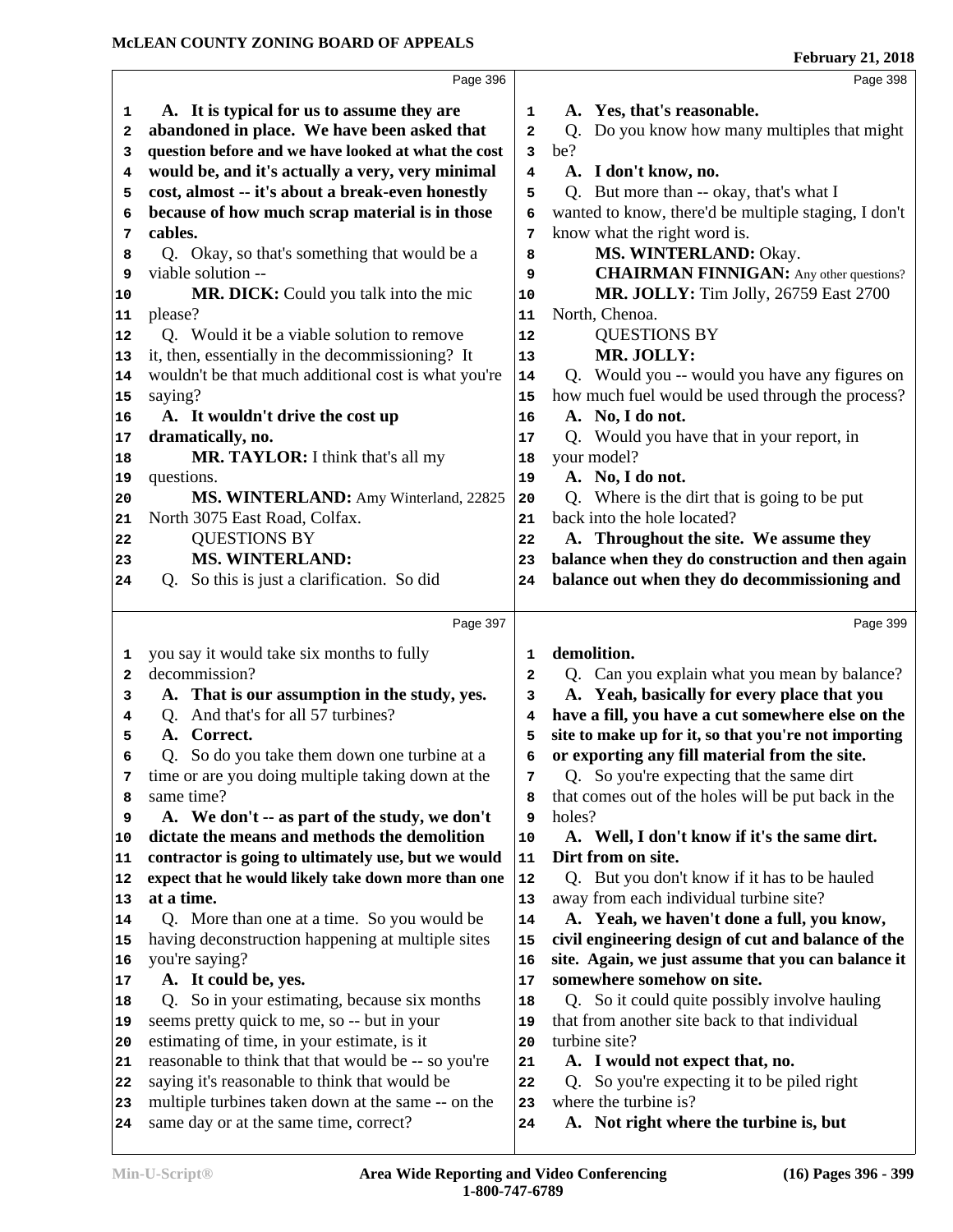|    | Page 400                                                                                           |          | Page 402                                                                          |
|----|----------------------------------------------------------------------------------------------------|----------|-----------------------------------------------------------------------------------|
| 1  | somewhere on the site, yes.                                                                        | 1        | maybe even some blue clay down at the bottom, as                                  |
| 2  | Q. Site meaning what?                                                                              | 2        | well as whatever number of feet of black dirt on                                  |
| 3  | Site meaning generally the leased land.<br>A.                                                      | 3        | top. And you're telling me that they spread that                                  |
| 4  | On the individual property owners or<br>Q.                                                         | 4        | out across the field and then grade that all back in                              |
| 5  | within the whole footprint of the project?                                                         | 5        | and fill in that top five foot, is that what you're                               |
| 6  | A. I don't know.                                                                                   | 6        | telling me?                                                                       |
| 7  | Q. Have you ever done a study with recycling                                                       | 7        | A. No. What I'm saying is that there's some                                       |
| 8  | the products in it?                                                                                | 8        | soil available on site. There's sufficient to                                     |
| 9  | A. The decommissioning cost estimate studies                                                       | 9        | backfill the holes and balance the site out at the                                |
| 10 | that we have put together have all assumed that                                                    | 10       | time of decommissioning. Again, where that dirt                                   |
| 11 | scrap material is going to be recycled and nothing                                                 | 11       | comes from, I don't know if it's the same dirt that                               |
| 12 | else.                                                                                              | 12       | came out of the hole, where they stockpile it or if                               |
| 13 | Okay. Have you any provisions for<br>Q <sub>1</sub>                                                | 13       | they don't stockpile it or if it's spread out on the                              |
| 14 | removing hazardous materials?                                                                      | 14       | site somewhere else, I don't know that. What I know                               |
| 15 | A. We have costs in there for removing any of                                                      | 15       | is that we've assumed you can balance the                                         |
| 16 | the fluids, you know, lubricating oils and things                                                  | 16       | decommissioning earthwork.                                                        |
| 17 | like that and disposing of those, yes.                                                             | 17       | Q. Well, I would like to know from somebody                                       |
| 18 | Q. Are you aware of anything that would be                                                         | 18       | where that goes because that is one huge amount of                                |
| 19 | considered hazardous on these?                                                                     | 19       | dirt that has to come out of that hole, and there's                               |
| 20 | A. The only thing that we've accounted for                                                         | 20       | no way you can spread that out and you sure as heck                               |
| 21 | would be the, like I said, any chemicals or                                                        | 21       | don't want clay dirt spread out across the top of                                 |
| 22 | lubricants or oils within the turbine. We don't                                                    | 22       | the rest of the farm. And then I can also see one                                 |
| 23 | know of anything else that's considered hazardous.                                                 | 23       | heck of a compaction problem pulling this all back                                |
| 24 | Q. How about the paint that is used on the                                                         | 24       | in. So are you going to deal with that, too, in                                   |
|    |                                                                                                    |          |                                                                                   |
|    | Page 401                                                                                           |          | Page 403                                                                          |
| 1  | turbines? If it was deemed hazardous, would you                                                    | 1        | your costs?                                                                       |
| 2  | have some kind of a stipulation or something that                                                  | 2        | A. So just to clarify, we haven't evaluated                                       |
| 3  | would show that you would have to have extra costs                                                 | з        | the construction process and where the dirt is going                              |
| 4  | for taking care of hazardous, some things like that?                                               | 4        | as part of the construction process. We're just                                   |
| 5  | A. We don't have anything within our study                                                         | 5        | looking at the decommissioning and demolition. And                                |
| 6  | that assumes there's any hazardous material.                                                       | 6        | yes, we would -- we assume that's graded and seeded                               |
| 7  | MR. JOLLY: Okay, thank you.                                                                        | 7        | with the topsoil once we're at the end of the useful                              |
| 8  | <b>CHAIRMAN FINNIGAN:</b> Have you got a                                                           | 8        | life.                                                                             |
| 9  | question? Come on.                                                                                 | 9        | Q. Would you take care of any compaction                                          |
| 10 | MR. HANEY: Daryl Haney, 31631 East 3100                                                            | 10       | problems though?                                                                  |
| 11 | North Road, Chenoa.                                                                                | 11       | A. If necessary. I mean I don't know that we                                      |
| 12 | <b>QUESTIONS BY</b>                                                                                | 12       | have a discrete cost in here for that, but --                                     |
| 13 | <b>MR. HANEY:</b>                                                                                  | 13       | Q. Okay. All right, the other question I                                          |
| 14 | Q. I don't mean to beat a dead horse here to                                                       | 14       | have, and you sort of alluded to this a while ago,                                |
| 15 | death, but I'm having a little hard time wrapping my                                               | 15       | these township roads, you're going to have to travel                              |
| 16 | head around this dirt situation, and I have not been                                               | 16       | on them with your cranes, right?                                                  |
| 17 | able to get any straight figures out of the project                                                | 17       | A. The cranes will have to be delivered to                                        |
| 18 | leader on the size of this hole to start with, for                                                 | 18       | the site.                                                                         |
| 19 | putting the hole, complete concrete base in. So I                                                  | 19       | Q. Right. Certain times of the year we have                                       |
| 20 | don't know exactly how -- I've got an estimated                                                    | 20       | weight limits on these roads. Now, irregardless of                                |
| 21 |                                                                                                    | 21       | whether we got weight limits when we're doing this                                |
|    | depth I was given of 20 to 25 feet, but I don't know                                               |          |                                                                                   |
| 22 | what the length and the width is.                                                                  | 22       | or not, who's going to pay for the township roads to                              |
| 23 | So when you take that much dirt out of the<br>ground, you've got one heck of a bunch of clay dirt, | 23<br>24 | get tore up hauling the cranes in there?<br>MS. ANTONIOLLI: You know, if it might |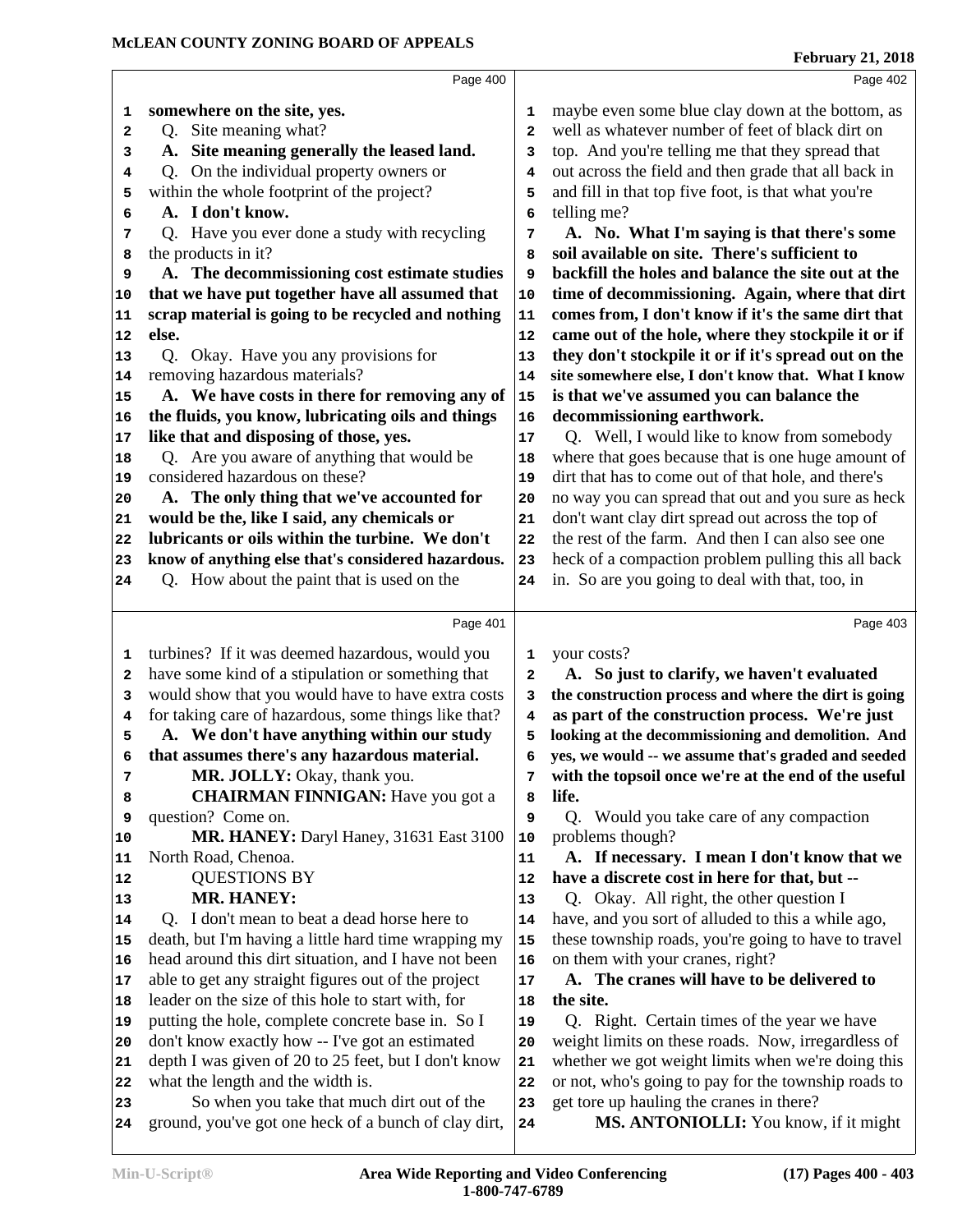|    | Page 404                                                                                   |              | Page 406                                                                     |  |
|----|--------------------------------------------------------------------------------------------|--------------|------------------------------------------------------------------------------|--|
| 1  | help, I think we can discuss this internally and                                           | 1            | follow some pricing index and in general trend                               |  |
| 2  | answer some of your questions when we talk about the                                       | $\mathbf{z}$ | upwards over time.                                                           |  |
| 3  | road use agreement in the AIMA, but again these                                            | 3            | <b>CHAIRMAN FINNIGAN: That's a fair</b>                                      |  |
| 4  | issues are outside of the scope of what Mr. Kopp was                                       | 4            | statement. I think that's what I was asking, yeah.                           |  |
| 5  | brought in to talk about.                                                                  | 5            | Thank you.                                                                   |  |
| 6  | MR. HANEY: With all due respect, ma'am,                                                    | 6            | I think at this time, with all the                                           |  |
| 7  | that expense of bringing those cranes in there and                                         | 7            | questions that were asked, we're going to take a                             |  |
| 8  | tearing up those township roads is part of a                                               | 8            | break, ten minutes.                                                          |  |
| 9  | decommissioning price. Somebody's got to pay for                                           | 9            | MS. ANTONIOLLI: Okay.                                                        |  |
| 10 | it. The township is not going to pay for that.                                             | 10           | <b>CHAIRMAN FINNIGAN: Thank you.</b>                                         |  |
| 11 | Q. So are those figures -- those figures                                                   | 11           | (Recess at 7:28 p.m. to 7:39 p.m.)                                           |  |
| 12 | should be added to that figure is what I'm getting                                         | 12           | <b>CHAIRMAN FINNIGAN:</b> We're ready for you.                               |  |
| 13 | at, because I think I understood a while ago you                                           | 13           | MS. ANTONIOLLI: We are prepared to rest                                      |  |
| 14 | didn't have that figure in there. It was strictly                                          | 14           | our case in chief.                                                           |  |
| 15 | what was on site and the access road out to the                                            | 15           | <b>CHAIRMAN FINNIGAN: I missed what you</b>                                  |  |
| 16 | township road that you're dealing with.                                                    | 16           | said.                                                                        |  |
| 17 | A. That's correct, we don't have any dealing                                               | 17           | MS. ANTONIOLLI: We're prepared to rest at                                    |  |
| 18 | with the public roads within our decommissioning                                           | 18           | this time.                                                                   |  |
| 19 | cost estimate.                                                                             | 19           | <b>CHAIRMAN FINNIGAN: Okay.</b>                                              |  |
| 20 | Q. But isn't it fair to say that that expense                                              | 20           | MS. ANTONIOLLI: Yes.                                                         |  |
| 21 | needs to be added to that figure?                                                          | 21           | MS. TURNER: He thought you were calling                                      |  |
| 22 | A. I don't know.                                                                           | 22           | him chief.                                                                   |  |
| 23 | MS. ANTONIOLLI: Would you agree we can                                                     | 23           | <b>CHAIRMAN FINNIGAN: Okay. So I think</b>                                   |  |
| 24 | discuss this during further testimony about the road                                       | 24           | we're at the point, I'm going to have my counsel                             |  |
|    | Page 405                                                                                   |              | Page 407                                                                     |  |
| 1  | use agreement?                                                                             | 1            | talk, because I think that she has a plan for the                            |  |
| 2  | MR. HANEY: Yes, to a point, yes, but                                                       | 2            | rest of the night.                                                           |  |
| 3  | it -- I'm just saying the board needs to take that                                         | 3            | MS. WALLEY: Good evening, ladies and                                         |  |
| 4  | into consideration is what I'm getting at. That                                            | 4            | gentlemen. Since the applicant has rested their                              |  |
| 5  | figure can't be a standalone figure is what I'm                                            | 5            | case, we are now going to open up the hearing for                            |  |
| 6  | saying. Understand?                                                                        | 6            | public comment. That means anyone that wishes to                             |  |
| 7  | <b>CHAIRMAN FINNIGAN:</b> That would be                                                    | 7            | testify can and should. If you signed up on a                                |  |
| 8  | something you can come back and testify to when you                                        | 8            | previous evening, we will call everyone in that                              |  |
| 9  | do your testimony if you want to come up and talk                                          | 9            | order. Everyone will be allotted ten minutes, and                            |  |
| 10 | about that.                                                                                | 10           | as you saw the timer for the break, that ten minutes                         |  |
| 11 | MR. HANEY: Okay, nothing further.                                                          | 11           | will be put up there. At the end of ten minutes,                             |  |
| 12 | <b>CHAIRMAN FINNIGAN:</b> Thank you. Any other                                             | 12           | your time will be up. If you want -- if you wish to                          |  |
| 13 | questions? I have a question if you don't mind. We                                         | 13           | be qualified as an expert, we can go through that.                           |  |
| 14 | talked about the scrap price of steel and you've got                                       | 14           | You'll be allotted 30 minutes if you are considered                          |  |
| 15 | a number in here for scrap steel, I mean all kinds                                         | 15           | an expert. All witnesses, expert or not, will be                             |  |
| 16 | of stuff. Would you say 20 years from now that the                                         | 16           | subject to cross-examination. Again, no friendly                             |  |
| 17 | cost of living would be -- this is going to be worth                                       | 17           | cross-examination will be permitted. Any questions                           |  |
| 18 | more than this, this number? I know you didn't                                             | 18           | before we start calling names?                                               |  |
| 19 | figure that, but your \$6,600,000 sometime down the                                        | 19           | <b>MS. WINTERLAND:</b> I have one question.                                  |  |
| 20 | road -- I mean scrap price goes up in value, has in                                        | 20           | <b>CHAIRMAN FINNIGAN: Come forward.</b>                                      |  |
| 21 | the last 20 years. Would it be equal to that number                                        | 21           | MS. WINTERLAND: Amy Winterland. Just a                                       |  |
| 22 |                                                                                            |              |                                                                              |  |
|    | when it does decommissioning?                                                              | 22           | point of clarification. If we're not ready today,                            |  |
| 23 | A. I would say in general it will trend<br>upwards as a commodity, right. I mean it should | 23           | can we defer to tomorrow, or if we defer, is that<br>we've blown our chance? |  |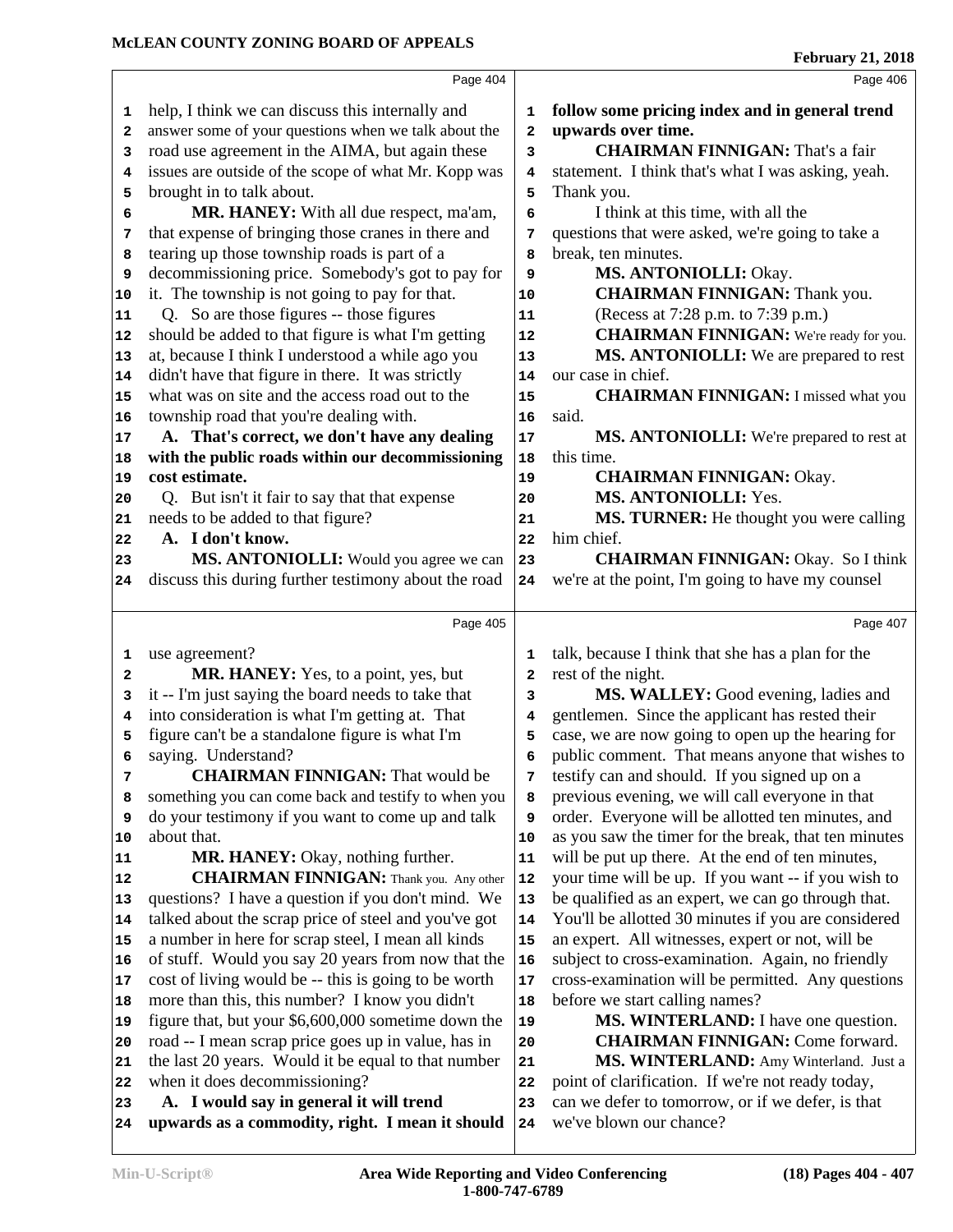|                   | Page 408                                                                                               |            | Page 410                                                               |  |
|-------------------|--------------------------------------------------------------------------------------------------------|------------|------------------------------------------------------------------------|--|
|                   | <b>MS. WALLEY:</b> Well, I guess there's the                                                           | 1          | the board have questions? Staff?                                       |  |
| 1                 | potential for a couple issues. Like I said, we're                                                      |            | MR. DICK: No.                                                          |  |
| $\mathbf{2}$<br>3 | going to go in the order that people signed up. We                                                     | 2<br>3     | <b>CHAIRMAN FINNIGAN:</b> Would anyone in the                          |  |
|                   | want to use the time that we have as efficiently as                                                    |            | audience want to ask questions of Mr. Matejka?                         |  |
| 4<br>5            | possible, but I know that there are several                                                            | 4<br>5     | You're safe.                                                           |  |
| 6                 | individuals that are represented by counsel. So                                                        | 6          | MR. MATEJKA: Thank you.                                                |  |
| 7                 | there will be a question asked if you wish to have                                                     | 7          | MR. DICK: John Capasso? Angelo -- no,                                  |  |
| 8                 | counsel speak for you or if you're going to speak on                                                   | 8          | excuse me, Daryl Haney?                                                |  |
| 9                 | your own behalf. It is up to the chairman whether                                                      | 9          | <b>CHAIRMAN FINNIGAN:</b> Got to swear you in.                         |  |
| 10                | or not you'll be allowed to use that time at a later                                                   | ${\bf 10}$ | MR. HANEY: Yes, sir.                                                   |  |
| 11                | date, but what I can tell you is that we would like                                                    | 11         | (Mr. Daryl Haney was duly sworn.)                                      |  |
| 12                | to move this along efficiently and effectively. So                                                     | ${\bf 12}$ | <b>CHAIRMAN FINNIGAN:</b> State your name and                          |  |
| 13                | if we get to the end of -- if we get to the end of                                                     | 13         | address and spell your last name. I think we've got                    |  |
| 14                | things and we're moving to rebuttal and that sort of                                                   | 14         | it, but go ahead anyway.                                               |  |
| 15                | thing, we don't want to delay it out days or weeks,                                                    | 15         | MR. HANEY: Daryl Haney, 31631 East 3100                                |  |
| 16                | so ultimately it's up to the chairman.                                                                 | 16         | North Road, Chenoa. H-A-N-E-Y. I attended the                          |  |
| 17                | MR. DICK: These are the ones who signed                                                                | $17\,$     | McLean County board meeting the other morning and I                    |  |
| 18                | up first. Mike Matejka.                                                                                | 18         | was very disappointed in some things that was                          |  |
| 19                | <b>CHAIRMAN FINNIGAN:</b> Would you like to be                                                         | 19         | brought to my attention that day and everybody                         |  |
| 20                | sworn in?                                                                                              | 20         | else's attention of course. Several board members                      |  |
| 21                | <b>MR. MATEJKA: Sure.</b>                                                                              | 21         | were expressing themselves and I feel for them                         |  |
| 22                | (Mr. Michael Matejka was duly sworn.)                                                                  | 22         | because I felt the same way. Section 803 that was                      |  |
| 23                | MR. MATEJKA: Michael Matejka,                                                                          | 23         | just mentioned a little bit ago, the first three                       |  |
| 24                | M-A-T-E-J-K-A, 800 North School Street in Normal.                                                      | 24         | standards, they felt the same way I do, they were                      |  |
|                   |                                                                                                        |            |                                                                        |  |
|                   | Page 409                                                                                               |            | Page 411                                                               |  |
| 1                 | Thank you and again thank you for your patience                                                        | 1          | totally ignored on this project, and there was great                   |  |
| $\mathbf{2}$      | through the process. Looking at the seven                                                              | 2          | discussion. If you haven't already heard all the                       |  |
| 3                 | standards, I want to call attention to Standard 1,                                                     | 3          | back and forth that took place in that meeting, it                     |  |
| 4                 | proposed special use will not be detrimental to or                                                     | 4          | almost got brought back to you because of those                        |  |
| 5                 | endanger the health, safety, morals, comfort or                                                        | 5          | three main things.                                                     |  |
| 6                 | welfare of the public. I wanted to use that to say                                                     | 6          | A lot of it had to do with -- a parallel                               |  |
| 7                 | one of the great morals, comforts, health and                                                          | 7          | to that was the fact that Dr. Schomer's testimony                      |  |
| 8                 | welfare of the public is a good job, and that as you                                                   | 8          | got shot down drastically as an unbiased witness                       |  |
| 9                 | look at your standards, people being able to gain                                                      | 9          | that's more than qualified in the subject of the                       |  |
| 10                | employment, people being able to build these                                                           | 10         | infrasound and also the wishy-washy of the dB levels                   |  |
| 11                | projects, people -- the landowners being able to                                                       | 11         | that the Illinois Pollution Board has got out there                    |  |
| 12                | receive money from this, those are all good                                                            | 12         | now that is not adequate for these large turbines                      |  |
| 13                | standards for people to be able to have a good                                                         | 13         | and all the infrasound problems and everything. And                    |  |
| 14                | livelihood and there's nothing more depressing than                                                    | 14         | it comes right back to these three here that they                      |  |
| 15                | somebody to be unemployed.                                                                             | 15         | felt were being ignored. It's very straightforward                     |  |
| 16                | And the opportunity to work this creates                                                               | 16         | language, it don't get any simpler than this, and a                    |  |
| 17                | for local tradespeople, creates thousands of hours                                                     | $17\,$     | lot of these -- a lot of the wording in these three                    |  |
| 18                | of work, puts money in people's pockets, helps pay                                                     | 18         | go right back to the nonparticipants that live out                     |  |
| 19                | mortgages, helps pay for car payments and truck                                                        | 19         | here underneath of these wind turbines and they have                   |  |
| 20                | payments, and takes care of their families and                                                         | 20         | no say. They're more or less one of those                              |  |
| 21                | allows them to pay taxes to the local community. So<br>on the basis of public welfare, a good job is a | 21<br>22   | grin-and-bear-it things.<br>And nowhere in the language of these three |  |
| 22<br>23          | great standard for public welfare. Thank you.                                                          | 23         | does it say anything that we have to put up with any                   |  |
| 24                | <b>CHAIRMAN FINNIGAN:</b> Thank you. Anyone on                                                         | 24         | type of noise, whether it's below 20 hertz or above                    |  |
|                   |                                                                                                        |            |                                                                        |  |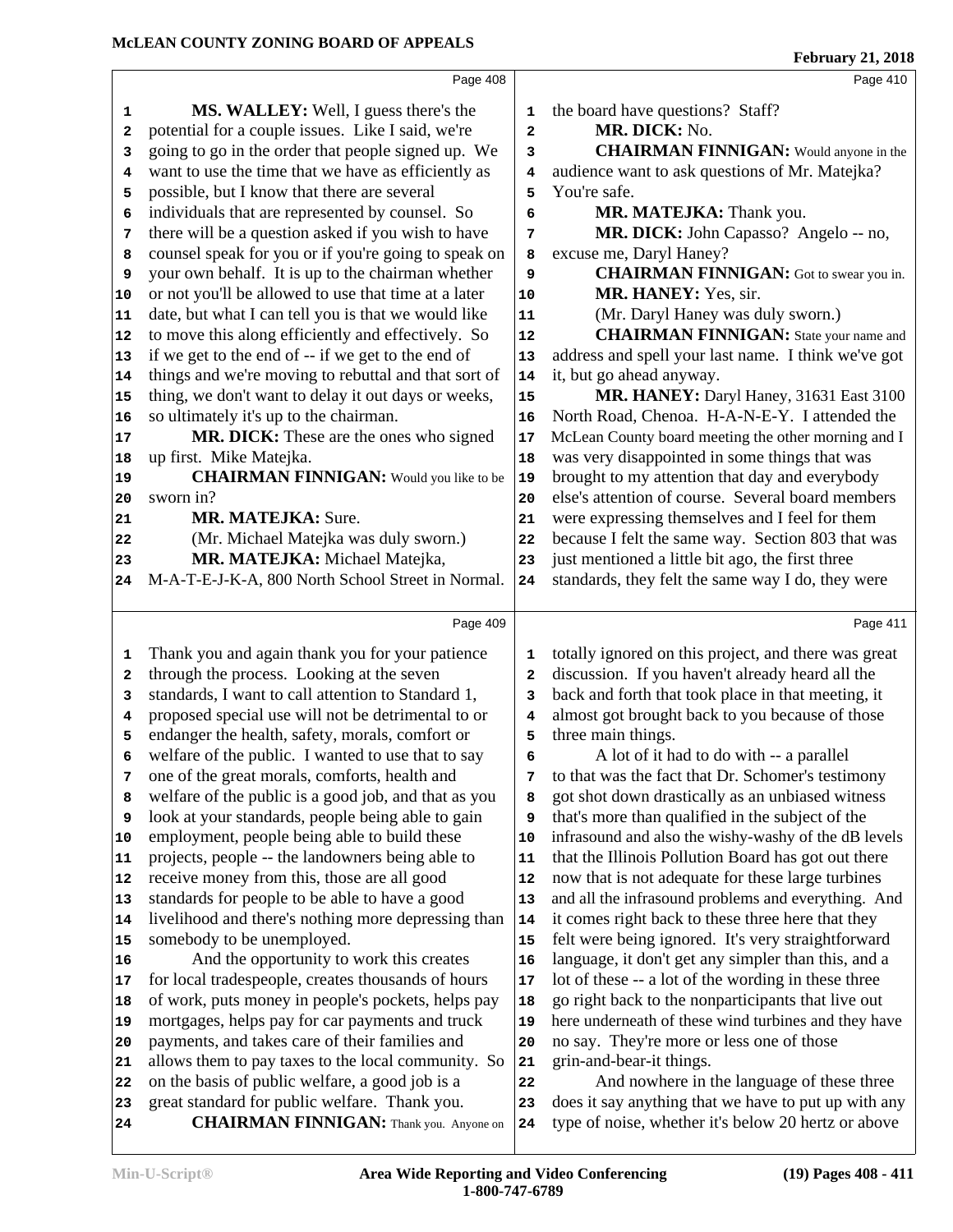|                         | Page 412                                             |              | Page 414                                             |
|-------------------------|------------------------------------------------------|--------------|------------------------------------------------------|
| 1                       | 20 hertz. Doesn't say anything about dealing with    | 1            | Illinois Pollution Control Board only has            |
| $\overline{\mathbf{2}}$ | flicker or all the other various things that take    | $\mathbf{2}$ | regulations between 20 hertz and above. There is     |
| 3                       | place with chopped TV signals, internet signals, you | 3            | zero regulation on anything below 20 hertz. There's  |
| 4                       | name it. It's very specific that we do not endanger  | 4            | nobody out there, including the Pollution Control    |
| 5                       | the health, safety, morals, comfort or welfare of    | 5            | Board. So therefore, whatever dB levels are coming   |
| 6                       | the public, and also it gets into the injurious to   | 6            | out of those turbines below 20 hertz, that's wide    |
| 7                       | the use and enjoyment of other property in the       | 7            | open territory. And everything I have read on the    |
| 8                       | immediate vicinity for the purpose already           | 8            | various problems that are around the country, and    |
| 9                       | permitted, and also substantially diminish the       | 9            | there's two of them close by, one of them is down in |
| 10                      | property values in the immediate area. And then of   | 10           | Macon County, there's some 500 footers down there,   |
| 11                      | course it goes right on into the third one, will not | ${\bf 11}$   | and there's some over in Vermilion County, those are |
| 12                      | impede the orderly development of the surrounding    | ${\bf 12}$   | the two closest ones, and there's all kinds of       |
| 13                      | property for uses permitted in the district.         | 13           | problems with these larger turbines putting out a    |
| 14                      | And to back up to the number 2, when you             | 14           | higher level of infrasound.                          |
| 15                      | talk about diminished property values, the fellow    | 15           | And the reason why -- and Mr. Keith Shank,           |
| 16                      | from Chicago that was here last night giving the     | 16           | I had a real nice conversation with him yesterday,   |
| 17                      | testimony on property values, I'm sure he's very     | 17           | yeah, yesterday on the phone, and he shared some     |
| 18                      | well capable of what he's doing, but he failed to    | 18           | things along these lines too. The reason there are   |
| 19                      | show to all of us in his graphs any direct           | 19           | higher levels of infrasound coming off these large   |
| 20                      | comparison between a parcel that has a turbine on it | 20           | turbines is because they turn at a slower RPM;       |
| 21                      | that actually sold versus a parcel without a         | 21           | therefore, they generate the low frequency sounds    |
| 22                      | turbine. Totally ignored that. It was -- I don't     | 22           | more than the smaller ones that are in the county    |
| 23                      | know if you saw that or not, but it was very clear   | 23           | right now. And you say, well, you don't hear any     |
| 24                      | that that was not -- I mean, yeah, he showed         | 24           | complaints about any in the county right now. We     |
|                         |                                                      |              |                                                      |
|                         | Page 413                                             |              | Page 415                                             |
| 1                       | property within one mile of turbines, two miles, all | $\mathbf 1$  | don't have any big 500 plus units in the county.     |
| $\mathbf{2}$            | this kind of thing, but nothing with a direct, you   | $\mathbf{2}$ | But if you look at these other counties, right away  |
| 3                       | know, a direct parcel with a turbine sitting on it   | 3            | as soon as they get some of them fired up, boom, you |
| 4                       | compared to one without. And if I was looking for    | 4            | got problems.                                        |
| 5                       | farm ground, I would not want one, there's no way.   | 5            | And with these two companies coming in               |
| 6                       | It's just like back in the days when we              | 6            | here now, with Invenergy and EDP both, I'll          |
| 7                       | had, when we had the big cross country ComEd lines   | 7            | guarantee you there's going to be infrasound         |
| 8                       | come through both our township. We've got two of     | 8            | problems, and it's going to be more than just one    |
| 9                       | them running through there. Luckily they're on each  | 9            | individual or one house. And there's no cure for     |
| 10                      | side of me and I've got only a little air space on   | 10           | it. You can't fix it other than shut the turbine     |
| 11                      | one corner of one of my farms, no big deal, but I    | 11           | down. You can't insulate from it, you can't put up   |
| 12                      | have in farming with the neighbor farmed around      | 12           | a windbreak to stop it, it's there, and, you know,   |
| 13                      | these things, and of course they never sit square    | 13           | it goes on and on.                                   |
| 14                      | with your roads and they're just a real pain.        | 14           | From there I can touch on flicker. I pity            |
| 15                      | You've got to be very careful you don't wrap a piece | 15           | some of the people that live south of me in the      |
| 16                      | of equipment around one of them. You kind of get to  | 16           | township where they've got four and five, six        |
| 17                      | driving through the field and next thing you know,   | 17           | turbines in a row. You're going to have multiple     |
| 18                      | whoa, there it is out to your right or your left and | 18           | patterns of flicker hitting these homes. It's not    |
| 19                      | look out.                                            | 19           | going to be flicker from one turbine, it's going to  |
| 20                      | And then going on to the infrasound, I               | 20           | be multiple ones because of the different angles     |
| 21                      | thought when I cross-examined an individual the      | 21           | with the spacing and the height of the sun. It goes  |
| 22                      |                                                      | 22           | on and on.                                           |
|                         | other night from -- that EDP had here from Canada    |              |                                                      |
| 23                      | that I might have made this clear, but I'm not sure, | 23           | I've got a neighbor that's got horses.               |
| 24                      | and a lot of people don't understand this. This      | 24           | This Keith Shank was talking to me about that. He    |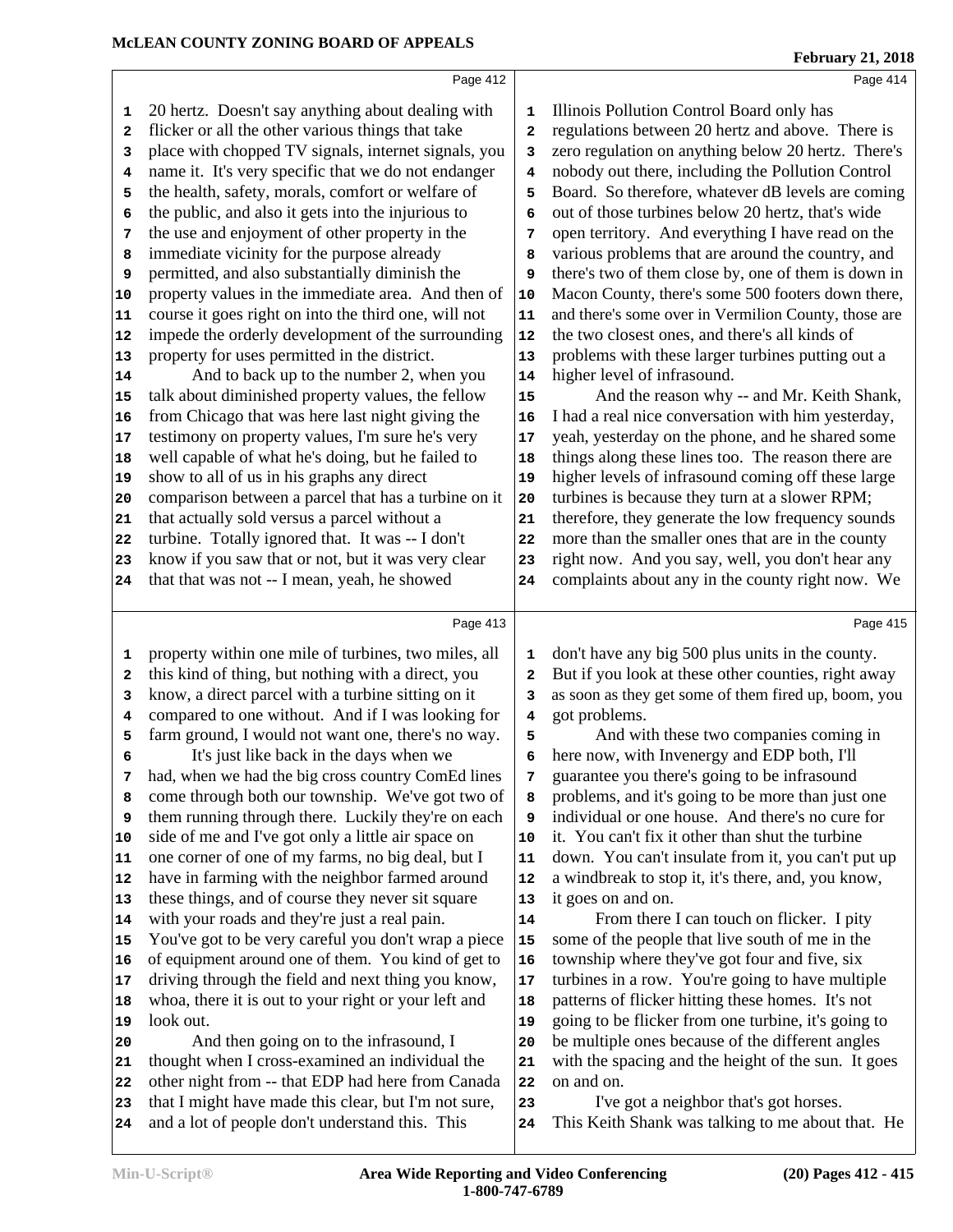|                         | Page 416                                                    |              | Page 418                                              |
|-------------------------|-------------------------------------------------------------|--------------|-------------------------------------------------------|
| 1                       | says horses go nuts with this flicker. And I've got         | 1            | layout area from Route 24 just west of Weston.        |
| $\mathbf{2}$            | a neighbor who likes to ride horses up and down             | 2            | MS. TURNER: Okay.                                     |
| 3                       | through the township roads, and that's going to be a        | 3            | MR. HANEY: I live right on the corner,                |
| 4                       | dangerous thing for him. He says if you've got any          | 4            | that little dot right there, and they're going to     |
| 5                       | kind of livestock around your barns and you get this        | 5            | tear the heck out of my yard --                       |
| 6                       | flicker, it drives them nuts as well. And of course         | 6            | MS. TURNER: So--                                      |
| 7                       | we all know it's going to bother people whether in          | 7            | MR. HANEY: -- with that road.                         |
| 8                       | their house or out of their house, and I don't want         | 8            | MS. TURNER: -- what towers are close to               |
| 9                       | to live with a bunch of shades on my windows. I             | 9            | you?                                                  |
| 10                      | want to be able to look out across the yard.                | 10           | MR. HANEY: Okay, we got T101, T167, T171,             |
| 11                      | Our setbacks are not adequate for these                     | 11           | T104 and T103. And if I go by what EDP told me,       |
| 12                      | large turbines. Dr. Schomer made that very clear,           | 12           | T103 is only -- less than 2900 feet from my house.    |
| 13                      | that it needs to be at least 3300 feet. I've                | 13           | It's too close.                                       |
| 14                      | read -- I've got articles here where some of these          | 14           | MS. TURNER: Okay, you brought up a couple             |
| 15                      | counties in certain states have got upwards of a            | 15           | of different issues. Have you talked to anyone who    |
| 16                      | mile for setbacks because of these large turbines.          | 16           | lives near these taller towers, you know? Have you    |
| 17                      | And this 1500, 1600, throw these figures around, to         | 17           | tried to get in touch with anyone or --               |
| 18                      | the participant, if they want to live that close to         | 18           | <b>MR. HANEY:</b> I have not taken time to drive      |
| 19                      | one, fine, but I've got turbines that are in the            | 19           | into those two counties, although I've had many a     |
| 20                      | neighborhood of a half mile from me and I'm                 | 20           | conversation with Ted Hartke who was here and         |
| 21                      | concerned about those. And once they're up, it's            | 21           | testified during the Invenergy, and he's not the      |
| 22                      | too late. Who am I going to complain to and how is          | 22           | only one in Vermilion County. There's three or four   |
| 23                      | it going to get fixed? Am I going to be able to             | 23           | other houses down with the same problem. I have --    |
| 24                      | complain to you as a board? What are you going to           | 24           | I think I've got it here, maybe I don't, so doggone   |
|                         |                                                             |              |                                                       |
|                         |                                                             |              |                                                       |
|                         | Page 417                                                    |              | Page 419                                              |
| 1                       | do about it? Do I complain to the county board?             | 1            | many papers.                                          |
| $\overline{\mathbf{2}}$ | What are they going to do about it? I don't foresee         | $\mathbf{2}$ | There's an article in regards to the ones             |
| 3                       | my complaints going anywhere.                               | 3            | down in Macon County. They didn't even get half the   |
| 4                       | For example, back when we were listening                    | 4            | project fired up and all of a sudden they've got      |
| 5                       | to some of the Invenergy testimony, a fellow out in         | 5            | infrasound problems. It's very easy to find on the    |
| 6                       | the Carlock area had the water bubbling up in his           | 6            | internet. I've learned a lot in the last month on     |
| 7                       | basement drains. Invenergy blew him off. Then they          | 7            | this subject. And a lot of people don't understand    |
| 8                       | got sold. The next company blew him off. The guy            | 8            | what infrasound is. It's -- well, the nurse that      |
| 9                       | today has still got a problem. Nobody's fixing it.          | 9            | was here during the Invenergy thing, she gave a very  |
| 10                      | Who's he going to complain to? I didn't hear                | 10           | good explanation of that.                             |
| 11                      | anybody from the board say, hey, we're going to fix         | 11           | MS. TURNER: Right, I understand what                  |
| 12                      | your problem, we're going to tell Invenergy to go           | 12           | you're saying.                                        |
| 13                      | fix it now before we pass it on. What's he going to         | 13           | MR. HANEY: Okay.                                      |
| 14                      | do? I mean his property is what it is.                      | 14           | MS. TURNER: I'm trying to verify your                 |
| 15                      | So my time's up, thanks for listening,                      | 15           | information, okay, because when you bring this stuff  |
| 16                      | thank you.                                                  | 16           | up in your testimony, I have to find a way of giving  |
| 17                      | <b>CHAIRMAN FINNIGAN:</b> Hang on just a minute.            | 17           | it credibility, okay?                                 |
| 18<br>19                | Any questions from the board?                               | 18<br>19     | MR. HANEY: Well --                                    |
| 20                      | MR. DEAN: Do you live on Route 24?<br>MR. HANEY: Yes, I do. | 20           | MS. TURNER: And I know you've read about<br>it and -- |
| 21                      | MS. TURNER: Could you tell us in general                    | 21           | <b>MR. HANEY:</b> To me, that is credible,            |
| 22                      | on the map up there where you live?                         | 22           | because this isn't fake news, shall we say, on the    |
| 23                      | MR. HANEY: 3160 is the road that goes,                      | 23           | internet that these people are putting out there.     |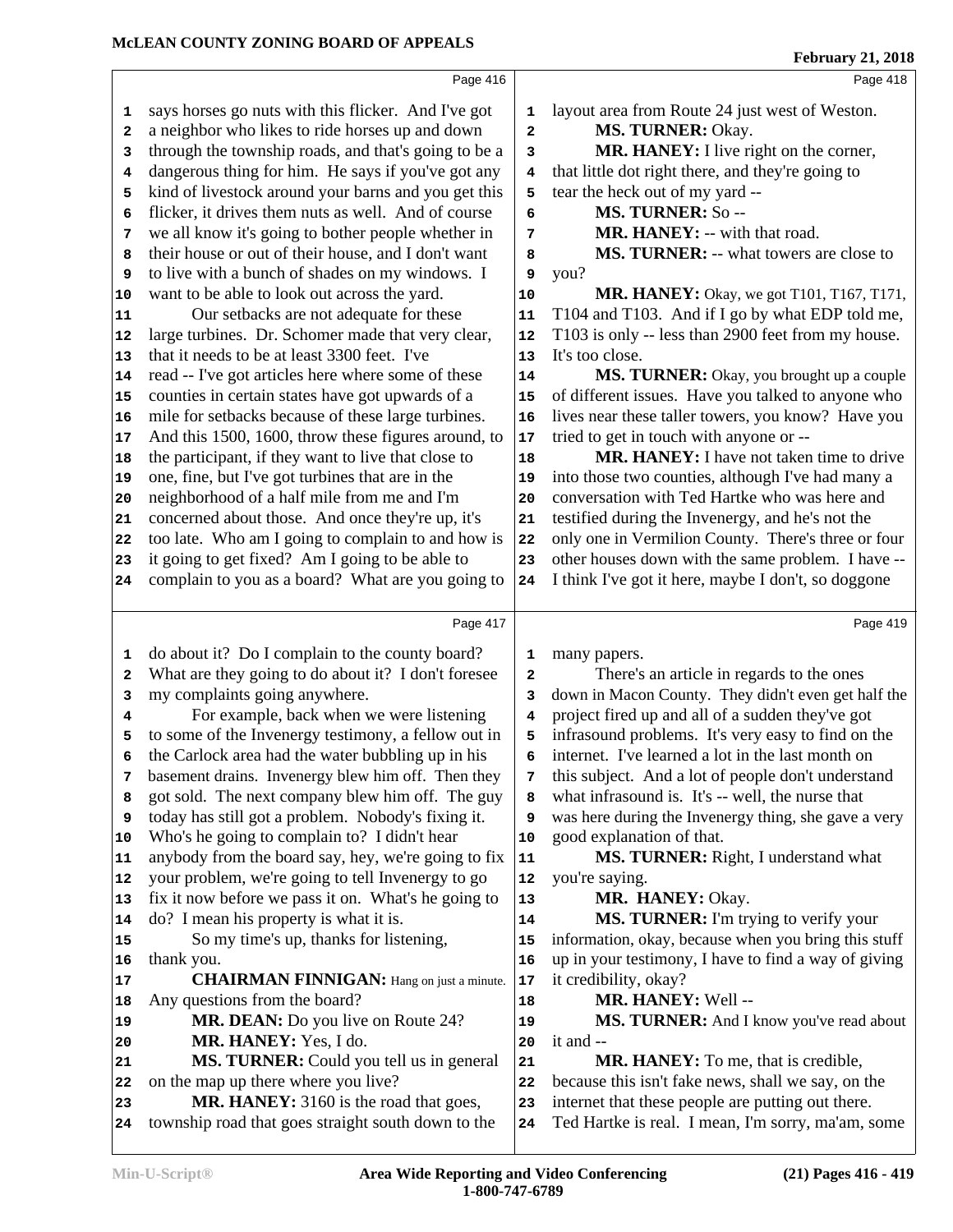|                                              |                                                      |              | February 21, 2018                                    |
|----------------------------------------------|------------------------------------------------------|--------------|------------------------------------------------------|
|                                              | Page 420                                             |              | Page 422                                             |
| 1                                            | people discredit him, but --                         | 1            | your yard, that's why you're saying --               |
| $\overline{\mathbf{2}}$                      | MS. TURNER: I understand.                            | $\mathbf{2}$ | MR. HANEY: There's no way you're going to            |
| 3                                            | MR. HANEY: -- he's not lying, trust me.              | 3            | get a 225 foot blade around the corner, even with    |
| 4                                            | MS. TURNER: I in no way --                           | 4            | hydraulic steerable rear axles and whatever else     |
| 5                                            | MR. HANEY: I could tell you, but I'm not             | 5            | they bring down that road.                           |
| 6                                            | at liberty to tell you in regards to the infrasound, | 6            | MS. TURNER: Okay, so that's one of                   |
| 7                                            | but it was shocking.                                 | 7            | your --                                              |
| 8                                            | MS. TURNER: So my question has been or               | 8            | MR. HANEY: So that line, that state line             |
| 9                                            | was have you talked to any of these people directly  | 9            | between two marker posts goes right along kissing my |
| 10                                           | or have you had --                                   | 10           | bushes in my yard, and when you get to that one post |
| 11                                           | MR. HANEY: No, I haven't.                            | 11           | in the yard, that post is -- I didn't measure it     |
| 12                                           | MS. TURNER: -- any contact with them?                | 12           | yet, but it's probably somewhere between 25 and 30   |
| 13                                           | MR. HANEY: I have not talked to anybody              | 13           | feet back to the corner of my house.                 |
| 14                                           | directly.                                            | 14           | MS. TURNER: Okay, thank you.                         |
| 15                                           | MS. TURNER: All right, thank you. And                | 15           | MR. HANEY: Yes, ma'am.                               |
| 16                                           | you're most concerned about tower 103 because it's   | 16           | <b>CHAIRMAN FINNIGAN:</b> Questions from staff?      |
| 17                                           | 2900 feet from your home; is that correct?           | 17           | MR. DICK: No.                                        |
| 18                                           | MR. HANEY: That is the one I'm concerned             | 18           | <b>CHAIRMAN FINNIGAN:</b> Would the applicant        |
| 19                                           | about on noise primarily, but there again, I don't   | 19           | have questions?                                      |
| 20                                           | know, because in the example that Ted Hartke gave,   | 20           | MS. ANTONIOLLI: No.                                  |
| 21                                           | the closest tower wasn't always his problem.         | 21           | <b>CHAIRMAN FINNIGAN:</b> Mr. Armstrong, no?         |
| 22                                           | Sometimes it was the second or the third one out     | 22           | Anyone else from the audience have questions of this |
| 23                                           | from him that was creating the issues.               | 23           | witness? You're safe, thanks.                        |
| 24                                           | MS. TURNER: Okay.                                    | 24           | MR. DICK: Anna Ziegler.                              |
|                                              |                                                      |              |                                                      |
|                                              | Page 421                                             |              | Page 423                                             |
| 1                                            | MR. HANEY: It's hard to say with the lay             | 1            | <b>CHAIRMAN FINNIGAN:</b> Would you like to be       |
| $\mathbf{2}$                                 | of the land and these others to the east of me, I    | $\mathbf{2}$ | sworn in?                                            |
| 3                                            | don't know what's going to happen.                   | 3            | MS. ZIEGLER: Yes.                                    |
| 4                                            | MS. TURNER: You also stated that they're             | 4            | (Ms. Anna Ziegler was duly sworn.)                   |
| 5                                            | going to be tearing up your yard.                    | 5            | <b>CHAIRMAN FINNIGAN:</b> State your name and        |
| 6                                            | MR. HANEY: Because I live so close on                | 6            | address, spell your last name.                       |
| 7                                            | that corner. The state right-of-way, if you saw the  | 7            | MS. ZIEGLER: It's Anna Ziegler,                      |
| 8                                            | state right-of-way posts that are in the ground on   | 8            | Z-I-E-G-L-E-R. Address is 2242 Westgate Drive,       |
| 9                                            | each side of that township road, there's one         | 9            | Bloomington, 61725.                                  |
| 10                                           | straight across from each other on the road and then | $10$         | MR. DICK: Is Anna with one N or two?                 |
| 11                                           | they -- that line angles out to another post that's  | ${\bf 11}$   | MS. ZIEGLER: Two Ns. So my colleague was             |
| 12                                           | there, a state marker, and then goes straight across | 12           | up here earlier asking questions, Mike Swartz, and   |
| 13                                           | the highway.                                         | 13           | just to kind of build on what he was talking about,  |
| 14                                           | MS. TURNER: Okay.                                    | 14           | I'd like to refer the board to Section 21 of the Ag  |
| 15                                           | MR. HANEY: In 1957 they rebuilt Route 24,            | 15           | Impact Mitigation Agreement and point E: The county  |
|                                              |                                                      |              | may but is not required to reevaluate the estimated  |
|                                              | I was a little kid, they took half my front yard. I  | 16           |                                                      |
|                                              | had two great big, full-grown maple trees out there  | 17           | costs of deconstruction of any commercial wind       |
|                                              | and guess what I got today in front of the house?    | 18           | energy facility after the tenth anniversary and any  |
|                                              | An eight foot deep ditch I can't hardly mow. And     | 19           | five years thereafter. So just bringing that to      |
|                                              | part of that eight foot ditch comes around closer to | 20           | your attention that you have the right to reevaluate |
|                                              | where they're going to probably widen that out to    | 21           | those decommissioning costs at that time.            |
|                                              | make the turn.                                       | 22           | And also in this AIMA, the applicant has             |
| 16<br>17<br>18<br>19<br>20<br>21<br>22<br>23 | MS. TURNER: Okay, so you're assuming that            | 23           | given landowners the right to draw on the financial  |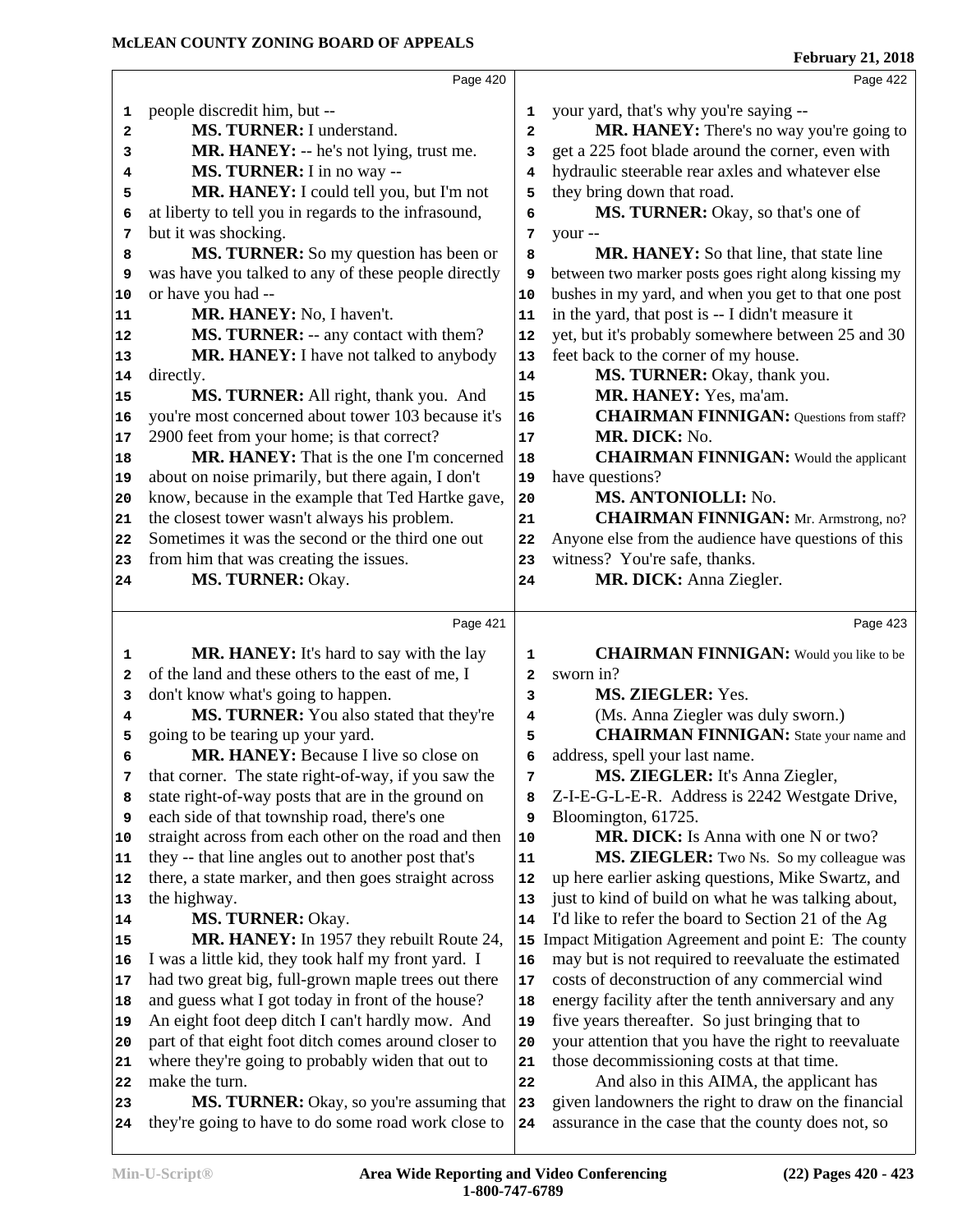|              | Page 424                                                             |              | Page 426                                                                                       |
|--------------|----------------------------------------------------------------------|--------------|------------------------------------------------------------------------------------------------|
| 1            | that is in point F under Section 21.                                 | 1            | question?                                                                                      |
| $\mathbf{2}$ | <b>CHAIRMAN FINNIGAN:</b> Any questions?                             | $\mathbf{z}$ | <b>CHAIRMAN FINNIGAN:</b> (Shakes head).                                                       |
| 3            | MR. DEAN: And that's a good thing, right?                            | 3            | MS. WINTERLAND: Okay, thanks.                                                                  |
| 4            | MS. ZIEGLER: Yes, we would say yes.                                  | 4            | <b>CHAIRMAN FINNIGAN:</b> Any other questions?                                                 |
| 5            | <b>CHAIRMAN FINNIGAN: Staff?</b>                                     | 5            | Wait, guess we got a late caller.                                                              |
| 6            | MR. DICK: No.                                                        | 6            | MR. JOLLY: Just one. Tim Jolly.                                                                |
| 7            | <b>CHAIRMAN FINNIGAN: Applicant?</b>                                 | 7            | <b>QUESTIONS BY</b>                                                                            |
|              | MS. ANTONIOLLI: No.                                                  | 8            | MR. JOLLY:                                                                                     |
| 8<br>9       | <b>CHAIRMAN FINNIGAN:</b> Anyone in the audience                     | 9            | Q. In the impact mitigation agreement, there                                                   |
| 10           | have questions? Got one.                                             | 10           | was talk of grinding the concrete pad down to five                                             |
|              | MS. WINTERLAND: Amy Winterland. So I                                 | 11           | feet, correct?                                                                                 |
| 11           |                                                                      |              |                                                                                                |
| 12           | just have a point of clarification, I don't know if                  | 12           | A. That is the depth mentioned in the                                                          |
| 13           | this is for you, Anna, or not, but if the zoning                     | 13           | agreement, yes.                                                                                |
| 14           | board puts a stipulation in that says that they will                 | 14           | Q. Okay, and that is part of the actual                                                        |
| 15           | only require financial assurance at the twelfth year                 | 15           | agreement that you're talking about. That is what                                              |
| 16           | after construction, which -- which provision will                    | 16           | -- state standard, is that what that would be                                                  |
| 17           | prevail? Will it be the AIMA that prevails                           | 17           | considered?                                                                                    |
| 18           | requiring financial assurance at 10 percent of the                   | 18           | A. Correct.                                                                                    |
| 19           | first year, six -- 50 percent at the sixth year and                  | 19           | Q. Okay.                                                                                       |
| 20           | a hundred percent at the eleventh year or will the                   | 20           | A. It's an agreement negotiated between the                                                    |
| 21           | stipulation prevail? Do you know the answer to                       | 21           | applicant and the Illinois Department of Ag, and as                                            |
| 22           | that?                                                                | 22           | I said, it's meant to be the minimum standard for                                              |
| 23           | MS. ZIEGLER: I don't know that I'm the                               | 23           | landowners.                                                                                    |
|              |                                                                      |              |                                                                                                |
| 24           | appropriate person to respond to that question.                      | 24           | Q. So you're saying that that is subject to                                                    |
|              |                                                                      |              |                                                                                                |
|              | Page 425                                                             |              | Page 427                                                                                       |
| 1            | They are two separate agreements, one is with the                    | 1            | negotiation with the applicant?                                                                |
| $\mathbf{2}$ | Department of Ag and the other is enforced by the                    | 2            | A. Correct, but it has already been                                                            |
| 3            | county, so I don't know if the county wants to speak                 | 3            | negotiated. They've submitted a signed agreement.                                              |
| 4            | to that.                                                             | 4            | Q. Prior to that agreement, did they want to                                                   |
| 5            | MS. WALLEY: If you want -- since she's                               | 5            | go at the full five feet?                                                                      |
| 6            | cross-examining you, if you want to answer the                       | 6            | A. I can't speak to that.                                                                      |
| 7            | question to the best of your ability. I'm not                        | 7            | You don't know?<br>Q.                                                                          |
| 8            | subject to cross-examination, I'm not subject to                     | 8            | A. I was not party to those negotiations.                                                      |
| 9            | cross-examination unfortunately, so --                               | 9            | So in the application, it does state five<br>Q.                                                |
| 10           | MS. ZIEGLER: Okay. So like I said, there                             | 10           | feet?                                                                                          |
| 11           | are two separate agreements, one is with the                         | ${\bf 11}$   | A. In the AIMA it states, the Ag Impact                                                        |
| 12           | Department of Ag, one is with the county. In both                    | 12           | <b>Mitigation Agreement.</b>                                                                   |
| 13           | cases, the county is the one that holds the                          | 13           | Q. I mean in their application, are you                                                        |
| 14           | financial assurance, and the AIMA states that it is                  | 14           | familiar with what they have in their application?                                             |
| 15           | the minimum standard and the county can impose                       | 15           | A. I believe that they -- they may have                                                        |
| 16           | additional standards, but it's supposed to be the                    | 16           | mentioned different depths at different points, and                                            |
| 17           | minimum.                                                             | 17           | that's part of why we asked questions, to make sure                                            |
| 18           | MS. WINTERLAND: So the county can't waive                            | 18           | that they do plan to go to that five foot depth.                                               |
| 19           | their rights or waive their min -- can't waive that                  | 19           | Q. To your knowledge, have they agreed to go                                                   |
| 20           | minimum?                                                             | 20           | to the full five feet as of today?                                                             |
| 21           | MS. ZIEGLER: I'm not an expert on the                                | 21           | A. I don't think I can speak on behalf of the                                                  |
| 22           | enforceability, but I'm just telling you what it                     | 22           | applicant.                                                                                     |
| 23           | states in the agreement.<br>MS. WINTERLAND: Can you guys answer that | 23           | Q. Well, I mean you're involved with the<br>negotiations with them for them to agree, correct? |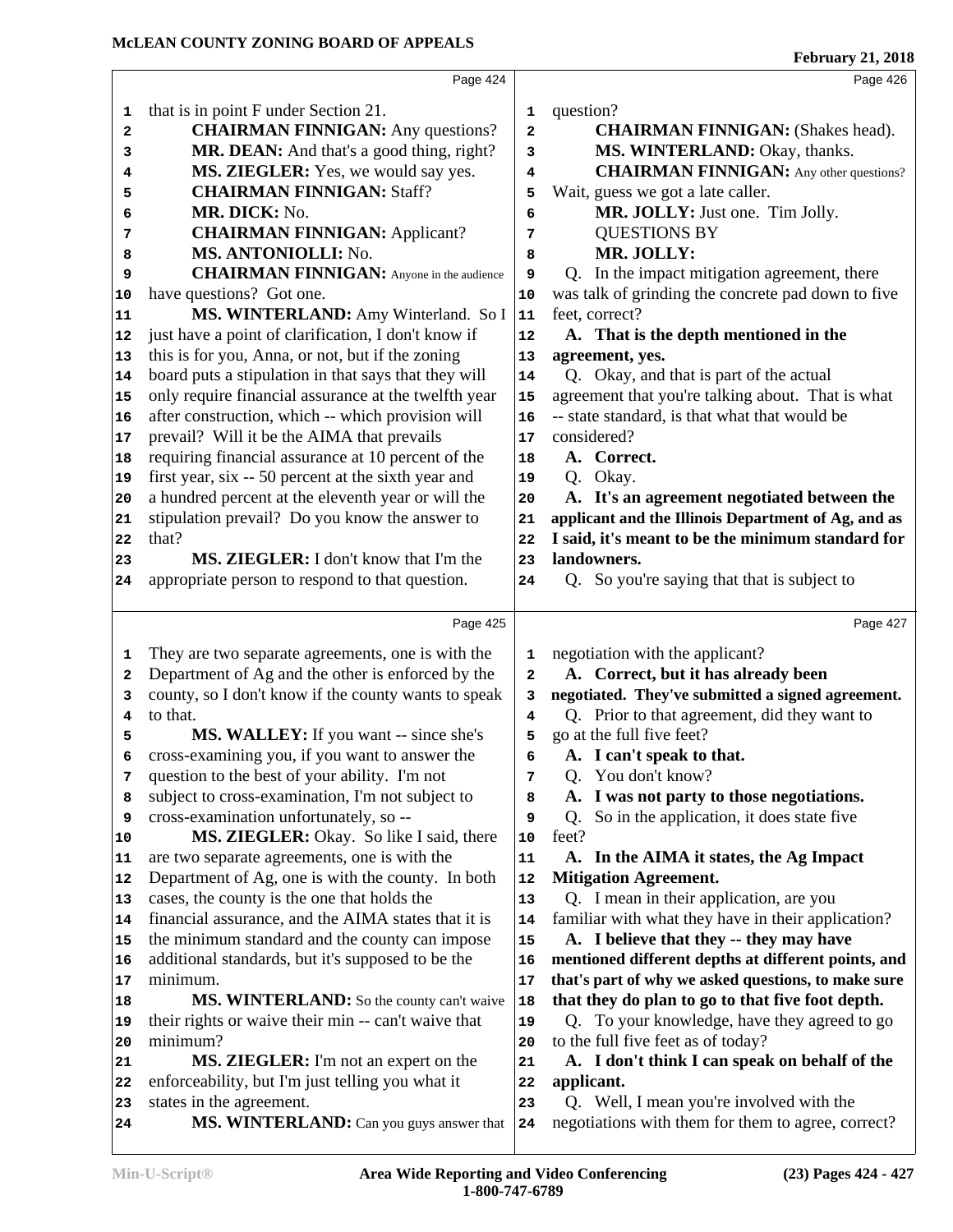|              | Page 428                                             |    | Page 430                                             |
|--------------|------------------------------------------------------|----|------------------------------------------------------|
| 1            | A. No. So this agreement was negotiated              | 1  | First is the follow-up plan as provided by           |
| $\mathbf{2}$ | between Illinois Department of Agriculture and the   | 2  | EDPR to address all the six recommendations of the   |
| 3            | applicant. We saw it when it was submitted to the    | 3  | IDNR with one caveat regarding recommendation six    |
| 4            | county as a final signed document. So I'm just       | 4  | which is the Henline Creek, and for recommendation   |
| 5            | bringing to the board's attention some points that   | 5  | six I'm recommending that the board stipulate that   |
| 6            | we feel are important in the final signed document.  | 6  | EDPR apply the highest standards to avoid in-stream  |
| 7            | Q. Okay.                                             | 7  | impacts resulting from construction and related      |
| 8            | A. But we as a farm bureau did not -- we were        | 8  | activities on this INAI segment.                     |
| 9            | not involved in this company's negotiations with the | 9  | So just to briefly go through my document,           |
| 10           | Department of Ag.                                    | 10 | I'll just be confining my address to the wildlife    |
| 11           | Q. Okay, so you don't know what they have in         | 11 | requirements in the McLean County code. It states    |
| 12           | their application then?                              | 12 | that there's required implementation of DNR's        |
| 13           | A. Their --                                          | 13 | recommendations unless credible evidence is          |
| 14           | Or if they're complying with AIMA?<br>Q.             | 14 | presented against the recommendation. My feeling is  |
| 15           | A. So their zoning application is public             | 15 | that this project differs from previous wind farm    |
| 16           | record, so they have it --                           | 16 | projects in two ways. The actual location is such    |
| 17           | Q. Okay.                                             | 17 | that the impact on McLean County habitat and         |
| 18           | A. -- and you can look at it on --                   | 18 | wildlife is considerably less, and where they are    |
| 19           | Q. So you wouldn't have control over it, I           | 19 | proposing a modification of IDNR recommendations,    |
| 20           | understand. I was just wondering if you had that     | 20 | they are using credible evidence.                    |
| 21           | information.                                         | 21 | So basically of the six recommendations              |
| 22           | MR. JOLLY: Thank you.                                | 22 | from DNR, EDPR is stating that they will follow in   |
| 23           | <b>CHAIRMAN FINNIGAN:</b> Any other questions?       | 23 | their entirety recommendations one and four, but     |
| 24           | No.                                                  | 24 | they have proposed modifications to two, three, five |
|              |                                                      |    |                                                      |
|              | Page 429                                             |    | Page 431                                             |
| 1            | MR. DICK: Angelo Capparella?                         | 1  | and six, and it's on those four that I will continue |
| 2            | <b>CHAIRMAN FINNIGAN:</b> Like to be sworn in?       | 2  | commenting.                                          |
| 3            | MR. CAPPARELLA: Affirm.                              | 3  | For recommendation number two, curtail               |
| 4            | <b>CHAIRMAN FINNIGAN: Affirm, okay, I</b>            | 4  | turbine operations to conserve bats, and I'm         |
| 5            | forgot.                                              | 5  | simplifying and paraphrasing all these. As I         |
| 6            | (Mr. Angelo Capparella was duly affirmed.)           | 6  | mentioned before, they're proposing to do a rigorous |
| 7            | <b>CHAIRMAN FINNIGAN:</b> State your name and        | 7  | post construction study to actually determine what   |
| 8            | address.                                             | 8  | the impact is on bats, and they have basically       |
| 9            | MR. CAPPARELLA: Yes.                                 | 9  | provided several trigger points from which they      |
| 10           | <b>CHAIRMAN FINNIGAN: Better spell it.</b>           | 10 | would take appropriate action should they, for       |
| 11           |                                                      |    |                                                      |
| 12           |                                                      |    |                                                      |
|              | MR. CAPPARELLA: Yes. Angelo,                         | 11 | example, find out that they're accidently killing    |
|              | A-N-G-E-L-O, Capparella, C-A-P-P-A-R-E-L-L-A, 907    | 12 | threatened and endangered species or if they're      |
| 13           | South Fell, F-E-L-L, Avenue in Normal, 61761. And I  | 13 | going over the expected amount of nonlisted bat      |
| 14           | have a copy of my testimony that I wanted to         | 14 | species, et cetera.                                  |
| 15           | distribute if I may.                                 | 15 | And so I think that that makes sense to me           |
| 16           | <b>CHAIRMAN FINNIGAN:</b> We can do that. Your       | 16 | to actually know what a specific wind farm at a      |
| 17           | sound is just perfect there where you are.           | 17 | specific location is doing. We know that site        |
| 18           | MR. CAPPARELLA: I will try to stay at                | 18 | specificity is really important in wind farms, which |
| 19           | this. Okay, so I am the volunteer conservation       | 19 | is why you see ranges of values, credible ranges of  |
| 20           | chair for the local Audubon Society and my paying    | 20 | values in wind farms across the country really as    |
| 21           | job is a vertebrate zoologist at Illinois State      | 21 | well as the midwest. So to me that makes sense that  |
| 22           | University. On my document, I first give you the     | 22 | they will really study this in depth with their plan |
| 23           | summary of my recommendations for consideration by   | 23 | and that they will take appropriate action to make   |
| 24           | the board.                                           | 24 | sure that they're within reasonable limits of impact |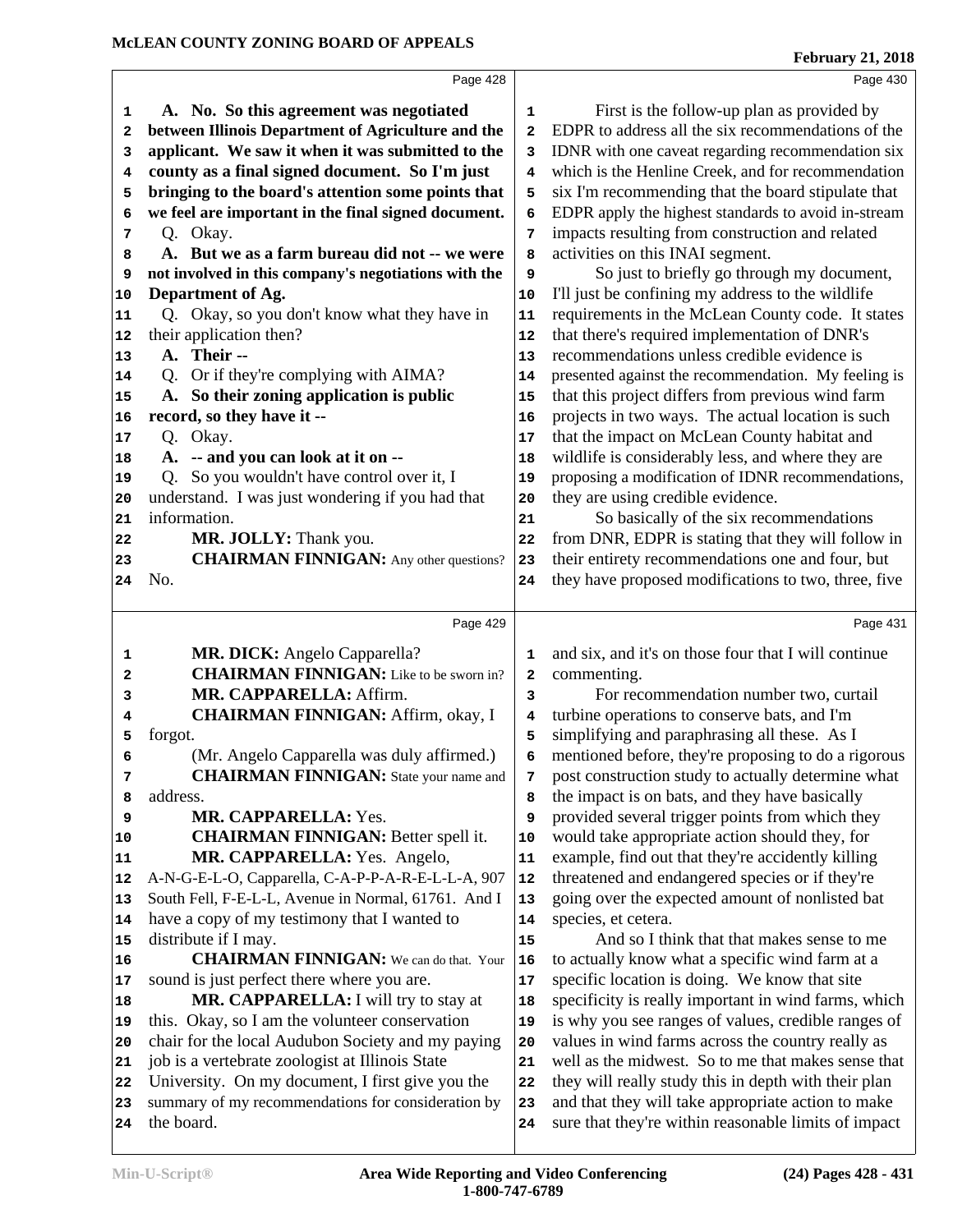north for a bit and then turns over, it goes by what they call, sometimes call the Henline tip, and then

| 1  | on bats.                                             | 1  | And then finally, recommendation number                                                                   |
|----|------------------------------------------------------|----|-----------------------------------------------------------------------------------------------------------|
| 2  | Number three, conduct three years of                 | 2  | six, avoid siting turbines within a half mile of                                                          |
| з  | mortality monitoring for birds and bats. Again, as   | 3  | Henline Creek. EDPR is proposing a modification to                                                        |
| 4  | I mentioned the other night, they're proposing an    | 4  | reduce that to a minimum of 500 feet which is the                                                         |
| 5  | adaptive management response to do the first two     | 5  | same for a typical perennial stream. Of course,                                                           |
| 6  | years of studies to just see what's going on with    | 6  | Henline is different in that it's not only a                                                              |
| 7  | this particular wind farm. I have looked at that     | 7  | perennial stream, but it's also on the Illinois                                                           |
| 8  | monitoring study plan and it looks like a rigorous   | 8  | Natural Areas Inventory. And so they're proposing                                                         |
| 9  | one to me. And again, potential outcomes of this     | 9  | this modification, and I would say that in terms of                                                       |
| 10 | study include mitigation, operational changes,       | 10 | adopting this modification, I would urge the board                                                        |
| 11 | things like that, to reduce mortality, and it also   | 11 | to stipulate that EDPR commit to the highest                                                              |
| 12 | includes going into a third year should they find    | 12 | standards of protection to avoid any in-stream                                                            |
| 13 | statistically significant variation between years.   | 13 | impacts that will result from construction-related                                                        |
| 14 | And so I felt like that made sense to me in terms of | 14 | activities on this segment, and that would include                                                        |
| 15 | again site specific studies are really important I   | 15 | having things such as a storm water pollution                                                             |
| 16 | believe in really deciding what is going on. Maybe   | 16 | prevention plan, which I know they committed to the                                                       |
| 17 | it will be below the average, at the average or      | 17 | other night, but also with additional measures to                                                         |
| 18 | above, but they've committed to determining that and | 18 | ensure that there are a lot of protective provisions                                                      |
| 19 | then taking appropriate action and doing so in       | 19 | that are continuously intact.                                                                             |
| 20 | direct consultation with the agencies that are       | 20 | I've seen these so-called SWPPP plans                                                                     |
| 21 | responsible.                                         | 21 | implemented in other contexts that often are falling                                                      |
| 22 | Recommendation number five, avoid siting             | 22 | apart after a heavy rainstorm, so it's important to                                                       |
| 23 | turbines within 500 feet of a perennial stream.      | 23 | have weekly inspections, inspections after heavy                                                          |
| 24 | There are two turbines that they're proposing to     | 24 | rainstorms, et cetera, but what I'm really asking                                                         |
|    | Page 433                                             |    | Page 435                                                                                                  |
| 1  | keep within 500 feet and those are with two streams  | 1  | the board to do is say that you acknowledge this is                                                       |
| 2  | that are not -- that are not part of the INAI, the   | 2  | a really significant stream for us and that you want                                                      |
| з  | Illinois Natural Areas Inventory. They're proposing  | з  | EDPR to acknowledge that too and say they're going                                                        |
| 4  | to actually do a scientific study with those two     | 4  | to do the highest possible standards if they -- if                                                        |
| 5  | turbines to see if there really are any kinds of     | 5  | you provide them with that modification.                                                                  |
| 6  | impacts on the -- on streams, on the aquatic         | 6  | So I'll conclude with that, thank you.                                                                    |
| 7  | organisms in streams, because to be honest there's a | 7  | MS. WALLEY: Mr. Capparella, how do you                                                                    |
| 8  | lot of missing data on this, there's really a dearth | 8  | want your exhibit identified: opponent, proponent,                                                        |
| 9  | of data, and I've been trying to find stuff on it.   | 9  | neutral?                                                                                                  |
| 10 | It just really hasn't been studied.                  | 10 | MR. CAPPARELLA: Neutral, neutral.                                                                         |
| 11 | As a scientist, it appeals to me to try to           | 11 | <b>MR. DICK:</b> We'll call that Neutral Exhibit                                                          |
| 12 | learn from what we can if there is -- are actually   | 12 | 1.                                                                                                        |
| 13 | impacts on aquatic organisms through some of the     | 13 | <b>CHAIRMAN FINNIGAN:</b> Any questions from the                                                          |
| 14 | mechanisms that have been proposed but not really    | 14 | board?                                                                                                    |
| 15 | studied. And these two subject streams would be      | 15 | MR. DEAN: Can we refer to the map again                                                                   |
|    |                                                      |    |                                                                                                           |
| 16 | excellent subjects because they are not under INAI   | 16 | and point out where the Henline Creek is and the                                                          |
| 17 | designation, neither of them have riparian, that is, | 17 | wind tower number 6?                                                                                      |
| 18 | stream site vegetation, and also I think the data    | 18 | MS. TURNER: [Indicating].                                                                                 |
| 19 | gotten would be worth any potential impairment to    | 19 | MR. DEAN: Okay, do you know?                                                                              |
| 20 | these two sites because I suspect the impairment     | 20 | MR. CAPPARELLA: Right, I can't tell from                                                                  |
| 21 | would be very minimal in terms of area of the stream | 21 | your map. I mean I've been all along Henline. It's<br>basically from the confluence of the Mackinaw, goes |

**1-800-747-6789**

Page 432

 because we're just looking at two turbines. So I'm comfortable with that particular recommendation

modification.

# Page 434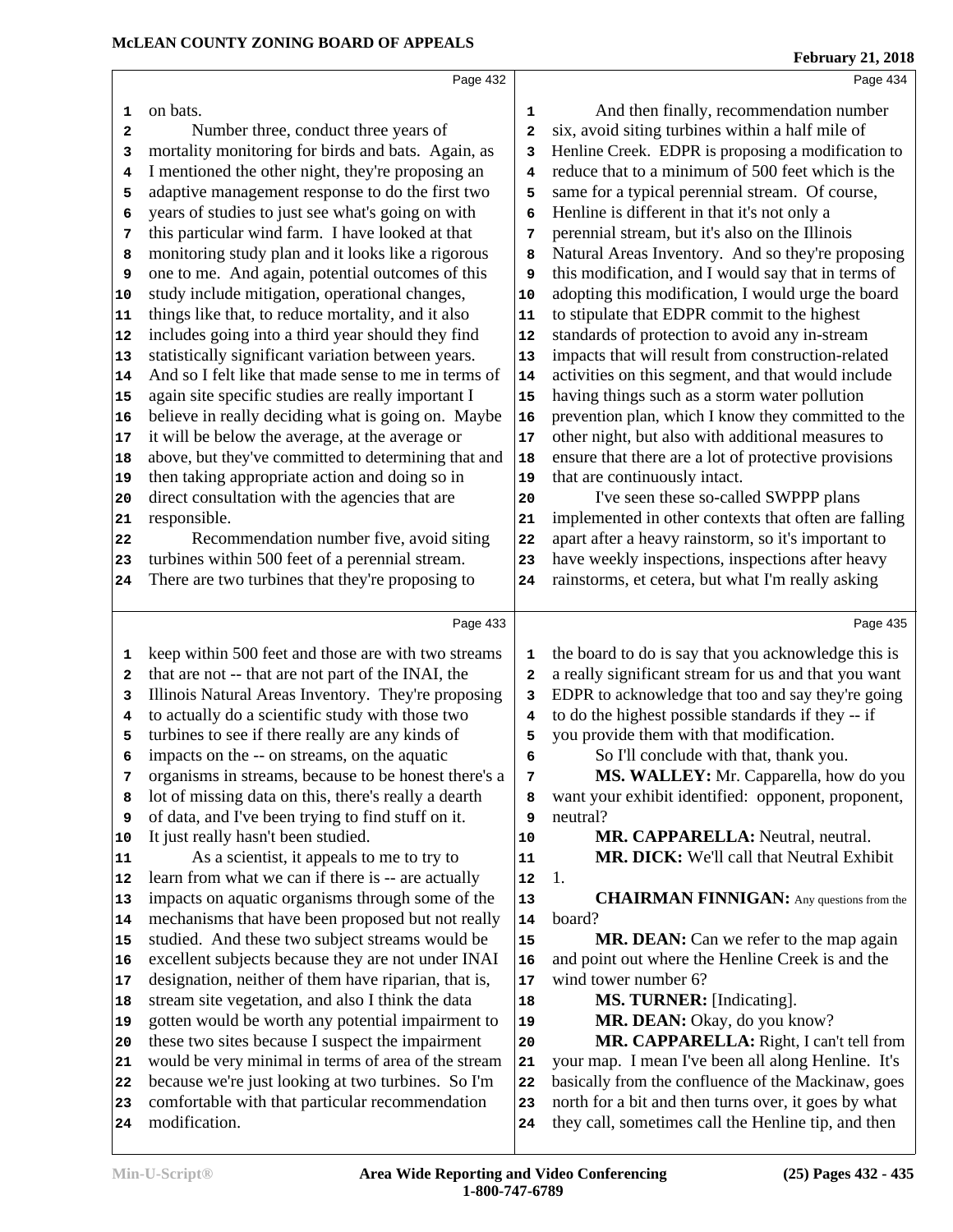thought when I was reading that, but it just didn't

|          | heads over to Ford County, and that's the terminus                                                         | 1                       | case, which is why it is on the Illinois Natural         |
|----------|------------------------------------------------------------------------------------------------------------|-------------------------|----------------------------------------------------------|
| 2        | of the actual INAI designation. I can't really tell                                                        | $\overline{\mathbf{2}}$ | Areas Inventory.                                         |
| 3        | what I can see here -- I can't really see it at all,                                                       | 3                       | So I'm trying to think from the standpoint               |
| 4        | but I've been along it. Is it labeled on this map?                                                         | 4                       | of the aquatic organisms what would the impacts be       |
| 5        | I just $-$                                                                                                 | 5                       | on them, and I think that for any turbines that are,     |
| 6        | MR. DICK: It is not.                                                                                       | 6                       | you know, up to 500 feet, that you really want to be     |
| 7        | MR. CAPPARELLA: It is not. Oh, well,                                                                       | 7                       | extra careful with any construction and anything         |
| 8        | that's why I can't see it, thank you then.                                                                 | 8                       | else that could affect the in-stream habitat as          |
| 9        | MR. DEAN: Okay, thank you.                                                                                 | 9                       | opposed to the riparian or, if you want, the             |
| 10       | MR. DICK: Mr. Dean, do you have a copy of                                                                  | 10                      | terrestrial-like habitat.                                |
| 11       | this that shows it? There is an exhibit in the                                                             | 11                      | MS. TURNER: Just to clarify, what you're                 |
| 12       | book.                                                                                                      | 12                      | saying is the minimum of 500 feet would be okay with     |
| 13       | MS. TURNER: Yeah, I gave him one.                                                                          | 13                      | you if they agreed to the highest standard of making     |
| 14       | MR. CAPPARELLA: But it's essentially the                                                                   | 14                      | sure that they don't pollute the creek with their        |
| 15       | entire segment that's within McLean County. Well,                                                          | 15                      | construction.                                            |
| 16       | it is the entire segment within McLean County that's                                                       | 16                      | MR. CAPPARELLA: That's right.                            |
| 17       | on the designation. So it's the entire -- so every                                                         | 17                      | MS. TURNER: Okay.                                        |
| 18       | part of Henline that goes through their project                                                            | 18                      | <b>CHAIRMAN FINNIGAN:</b> Your recommendation            |
| 19       | footprint is on the INAI.                                                                                  | 19                      | number five, trying to get that through my mind, is      |
| 20       | MS. TURNER: Earlier we heard testament or                                                                  | 20                      | you're saying that you're not really against closer      |
| 21       | testimony from one of their experts saying that the                                                        | 21                      | than 500 feet?                                           |
| 22       | section of Henline Creek that this is near is a                                                            | 22                      | MR. CAPPARELLA: For these two turbines,                  |
| 23       | smaller section. Can you comment on that? You                                                              | 23                      | if they're part of the scientific study and it's         |
| 24       | haven't seen it exactly where it is, so you wouldn't                                                       | 24                      | rigorously designed in cooperation with DNR. In          |
|          | Page 437                                                                                                   |                         | Page 439                                                 |
|          |                                                                                                            |                         |                                                          |
| 1        | know?                                                                                                      | 1                       | other words, I'm seeing it as an opportunity to get      |
| 2        | MR. CAPPARELLA: Well, no, I've been on                                                                     | $\mathbf{2}$            | at a question that's come up before which is what is     |
|          |                                                                                                            |                         |                                                          |
| 3        | the entire creek because it's very well-known to                                                           | 3                       | the evidence of any of the potential impacts of          |
| 4        | those of us in the Audubon Society, and there's some                                                       | 4                       | turbines, whether it's vibration, flicker, whatever.     |
| 5        | good birding areas and stuff out there. I haven't                                                          | 5                       | Those kind of things are still kind of theoretical,      |
| 6        | actually sampled within the creek myself, other than                                                       | 6                       | we don't know, and so one of the aspects that came       |
| 7        | the confluence where I have done actually extensive                                                        | 7                       | up the other night is that EDPR is also involved in      |
| 8        | sampling of some of the Parkland reserves as part of                                                       | 8                       | scientific studies just to try to figure out what        |
| 9        | another study I've been doing. Yeah, of course, as                                                         | 9                       | are or are not impacts of wind turbines.                 |
| 10       | you go upstream, it attenuates as you'd expect, and                                                        | 10                      | And I think that in terms of these two                   |
| 11       | you also lose the riparian vegetation and you lose                                                         | 11                      | particular streams, that they would be good study        |
| 12       | the meandering features and --                                                                             | 12                      | subjects. I would not agree to this if they weren't      |
| 13       | MS. TURNER: And that's what they had                                                                       | 13                      | doing the scientific study. In fact, we had a lot        |
| 14       | said, it had been -- essentially it was straighter                                                         | 14                      | of robust discussions behind the scenes as to, you       |
| 15       | and --                                                                                                     | 15                      | know, at what point would I agree, and I came around     |
| 16       | MR. CAPPARELLA: Right, but the one thing,                                                                  | 16                      | to thinking that, well, a scientific study would         |
| 17       | as I emphasized with Invenergy, is don't                                                                   | 17                      | really address some real -- a real deficit of            |
| 18       | underestimate the aquatic biodiversity. Now we've                                                          | 18                      | knowledge. And because these two streams are not         |
| 19       | lost the terrestrial biodiversity by losing the                                                            | 19                      | INAI, I felt like it was worth the potential, there      |
| 20       | forest around it or the prairie, forest or prairie,                                                        | 20                      | may not be, but the potential for any impairment.        |
| 21       | whatever it was originally, but we haven't lost the                                                        | 21                      | So that was my thinking more as a scientist in that      |
| 22<br>23 | aquatic, and that was one thing that I objected to<br>with Invenergy's testimony that claimed that once it | 22<br>23                | case.<br><b>CHAIRMAN FINNIGAN:</b> That's kind of what I |

Page 436

**February 21, 2018** Page 438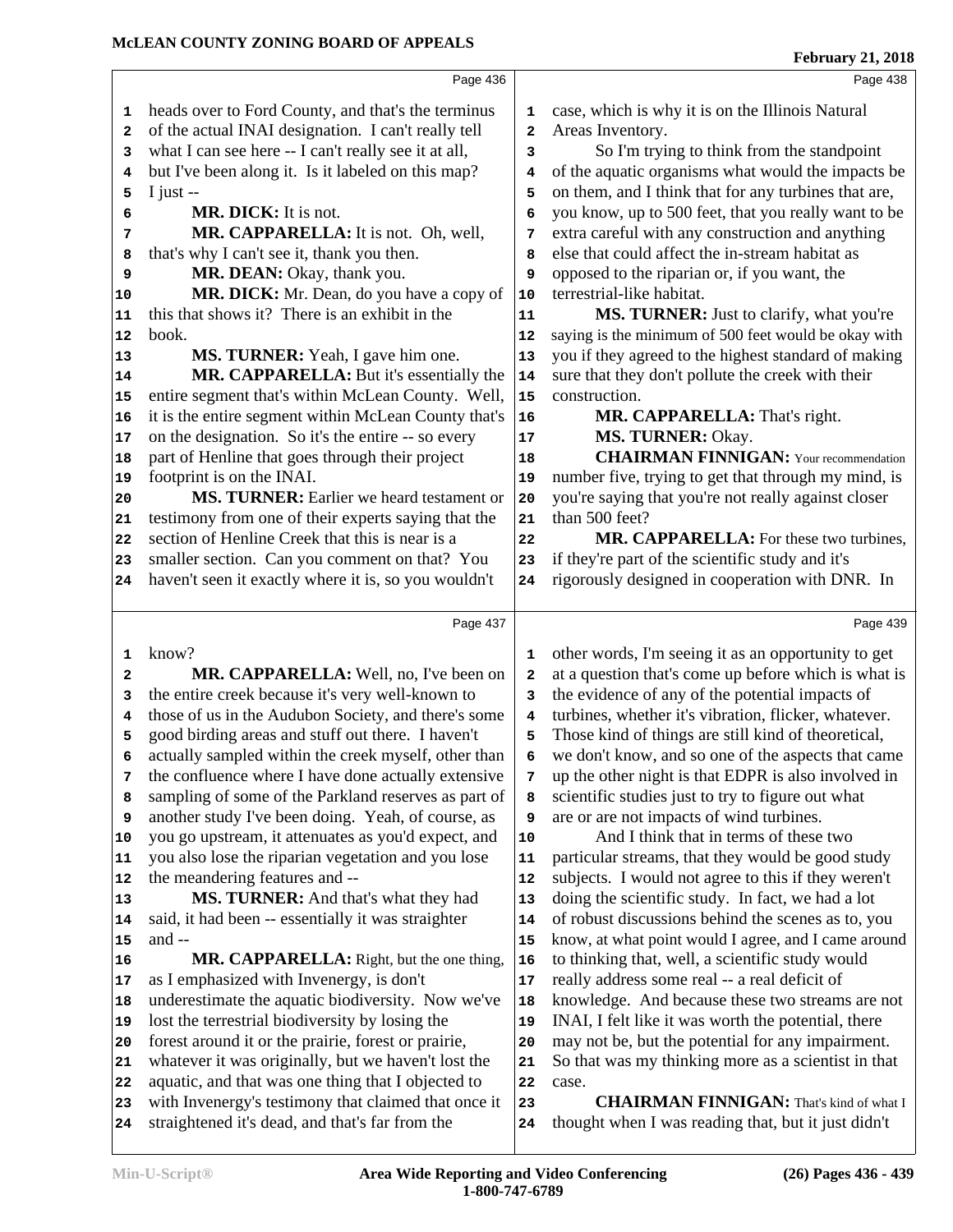|          | Page 440                                                                                             |              | Page 442                                                                                                 |
|----------|------------------------------------------------------------------------------------------------------|--------------|----------------------------------------------------------------------------------------------------------|
| 1        | seem like you.                                                                                       | 1            | <b>MR. BANGERT:</b> If those turbines were to be                                                         |
| 2        | MR. CAPPARELLA: No, no, I'm a reasonable                                                             | 2            | put that close to Henline Creek, is there a baseline                                                     |
| 3        | guy when it comes to these kinds of negotiations.                                                    | 3            | research established that you could differentiate                                                        |
| 4        | <b>CHAIRMAN FINNIGAN: Well, I mean --</b>                                                            | 4            | between before and after?                                                                                |
| 5        | MR. CAPPARELLA: No, I understand.                                                                    | 5            | MR. CAPPARELLA: Well, it's not to                                                                        |
| 6        | <b>CHAIRMAN FINNIGAN:</b> -- you're here for                                                         | 6            | Henline, it's to an unnamed tributary of Rooks Creek                                                     |
| 7        | protection. I'm just saying it just seemed like                                                      | 7            | and a portion of Rooks Creek that's further upstream                                                     |
| 8        | that was out of character. Drake's not here, so I                                                    | 8            | from the INAI segment, so I would not approve of                                                         |
| 9        | don't know if --                                                                                     | 9            | getting closer than 500 feet for Henline. But in                                                         |
| 10       | MR. CAPPARELLA: Yeah, yeah, not really.                                                              | 10           | terms of your question, I didn't quite understand                                                        |
| 11       | And again, I mean I thought about it very carefully,                                                 | 11           | the second part of what you were asking?                                                                 |
| 12       | you know, the idea being there are two involved,                                                     | 12           | MR. BANGERT: Well, so if it was to be put                                                                |
| 13       | they're going to do a rigorous study, we know we                                                     | 13           | that close to the creek, is there research already                                                       |
| 14       | need these studies, they haven't been done, here's                                                   | 14           | in place on those creeks prior to any turbines?                                                          |
| 15       | an opportunity. If they did have negative impacts,                                                   | 15           | MR. CAPPARELLA: They would need to do                                                                    |
| 16       | it's not on a part of Rooks Creek that would really                                                  | 16           | that. They would need to obviously have a before                                                         |
| 17       | carry forth to other parts of the creek which are in                                                 | 17           | construction. In other words, they haven't put                                                           |
| 18       | the INAI, so to me it seemed like a good compromise                                                  | 18           | together a study design yet, but my -- I would                                                           |
| 19       | place to do a study. I would be totally against it                                                   | 19           | envision that they would need obviously a                                                                |
| 20       | if it was in the INAI section of either Rooks or                                                     | 20           | preconstruction sampling of those two sites and then                                                     |
| 21       | Henline in terms of settings within 500 -- less than                                                 | 21           | they would do year one and potentially year five as                                                      |
| 22       | 500 feet. So that was kind of how I came down on                                                     | 22           | they've mentioned as sort of an outline of what they                                                     |
| 23       | it.                                                                                                  | 23           | would do. As they say in here, before and after,                                                         |
| 24       | <b>CHAIRMAN FINNIGAN: Thank you.</b>                                                                 | 24           | and so there would be what we call a longitudinal                                                        |
|          |                                                                                                      |              |                                                                                                          |
|          | Page 441                                                                                             |              | Page 443                                                                                                 |
|          |                                                                                                      |              |                                                                                                          |
| 1        | MS. TURNER: Did you have any discussion                                                              | 1            | study, because otherwise how would you know, that's                                                      |
| 2        | with them about getting the appropriate people from                                                  | $\mathbf{z}$ | exactly right.                                                                                           |
| 3        | ISU involved in the study?                                                                           | 3            | MR. BANGERT: So how long would the before                                                                |
| 4        | MR. CAPPARELLA: No, I did not, and I                                                                 | 4            | have to be in place?                                                                                     |
| 5        | would not be involved myself.                                                                        | 5            | MR. CAPPARELLA: That's a good question                                                                   |
| 6        | MS. TURNER: I knew you wouldn't be.                                                                  | 6            | and that's why I encourage them to consult with the                                                      |
| 7        | That's not your --                                                                                   | 7            | DNR biologists who work with aquatic organisms. I                                                        |
| 8        | MR. CAPPARELLA: Yeah, no, no.                                                                        | 8            | mean our biggest concerns are fish and mussels, and                                                      |
| 9        | <b>MS. TURNER:</b> You said a colleague.                                                             | 9            | there's some really good solid people who know those                                                     |
| 10       | MR. CAPPARELLA: No, actually who I did                                                               | 10           | systems well locally. And so my recommendation to                                                        |
| 11       | recommend is that they involve some of the IDNR                                                      | 11           | them was as you go about establishing this study,                                                        |
| 12       | people that I know. I know a good fisheries person                                                   | 12           | reach out to them and get their input so that it is                                                      |
| 13       | who knows this area well. I've worked out of the                                                     | 13           | designed in the best way because that is important                                                       |
| 14       | Gibson City office and I know a good mussel person                                                   | 14           | to have a good study design.                                                                             |
| 15       | who works out of the Gibson City office as well.                                                     | 15           | MR. BANGERT: Okay, thank you.                                                                            |
| 16       | And I mean to me to do a proper scientific study                                                     | 16           | <b>CHAIRMAN FINNIGAN:</b> Questions from staff?                                                          |
| 17       | would be in coordination with the DNR, with the                                                      | $17\,$       | MR. DICK: Yes. Mr. Capparella, Dr.                                                                       |
| 18       | biologists there, because they really know our local                                                 | 18           | Capparella, you are in fact indicating that this --                                                      |
| 19       | scene and they would be able to -- potentially would                                                 | 19           | they've submitted credible evidence against the                                                          |
| 20       | provide some other kinds of data sets that would                                                     | 20           | recommendations of Mr. Shank; is that correct?                                                           |
| 21       | help them, but I mean the DNR really needs this                                                      | 21           | MR. CAPPARELLA: I guess I would call it a                                                                |
| 22       | information to know if their recommendations are the                                                 | 22           | modification. It wasn't -- to me, if they had just                                                       |
| 23<br>24 | most solid possible as well as the broader community<br>concern about the health of our environment. | 23<br>24     | outright rejected it at every level, I would call<br>that I guess, but yeah, they're proposing to modify |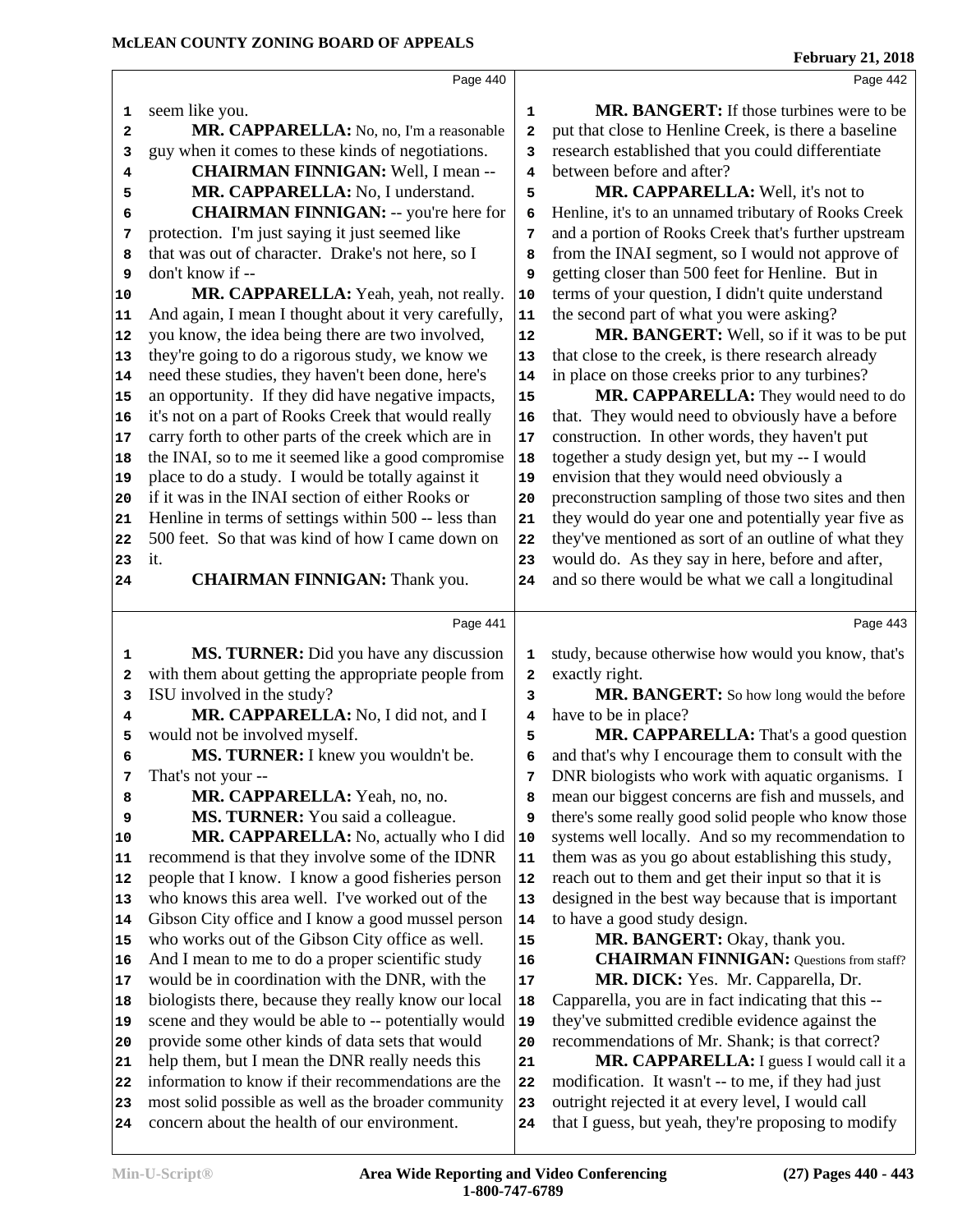|          | Page 444                                                                                              |            | Page 446                                                                                                 |
|----------|-------------------------------------------------------------------------------------------------------|------------|----------------------------------------------------------------------------------------------------------|
| 1        | four of the recommendations that Mr. Shank made,                                                      | 1          | assessment is that it would be a minimal loss, if                                                        |
| 2        | right.                                                                                                | 2          | you would, to the entire Rooks Creek watershed. Not                                                      |
| 3        | <b>MR. DICK:</b> And you think that is credible                                                       | 3          | that I'm always happy with that, but I think that                                                        |
| 4        | for scientific learning of what can happen with                                                       | 4          | the knowledge we would gain would outweigh the loss                                                      |
| 5        | turbines in these natural areas.                                                                      | 5          | at those particular sites within the Rooks Creek                                                         |
| 6        | MR. CAPPARELLA: In some cases it's                                                                    | 6          | watershed and would enable us to better protect that                                                     |
| 7        | credible because they're actually doing a study. In                                                   | 7          | and future watersheds in the future should there be                                                      |
| 8        | other cases it's credible because they're actually                                                    | 8          | proposals for future turbines.                                                                           |
| 9        | doing some rigorous site specific assessments as to                                                   | 9          | Q. And as far as the Henline Creek                                                                       |
| 10       | what's going on, with the promise to then mitigate                                                    | ${\bf 10}$ | recommendation goes, so I seem to recall evidence                                                        |
| 11       | as needed to bring them into what the agency would                                                    | 11         | once upon a time where you said credible evidence is                                                     |
| 12       | want to see allowed. So it depends on which                                                           | 12         | data, that we need -- as a scientist, we need data                                                       |
| 13       | recommendation modification you look at as to how                                                     | 13         | that supports these decisions. It's not just, you                                                        |
| 14       | you would sort of phrase that.                                                                        | 14         | know, because they're a lot nicer to work with and,                                                      |
| 15       | MR. DICK: Would it be -- would you                                                                    | 15         | you know, they've got a lot of friendly front men,                                                       |
| 16       | recommend that it be required to be done in                                                           | 16         | but we need credible evidence, i.e., data, so a                                                          |
| 17       | consultation with IDNR?                                                                               | $17\,$     | report or something of that nature that we could                                                         |
| 18<br>19 | MR. CAPPARELLA: Oh, absolutely. And my<br>understanding is they have had dialogue with Mr.            | 18<br>19   | rely upon as far as the 500 feet off Henline not<br>causing issues.                                      |
| 20       | Shank in the past and I assume they'll continue in                                                    | 20         | A. Right, certainly data is always desirable.                                                            |
| 21       | the future. They would really have to. They have                                                      | 21         | In the lack of data, then you have to try to make                                                        |
| 22       | promised to do so, but certainly if you all want to                                                   | 22         | inferences based on theory and basic principles of                                                       |
| 23       | stipulate that they do so, I would be very                                                            | 23         | ecology and zoology, and some of the argument over                                                       |
| 24       | supportive of that.                                                                                   | 24         | where should the limit be is sort of in the                                                              |
|          |                                                                                                       |            |                                                                                                          |
|          |                                                                                                       |            |                                                                                                          |
|          | Page 445                                                                                              |            | Page 447                                                                                                 |
| 1        |                                                                                                       | 1          |                                                                                                          |
| 2        | MR. DICK: Thank you.<br><b>CHAIRMAN FINNIGAN:</b> Would the applicant                                 | 2          | framework of we really don't know for sure, so we're<br>trying to make inferences based on what we think |
| 3        | have questions?                                                                                       | 3          | would be likely impacts or possible impacts on some                                                      |
| 4        | MS. ANTONIOLLI: I do not.                                                                             | 4          | of these more treasured resources. And that's why I                                                      |
| 5        | <b>CHAIRMAN FINNIGAN:</b> Mr. Armstrong? Anyone                                                       | 5          | wouldn't want to go any closer than 500 feet which                                                       |
| 6        | in the audience have questions? We've got two.                                                        | 6          | is what was -- and that particularly, I really did                                                       |
| 7        | MR. HANEY: Go ahead.                                                                                  | 7          | emphasize this, that I would like the board to                                                           |
| 8        | MS. WINTERLAND: Amy Winterland.                                                                       | 8          | stipulate that EDPR acknowledge, recognize that this                                                     |
| 9        | <b>QUESTIONS BY</b>                                                                                   | 9          | Henline Creek is not a typical perennial stream but                                                      |
| 10       | <b>MS. WINTERLAND:</b>                                                                                | 10         | is an INAI site and deserving of the most robust                                                         |
| 11       | Hey, Angelo.<br>Q.                                                                                    | 11         | protections possible during construction and                                                             |
| 12       | Hello.<br>A.                                                                                          | 12         | following, you know, the best possible management                                                        |
| 13       | So I have a question about the<br>Q.                                                                  | 13         | practices over and beyond what might be just                                                             |
| 14       | recommendation number five and our -- and the two                                                     | 14         | normally done for a stream of lower quality.                                                             |
| 15       | turbines that are going to be within the 500 feet.                                                    | 15         | Q. And you're familiar with Keith Shank's                                                                |
| 16       | So I am not opposed to, you know, learning more and                                                   | 16         | report, right, the IDNR report?                                                                          |
| 17       | getting more scientific study. If that scientific                                                     | 17         | A. Oh, yes, definitely.                                                                                  |
| 18       | study results in a very negative impact to the                                                        | 18         | Q. And you're familiar with this that says                                                               |
| 19       | environment, have they agreed to turn off those                                                       | 19         | that he requests a one-half mile setback from                                                            |
| 20       | turbines?                                                                                             | 20         | Henline to minimize the adverse effects from noise,                                                      |
| 21       | A. No, and I wouldn't expect them to. That's                                                          | 21         | vibration and flicker to fish and wildlife present                                                       |
| 22       | why I say that the data obtained would be worth any                                                   | 22         | in that habitat, right?                                                                                  |
| 23<br>24 | possible impairment. So that impairment is a risk<br>of doing a scientific study of this type. And my | 23<br>24   | A. Yes, he did state that.<br>So again, if they put these closer than a<br>Q.                            |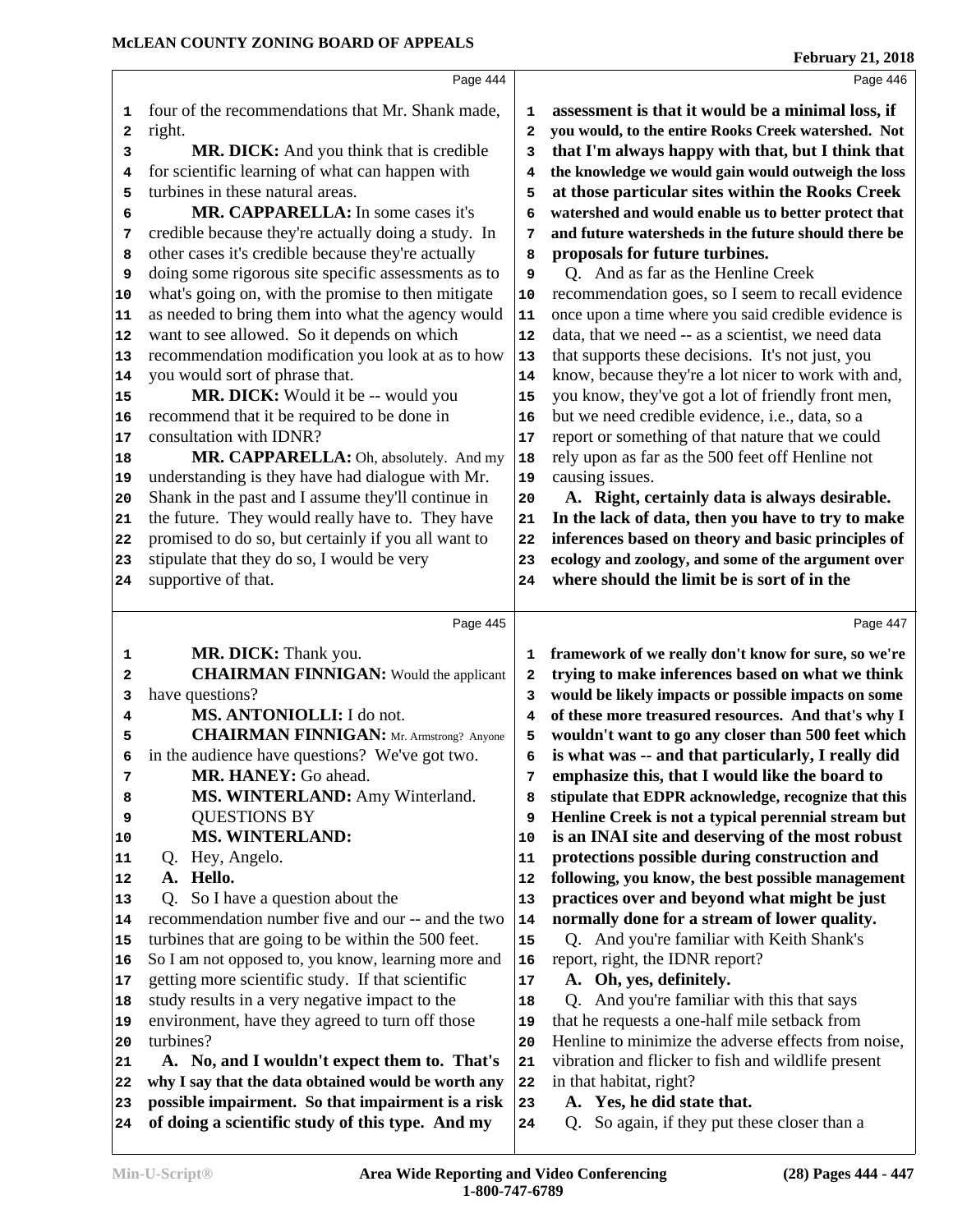|          | Page 448                                                                                           |          | Page 450                                                                                           |
|----------|----------------------------------------------------------------------------------------------------|----------|----------------------------------------------------------------------------------------------------|
| 1        | half a mile and it creates negative impacts, are                                                   | 1        | different or consistent?                                                                           |
| 2        | they going to shut down those turbines?                                                            | 2        | A. Well, my recommendation would be for                                                            |
| 3        | A. I don't know what their plan would be at                                                        | 3        | consistency because we are talking about the same                                                  |
| 4        | that point. The idea would be to consult with DNR                                                  | 4        | stretch of the creek after you leave the confluence                                                |
| 5        | or Fish and Wildlife if it involves species under                                                  | 5        | area, so it's equivalent biologically speaking once                                                |
| 6        | their jurisdiction to determine if there are ways to                                               | 6        | you leave that confluence area, the forested part,                                                 |
| 7        | mitigate, to manage the problem, to do whatever.                                                   | 7        | the lower Henline, kind of that mile or so that is                                                 |
| 8        | Q. But you're willing to take that risk in                                                         | 8        | forested going down to the confluence area. So I                                                   |
| 9        | putting them closer than a half a mile and                                                         | 9        | guess what I would argue for is consistency between                                                |
| 10       | potentially impacting the fish and wildlife presence                                               | 10       | the two, and as far as my understanding was that 500                                               |
| 11       | in that habitat?                                                                                   | 11       | feet was being applied to Invenergy, then I just                                                   |
| 12       | A. I'm comfortable enough with this. I will                                                        | 12       | assumed that the same standard would be used in this                                               |
| 13       | admit that part of this stems from the previous                                                    | 13       | case, and therefore I wanted to see some extra                                                     |
| 14       | agreement or the previous decision by the board with                                               | 14       | precautions taken to protect the stream.                                                           |
| 15       | Invenergy to go with 500 feet instead of a half                                                    | 15       | Q. But if -- in a perfect world, if you had                                                        |
| 16       | mile. I did push to enforce the half mile at the                                                   | 16       | your druthers, would you rather have a half a mile                                                 |
| 17       | Invenergy hearing, but I lost. Part of that was                                                    | 17       | setback or a 500 foot setback?                                                                     |
| 18       | because the original recommendation was subject to                                                 | 18       | A. Yeah, that's a really interesting question                                                      |
| 19       | dual interpretations. My interpretation was that he                                                | 19       | because my understanding is that the half mile                                                     |
| 20       | really meant a half mile from Henline and not just                                                 | 20       | setback is a generic setback for all INAIs, all                                                    |
| 21       | the Mackinaw. The alternative interpretation of the                                                | 21       | Illinois Natural Area Inventories, and in the world                                                |
| 22       | language was that, no, he just meant a half mile                                                   | 22       | of biology, one size fits all rarely works. One                                                    |
| 23       | from the Mackinaw and 500 feet from the Henline.                                                   | 23       | often needs to work with the system as it is in the                                                |
| 24       | And as I say, having lost that particular                                                          | 24       | sense that sometimes a setback should be more,                                                     |
|          |                                                                                                    |          |                                                                                                    |
|          | Page 449                                                                                           |          | Page 451                                                                                           |
| 1        | argument at the time, I assume we are now under the                                                | 1        | sometimes it can be less.                                                                          |
| 2        | new framework of how to evaluate this                                                              | 2        | In reading Mr. Shank's original document                                                           |
| 3        | recommendation, and for the standpoint of                                                          | 3        | for Invenergy and the subsequent one for this, I                                                   |
| 4        | consistency and assuming that the board will be                                                    | 4        | could see an argument being made to have a variable                                                |
| 5        | consistent with the 500 feet in this case as well,                                                 | 5        | setback in the sense that when you're in the lower                                                 |
| 6        | that let's go over and above the measures that will                                                | 6        | part of the Henline you have a lot of forest along                                                 |
| 7        | protect the stream, so that's kind of where I ended                                                | 7        | that part that is also contributing to the aquatic                                                 |
| 8        | up with this. So yeah, I would say it's kind of a                                                  | 8        | biodiversity, but as you move upstream, you lose                                                   |
| 9        | compromise position on my part based on what trans                                                 | 9        | that forest and what you're left with is the aquatic                                               |
| 10       | -- on what happened after the results of the                                                       | 10       | in-stream habitat alone.                                                                           |
| 11       | previous wind farm hearing.                                                                        | 11       | Again, knowing the organisms involved that                                                         |
| 12       | Q. So are you not aware that in the Invenergy                                                      | 12       | are considered sensitive species, both terrestrial                                                 |
| 13       | case they did go with the half a mile setback to                                                   | 13       | and aquatic, having worked this system for many                                                    |
| 14       | Henline all the way?<br>A. I was informed that that was not the case,                              | 14       | years myself, not specifically in the upper Henline                                                |
| 15       | so I was informed that 500 feet was applied to the                                                 | 15       | but in the lower Henline and up and down the<br>Mackinaw in McLean County, I could see an argument |
| 16<br>17 | Henline outside of the confluence area.                                                            | 16<br>17 | being made that could be made that was justifiable                                                 |
|          | Q. So let me clarify.                                                                              |          | to vary the setback distance based on the nature of                                                |
| 18<br>19 | A. So -- and if you know otherwise in the                                                          | 18<br>19 | the terrestrial vegetation surrounding the stream                                                  |
| 20       | record, that would be -- that would be news to me.                                                 | 20       | itself.                                                                                            |
| 21       | Q. So would your recommendation be different                                                       | 21       | And so I could see an argument, a credible                                                         |
| 22       | if you thought that the prior wind farm was being                                                  | 22       | argument being made that one would want to have a                                                  |
|          |                                                                                                    |          |                                                                                                    |
|          |                                                                                                    |          |                                                                                                    |
| 23<br>24 | required to stay back a half a mile from the entire<br>Henline Creek? Would your recommendation be | 23<br>24 | greater setback from the forested portions of<br>Henline Creek to protect that habitat plus the    |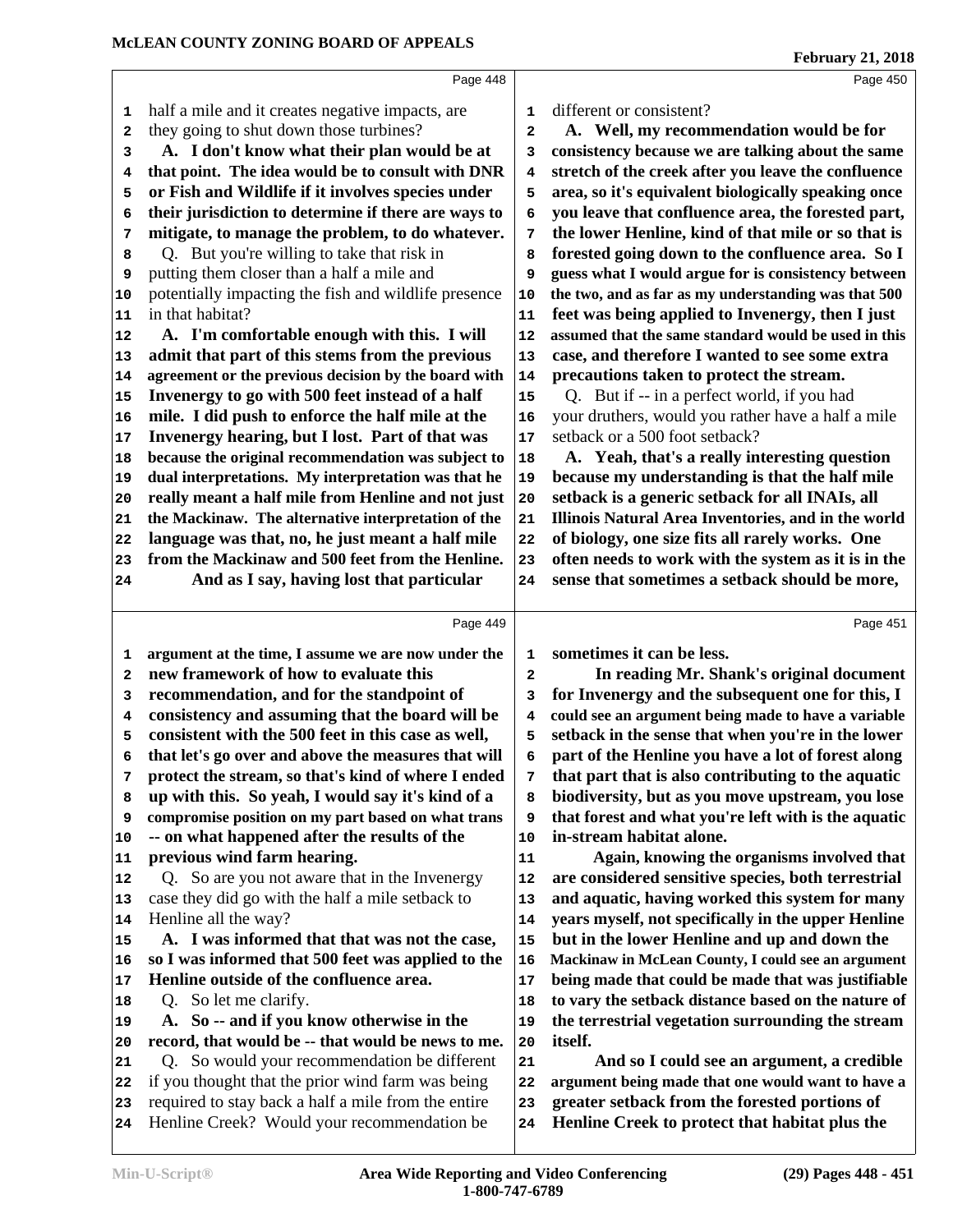|                         | Page 452                                                                                              |        | Page 454                                                                                       |
|-------------------------|-------------------------------------------------------------------------------------------------------|--------|------------------------------------------------------------------------------------------------|
| 1                       | in-stream habitat, but where you have agricultural                                                    | 1      | science is kind of nebulous and sloppy in some ways,                                           |
| $\overline{\mathbf{2}}$ | land essentially coming up to the creek, that a                                                       | 2      | and so I try to balance things in my own mind as to                                            |
| 3                       | lesser distance would be sufficient as long as you                                                    | 3      | what would I be willing to accept knowing that I                                               |
| 4                       | made sure you were not contributing any runoff or                                                     | 4      | can't, you know, have a perfect outcome that would                                             |
| 5                       | other kinds of impacts, which is where the storm                                                      | 5      | be maximally protective. I'd like to see the whole                                             |
| 6                       | water plans come in.                                                                                  | 6      | thing a national park, but I don't think that's                                                |
| 7                       | The remaining open question, of course, is                                                            | 7      | going to happen, and so that's sort of how I come at                                           |
| 8                       | the theoretical one regarding things such as                                                          | 8      | it.                                                                                            |
| 9                       | vibration, flicker, et cetera. We just don't have                                                     | 9      | But yeah, I agonized over this, we had a                                                       |
| 10                      | data on that. I can't tell you if 500 will be                                                         | 10     | lot of robust discussions as to what would be an                                               |
| 11                      | enough. I don't think Mr. Shank could say one way                                                     | 11     | acceptable conclusion in terms of deviating from                                               |
| 12                      | or the other on that. And that's where I think                                                        | 12     | these recommendations, and so for me, for whatever                                             |
| 13                      | we're sort of shooting for what seems to be a number                                                  | 13     | it's worth, this is what I concluded.                                                          |
| 14                      | we're comfortable with. Whether the organisms are                                                     | 14     | MS. WINTERLAND: Thank you.                                                                     |
| 15                      | comfortable with it, I don't know.                                                                    | 15     | MR. CAPPARELLA: Sure.                                                                          |
| 16                      | Q. So I would have thought that vibration and                                                         | 16     | MR. HANEY: Daryl Haney, 31631 East 3100                                                        |
| 17                      | flicker might be even more of a problem without the                                                   | 17     | North Road, Chenoa.                                                                            |
| 18                      | woods.                                                                                                | 18     | <b>QUESTIONS BY</b>                                                                            |
| 19                      | A. Well, they're already subject to vibration                                                         | 19     | MR. HANEY:                                                                                     |
| 20                      | from road noise and heavy equipment use for other                                                     | 20     | Q. I had a very good talk with Mr. Shank the                                                   |
| 21                      | purposes. It could be that they've adapted to that                                                    | 21     | other day on the phone.                                                                        |
| 22                      | level. I actually do not know if any studies have                                                     | 22     | A. Uh-huh.                                                                                     |
| 23                      | been done to look at how turbine vibrations                                                           | 23     | Very nice individual.<br>Q.                                                                    |
| 24                      | propagate through soils of different types into the                                                   | 24     | He is.<br>А.                                                                                   |
|                         |                                                                                                       |        |                                                                                                |
|                         |                                                                                                       |        |                                                                                                |
|                         | Page 453                                                                                              |        | Page 455                                                                                       |
|                         |                                                                                                       |        |                                                                                                |
| 1                       | water. I don't know if there's been                                                                   | 1      | Q. Didn't have to do a lot of talking, he did                                                  |
| 2                       | hydro-acoustical studies or things like that done.                                                    | 2      | most of the talking, but I sure did learn a lot from                                           |
| 3<br>4                  | I'm not an expert in this area. I have to trust                                                       | 3<br>4 | him.<br>A. Uh-huh.                                                                             |
| 5                       | <b>IDNR</b> in terms of discussions they have internally                                              | 5      | O.                                                                                             |
| 6                       | with their experts as to what number are they<br>comfortable with, but I also recognize that a lot of | 6      | And, in fact, he shed some light on some<br>various subject matter, because I told him I think |
| 7                       | times in these numbers, there -- especially this                                                      | 7      | outside the box a lot of times, and he agreed on                                               |
| 8                       | particular number that's applied generically across                                                   | 8      | some things that I brought up in discussion of sound                                           |
| 9                       | the state to all INAIs.                                                                               | 9      | and how it travels through and could affect life in                                            |
| 10                      | I know, for example, when we were dealing                                                             | 10     | the water. I'm one of the commissioners for Yates                                              |
| 11                      | with the Invenergy White Oaks project, Audubon                                                        | 11     | drainage district which is Rooks Creek.                                                        |
| 12                      | pushed very hard to actually have a full mile                                                         | 12     | A. Right, uh-huh.                                                                              |
| 13                      | setback from the Mackinaw which is very wide where                                                    | 13     | Q. And we're going to double-check some                                                        |
| 14                      | that project is, and a half a mile from Evergreen                                                     | 14     | measurements possibly tomorrow, but I think there's                                            |
| 15                      | Lake which eventually they did agree to do. So                                                        | 15     | two turbines that are too close to that creek.                                                 |
| 16                      | there were these site specific situations, and in                                                     | 16     | A. Within 500 feet, that's right.                                                              |
| 17                      | that particular case, I requested they call their                                                     | 17     | They're less than 500.<br>Q.                                                                   |
| 18                      | environmental consultant back in because we had data                                                  | 18     | A. Right, less than 500 feet. Yeah, those                                                      |
| 19                      | regarding Evergreen Lake that they did not have                                                       | 19     | are the two that they're proposing. I'll give you a                                            |
| 20                      | and -- because they were not going to do that. And                                                    | 20     | copy of this.                                                                                  |
| 21                      | so there really is a lot of site specificity that                                                     | 21     | Q. T101 --                                                                                     |
| 22                      | will ultimately have to be applied to every wind                                                      | 22     | A. Yeah.                                                                                       |
| 23                      | farm project and we just don't know for sure.<br>So I know that's not a -- this kind of               | 23     | $-$ and T167.<br>Q.<br>A. Yeah, yeah, and if you look at                                       |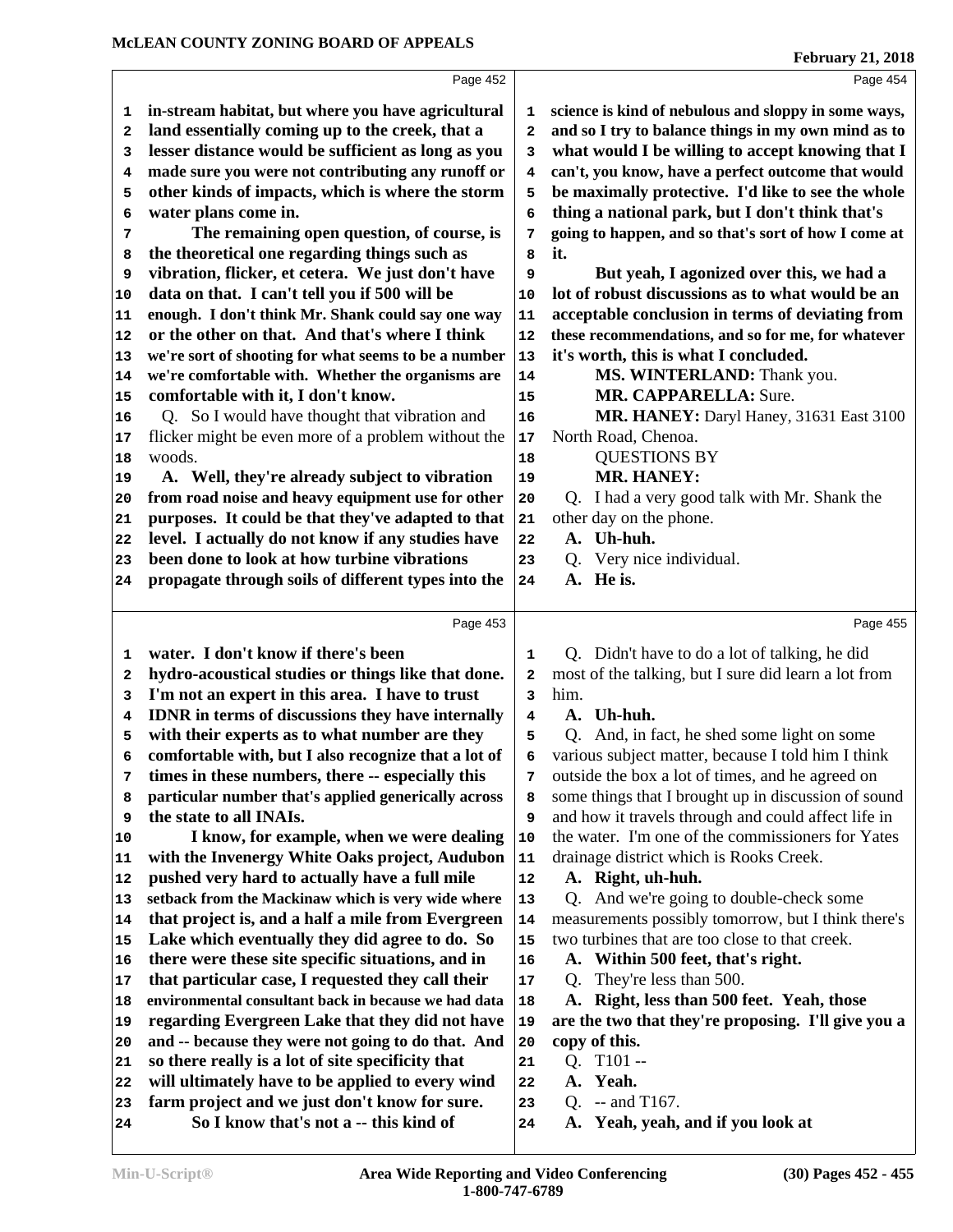|          | Page 456                                                                                                   |                   | Page 458                                                                           |
|----------|------------------------------------------------------------------------------------------------------------|-------------------|------------------------------------------------------------------------------------|
|          | recommendation number five, sorry, on the back                                                             |                   | A. So you're saying there are three that are                                       |
| ı<br>2   | sheet, yeah, those are the two turbines that are                                                           | 1<br>$\mathbf{z}$ | within --                                                                          |
| 3        | less than 500 feet of a perennial stream and those                                                         | 3                 | Q. Two are too close.                                                              |
|          | are the two that they're proposing to retain under                                                         | 4                 | A. So the two -- so of the two I had listed,                                       |
| 4        | the condition of doing --                                                                                  |                   | T15 you say is greater than 500 feet?                                              |
| 5        | Q. Well, you're --                                                                                         | 5<br>6            | Q. No.                                                                             |
| 6        | A. Well, I agreed that I could support that                                                                |                   | A. No, I'm sorry.                                                                  |
| 7        | under the condition that they did it as a scientific                                                       | 7                 | That's on Brooks Creek.                                                            |
| 8        | study.                                                                                                     | 8                 | O.                                                                                 |
| 9        | Q. T15 is not Rooks Creek. T15 is Brooks                                                                   | 9<br>10           | A. No, no, I understand, but is Brooks Creek<br>a tributary of Rooks Creek?        |
| 10       | Creek. T101 and T167 are the two that I have been                                                          | 11                | Q. No.                                                                             |
| 11       |                                                                                                            |                   | A. What does it drain into?                                                        |
| 12       | told by the applicant some measurements and they're<br>too close to Rooks Creek. There's a Brooks Creek to | 12                |                                                                                    |
| 13       |                                                                                                            | 13                | Q. It ends up in the Vermilion.                                                    |
| 14       | the west of me that's a different drainage district,                                                       | 14                | A. Right, right. Okay, so it's part of the                                         |
| 15       | and I'll agree with you T15 is one that's too close                                                        | 15                | Vermilion drainage, right, and the Vermilion River                                 |
| 16       | to that one.                                                                                               | 16                | plus the Rooks Creek tributary are on the INAI site                                |
| 17       | A. Okay, I may have --                                                                                     | 17                | up to the McLean County line.                                                      |
| 18       | Q. I'm not responsible for that particular                                                                 | 18                | Q. Yes.                                                                            |
| 19       | one.                                                                                                       | 19                | A. So I guess to restate what I'm saying is I                                      |
| 20       | A. Right, right. I'm less familiar with the                                                                | 20                | had been led to understand in reading the response                                 |
| 21       | Rooks Creek portion of the Vermilion River                                                                 | 21                | of EDPR that there were two turbines within 500 feet                               |
| 22       | watershed. I was basically going by what their                                                             | 22                | of a perennial stream that were part of the                                        |
| 23       | response was to the IDNR's letter which highlighted                                                        | 23                | Vermilion River watershed and that they wanted to                                  |
| 24       | these two turbines 15 and 101.                                                                             | 24                | leave those two turbines, and if I misidentified                                   |
|          | Page 457                                                                                                   |                   | Page 459                                                                           |
| 1        | Q. Right.                                                                                                  | 1                 | them, I apologize.                                                                 |
| 2        | A. And my understanding in that letter was                                                                 | $\mathbf{2}$      | Q. No, you did not misidentify. I agree with                                       |
| 3        | that one was an unnamed tributary of Rooks Creek and                                                       | 3                 | the 15 and the 101, but there's a 167 that is across                               |
| 4        | the other was a segment of Rooks Creek, but you're                                                         | 4                 | the road from 101 that is also too close.                                          |
|          | saying that's not actually correct?                                                                        | 5                 | A. Well, I'm only agreeing to the two                                              |
| 5<br>6   | Q. According to the map, Brooks Creek comes                                                                | 6                 | turbines --                                                                        |
| 7        | -- well, if you -- are you familiar with Route 24                                                          | 7                 | Q. I understand.                                                                   |
|          | near Chenoa?                                                                                               |                   | A. -- which I had thought were the two under                                       |
| 8        | A. Yes.                                                                                                    | 8                 | discussion as part of a scientific study.                                          |
| 9        | Q. Okay, there where the cemetery is on the                                                                | 9<br>10           | Q. Well, this --                                                                   |
| 10       | edge of town.                                                                                              | 11                | A. If there's a third one that is within --                                        |
| 11       |                                                                                                            | 12                | that is less than 500 feet, then that's news to me.                                |
| 12       |                                                                                                            |                   |                                                                                    |
| 13       | A. Yes.                                                                                                    |                   |                                                                                    |
|          | Q. That's Brooks Creek that crosses 24. The                                                                | 13                | That was not part when the -- the response, as I                                   |
| 14       | channel has been changed before I was born --                                                              | 14                | recall, indicated that there were only two turbines                                |
| 15       | A. Right.                                                                                                  | 15                | that they were proposing to leave that would                                       |
| 16       | Q. -- right there by the cemetery, but it                                                                  | ${\bf 16}$        | basically be within -- closer than 500 feet, and                                   |
| 17       | heads south and then splits off and goes on down                                                           | 17                | perhaps you want to elucidate us on this.                                          |
| 18       | through. Part of it's in Chenoa Township, part of                                                          | 18                | MS. ANTONIOLLI: Yes, I object. I'm not                                             |
| 19       | it goes over into Yates Township, and that's where                                                         | 19                | sure where -- can you please give us a foundation                                  |
| 20       | this T15 is. It actually ends up down in there                                                             | 20                | for where you're coming up with this new turbine                                   |
| 21       | south of me where I live. But anyhow, back to 101                                                          | 21                | that's within 500 feet of a perennial stream?                                      |
| 22       | and 167, those two are both too close to that Rooks                                                        | 22                | MR. HANEY: Yes, I can. I was told                                                  |
| 23<br>24 | Creek right now. 101 is north of 24, 167 is south<br>of 24.                                                | 23<br>24          | yesterday what the distance was for T167 by your<br>environmentalist who was here. |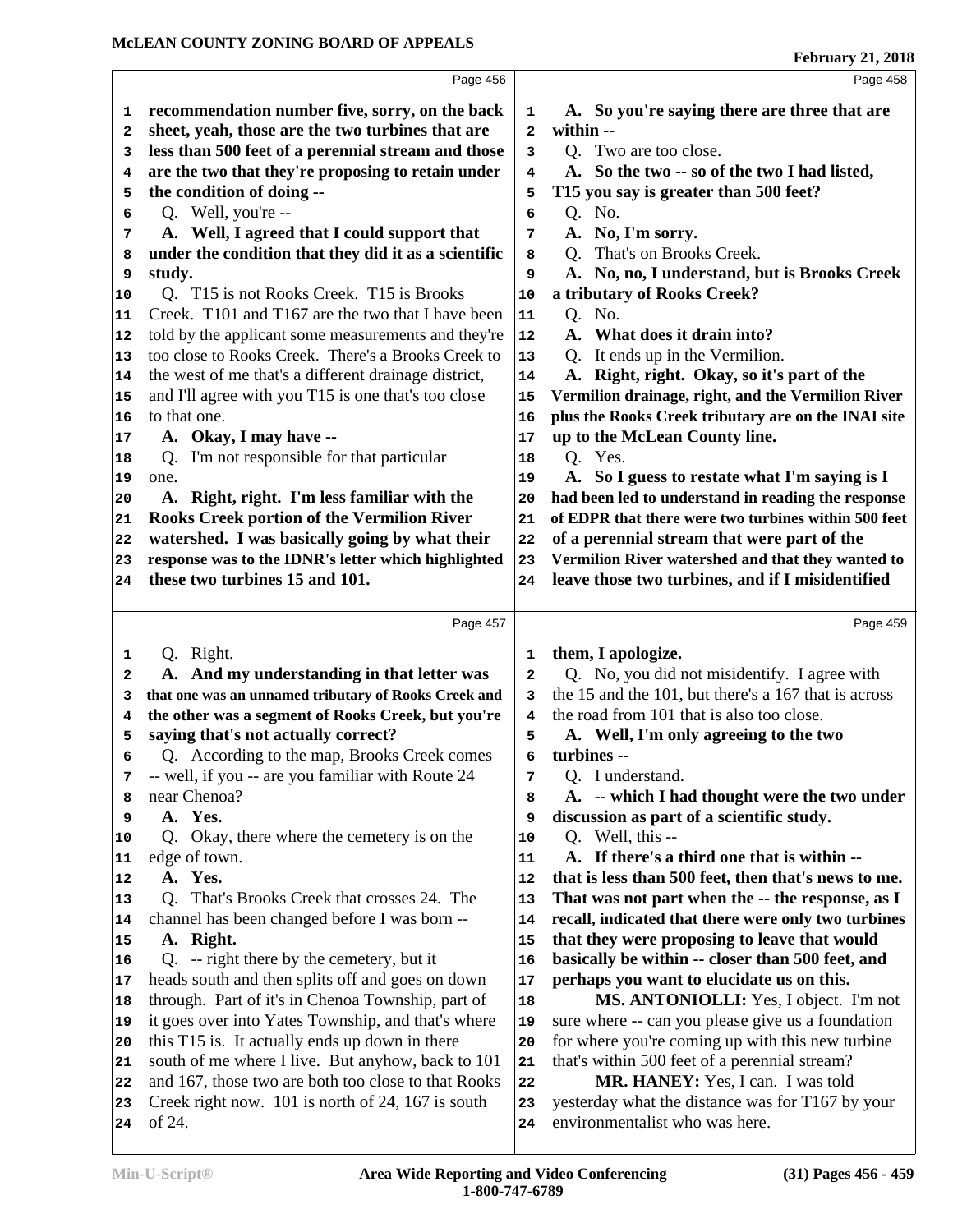|          | Page 460                                                      |                | Page 462                                                                               |
|----------|---------------------------------------------------------------|----------------|----------------------------------------------------------------------------------------|
|          |                                                               |                |                                                                                        |
| 1        | MS. ANTONIOLLI: And you were told what                        | 1              | figure?                                                                                |
| 2        | the distance was from what perennial stream?                  | $\overline{a}$ | MS. POE: I don't have that because from                                                |
| 3        | MR. HANEY: From the turbine to the Rooks                      | 3              | our calculations T167 is not within 500 feet of a                                      |
| 4        | Creek.                                                        | 4              | perennial stream.                                                                      |
| 5        | MS. ANTONIOLLI: To the Rooks Creek.<br>MR. HANEY: Yes.        | 5              | MR. HANEY: It has to be because of the                                                 |
| 6        |                                                               | 6              | figures I have here.<br>MS. ANTONIOLLI: So again, what figures                         |
| 7        | MS. ANTONIOLLI: And what turbine are you                      | 7              |                                                                                        |
| 8        | referring to?<br>MR. HANEY: T167. I was told 398 feet         | 8              | are you relying on for your calculations?<br>MR. HANEY: Your project manager gave me a |
| 9        | based on her software, which was Google Earth, the            | 9              | figure of 525 feet. The difference -- here's where                                     |
| 10<br>11 | same, the same software that she used for T101.               | 10<br>11       | the math comes in. She also told me that T101 was                                      |
|          | MS. CHAPMAN: No. No, it's 101 and 15.                         | 12             | 470 feet. Now the difference between 470 feet and                                      |
| 12       | MR. HANEY: Your environmentalist or                           | 13             | 343 feet is 127 feet. There's an error in there of                                     |
| 13       | whatever she was called --                                    | 14             | 127 feet. So you take 127 feet off of that 525 that                                    |
| 14       | MS. POE: That's me.                                           |                | she gave me, brings that turbine down to 398 which                                     |
| 15       |                                                               | 15             | would jibe with the same error figure as what she's                                    |
| 16       | MR. HANEY: No, I didn't talk to you. It<br>was the other one. | 16<br>17       | got. Is that fair enough math?                                                         |
| 17<br>18 | MS. POE: I'm the environmental manager                        | 18             | <b>CHAIRMAN FINNIGAN:</b> We're getting into a                                         |
| 19       | for this project and I gave you distances for T101.           | 19             | lot of numbers that I don't think we're going to                                       |
| 20       | MR. DICK: Wait, wait.                                         | 20             | deal with tonight. They're going to have to verify                                     |
| 21       | MS. ANTONIOLLI: Can she come up --                            | 21             | where these are eventually. I don't think that                                         |
| 22       | <b>CHAIRMAN FINNIGAN:</b> You've got to talk in               | 22             | we're going to get into that right here.                                               |
| 23       | a microphone.                                                 | 23             | MS. ANTONIOLLI: That's fine. If you'd                                                  |
| 24       | <b>MS. ANTONIOLLI:</b> -- to help me clarify                  | 24             | like Allison to just verify on the record that how                                     |
|          |                                                               |                |                                                                                        |
|          | Page 461                                                      |                | Page 463                                                                               |
| 1        | this?                                                         | 1              | many turbines are within 500 feet of a perennial                                       |
| 2        | MR. HANEY: There was two of you working                       | 2              | stream, she can do that right now.                                                     |
| 3        | together, you and the guy.                                    | 3              | MS. POE: Sure. There are two turbines                                                  |
| 4        | MS. CHAPMAN: Right, right.                                    | 4              | within 500 feet of a perennial stream, the first                                       |
| 5        | MR. HANEY: And the guy is the one I                           | 5              | being T15 which is 249 feet from an unnamed                                            |
| 6        | cross-examined.                                               | 6              | tributary of Rooks Creek. The second turbine is                                        |
| 7        | MS. POE: So the guy told you, Rhett told                      | 7              | T101 which is 343 feet from Rooks Creek.                                               |
| 8        | you, or I told you?                                           | 8              | MR. CAPPARELLA: And I utilized the                                                     |
| 9        | MR. HANEY: He did. You both, you both                         | 9              | exhibit that was provided, Wildlife Surveys and Risk                                   |
| 10       | collaborated with the same figure of 343 feet for             | 10             | Assessments for the Lexington-Chenoa Wind Farm,                                        |
| 11       | T <sub>101</sub> .                                            | 11             | where Mr. Good went through the six recommendations,                                   |
| 12       | <b>MS. POE:</b> That is correct, I did state                  | 12             | and in recommendation five those are the figures                                       |
| 13       | that T101 is 343 feet from Rooks Creek.                       | 13             | that were used as well as the names of the streams,                                    |
| 14       | MR. HANEY: Right. And T167 is 398 feet.                       | 14             | and those were the -- so I utilized the information                                    |
| 15       | MS. POE: I did not discuss 167. I                             | 15             | from that exhibit to write my recommendation number                                    |
| 16       | discussed T15 and T101.                                       | 16             | four -- five in terms of agreeing with that                                            |
| 17       | MR. HANEY: Understand that, but when you                      | 17             | particular departure. So that was the source of my                                     |
| 18       | do the math with the figures I have here, T167 comes          | 18             | information was that exhibit.                                                          |
| 19       | out to be 398 feet.                                           | 19             | BY MR. HANEY:                                                                          |
| 20       | MS. POE: So just to clarify --                                | 20             | Q. I would like to ask you one more question.                                          |
| 21       | MR. HANEY: I'm going to measure tomorrow.                     | 21             | A. Sure.                                                                               |
| 22       | MS. POE: Just to clarify, though, we did                      | 22             | Q. Also in regards to the Illinois Department                                          |
| 23       | not state that T167 was 398 --                                | 23             | of Natural Resources, Dr. Shank or Dr. -- Keith                                        |
| 24       | MR. HANEY: What do you have, then, for a                      | 24             | Shank mentioned in here about the Weston Nature                                        |
|          |                                                               |                |                                                                                        |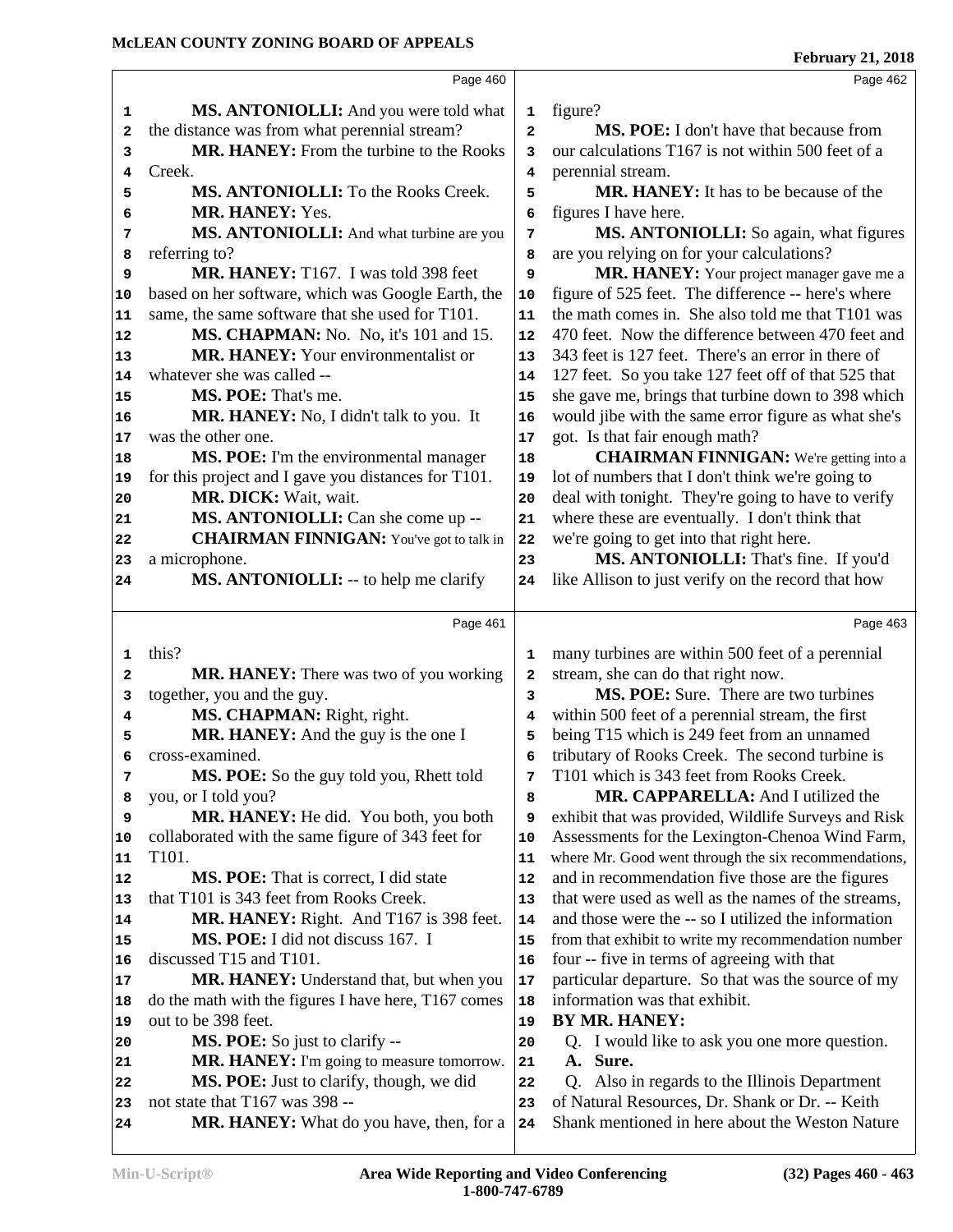|          | Page 464                                                                                              |                         | Page 466                                                                                                 |
|----------|-------------------------------------------------------------------------------------------------------|-------------------------|----------------------------------------------------------------------------------------------------------|
| 1        | Preserve and it may affect only turbines in Section                                                   | 1                       | letter as to what things are required with the wind                                                      |
| 2        | 10. There needs to be a one mile setback from                                                         | $\mathbf{2}$            | farm and what things are merely rec -- well, I won't                                                     |
| 3        | there. And that would affect T167 and T171 possibly                                                   | 3                       | say merely, are important recommendations for the                                                        |
| 4        | in Section 10. Have you got any thoughts on that                                                      | 4                       | authority that can require things to consider. But                                                       |
| 5        | subject on your studies?                                                                              | 5                       | as Mr. Shank mentions, the Zoning Board of Appeals                                                       |
| 6        | A. Right, I believe that they indicated that                                                          | 6                       | has the authority to accept fully, reject fully or                                                       |
| 7        | the turbines there are greater than two miles from                                                    | 7                       | accept modifications as long as there's nothing                                                          |
| 8        | the Weston Cemetery Nature Preserve. In other                                                         | 8                       | statutorily required. So, no, that particular item                                                       |
| 9        | words, they stated that they fully complied. Yeah,                                                    | 9                       | was not mentioned in his letters being statutorily                                                       |
| 10       | so recommendation one is one of the ones -- all the                                                   | 10                      | required.                                                                                                |
| 11       | turbines are sited -- I'm sorry, not two miles --                                                     | ${\bf 11}$              | Q. And a half mile setback standard is also                                                              |
| 12       | over one mile away from the Weston Cemetery Prairie                                                   | 12                      | not in any written guidance that you know of,                                                            |
| 13       | Nature Preserve. The IDNR recommendations ask them                                                    | 13                      | written IDNR guidance for example?                                                                       |
| 14       | to avoid siting wind turbines within one mile of                                                      | 14                      | A. Not that I know of, but I can't say that                                                              |
| 15       | <b>Weston Cemetery Prairie Nature Preserve, and EDPR in</b>                                           | 15                      | I'm aware of all of their internal documents. So a                                                       |
| 16       | their testimony said that they are sited over one                                                     | 16                      | lot of these things are decided with their                                                               |
| 17       | mile, two turbines are -- well, anyway they went on                                                   | 17                      | discussions internally with biologists and so often                                                      |
| 18       | and talked about that. So their testimony was that                                                    | 18                      | hard for the public to get ahold of those things.                                                        |
| 19       | they already meet that recommendation, so I didn't                                                    | 19                      | MS. ANTONIOLLI: Okay, thank you.                                                                         |
| 20       | even take that any further.                                                                           | 20                      | <b>CHAIRMAN FINNIGAN:</b> Any other questions?                                                           |
| 21       | Q. Are you comfortable with --                                                                        | 21                      | Thank you for your time.                                                                                 |
| 22       | A. With one mile?                                                                                     | 22                      | MR. CAPPARELLA: All right, thank you.                                                                    |
| 23       | Q. -- the figures that they gave you?                                                                 | 23                      | MR. DICK: John Capasso?                                                                                  |
| 24       | A. I did not verify them myself to measure                                                            | 24                      | MR. CAPASSO: I feel like I just got here.                                                                |
|          |                                                                                                       |                         |                                                                                                          |
|          |                                                                                                       |                         |                                                                                                          |
|          | Page 465                                                                                              |                         | Page 467                                                                                                 |
| 1        | them, but I don't have any reason to believe that                                                     | 1                       | <b>CHAIRMAN FINNIGAN: Push the button.</b>                                                               |
| 2        | they would mislead me.                                                                                | $\overline{\mathbf{2}}$ | Would you like to be sworn in?                                                                           |
| з        | MR. HANEY: No comment. Thank you.                                                                     | 3                       | MR. CAPASSO: Which one now?                                                                              |
| 4        | MS. ANTONIOLLI: A question for Mr.                                                                    | 4                       | <b>CHAIRMAN FINNIGAN:</b> Right side, bottom                                                             |
| 5        | Capparella. Amy Antoniolli, Schiff Hardin, counsel                                                    | 5                       | right.                                                                                                   |
| 6        | for the applicant.                                                                                    | 6                       | MR. CAPASSO: If I can't push the right                                                                   |
| 7        | <b>QUESTIONS BY</b>                                                                                   | 7                       | button, I can't give testimony, I'm not smart                                                            |
| 8        | <b>MS. ANTONIOLLI:</b>                                                                                | 8                       | enough. Right there? No. There.                                                                          |
| 9        | Q. Mr. Capparella, you mentioned that a half                                                          | 9                       | <b>CHAIRMAN FINNIGAN: That's it.</b>                                                                     |
| 10       | mile setback from natural areas is standard.                                                          | 10                      | (Mr. John Capasso was duly sworn.)                                                                       |
| 11       | A. Is the, is a -- my understanding is that                                                           | 11                      | <b>CHAIRMAN FINNIGAN:</b> State your name and                                                            |
| 12       | when, is that when the IDNR was asked to develop                                                      | 12                      | address, spell your last name.                                                                           |
| 13       | setbacks from any INAIs, whether terrestrial or                                                       | 13                      | MR. CAPASSO: My name is John Capasso,                                                                    |
| 14       | aquatic, that they had kind of a blanket standard of                                                  | 14                      | C-A-P-A-S-S-O, and my address is 503 North Second                                                        |
| 15       | a half mile and that they were applying that in this                                                  | 15                      | Street, Fairbury, Illinois, 61739. Okay. Thank you                                                       |
| 16       | particular recommendation.                                                                            | 16                      | for hearing me. I promise to make this brief.                                                            |
| 17       | Q. And is that standard set forth in any                                                              | 17                      | My status is that I'm a retired school                                                                   |
| 18       | statute or regulation that you know of?                                                               | 18                      | superintendent from the area. I was a                                                                    |
| 19       | A. Not that I know of, and I would be                                                                 | 19                      | superintendent at Fieldcrest schools and Leroy                                                           |
| 20       | surprised if it was because I'm not even -- because                                                   | 20                      | schools and for the last 15 years at Prairie Central                                                     |
| 21       | again, the IDNR recommendations are just that,                                                        | 21                      | schools, and now I'm a concerned citizen who lives                                                       |
| 22       | recommendations. There are only a very few statutes                                                   | 22                      | in that latter district, and I want you all to know                                                      |
| 23<br>24 | that are actually requirements from IDNR, and Mr.<br>Shank outlined those in the introduction of each | 23<br>24                | that I represent no one except me. I'm on no one's<br>payroll, I'm here because I want to be, and I want |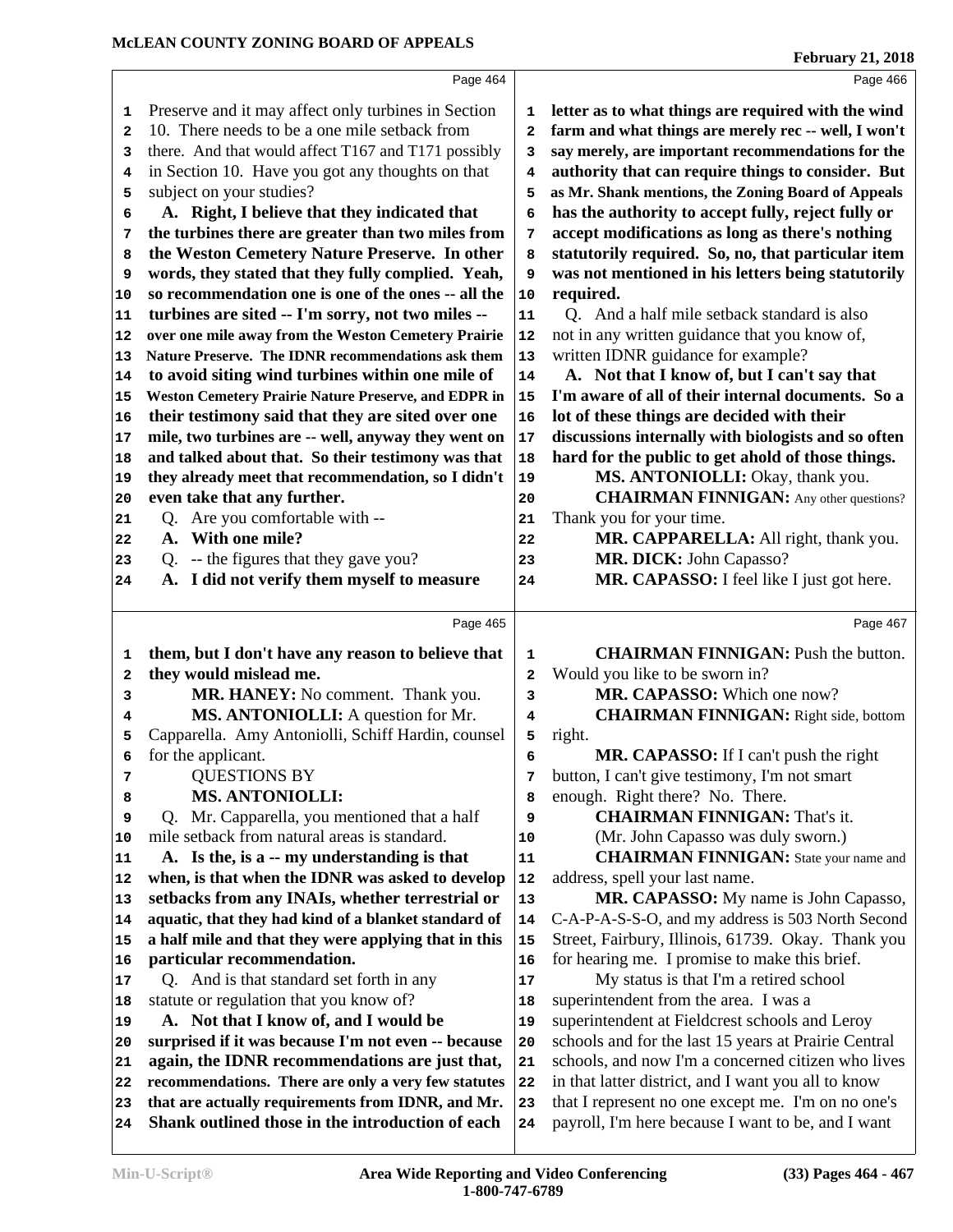to make some remarks on this important issue. I 1

 have over 300,000 miles on them. So, in other words, this would be a really good help, a really

| 2          | appreciate your patience in this whole process and                                                       | 2          | Well, Prairie Central has done that several times,                                            |
|------------|----------------------------------------------------------------------------------------------------------|------------|-----------------------------------------------------------------------------------------------|
| 3          | you've weathered a lot and I appreciate the process                                                      | 3          | twice externally and once internally. In fact, just                                           |
| 4          | itself, leaning towards hearing every angle. I                                                           | 4          | a bit of history. If you go from the western border                                           |
| 5          | admire that and I applaud your work.                                                                     | 5          | of Secor to the -- along the Route 24 corridor to                                             |
| 6          | Concerns that I've heard anyway in the                                                                   | 6          | the eastern border of Chatsworth, there used to be                                            |
| 7          | sessions I've sat in, both the previous one and this                                                     | 7          | 11 school districts and now there are two, so we're                                           |
| 8          | one, are not lost on me, and I guess I would begin                                                       | 8          | about merged out. Something else needs to happen;                                             |
| 9          | by imploring EDP to be good listeners. I think                                                           | 9          | namely, we need new revenue sources.                                                          |
| 10         | they've reflected that. They've shown themselves to                                                      | 10         | So here's the down and dirty of it. 41                                                        |
| ${\bf 11}$ | be.                                                                                                      | 11         | turbines, if I saw the lines correctly, you know,                                             |
| 12         | Just a couple of examples. I grew up in                                                                  | 12         | forgive me if I didn't quite look at that right, but                                          |
| 13         | Chenoa and I know Daryl Haney and I know Tim Jolly,                                                      | 13         | it looks like 41 turbines would be in the Prairie                                             |
| 14         | and I can tell you Daryl Haney knows a lot about a                                                       | 14         | Central School District, and from them, since they                                            |
| 15         | lot of things, and I can tell you this. He's                                                             | 15         | are rated at 3.45 megawatts as I understand it,                                               |
| 16         | forgotten more about putting in bus radios than all                                                      | 16         | Prairie Central would gain 20,700,000 and some                                                |
| 17         | the people in this room put together. He is a very                                                       | 17         | change in assessed value. Over four years, it would                                           |
| 18         | smart man and very analytical man, so he deserves to                                                     | 18         | therefore gain over \$2 million in property taxes.                                            |
| 19         | be listened to.                                                                                          | 19         | Four years over \$2 million. 20 million 700 in EAV,                                           |
| 20         | And Tim Jolly, I went to school with Tim,                                                                | 20         | a little more than 2 million in property taxes.                                               |
| 21         | and he wouldn't admit it, but I played a little                                                          | 21         | And where did I get these figures? Mostly                                                     |
| 22         | football with him, badly, and he is a man who when                                                       | ${\bf 22}$ | from the Illinois Department of Revenue which places                                          |
| 23         | he gets interested in something he does his homework                                                     | 23         | \$360,000 as fair cash value on each turbine. The                                             |
| 24         | and he's passionate about it and he deserves to be                                                       | 24         | trending factor right now is 1.22, so I used that in                                          |
|            | Page 469                                                                                                 |            | Page 471                                                                                      |
|            |                                                                                                          |            |                                                                                               |
|            |                                                                                                          |            |                                                                                               |
| 1          | listened to, and I think they're representative of                                                       | 1          | year one, and used 1.2 in years two, three and four.                                          |
| 2          | the concerned citizen, quote, unquote, objectors.                                                        | 2          | 1.2 appears to be the ten year average trending                                               |
| 3          | So again, I beg and plead with EDP, please listen to                                                     | 3          | factor which they get from CPI and some mathematics                                           |
| 4          | these good folks and work out the issues, and I                                                          | 4          | there. As I said, the mega wattage appears to be                                              |
| 5          | really sincerely hope the concerns can be addressed                                                      | 5          | 3.45, maybe 3.6, but I just took 3.45, depreciation                                           |
| 6          | so we can press on with it.                                                                              | 6          | 4 percent per year, the turbines are assessed at                                              |
| 7          | For whatever my opinion might be worth,                                                                  | 7          | .3333, and so the assessment per turbine is \$505,000                                         |
| 8          | I'm here to endorse the Bright Stalk Wind Farm                                                           | 8          | and some change, 505,000. When you extend that out                                            |
| 9<br>10    | project, and I very, very much hope that more                                                            | 9<br>10    | to 41 turbines, that's your $20,706,209$ . So against                                         |
| 11         | turbines will come. I did learn in 23 years as a                                                         | 11         | Prairie Central's operating tax rate, that's where I                                          |
|            | superintendent in the area that rural schools need                                                       | 12         | get the \$2,091,406, again for what it's worth.<br>What does that mean? Well, from a revenue  |
| 12<br>13   | money. They need money now more than ever.                                                               | 13         |                                                                                               |
|            | Frankly, they cannot make it on the tax base that<br>they now live with, farm and residential. They need | 14         | standpoint, it would mean to a school district like                                           |
| 14<br>15   | to attract industry and mineral. Farms are assessed                                                      | 15         | Prairie Central more than 300 homes being<br>immediately built valued at \$200,000 apiece. It |
| 16         | at something like 5 to 8 percent of their retail                                                         | 16         | would mean more than one hundred 500-acre farms. On                                           |
| 17         | value. If you think about Livingston County having                                                       | 17         | the expenditure side, distributing the money where I                                          |
| 18         | 1,025 square miles of farm ground and the whole                                                          | 18         | think it's often needed, it would mean, and this                                              |
| 19         | county is only 1,046 square miles, so, you know,                                                         | 19         | could be distributed a lot of different ways, but 22                                          |
| 20         | given all that mathematics, it's hard to catch up                                                        | 20         | teachers, ten mobile computer labs and five new                                               |
| 21         | given that kind of a tax base, so gets me back to we                                                     | 21         | buses to transverse the 386 square miles that is the                                          |

Page 468

- streams, new ones, okay.
- So, you know, some may say, well, why

don't you just merge with other school districts?

Page 470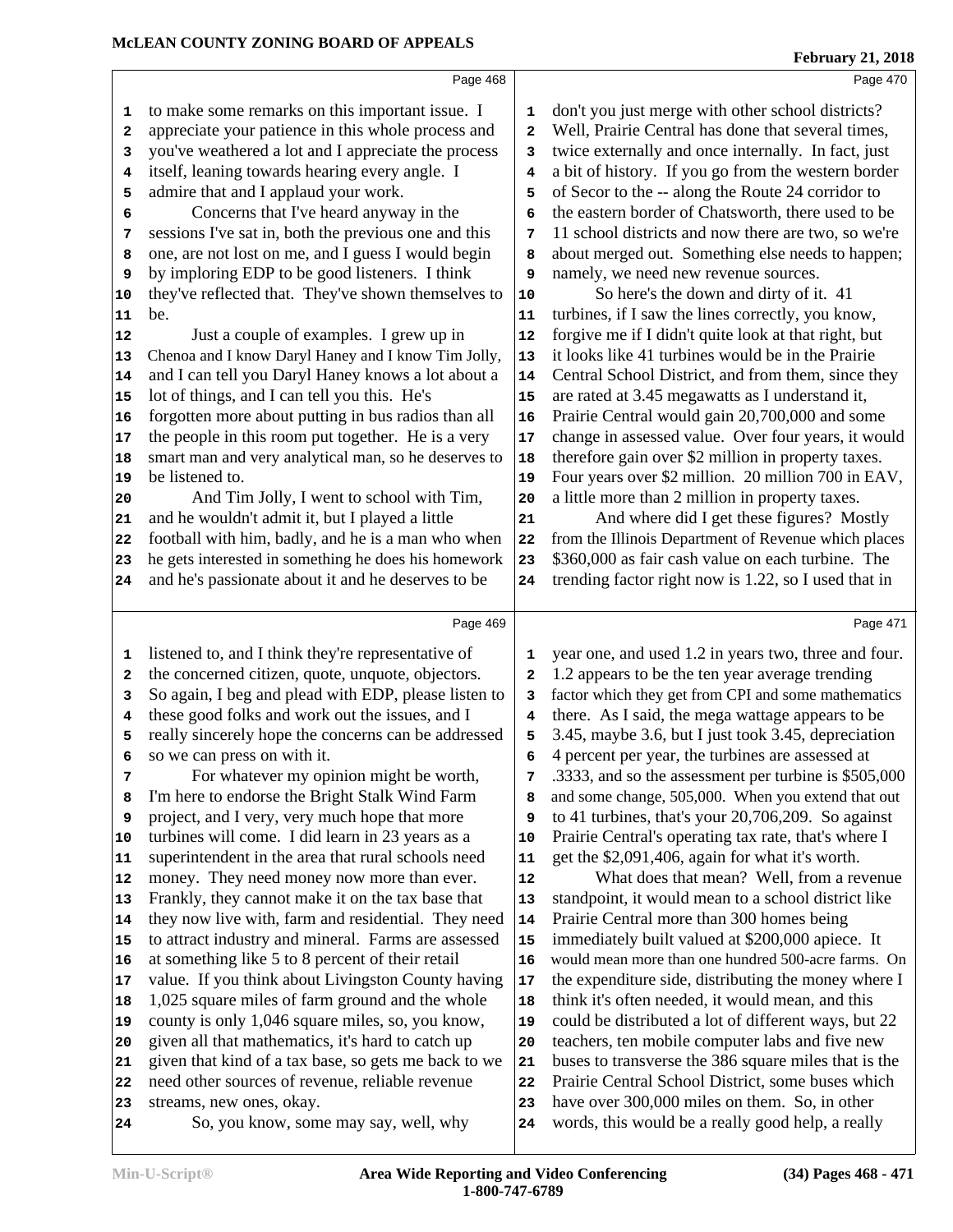|                         | Page 472                                                           |              | Page 474                                             |
|-------------------------|--------------------------------------------------------------------|--------------|------------------------------------------------------|
| 1                       | big help to this and other rural school districts.                 | 1            | MR. CAPASSO: -- okay, access control and             |
| 2                       | The combination of the Bright Stalk plan                           | 2            | shatterproof glass, but they're going to need        |
| 3                       | and the McLean County Energy Center plan would be                  | 3            | perimeters and metal detectors and armed guards,     |
| 4                       | \$2.8 million if they both come to fruition as                     | 4            | you --                                               |
| 5                       | expected. So \$2.8 million and that's a four year                  | 5            | <b>CHAIRMAN FINNIGAN:</b> That's kind of it.         |
| 6                       | period of time, okay? And that's also taking into                  | 6            | MR. CAPASSO: Okay.                                   |
| 7                       | consideration the general state aid factor in year                 | 7            | <b>CHAIRMAN FINNIGAN: Sorry.</b>                     |
| 8                       | one. General state aid has not, you know, acted                    | 8            | MR. CAPASSO: I beg you to seriously                  |
| 9                       | with the local upswing in assessed value, so you get               | 9            | consider this application.                           |
| 10                      | year one is a freebie, and then years two, three and               | 10           | <b>CHAIRMAN FINNIGAN:</b> Thank you. Questions?      |
| 11                      | four, the amount does go into the formula and does                 | 11           | Staff? No questions?                                 |
| 12                      | become part of your local effort and does knock down               | 12           | MR. DICK: No.                                        |
| 13                      | the money, so in four years period of time I have                  | 13           | <b>CHAIRMAN FINNIGAN:</b> Applicant have             |
| 14                      | taken into consideration the general state aid                     | 14           | questions?                                           |
| 15                      | factor. So the figures I gave you are figures that                 | 15           | MS. ANTONIOLLI: I don't.                             |
| 16                      | have general state aid in the formula, in the                      | 16           | <b>CHAIRMAN FINNIGAN:</b> Anyone in the audience     |
| 17                      | calculations.                                                      | 17           | have questions? Ut-oh, you're in trouble.            |
| 18                      | So a quality education is expensive, and I                         | 18           | MR. CAPASSO: Hi, Tim.                                |
| 19                      | don't want to moralize too much about that, I did                  | 19           | MR. DICK: Can you come over here please,             |
| 20                      | that for a very long time, but there it is, it's                   | 20           | so she can see you. I know you like him.             |
| 21                      | expensive. A mediocre education is expensive, a                    | 21           | <b>CHAIRMAN FINNIGAN:</b> Don't play football.       |
| 22                      | quality education is really expensive, and who wants               | 22           | MR. CAPASSO: Oh dear.                                |
| 23                      | a mediocre education? Not me, and that's not what I                | 23           | MR. JOLLY: Tim Jolly.                                |
| 24                      | fought to put in front of kids for 23 years.                       | 24           | <b>QUESTIONS BY</b>                                  |
|                         |                                                                    |              |                                                      |
|                         | Page 473                                                           |              | Page 475                                             |
| 1                       | Rural schools have great needs. They have                          | 1            | MR. JOLLY:                                           |
| $\overline{\mathbf{2}}$ | maybe even greater needs than urban and suburban                   | $\mathbf{2}$ | Q. Do you live by any turbines?                      |
| 3                       | schools in many ways: more and more specialized                    | 3            | A. No.                                               |
| 4                       | staff oftentimes, skilled leaders and skilled                      |              |                                                      |
| 5                       |                                                                    |              |                                                      |
|                         |                                                                    | 4            | Q. Do you have any intent to live by                 |
|                         | leadership, specialized staff that we need to get                  | 5            | turbines?                                            |
| 6                       | away from better paying school districts like Unit 5               | 6            | A. I'd love to.                                      |
| 7                       | in District 87, so, you know, we have to offer                     | 7            | Q. Are you going to move to this field when          |
| 8                       | competitive salaries to be able to attract quality                 | 8            | it's constructed?                                    |
| 9                       | staff. You know, that's -- that's a challenge,                     | 9            | A. Maybe.                                            |
|                         | that's a challenge.                                                | 10           | Q. No, that's not what I asked. It's a yes           |
| 10<br>11                | Newer buses, the maintenance of old                                | 11           | or no question.                                      |
| 12                      | facilities, and a topic with which we're all                       | 12           | A. Maybe.                                            |
| 13                      | familiar, security. I for one have great fear about                | 13           | Q. Okay. Do you think people should be put           |
| 14                      | the future of school security, especially in light                 | 14           | at risk of health issues or impact their personal    |
| 15                      | of this most recent nightmare down in Florida. As I                | 15           | comfort in exchange for money to benefit others with |
| 16                      | understand it, to date there have been 400                         | 16           | no compensation to themselves?                       |
| 17                      | casualties in school shooting attacks since                        | 17           | A. If you can show me that there are those           |
| 18                      | Columbine. 400 casualties. That's a disturbing                     | 18           | former things, absolutely that should be a           |
| 19                      | figure to me. What's that have to do with this                     | 19           | consideration.                                       |
| 20                      | discussion? I'm coming to that point. But 400                      | 20           | Q. Well, do you think people should be put at        |
| 21                      | casualties. Right now most schools around here                     | 21           | risk of health issues and that?                      |
| 22                      | have --                                                            | 22           | A. If there are indeed those risks present,          |
| 23<br>24                | <b>CHAIRMAN FINNIGAN:</b> You're going to run<br>out of time here. | 23<br>24     | no, they shouldn't be.<br>Q. Okay.                   |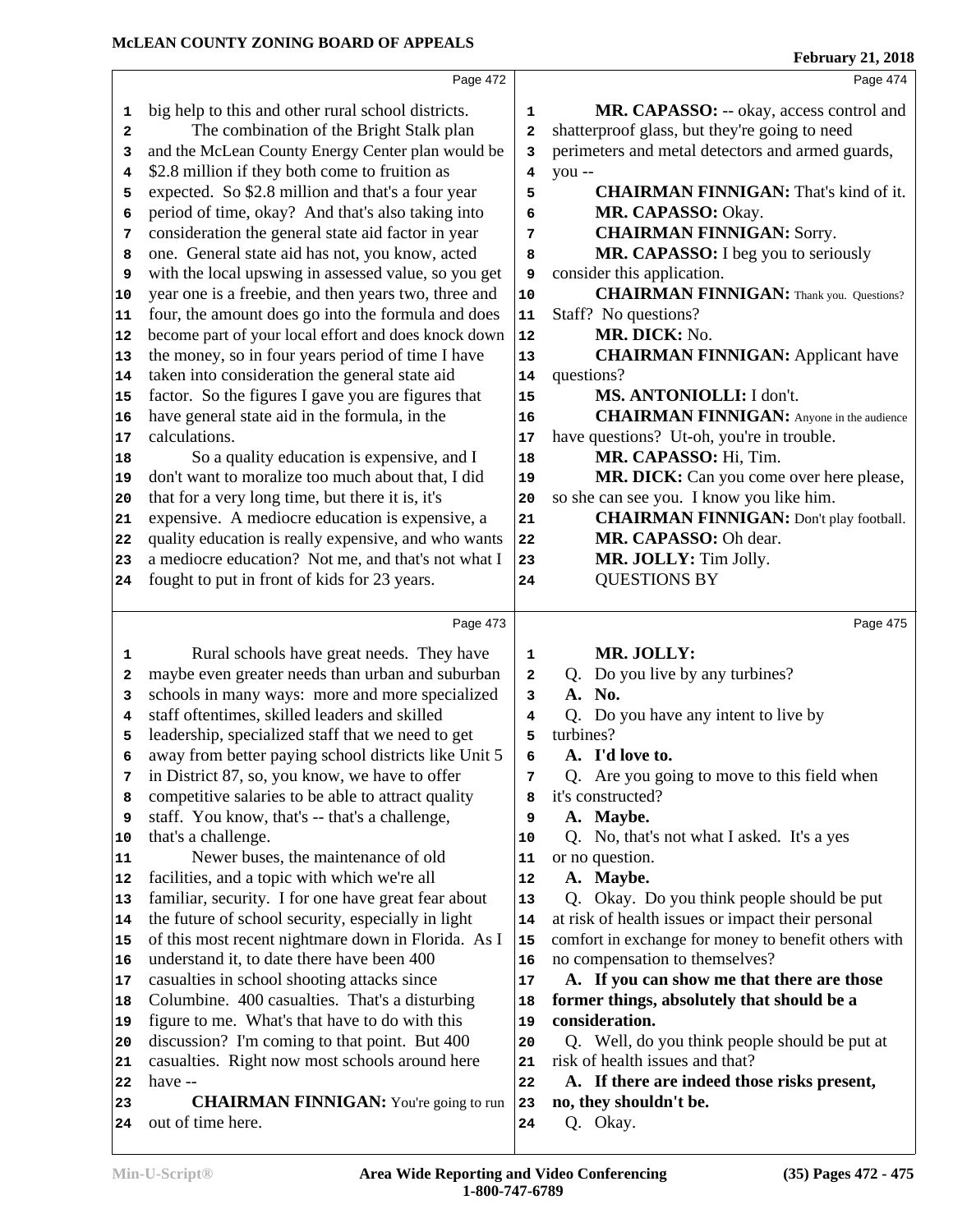|                | Page 476                                                                |    | Page 478                                                                   |  |
|----------------|-------------------------------------------------------------------------|----|----------------------------------------------------------------------------|--|
| 1              | A. If you can show me there are such risks.                             | 1  | A. That's my understanding.                                                |  |
| 2              | Q. Everything that you've testified tonight                             | 2  | MR. JOLLY: Thank you.                                                      |  |
| з              | to, are you a qualified expert in this?                                 | 3  | <b>CHAIRMAN FINNIGAN:</b> Any other questions?                             |  |
| 4              | A. No.                                                                  | 4  | I think you're free.                                                       |  |
| 5              | Q. The money that you were talking about that                           | 5  | MR. CAPASSO: Okay.                                                         |  |
| 6              | went to the PC budget, is it correct to say that                        | 6  | MR. DICK: Jim Killian. Amy Winterland.                                     |  |
| 7              | that was approximately under 2 percent of what                          | 7  | MS. WINTERLAND: Amy Winterland. I have                                     |  |
| 8              | they -- their budget is that they receive?                              | 8  | exhibits.                                                                  |  |
| 9              | A. Well, actually the EAV I talked about was                            | 9  | MR. DICK: Did you want to call this a                                      |  |
| 10             | more like 10 percent of their assessed value.                           | 10 | neutral exhibit?                                                           |  |
| 11             | Q. No, I'm saying what they receive from                                | 11 | MS. WINTERLAND: Yes.                                                       |  |
| 12             | windmills.                                                              | 12 | MR. DICK: It will be Neutral Exhibit No.                                   |  |
| 13             | A. They haven't received anything from                                  | 13 | 2.                                                                         |  |
| 14             | windmills.                                                              | 14 | <b>CHAIRMAN FINNIGAN:</b> I'll have to swear you                           |  |
| 15             | Q. Well, what you're anticipating then, I'm                             | 15 | in.                                                                        |  |
| 16             | sorry.                                                                  | 16 | (Ms. Amy Winterland was duly sworn.)                                       |  |
| 17             | A. Well, almost \$3 million in a budget of 20                           | 17 | MS. WINTERLAND: I do not have a prepared                                   |  |
| 18             | to \$21 million.                                                        | 18 | speech, so you guys are going to get rambling, I                           |  |
| 19             | Q. You're talking annually \$3 million?                                 | 19 | apologize for that.                                                        |  |
| 20             | A. I'm talking over four years.                                         | 20 | <b>CHAIRMAN FINNIGAN:</b> You got to tell your                             |  |
| 21             | The first four years and --<br>Q.                                       | 21 | name again.                                                                |  |
| 22             | A. Uh-huh, first four years.                                            | 22 | MS. WINTERLAND: Amy Winterland. So I'm                                     |  |
| 23             | After that, are you aware that it drops<br>Q.                           | 23 | going to walk a little bit through this exhibit. My                        |  |
| 24             | off?                                                                    | 24 | good friend Angelo over here helped me come up with                        |  |
|                |                                                                         |    |                                                                            |  |
|                |                                                                         |    |                                                                            |  |
|                | Page 477                                                                |    | Page 479                                                                   |  |
| 1              | A. Well, I did figure in the depreciation I                             | 1  | this first page. This is the map of the Illinois                           |  |
| 2              | think and did factor out the general state aid, so I                    | 2  | Natural Areas Inventory site including the Mackinaw                        |  |
| 3              | think that's an honest four years estimate. That's                      | 3  | River and the entire Henline Creek in purple. It                           |  |
| 4              | what I can do.                                                          | 4  | came off this PrairieStateConservation.org website,                        |  |
| 5              | Q. That's a four year estimate, but after                               | 5  | so I wanted you all to have a copy of that so you                          |  |
| 6              | that, are you aware that it does drop off?                              | 6  | knew exactly what the Illinois Natural Areas                               |  |
| 7              | A. Well, it drops off during those three                                | 7  | Inventories look like. It does go all the way to                           |  |
| 8              | years or four years. Yeah, there's a 12 percent --                      | 8  | the Ford County line on the right-hand side of the                         |  |
| 9              | Q. I don't think --                                                     | 9  | map. The Henline Creek is included in that all the                         |  |
|                | A. -- depreciation --                                                   | 10 | way from the confluence with the Mackinaw River all                        |  |
|                | Q. I don't think you've answered the                                    | 11 | the way to the Ford County line.                                           |  |
| 11<br>12       | question.                                                               | 12 | As Chairman Finnigan mentioned right off                                   |  |
|                | A. Well, I don't think you've asked it                                  | 13 | the bat, Keith Shank who is our IDNR representative                        |  |
| 10<br>13<br>14 | correctly. What do you want to know?                                    | 14 | in this procession or proceedings mentioned that the                       |  |
|                | Well, I guess let me put it simple.<br>Q.                               | 15 | Henline Creek is part of the INAI site and should be                       |  |
| 15<br>16       | A. Okay.                                                                | 16 | subject to a one-half mile setback. In his document                        |  |
| 17             | Q. After four years, is it correct to say                               | 17 | which is part of the record, he said the reason for                        |  |
| 18             | that the money that they will receive is in less                        | 18 | that setback is because of the -- hold on here. To                         |  |
| 19             | amounts than the first four years?                                      | 19 | minimize any effect due to -- I told you I was going                       |  |
| 20             | A. It would be in less amount after year one.                           | 20 | to be rambling, sorry. Request a one half mile                             |  |
| 21             | Q. So it continues to decrease; is that                                 | 21 | setback from Henline to minimize adverse effects                           |  |
| 22             | correct?                                                                | 22 | from noise, vibration and flicker to both fish and                         |  |
| 23             | Uh-huh, that's my understanding.<br>A.<br>Q. Okay, that's all I needed. | 23 | wildlife present in the habitat.<br>So I just want to again throw out some |  |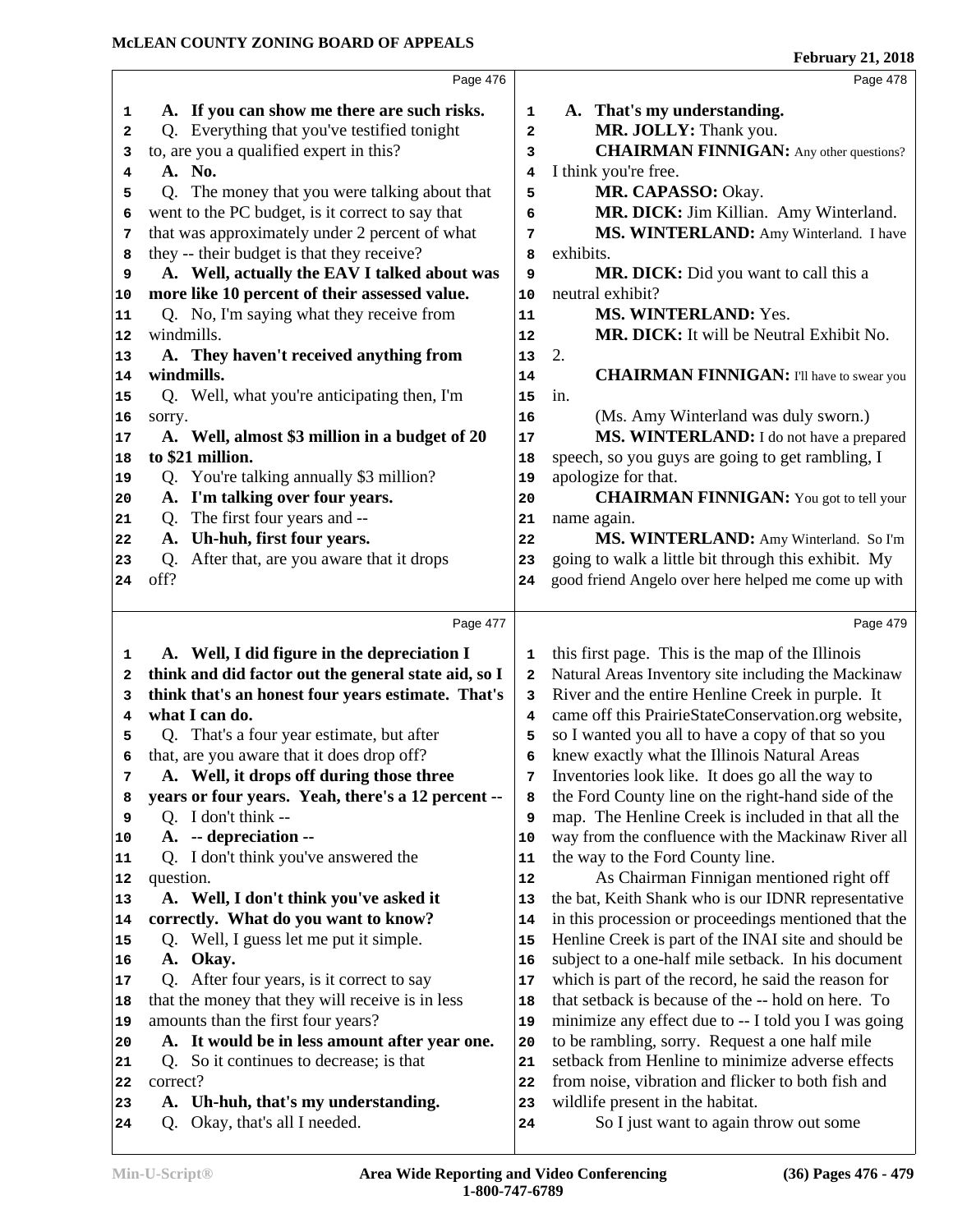| 1        | numbers here. The difference between 500 feet and a                                            | 1          | have probably redacted out the subject line, I                                                            |
|----------|------------------------------------------------------------------------------------------------|------------|-----------------------------------------------------------------------------------------------------------|
| 2        | half a mile. A half a mile, I had to look it up,                                               | 2          | apologize for that, but the information in this                                                           |
| 3        | I'm sorry, over here on Google, is 2,600 plus feet.                                            | 3          | letter is still appropriate. It says that the eagle                                                       |
| 4        | That's five times 500 feet. A half a mile is five                                              | 4          | act prohibits take, which is defined as partially                                                         |
| 5        | times 500 feet. So I'm really struggling to                                                    | 5          | disturb, which is further defined as injury to an                                                         |
| 6        | understand why we would think that 500 feet is                                                 | 6          | eagle, decrease in its productivity by substantially                                                      |
| 7        | adequate when the IDNR thinks it should be five                                                | 7          | interfering with breeding, feeding or sheltering or                                                       |
| 8        | times 500 feet, a half a mile. And the reason they                                             | 8          | nest abandonment. So even if there's not a dead                                                           |
| 9        | say that is because, again, we heard testimony in                                              | 9          | eagle found, if those eagles abandon that nest, it                                                        |
| 10       | earlier sessions that an INAI site is the best of                                              | 10         | is considered take. It is unlawful to take or                                                             |
| 11       | the best. It is pristine. They have looked at the                                              | 11         | disturb eagles without first obtaining a permit.                                                          |
| 12       | biodiversity and they want to protect that                                                     | ${\bf 12}$ | And the 2016 eagle rule PIS says wind                                                                     |
| 13       | biodiversity. It has to go through a very rigorous                                             | 13         | companies are required to conduct a ten mile eagle                                                        |
| 14       | checklist in order to be designated as an INAI site,                                           | 14         | nest survey around the project site before applying                                                       |
| 15       | and there are very few of those sites in the State                                             | 15         | for a permit. So again, I don't blame EDP for not                                                         |
| 16       | of Illinois.                                                                                   | 16         | knowing that there was an eagle nest nearby, but now                                                      |
| 17       | So I think we have to think very seriously                                                     | $17\,$     | that they do know, I do expect them to follow the                                                         |
| 18       | about whether or not we want to go against IDNR's                                              | 18         | U.S. Fish and Wildlife guidelines.                                                                        |
| 19       | recommendation. Whether that's in a statute or not                                             | 19         | In that same regard, I am rather concerned                                                                |
| 20       | is not the point. Our ordinance says we go with the                                            | 20         | with the fact that EDP continually was talking about                                                      |
| 21       | IDNR recommendation unless there's credible evidence                                           | 21         | adaptive, I think it was called adaptive practices,                                                       |
| 22       | to the contrary. And an opinion is not credible                                                | 22         | adaptive management practices. What that says to me                                                       |
| 23       | evidence. It is not data. It's not a report.                                                   | 23         | is once we find a dead carcass, then we will do                                                           |
| 24       | There is nothing that says that would contradict                                               | 24         | something. I'll just again reiterate, there are                                                           |
|          |                                                                                                |            |                                                                                                           |
|          | Page 481                                                                                       |            | Page 483                                                                                                  |
| 1        | what our expert, the IDNR, says. So again, I would                                             | 1          | endangered species that they have testified to in                                                         |
| 2        | just urge you to think about that. I do not believe                                            | 2          | the area. Finding one dead carcass of an endangered                                                       |
| 3        | 500 feet is adequate.                                                                          | 3          | upland sandpiper would require a take permit. They                                                        |
| 4        | The second thing in the list. In the                                                           | 4          | cannot kill endangered species without a permit.                                                          |
| 5        | packet that I provided is a letter which says that                                             | 5          | Furthermore, I am concerned that take also                                                                |
| 6        | we found a bald eagle nest 5.6 miles northwest of a                                            | 6          | defines disruption to their feeding grounds or their                                                      |
| 7        | turbine placed by -- of the furthest turbine placed                                            | 7          | nesting ability. And it was clearly stated in the                                                         |
| 8        | by EDP on the site map. So again, the second is a                                              | 8          | IDNR letter that some species, like the northern                                                          |
| 9        | picture of, in fact, the eagle nest, the eagle and                                             | 9          | harrier, are always typically found preconstruction,                                                      |
| 10       | the GPS points. This information was provided to                                               | 10         | but are always absent post construction. And the                                                          |
| 11       | EDP on February 4th. I will just remind you that                                               | 11         | reason for that is because harriers locate prey                                                           |
| 12       | the information that EDP had when it did its                                                   | 12         | using sound, and the noise generated by the wind                                                          |
| 13       | application and did all of its site                                                            | 13         | turbines could, in fact, impair their ability to                                                          |
| 14       |                                                                                                |            | hunt. Therefore, it excludes them from using this                                                         |
| 15       | characteristic -- site, I think that's the right                                               | 14         |                                                                                                           |
|          | word for it, site characteristics report, they did                                             | 15         | habitat when it is encumbered by turbines.                                                                |
|          | not know about that eagle nest. Therefore, they in                                             | 16         | So I feel strongly that we need to                                                                        |
| 16<br>17 | their report say that there is no habitat, that                                                | 17         | consider protecting this habitat, and if the IDNR is                                                      |
| 18       | there is a low risk or a low probability of eagles<br>in the area. I do not believe that it is | 18         | recommending protections, I think we should listen<br>to that, I think we should honor that. I think they |

Page 480

- in the area. I do not believe that it is
- necessarily true. Eagles roam freely and widely.
- Now that there is, in fact, an eagle nest found, I 21
- believe they have to follow a different decision 22 tree in their environmental research.
- I included a copy of a letter, I should
- that into consideration. I'll say it one more time. A half a mile

 are the experts. I am not an expert, I don't claim to be an expert, but I do claim to have a passion for the subject, and I hope that you guys are taking

**February 21, 2018**

Page 482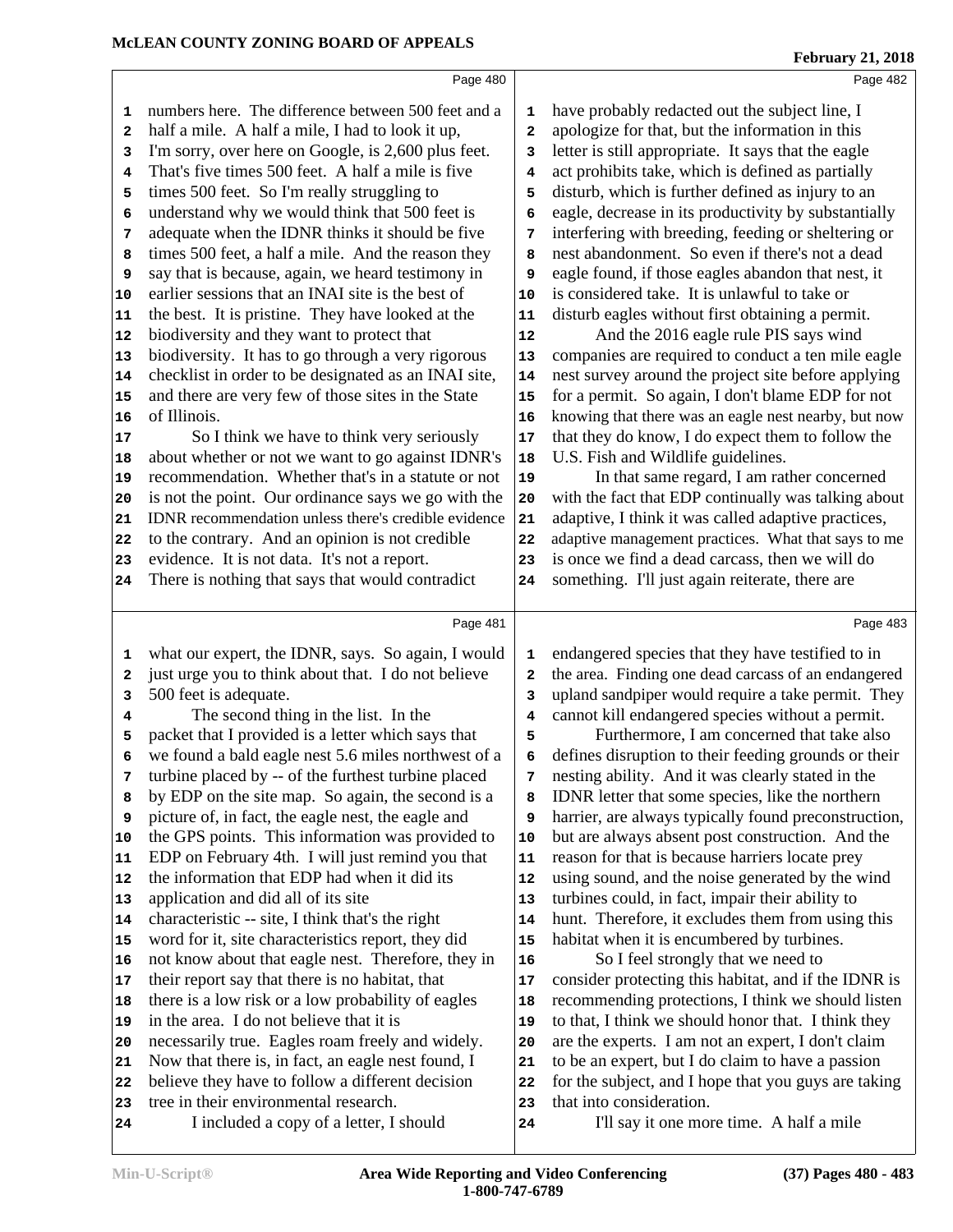|    | Page 484                                             |                         | Page 486                                             |
|----|------------------------------------------------------|-------------------------|------------------------------------------------------|
| 1  | is five times 500 feet. 500 feet could not possibly  | 1                       | those were the ones he said they would agree to      |
| 2  | be adequate to protect this INAI site. I'm done.     | $\overline{\mathbf{2}}$ | scientific study and reports. They did not agree to  |
| 3  | <b>CHAIRMAN FINNIGAN:</b> Thank you. Questions?      | 3                       | any scientific studies on the Henline. What they     |
| 4  | MS. TURNER: I just had one, Amy. One, I              | 4                       | said was they would do their pollution control and   |
| 5  | want to thank you for sharing your passion. I        | 5                       | their SWPPP thing, but no, the Henline Creek did not |
| 6  | really do appreciate the nature with which you do it | 6                       | talk about any scientific studies. That was always   |
| 7  | also, which is very direct and succinct, so thank    | 7                       | scientific studies were going to be under number     |
| 8  | you for that.                                        | 8                       | five not under number six. And I shouldn't speak     |
| 9  | When you talked, what I understood, and              | 9                       | for Angelo Capparella, but I would say that -- so I  |
| 10 | I'm just wondering if you understood the same thing  | 10                      | won't speak to that. I do not believe that that was  |
| 11 | in your opinion on this, he said that if these       | 11                      | ever the intention.                                  |
| 12 | fields weren't available, that it was typically they | 12                      | MR. DICK: Do you think that a robust                 |
| 13 | fed on soybean fields, I think he said that.         | 13                      | storm water pollution prevention plan and            |
| 14 | MS. WINTERLAND: Who he?                              | 14                      | understanding that this is or an acceptance that     |
| 15 | MS. TURNER: Are you recalling that? Mr.              | 15                      | this is an INAI segment would be adequate?           |
| 16 | Good, that they typically feed on soybean fields,    | 16                      | MS. WINTERLAND: They are supposed to have            |
| 17 | and if these weren't available, there's certainly    | 17                      | a robust storm water pollution plan on all of their  |
| 18 | tons of them in Illinois for them to go to. So       | 18                      | waterways and tributaries whether they're perennial  |
| 19 | while they may not be doing it on these particular   | 19                      | streams or not. I don't see that being any dif --    |
| 20 | ones, they won't be without habitat.                 | 20                      | I'm not sure I clearly understand what was intended  |
| 21 | MS. WINTERLAND: Who, the harriers?                   | 21                      | here, but no, they should have storm water pollution |
| 22 | MS. TURNER: Yes. Did you have any                    | 22                      | prevention plans on all their streams, perennial     |
| 23 | thoughts on that?                                    | 23                      | stream or INAI site. I believe that was testified    |
| 24 | MS. WINTERLAND: So my thought is that we             | 24                      | to.                                                  |
|    |                                                      |                         |                                                      |
|    | Page 485                                             |                         | Page 487                                             |
| 1  | are seeing a proliferation of turbines in McLean     | 1                       | MR. DICK: Well, they were talking about              |
| 2  | County. So they are now north of the Mackinaw        | 2                       | weekly inspections, inspections after significant    |
| з  | River. There is nothing that would preclude them     | 3                       | rain events. They wouldn't necessarily always have   |
| 4  | from potentially going south of the Mackinaw River.  | 4                       | that in their storm water prevention plan.           |
| 5  | There is nothing that would preclude them from going | 5                       | MS. WINTERLAND: So what I'm hearing there            |
| 6  | throughout all of McLean County. So as we continue   | 6                       | is that they would allow damage to be done, and I am |
| 7  | to proliferate turbines, I would see McLean County   | 7                       | familiar with that section of Henline Creek and it   |
| 8  | as a whole potentially being excluded from all       | 8                       | is subject to erosion issues. I have -- I've seen    |
| 9  | harrier habitat because they are unable to hunt by   | 9                       | that, I've seen erosion happen in those areas, I     |
| 10 | sound. So soybean fields, you're saying there's a    | 10                      | live in that area. My husband is fond of telling a   |
| 11 | lot of soybean fields around, and I'm saying we are  | 11                      | story of an erosion event happening that washed out  |
| 12 | proliferating turbine fields at a quick pace as      | 12                      | almost -- you could put three boxcars in the gouge   |
| 13 | well.                                                | 13                      | that the storm water washed out on that particular   |
| 14 | MS. TURNER: Thank you.                               | 14                      | section of Henline Creek, so I am very concerned     |
| 15 | <b>CHAIRMAN FINNIGAN: Staff have any</b>             | 15                      | with that. We have currently on that section of      |
| 16 | questions?                                           | 16                      | Henline Creek very wide CRP layouts to try to        |
| 17 | MR. DICK: Do you see the value of any                | 17                      | prevent that erosion activity, so no, I do not       |
| 18 | scientific study to find out how turbines affect     | 18                      | believe putting a turbine within 500 feet of that is |
| 19 | wildlife, as far as EDP has proposed, to be helpful  | 19                      | a good idea at all, no.                              |
| 20 | in mitigating some of the damage that would be       | 20                      | MR. DICK: Thank you.                                 |
| 21 | caused by being closer than a half a mile to         | 21                      | <b>CHAIRMAN FINNIGAN:</b> Any questions from the     |
| 22 | Henline?                                             | 22                      | audience? Come forward.                              |
| 23 | MS. WINTERLAND: I could support the two              | 23                      | MR. PETERSEN: Alan Petersen, A-L-A-N,                |
| 24 | turbines that Angelo mentioned earlier and that's -- | 24                      | P-E-T-E-R-S-E-N, don't spell it O-N, 23284 North     |
|    |                                                      |                         |                                                      |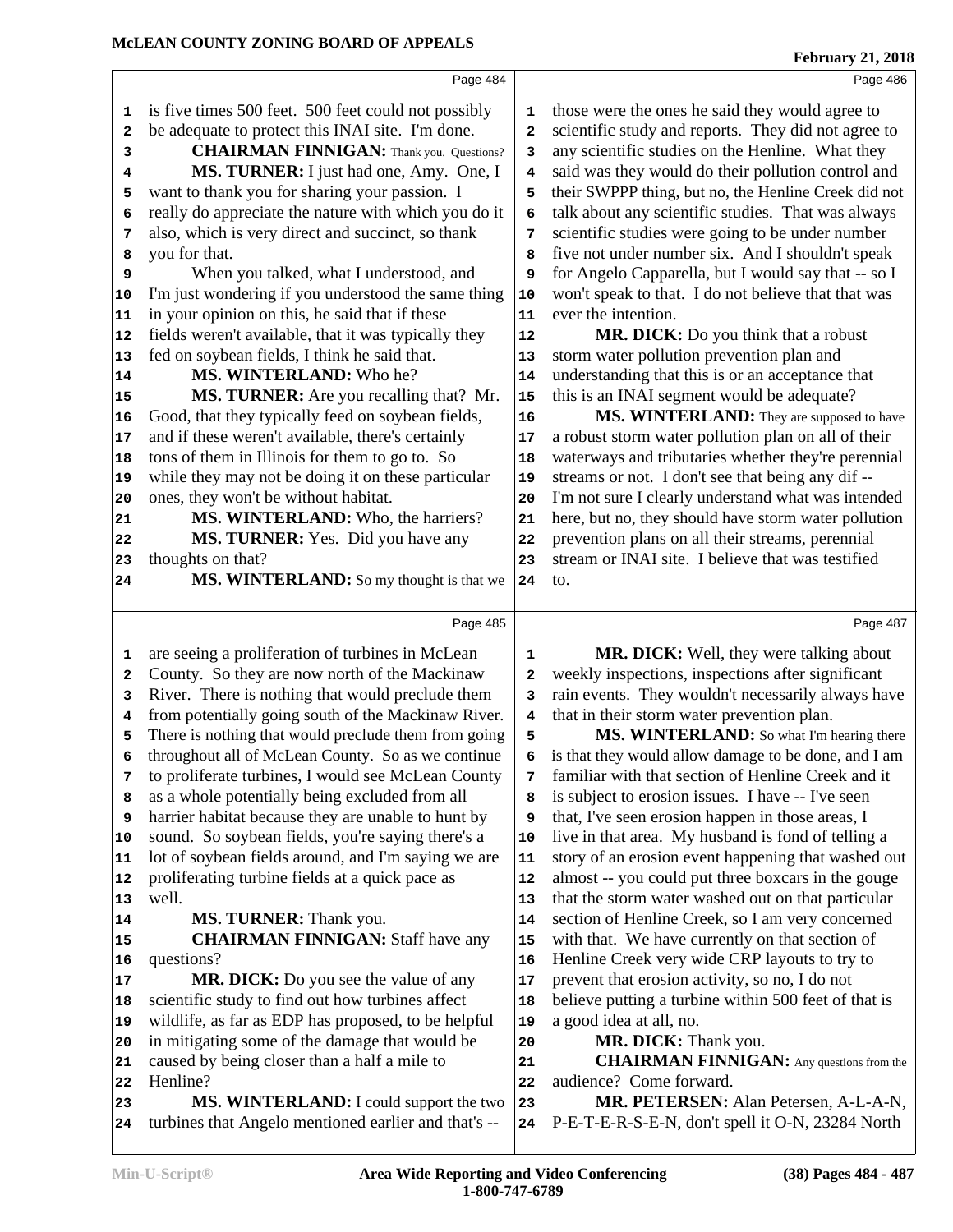|          | Page 488                                                                          |            | Page 490                                                                                      |
|----------|-----------------------------------------------------------------------------------|------------|-----------------------------------------------------------------------------------------------|
| 1        | 3300 East Road, Colfax.                                                           | 1          | Q. Okay. On the drainage district, do we pay                                                  |
| 2        | <b>QUESTIONS BY</b>                                                               | 2          | taxes going in the drainage district to keep that                                             |
| 3        | <b>MR. PETERSEN:</b>                                                              | 3          | crick up?                                                                                     |
| 4        | Q. Amy, is the Henline Creek, is that a                                           | 4          | A. Do our taxes go towards the drainage                                                       |
| 5        | drainage, in a drainage district?                                                 | 5          | district?                                                                                     |
| 6        | A. Yes, it is in a drainage district.                                             | 6          | Q. Yes, to maintain that Henline Creek.                                                       |
| 7        | Q. And we do have a lot of water that tiles                                       | 7          | A. I think so.                                                                                |
| 8        | into that.                                                                        | 8          | Q. Our drainage district taxes, the people                                                    |
| 9        | A. Yes.                                                                           | 9          | who live in that area that drain into it pay in it,                                           |
| 10       | Okay. You just said the story about the<br>O.                                     | 10         | correct?                                                                                      |
| 11       | washout. It was on some of our property and our                                   | 11         | A. Yes, I think so.                                                                           |
| 12       | drainage district took care of it. The water went                                 | 12         | Q. Just the people who live around there, not                                                 |
| 13       | over the levy. Do you know where the water went                                   | 13         | -- just the farmland that flows into it, correct?                                             |
| 14       | over the levy?                                                                    | 14         | A. Are you talking about --                                                                   |
| 15       | A. Do I know where the gouge is? Yes.                                             | 15         | Q. Not the --                                                                                 |
| 16       | Q. Do you know where the turbines are                                             | 16         | A. -- Lawndale Township?                                                                      |
| 17       | proposed to be?                                                                   | 17         | Q. I'm talking -- yes, everybody's in that<br>watershed that flows into the Henline Creek.    |
| 18       | A. In relation to that? No, I don't.<br>Q. Yes.                                   | 18<br>19   | A. I don't really know how the taxation of                                                    |
| 19<br>20 | A. Well, vaguely but not really.                                                  | 20         | that works, Alan, I'm sorry.                                                                  |
| 21       | Okay. They're probably almost half a mile                                         | 21         | Q. Well, that's the way it works, and they                                                    |
| 22       | on the one side. The other side did not have any                                  | 22         | take care of any issues with the flooding that goes                                           |
| 23       | issues. I live straight -- you know where I live,                                 | 23         | on with that, correct? We don't -- as a landowner,                                            |
| 24       | straight south of Henline Creek within a quarter of                               | 24         | we do not have to pay for that out of our pocket                                              |
|          |                                                                                   |            |                                                                                               |
|          | Page 489                                                                          |            |                                                                                               |
|          |                                                                                   |            | Page 491                                                                                      |
|          |                                                                                   |            |                                                                                               |
| 1        | a mile. Do you see any issues with anything that                                  | 1          | other than the tax we pay every year.                                                         |
| 2<br>3   | where the turbines would be placed if the water did                               | 2<br>3     | A. I believe the drainage district takes care                                                 |
| 4        | not have any issues with the -- with the creek, I                                 | 4          | of the drainage district, yes.<br>Q. Okay.                                                    |
| 5        | mean as far as flowing by it or anything?<br>A. Could you say that one more time? | 5          | MR. PETERSEN: I didn't want to speak                                                          |
| 6        | Q. Well, if the turbine is placed not in a                                        | 6          | tonight, but -- I'm like Amy, I wasn't prepared, but                                          |
| 7        | waterway or where the water runs across the road or                               | 7          | anyway, I want to thank the Zoning Board of Appeals                                           |
| 8        | runs across the field in an eroding fashion.                                      | 8          | for listening.                                                                                |
| 9        | A. So erosion is really only one aspect of                                        | 9          | <b>CHAIRMAN FINNIGAN:</b> Thanks for coming up.                                               |
| 10       | that concern. The other aspects are the flicker and                               | 10         | Any other questions?                                                                          |
| 11       | the vibrations that are going to happen to the fish                               | ${\bf 11}$ | MS. ANTONIOLLI: I --                                                                          |
| 12       | and the wildlife that's in the crick. I mean IDNR                                 | ${\bf 12}$ | <b>CHAIRMAN FINNIGAN:</b> You're closer. He can                                               |
| 13       | has clearly talked about the aquatic biodiversity.                                | 13         | wait.                                                                                         |
| 14       | We all know that there's northern pike and all kinds                              | 14         | MR. TAYLOR: I can wait.                                                                       |
| 15       | of things that are in that crick, and that that                                   | 15         | <b>QUESTIONS BY</b>                                                                           |
| 16       | flicker has an adverse effect to the aquatic                                      | 16         | <b>MS. ANTONIOLLI:</b>                                                                        |
| 17       | wildlife in that.                                                                 | 17<br>18   | Q. Mrs. Winterland, we -- I heard you discuss                                                 |
| 18<br>19 | Q. There's been a study that says that?                                           | 19         | erosion in the unnamed tributary of Henline Creek.<br>You mentioned that some erosion occurs. |
| 20       | A. There's been a study that says there's<br>biodiversity in the creek? Yes.      | 20         | A. On Henline Creek.                                                                          |
| 21       | Q. That it bothers the aquatic life --                                            | 21         | Q. On Henline Creek. And the gentleman                                                        |
| 22       | A. Yes.                                                                           | 22         | before talked about the drainage district and that                                            |
| 23       | Q. -- flicker? There has been?                                                    | 23         | the drainage district maintains Henline Creek.                                                |
| 24       | The IDNR says that, yes.<br>A.                                                    | 24         | A. Yes.                                                                                       |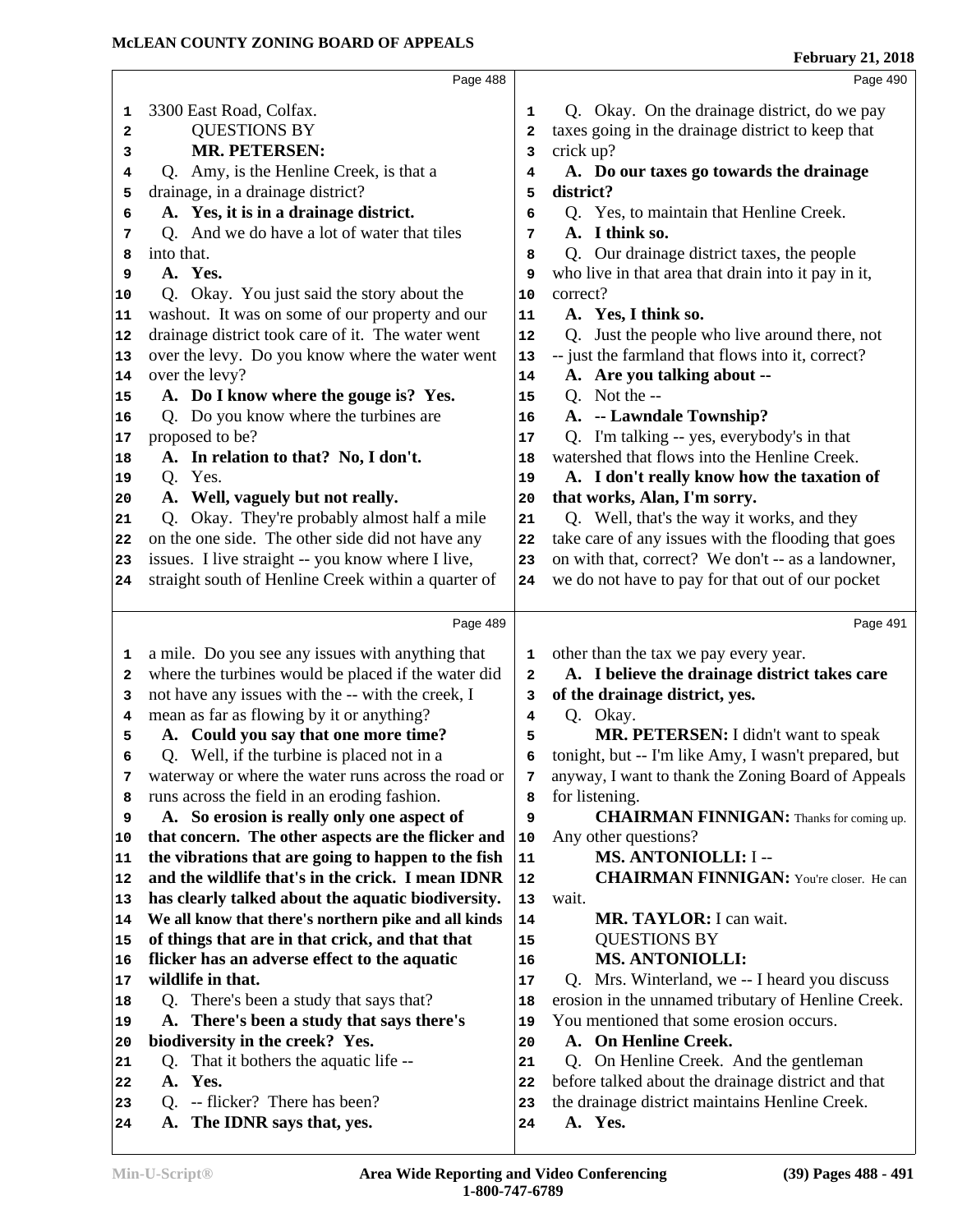|                                                                                                                 | Page 492                                                                                                                                                                                                                                                                                                                                                                                                                                                                                                                                                                                                                                                                                                                           |                                                                                                        | Page 494                                                                                                                                                                                                                                                                                                                                                                                                                                                                                                                                                                                                                                                                                                                                  |
|-----------------------------------------------------------------------------------------------------------------|------------------------------------------------------------------------------------------------------------------------------------------------------------------------------------------------------------------------------------------------------------------------------------------------------------------------------------------------------------------------------------------------------------------------------------------------------------------------------------------------------------------------------------------------------------------------------------------------------------------------------------------------------------------------------------------------------------------------------------|--------------------------------------------------------------------------------------------------------|-------------------------------------------------------------------------------------------------------------------------------------------------------------------------------------------------------------------------------------------------------------------------------------------------------------------------------------------------------------------------------------------------------------------------------------------------------------------------------------------------------------------------------------------------------------------------------------------------------------------------------------------------------------------------------------------------------------------------------------------|
| 1<br>$\overline{\mathbf{2}}$<br>3<br>4<br>5<br>6<br>7<br>8<br>9<br>10<br>11<br>12<br>13<br>14<br>15<br>16<br>17 | Q. And are you aware that the drainage<br>district from time to time dredges the unnamed<br>tributaries to Henline Creek?<br>A. When needed I assume.<br>Q. Okay. And in your letter that you<br>submitted as an exhibit, it looks like an email and<br>it's addressed to you at the top. In this paragraph<br>that begins in the 2016 eagle rule PIS, you<br>highlighted in yellow and underlined in red --<br>A. Yes.<br>Q. -- the language requires the wind company<br>to conduct a ten mile eagle nest survey around the<br>project site before applying for a permit.<br>A. Correct.<br>Q. Okay. And do you have any reason to<br>believe that EDPR intends to seek a permit?<br>A. It is unlawful to disturb eagles without | 1<br>$\overline{a}$<br>3<br>4<br>5<br>6<br>7<br>8<br>9<br>10<br>11<br>12<br>13<br>14<br>15<br>16<br>17 | radius beyond the project footprint.<br>Q. And that's if a permit is required,<br>correct?<br>A. No.<br>Q. Okay, that's all.<br>A. Let me, let me -- I'll look this up, hang<br>on. We suggest project area be defined as the<br>project footprint and all area within ten miles.<br>Survey of project area nesting population, number<br>and location of occupied nests. To evaluate project<br>siting options and help assess potential effects of<br>wind energy projects on breeding eagles, we<br>recommend determining locations of occupied nests of<br>eagles within the project area for no less than two<br>breeding seasons prior to construction. Do you want<br>me to go on?<br>Q. No. Can you identify what document you're |
| 18                                                                                                              | first obtaining a permit for any nonpurposeful take.                                                                                                                                                                                                                                                                                                                                                                                                                                                                                                                                                                                                                                                                               | 18                                                                                                     | reading from?                                                                                                                                                                                                                                                                                                                                                                                                                                                                                                                                                                                                                                                                                                                             |
| 19                                                                                                              | So I would think that if there are eagles using the                                                                                                                                                                                                                                                                                                                                                                                                                                                                                                                                                                                                                                                                                | 19                                                                                                     | A. This is from the Eagle Conservation Plan                                                                                                                                                                                                                                                                                                                                                                                                                                                                                                                                                                                                                                                                                               |
| 20                                                                                                              | project site, it would behoove you to, in fact, seek                                                                                                                                                                                                                                                                                                                                                                                                                                                                                                                                                                                                                                                                               | 20                                                                                                     | from 2013.                                                                                                                                                                                                                                                                                                                                                                                                                                                                                                                                                                                                                                                                                                                                |
| 21<br>22                                                                                                        | a permit since there are eagles using that area,<br>because if you take an eagle illegally, it's subject                                                                                                                                                                                                                                                                                                                                                                                                                                                                                                                                                                                                                           | 21<br>22                                                                                               | Q. Okay. And at the time -- do you recall<br>Ms. Poe's testimony that at the time their survey                                                                                                                                                                                                                                                                                                                                                                                                                                                                                                                                                                                                                                            |
| 23                                                                                                              | to criminal prosecution.                                                                                                                                                                                                                                                                                                                                                                                                                                                                                                                                                                                                                                                                                                           | 23                                                                                                     | was approved at five miles?                                                                                                                                                                                                                                                                                                                                                                                                                                                                                                                                                                                                                                                                                                               |
| 24                                                                                                              | Q. And are you testifying as an expert                                                                                                                                                                                                                                                                                                                                                                                                                                                                                                                                                                                                                                                                                             | 24                                                                                                     | A. No, it was two miles.                                                                                                                                                                                                                                                                                                                                                                                                                                                                                                                                                                                                                                                                                                                  |
|                                                                                                                 |                                                                                                                                                                                                                                                                                                                                                                                                                                                                                                                                                                                                                                                                                                                                    |                                                                                                        |                                                                                                                                                                                                                                                                                                                                                                                                                                                                                                                                                                                                                                                                                                                                           |
|                                                                                                                 | Page 493                                                                                                                                                                                                                                                                                                                                                                                                                                                                                                                                                                                                                                                                                                                           |                                                                                                        | Page 495                                                                                                                                                                                                                                                                                                                                                                                                                                                                                                                                                                                                                                                                                                                                  |
| 1<br>$\mathbf{2}$<br>3<br>4<br>5                                                                                | biologist?<br>A. I am not an expert biologist.<br>Q. Okay. So your -- this is your opinion as<br>a layperson that a permit would be required?<br>A. A permit -- no, I'm quoting from this. A                                                                                                                                                                                                                                                                                                                                                                                                                                                                                                                                       | 1<br>$\overline{a}$<br>3<br>4<br>5                                                                     | Q. Okay, it's two miles, that's correct.<br>Okay.<br>A. And I'm saying that now that you know,<br>perhaps it would behoove you to look at the<br>regulations and look at the eagle conservation                                                                                                                                                                                                                                                                                                                                                                                                                                                                                                                                           |
| 6                                                                                                               | permit is required. It is unlawful to take or                                                                                                                                                                                                                                                                                                                                                                                                                                                                                                                                                                                                                                                                                      | 6                                                                                                      | guidelines.                                                                                                                                                                                                                                                                                                                                                                                                                                                                                                                                                                                                                                                                                                                               |
| 7                                                                                                               | disturb eagles without first obtaining a permit. No                                                                                                                                                                                                                                                                                                                                                                                                                                                                                                                                                                                                                                                                                | 7                                                                                                      | MS. ANTONIOLLI: Okay, that's all I have.                                                                                                                                                                                                                                                                                                                                                                                                                                                                                                                                                                                                                                                                                                  |
| 8<br>9                                                                                                          | permit would be available unless an applicant takes<br>all the practicable steps.                                                                                                                                                                                                                                                                                                                                                                                                                                                                                                                                                                                                                                                  | 8                                                                                                      | MR. TAYLOR: Travis Taylor, 28686 --<br>MR. DICK: Can you put your face right                                                                                                                                                                                                                                                                                                                                                                                                                                                                                                                                                                                                                                                              |
|                                                                                                                 |                                                                                                                                                                                                                                                                                                                                                                                                                                                                                                                                                                                                                                                                                                                                    |                                                                                                        |                                                                                                                                                                                                                                                                                                                                                                                                                                                                                                                                                                                                                                                                                                                                           |
| 10                                                                                                              | Q. And I'm asking for EDPR, there's no --                                                                                                                                                                                                                                                                                                                                                                                                                                                                                                                                                                                                                                                                                          | 9<br>10                                                                                                | next to it?                                                                                                                                                                                                                                                                                                                                                                                                                                                                                                                                                                                                                                                                                                                               |
| 11                                                                                                              | you're not aware of EDPR needing a permit at this                                                                                                                                                                                                                                                                                                                                                                                                                                                                                                                                                                                                                                                                                  | 11                                                                                                     | MR. TAYLOR: Travis Taylor, 28686 North                                                                                                                                                                                                                                                                                                                                                                                                                                                                                                                                                                                                                                                                                                    |
| 12                                                                                                              | site.                                                                                                                                                                                                                                                                                                                                                                                                                                                                                                                                                                                                                                                                                                                              | 12                                                                                                     | 3050 East Road, Chenoa, Illinois.                                                                                                                                                                                                                                                                                                                                                                                                                                                                                                                                                                                                                                                                                                         |
| 13                                                                                                              | A. There are eagles that use this area. If                                                                                                                                                                                                                                                                                                                                                                                                                                                                                                                                                                                                                                                                                         | 13                                                                                                     | <b>QUESTIONS BY</b>                                                                                                                                                                                                                                                                                                                                                                                                                                                                                                                                                                                                                                                                                                                       |
| 14                                                                                                              | you don't get a permit, I think you do so at EDPR's                                                                                                                                                                                                                                                                                                                                                                                                                                                                                                                                                                                                                                                                                | 14                                                                                                     | <b>MR. TAYLOR:</b>                                                                                                                                                                                                                                                                                                                                                                                                                                                                                                                                                                                                                                                                                                                        |
| 15                                                                                                              | risk.                                                                                                                                                                                                                                                                                                                                                                                                                                                                                                                                                                                                                                                                                                                              | 15                                                                                                     | Q. I was listening to your testimony earlier                                                                                                                                                                                                                                                                                                                                                                                                                                                                                                                                                                                                                                                                                              |
| 16                                                                                                              | Q. And who is determining risk?                                                                                                                                                                                                                                                                                                                                                                                                                                                                                                                                                                                                                                                                                                    | 16                                                                                                     | and you guys were discussing the endangered harrier.                                                                                                                                                                                                                                                                                                                                                                                                                                                                                                                                                                                                                                                                                      |
| 17                                                                                                              | A. I'm not determining risk. It's your risk.                                                                                                                                                                                                                                                                                                                                                                                                                                                                                                                                                                                                                                                                                       | $17$                                                                                                   | I don't exactly know the full name, but it was the                                                                                                                                                                                                                                                                                                                                                                                                                                                                                                                                                                                                                                                                                        |
| 18<br>19                                                                                                        | If you kill an eagle without a permit, it is subject<br>to criminal prosecution.                                                                                                                                                                                                                                                                                                                                                                                                                                                                                                                                                                                                                                                   | 18<br>19                                                                                               | harrier that you guys were referring to that --<br>anyway, it's one of the endangered species with the                                                                                                                                                                                                                                                                                                                                                                                                                                                                                                                                                                                                                                    |
| 20                                                                                                              | Q. Are you aware of the home range of an                                                                                                                                                                                                                                                                                                                                                                                                                                                                                                                                                                                                                                                                                           | 20                                                                                                     | sound. Do you recall if it was the harrier that                                                                                                                                                                                                                                                                                                                                                                                                                                                                                                                                                                                                                                                                                           |
| 21                                                                                                              | eagle?                                                                                                                                                                                                                                                                                                                                                                                                                                                                                                                                                                                                                                                                                                                             | 21                                                                                                     | actually ate the soybean fields or was it the golden                                                                                                                                                                                                                                                                                                                                                                                                                                                                                                                                                                                                                                                                                      |
| 22                                                                                                              | A. I have read about eagles. I understand                                                                                                                                                                                                                                                                                                                                                                                                                                                                                                                                                                                                                                                                                          | 22                                                                                                     | clover?                                                                                                                                                                                                                                                                                                                                                                                                                                                                                                                                                                                                                                                                                                                                   |
| 23                                                                                                              | that they range freely and widely which is why the                                                                                                                                                                                                                                                                                                                                                                                                                                                                                                                                                                                                                                                                                 | 23                                                                                                     | MS. TURNER: I think it was.                                                                                                                                                                                                                                                                                                                                                                                                                                                                                                                                                                                                                                                                                                               |
| 24                                                                                                              | U.S. Fish and Wildlife Service recommends a ten mile                                                                                                                                                                                                                                                                                                                                                                                                                                                                                                                                                                                                                                                                               | 24                                                                                                     | A. I don't remember the soybean discussion to                                                                                                                                                                                                                                                                                                                                                                                                                                                                                                                                                                                                                                                                                             |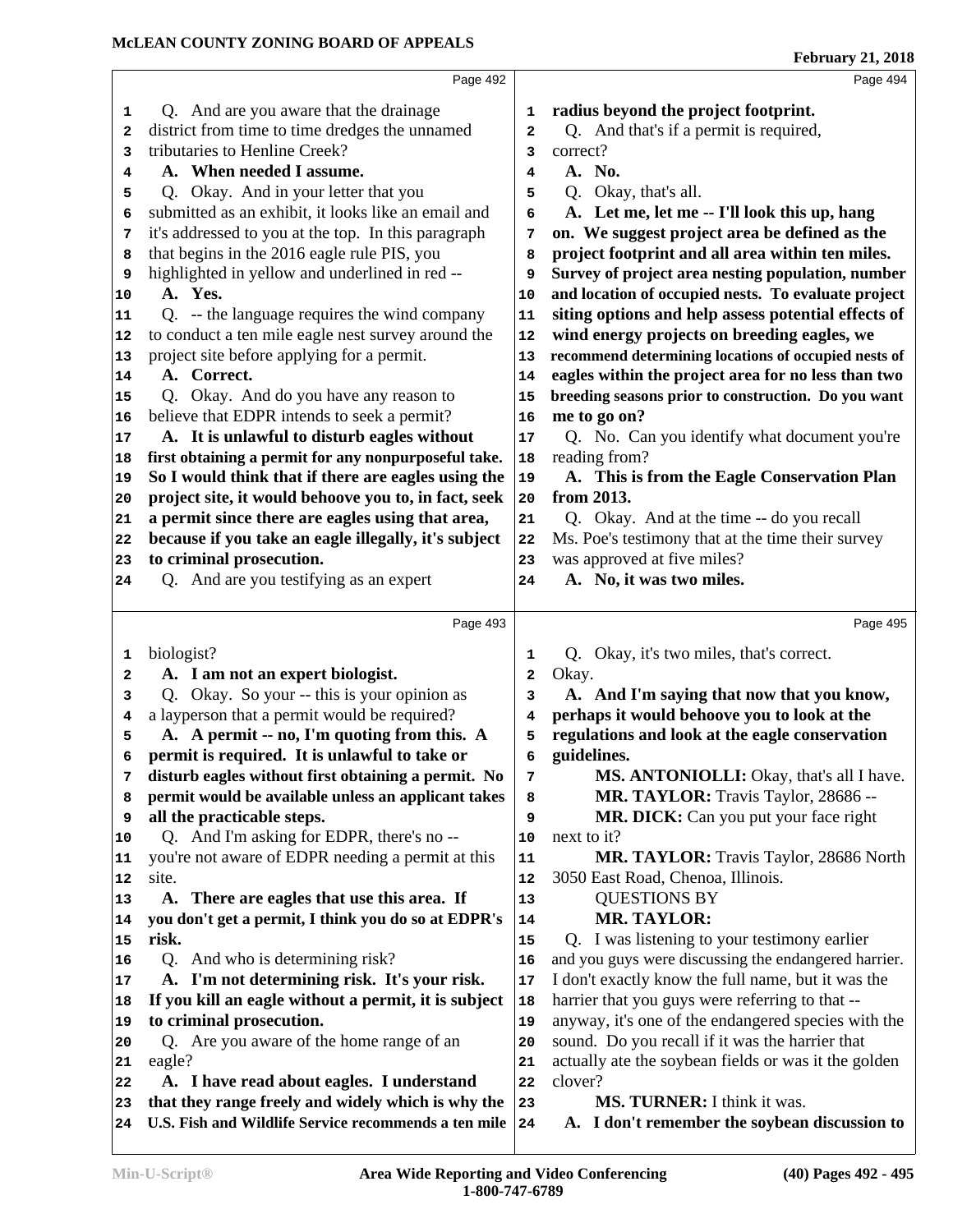|              |                                                     |    | $\ldots$                                                                                                |
|--------------|-----------------------------------------------------|----|---------------------------------------------------------------------------------------------------------|
|              | Page 496                                            |    | Page 498                                                                                                |
| 1            | be honest. I can tell you that I had the pleasure   | 1  | STATE OF ILLINOIS<br>)SS                                                                                |
| $\mathbf{2}$ | of having Angelo Capparella, who is our biologist   | 2  | COUNTY OF FORD                                                                                          |
| 3            | and raptor guy, as well as Illinois Wesleyan        | 3  | I, June Haeme, a Notary Public in and for                                                               |
| 4            | University's Given Harper, he is also a raptor      |    | the County of Ford, State of Illinois, do hereby<br>certify that the following hearing was taken at the |
| 5            | specialist, at my house a couple of weekends ago,   | 5  | McLean County Government Center, 115 East Washington                                                    |
| 6            | and we did see a northern harrier flying in this    | 6  | Street, Bloomington, Illinois, on February 21, 2018.<br>That the said hearing was taken down in         |
| 7            | area, so I do know that they exist. And our -- we   | 7  | stenograph notes and afterwards reduced to<br>typewriting under my instruction and that the             |
| 8            | saw a number of them. And it wasn't me, it was the  | 8  | transcript is a true record of the testimony given<br>at the hearing.                                   |
| 9            | experts identifying them.                           | 9  | I do further certify that I am a<br>disinterested person in this cause of action; that I                |
| 10           | Q. So would I be -- I mean would it be okay         | 10 | am not a relative, or otherwise interested in the<br>event of this action, and am not in the employ of  |
| 11           | to assume that you're just looking to keep an       | 11 | the attorneys for either party.<br>IN WITNESS WHEREOF, I have hereunto set my                           |
| 12           | endangered species right here in McLean County as   | 12 | hand and affixed my notarial seal this 8th day of<br>March, 2018.                                       |
| 13           | opposed to another --                               | 13 |                                                                                                         |
| 14           | A. I think we have an obligation to protect         | 14 |                                                                                                         |
| 15           | our threatened and endangered species. I think it's | 15 |                                                                                                         |
| 16           | a legal obligation to protect those species.        | 16 | JUNE HAEME, CSR<br>NOTARY PUBLIC                                                                        |
| 17           | MR. TAYLOR: Okay, thank you. I just                 | 17 |                                                                                                         |
| 18           | wanted to clarify, so --                            | 18 | "OFFICIAL SEAL"                                                                                         |
| 19           | <b>CHAIRMAN FINNIGAN:</b> Any other questions?      | 19 | June Haeme<br>Notary Public, State of Illinois                                                          |
| 20           | Okay, you're off the hook. We're going to           | 20 | My Commission Expires:<br>September 28, 2020                                                            |
| 21           | reconvene, is that the word, reconvene tomorrow     | 21 |                                                                                                         |
| 22           | night, I guess make that right, at six o'clock in   | 22 |                                                                                                         |
| 23           | this room.                                          | 23 |                                                                                                         |
| 24           | <b>MS. TURNER:</b> Is it 6:00 tomorrow?             | 24 |                                                                                                         |
|              |                                                     |    |                                                                                                         |
|              |                                                     |    |                                                                                                         |
|              | Page 497                                            |    |                                                                                                         |
|              |                                                     |    |                                                                                                         |
| 1            | <b>CHAIRMAN FINNIGAN: I think so. Six</b>           |    |                                                                                                         |
| 2            | o'clock tomorrow night in this room. Thanks for     |    |                                                                                                         |
| 3            | coming.                                             |    |                                                                                                         |
| 4            | (Adjourned at 9:40 p.m.)                            |    |                                                                                                         |
| 5            |                                                     |    |                                                                                                         |
| 6            |                                                     |    |                                                                                                         |
| 7            |                                                     |    |                                                                                                         |
| 8<br>9       |                                                     |    |                                                                                                         |
| 10           |                                                     |    |                                                                                                         |
| 11           |                                                     |    |                                                                                                         |
| 12           |                                                     |    |                                                                                                         |
| 13           |                                                     |    |                                                                                                         |
| 14           |                                                     |    |                                                                                                         |
| 15           |                                                     |    |                                                                                                         |
| 16           |                                                     |    |                                                                                                         |
| 17           |                                                     |    |                                                                                                         |
| 18           |                                                     |    |                                                                                                         |
| 19           |                                                     |    |                                                                                                         |
| 20           |                                                     |    |                                                                                                         |
| 21           |                                                     |    |                                                                                                         |
| 22           |                                                     |    |                                                                                                         |
| 23           |                                                     |    |                                                                                                         |
| 24           |                                                     |    |                                                                                                         |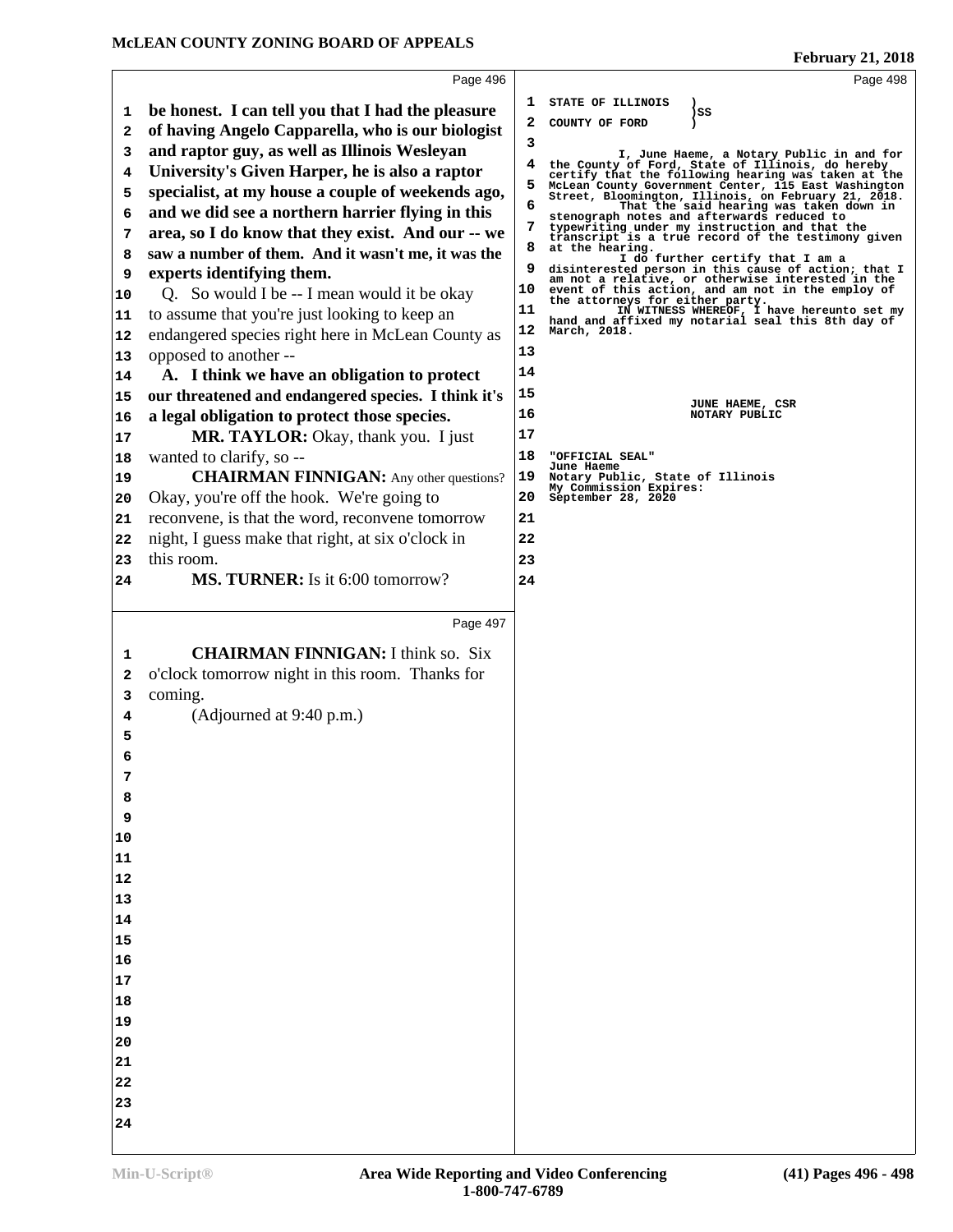$\mathbf{I}$ 

 $\mathbf{I}$ 

|                                | 414:2;432:18;449:6                       | 15;370:18;372:17;                 | again $(47)$                                | 427:11;428:14                            |
|--------------------------------|------------------------------------------|-----------------------------------|---------------------------------------------|------------------------------------------|
| \$                             | absent $(1)$                             | 381:15;388:10;389:1,              | 340:8,15;349:24;                            | air(1)                                   |
|                                | 483:10                                   | 21;391:15,18;396:4;               | 360:4,13;364:1;                             | 413:10                                   |
| \$187.74(1)                    | absolutely (2)                           | 412:21;431:7,16;                  | 368:20;369:8;370:14;                        | Alan $(2)$                               |
| 379:5                          | 444:18;475:18                            | 433:4,12;437:6,7;                 | 371:6;372:14;376:15;                        | 487:23;490:20                            |
| \$2(2)                         | accept(4)                                | 441:10;444:7,8;                   | 378:1,10;380:20;                            | $A-L-A-N(1)$                             |
| 470:18,19                      | 367:6;454:3;466:6,7                      | 452:22;453:12;457:5,              | 383:11,21;385:16;                           | 487:23                                   |
| \$2,091,406(1)                 | acceptable(1)                            | 20;465:23;476:9;                  | 386:4;390:22;394:4;                         | Allison $(1)$                            |
| 471:11                         | 454:11                                   | 495:21                            | 395:6;398:23;399:16;                        | 462:24                                   |
| \$2.6(1)                       | acceptance(1)                            | adapted $(1)$                     | 402:10;404:3;407:16;                        | allotted (2)                             |
| 345:18                         | 486:14                                   | 452:21                            | 409:1;420:19;432:3,9,                       | 407:9,14                                 |
| \$2.8(2)                       | accepted(1)                              | adaptive (4)                      | 15;435:15;440:11;                           | allow $(1)$                              |
| 472:4,5                        | 342:7                                    | 432:5;482:21,21,22                | 447:24;451:11;462:7;                        | 487:6                                    |
| \$200,000(1)                   | access(17)                               | add(1)                            | 465:21;469:3;471:11;                        | allowed (4)                              |
| 471:15                         | 359:20,22;360:2,22;                      | 345:14                            | 478:21;479:24;480:9;                        | 365:17,18;408:10;                        |
| \$21(1)                        | 361:4, 10, 15, 20; 362: 2;               | added $(2)$                       | 481:1,8;482:15,24                           | 444:12                                   |
| 476:18                         | 363:19;364:15;365:14;                    | 404:12,21                         | against $(6)$                               | allows $(1)$                             |
| \$210.27(2)                    | 366:4,5;368:18;                          | addition $(2)$                    | 430:14;438:20;                              | 409:21                                   |
| 379:4;381:2                    | 404:15;474:1                             | 342:16;343:19                     | 440:19;443:19;471:9;                        | alluded $(1)$                            |
| \$3(2)                         | accidentally (1)                         | additional (4)                    | 480:18                                      | 403:14                                   |
| 476:17,19                      | 431:11                                   | 389:10;396:14;                    | agencies (2)                                | almost $(6)$                             |
| \$32(1)                        | According (1)                            | 425:16;434:17                     | 342:7;432:20                                | 354:7;396:5;411:4;                       |
| 369:5                          | 457:6                                    | address $(14)$                    | agency $(1)$                                | 476:17;487:12;488:21                     |
| \$360,000(1)                   | account(1)                               | 340:2,4,10;387:24;                | 444:11                                      | alone $(1)$                              |
| 470:23                         | 347:11                                   | 388:2;410:13;423:6,8;             | aggregate $(3)$                             | 451:10                                   |
| \$46,180(1)                    | accountable (1)                          | 429:8;430:2,10;                   | 362:14;364:1;393:18                         | along $(8)$                              |
| 388:8                          | 346:13                                   | 439:17;467:12,14                  | ago(4)                                      | 359:16;408:12;                           |
| \$46,190(2)                    | accountants (1)                          | addressed (2)                     | 403:14;404:13;                              | 414:18;422:9;435:21;                     |
| 348:4;388:9                    | 348:20                                   | 469:5;492:7                       | 410:23;496:5                                | 436:4;451:6;470:5                        |
| \$505,000(1)                   | accounted (1)                            | adequate $(6)$                    | agonized (1)                                | alternative (1)                          |
| 471:7                          | 400:20                                   | 411:12;416:11;                    | 454:9                                       | 448:21                                   |
| \$6,600,000(1)                 | accounts(1)                              | 480:7;481:3;484:2;                | agree $(12)$                                | although $(1)$                           |
| 405:19                         | 342:24                                   | 486:15                            | 353:4;365:6;380:17;                         | 418:19                                   |
| \$6.458(1)                     | accuracy(1)                              | Adjourned (1)                     | 404:23;427:24;439:12,                       | aluminum (4)                             |
| 378:22                         | 357:18                                   | 497:4                             | 15;453:15;456:15;                           | 356:2;379:11,16;                         |
| \$6.6(1)                       | accurate(2)                              | adjust $(1)$                      | 459:2;486:1,2                               | 382:8                                    |
| 345:16                         | 387:14,15                                | 388:12                            | agreed $(6)$                                | always $(9)$                             |
| \$8(1)                         | acknowledge (3)<br>435:1,3;447:8         | adjusted (1)<br>353:6             | 388:18;427:19;<br>438:13;445:19;455:7;      | 382:1;385:18;                            |
| 345:12                         |                                          | adjusts $(1)$                     | 456:7                                       | 420:21;446:3,20;<br>483:9,10;486:6;487:3 |
| \$984,000(2)                   | $\arccos(10)$<br>402:4,21;416:10;        | 344:7                             | agreeing $(3)$                              | American (3)                             |
| 371:4;372:11                   | 421:10,12;431:20;                        | admire(1)                         | 387:10;459:5;463:16                         | 344:12;354:5,13                          |
|                                | 453:8;459:3;489:7,8                      | 468:5                             | Agreement (15)                              | amount(6)                                |
|                                | act(2)                                   | admit(2)                          | 388:14;389:8;404:3;                         | 344:18;378:23;                           |
|                                | 342:17;482:4                             | 448:13;468:21                     | 405:1;423:15;425:23;                        | 402:18;431:13;472:11;                    |
| [Indicating] (1)               | $\boldsymbol{\mathrm{acted}}$ (1)        | adopting $(1)$                    | 426:9,13,15,20;427:3,                       | 477:20                                   |
| 435:18                         | 472:8                                    | 434:10                            | 4, 12; 428: 1; 448: 14                      | amounts $(1)$                            |
| $\mathbf{A}$                   | $\arctan(1)$                             | adverse $(3)$                     | agreements $(2)$                            | 477:19                                   |
|                                | 343:20                                   | 447:20:479:21:                    | 425:1,11                                    | Amy $(12)$                               |
| abandon $(1)$                  | action(3)                                | 489:16                            | agricultural (1)                            | 396:20;407:21;                           |
| 482:9                          | 431:10,23;432:19                         | advised (2)                       | 452:1                                       | 424:11;445:8;465:5;                      |
| abandoned (3)                  | activities (2)                           | 338:20;339:1                      | Agriculture (1)                             | 478:6,7,16,22;484:4;                     |
| 389:6;395:17;396:2             | 430:8;434:14                             | affect $(5)$                      | 428:2                                       | 488:4;491:6                              |
| abandonment (1)                | $\text{activity} (1)$                    | 438:8;455:9;464:1,3;              | ahead $(3)$                                 | analytical $(1)$                         |
| 482:8                          | 487:17                                   | 485:18                            | 391:2;410:14;445:7                          | 468:18                                   |
| ability $(3)$                  | actual(8)                                | Affirm $(2)$                      | ahold $(1)$                                 | Angelo (9)                               |
| 425:7;483:7,13                 | 345:24;380:11;                           | 429:3,4                           | 466:18                                      | 410:7;429:1,6,11;                        |
| able $(10)$                    | 392:2,8,9;426:14;                        | affirmed $(1)$                    | aid $(5)$                                   | 445:11;478:24;485:24;                    |
| 368:17;401:17;                 | 430:16;436:2                             | 429:6                             | 472:7,8,14,16;477:2                         | 486:9;496:2                              |
| 409:9,10,11,13;416:10,         | actually (36)                            | Ag(7)                             | AIMA(12)                                    | $A-N-G-E-L-O(1)$                         |
|                                |                                          |                                   |                                             |                                          |
|                                | 342:17;343:4,7;                          | 388:13;423:14;                    | 388:17,20;389:18;                           | 429:12                                   |
| 23;441:19;473:8<br>above $(5)$ | 345:23;347:3,15;<br>349:7;358:12;366:11, | 425:2,12;426:21;<br>427:11;428:10 | 390:2,17,23;404:3;<br>423:22;424:17;425:14; | angle $(1)$                              |

Τ

# **February 21, 2018**

Τ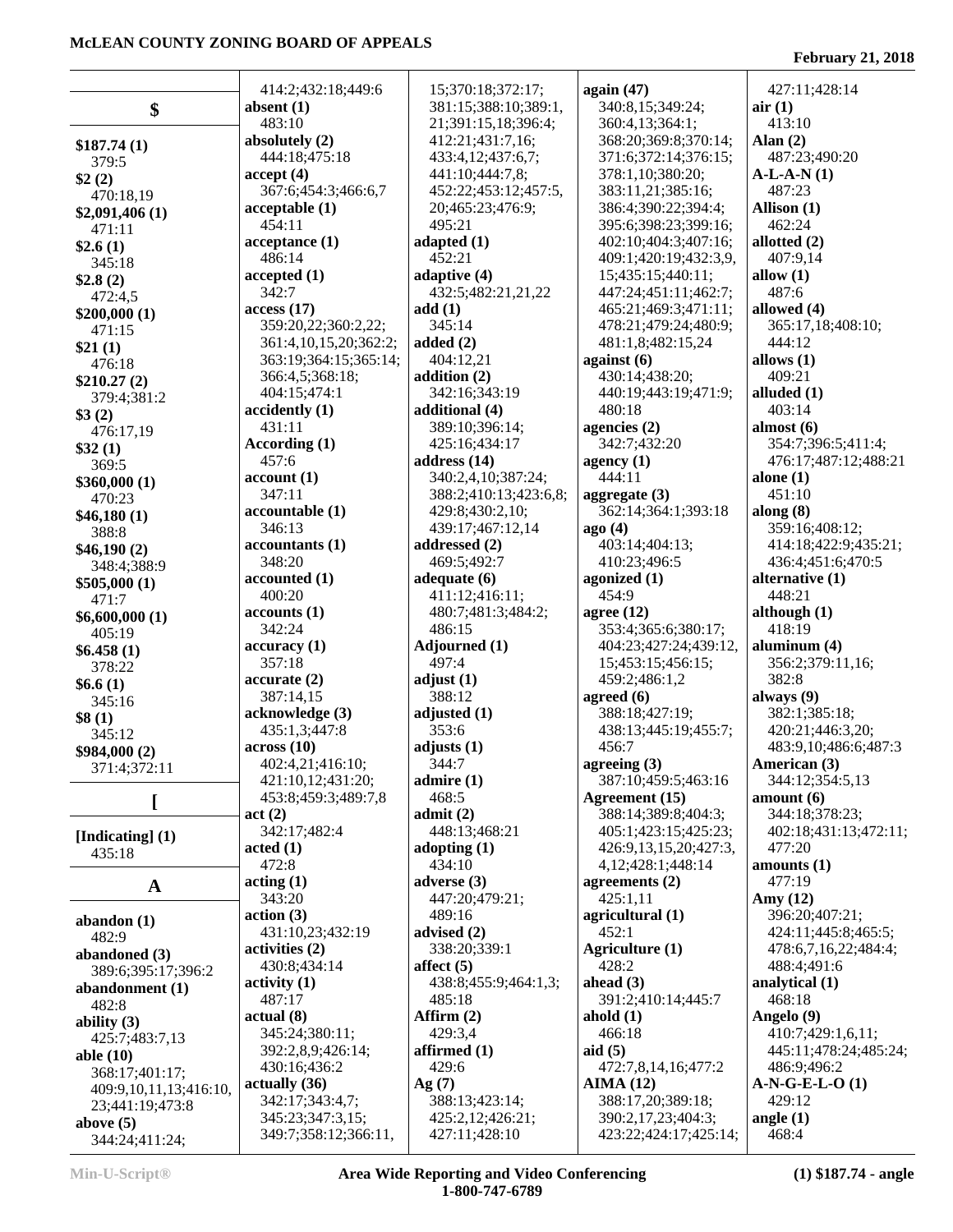| angles $(2)$           | applying $(3)$                    | aspects $(3)$          | available (7)               | based $(16)$          |
|------------------------|-----------------------------------|------------------------|-----------------------------|-----------------------|
| 415:20;421:11          | 465:15;482:14;                    | 359:18;439:6;489:10    | 350:24;378:5,15;            | 343:15;352:17;        |
| Anna $(5)$             | 492:13                            | asphalt $(2)$          | 402:8;484:12,17;493:8       | 353:5;354:24;355:1;   |
| 422:24;423:4,7,10;     | appreciate $(3)$                  | 361:2,5                | Avenue $(1)$                | 361:6;372:22;378:22;  |
| 424:13                 | 468:2,3;484:6                     | assess $(1)$           | 429:13                      | 380:23;382:3;388:15;  |
| anniversary $(2)$      | appropriate (8)                   | 494:11                 | average $(4)$               | 446:22;447:2;449:9;   |
| 390:20;423:18          | 362:22;375:2;                     | assessed (5)           | 355:1;432:17,17;            | 451:18;460:10         |
| annually $(2)$         | 424:24;431:10,23;                 | 469:15;470:17;         | 471:2                       | baseline (1)          |
| 342:14;476:19          | 432:19;441:2;482:3                | 471:6;472:9;476:10     | avoid (5)                   | 442:2                 |
| answered (2)           | approve $(1)$                     | assessment $(2)$       | 430:6;432:22;434:2,         | basement (1)          |
| 369:1;477:11           | 442:8                             | 446:1;471:7            | 12;464:14                   | 417:7                 |
| anticipated (2)        | approved (1)                      | assessments (2)        | aware $(20)$                | basic $(1)$           |
| 352:10;353:3           | 494:23                            | 444:9;463:10           | 353:22,24;354:1;            | 446:22                |
| anticipating $(1)$     | approximately (5)                 | assume $(33)$          | 355:4;363:3,6,11,15;        | basically (8)         |
| 476:15                 | 345:16,18;348:4;                  | 345:7;347:8,12;        | 376:12,15;389:18,20;        | 350:15;389:4;399:3;   |
| <b>ANTONIOLLI (47)</b> | 388:8;476:7                       | 348:14;349:5,12,18;    | 400:18;449:12;466:15;       | 430:21;431:8;435:22;  |
| 339:13,16;340:14,      | aquatic $(13)$                    | 350:11;351:1,2;        | 476:23;477:6;492:1;         | 456:22;459:16         |
| 18,22;341:4,12,17;     | 433:6,13;437:18,22;               | 362:10,15,16;363:14;   | 493:11,20                   | basis $(12)$          |
| 351:13,17;358:4;       | 438:4;443:7;451:7,9,              | 366:7,11,16,23;367:23; | away (11)                   | 354:7;357:22;         |
| 364:18,23;365:4,20;    | 13;465:14;489:13,16,              | 370:6,21;373:16;       | 348:14;366:13,16,           | 360:11,24;362:18,20;  |
| 366:1;368:20;389:12;   | 21                                | 384:20;394:21;395:6;   | 24;367:3,24;393:6;          | 375:22;376:15;377:8;  |
| 390:1,5,9,22;403:24;   | area $(26)$                       | 396:1;398:22;399:16;   | 399:13;415:2;464:12;        | 385:5;386:3;409:22    |
| 404:23;406:9,13,17,20; | 361:23;369:21;                    | 403:6;444:20;449:1;    | 473:6                       | bat(2)                |
| 422:20;424:8;445:4;    | 412:10;417:6;418:1;               | 492:4;496:11           | axles(1)                    | 431:13;479:13         |
| 459:18;460:1,5,7,21,   | 433:21;441:13;449:17;             | assumed (7)            | 422:4                       | bats $(4)$            |
| 24;462:7,23;465:4,5,8; | 450:5,6,8,21;453:3;               | 349:24;350:3;          |                             | 431:4,8;432:1,3       |
| 466:19;474:15;491:11,  | 467:18;469:11;481:19;             | 364:11;386:5;400:10;   | B                           | beat $(1)$            |
| 16;495:7               | 483:2;487:10;490:9;               | 402:15;450:12          |                             | 401:14                |
| apart $(1)$            | 492:21;493:13;494:7,              | assumes (1)            | back $(31)$                 | become $(1)$          |
| 434:22                 | 8,9,14;496:7                      | 401:6                  | 354:15,17,20;355:7;         | 472:12                |
| apiece $(1)$           | Areas $(9)$                       | assuming $(5)$         | 358:8;368:6;394:13,         | becomes $(1)$         |
| 471:15                 | 433:3;434:8;437:5;                | 350:13;364:9;          | 22;395:2,6,10,15;           | 385:14                |
| apologize $(3)$        | 438:2;444:5;465:10;               | 394:18;421:23;449:4    | 398:21;399:8,19;            | beg(2)                |
| 459:1;478:19;482:2     | 479:2,6;487:9                     | assumption $(5)$       | 402:4,23;405:8;411:3,       | 469:3;474:8           |
| appeals $(3)$          | argue(1)                          | 373:21;376:17;         | 4, 14, 18; 412: 14; 413: 6; | begin $(1)$           |
| 433:11;466:5;491:7     | 450:9                             | 389:5;393:3;397:3      | 417:4;422:13;449:23;        | 468:8                 |
| appears $(2)$          | argument $(6)$                    | assumptions $(3)$      | 453:18;456:1;457:21;        | begins $(1)$          |
| 471:2,4                | 446:23;449:1;451:4,               | 345:11;368:15;379:3    | 469:21                      | 492:8                 |
| applaud $(1)$          | 16,21,22                          | assurance $(5)$        | backfill $(1)$              | behalf $(2)$          |
| 468:5                  | $\boldsymbol{\mathrm{armed}}$ (1) | 389:23;423:24;         | 402:9                       | 408:9;427:21          |
| applicant (20)         | 474:3                             | 424:15,18;425:14       | background (2)              | behind (1)            |
| 356:7;357:12;360:5;    | <b>ARMSTRONG (14)</b>             | ate $(1)$              | 340:23;342:19               | 439:14                |
| 368:17;388:10,18;      | 351:12,15;352:1,3;                | 495:21                 | badly $(1)$                 | behoove (2)           |
| 389:22;407:4;422:18;   | 358:6;364:20;365:1,9,             | attacks(1)             | 468:22                      | 492:20:495:4          |
| 423:22;424:7;426:21;   | 23;366:3;368:23;                  | 473:17                 | balance (9)                 | below $(8)$           |
| 427:1,22;428:3;445:2;  | 387:17;422:21;445:5               | attended (1)           | 351:3;398:23,24;            | 345:2;370:14,24;      |
| 456:12;465:6;474:13;   | around $(16)$                     | 410:16                 | 399:2,15,16;402:9,15;       | 394:19;411:24;414:3,  |
| 493:8                  | 349:2;401:16;                     | attention (5)          | 454:2                       | 6;432:17              |
| Applicant's (1)        | 413:12,16;414:8;                  | 409:3;410:19,20;       | balanced (3)                | benefit $(2)$         |
| 351:20                 | 416:5,17;421:20;                  | 423:20;428:5           | 370:6,7;395:7               | 390:7;475:15          |
| application (9)        | 422:3;437:20;439:15;              | attenuates (1)         | balancing $(1)$             | best $(8)$            |
| 388:11;392:20;         | 473:21;482:14;485:11;             | 437:10                 | 351:4                       | 381:5;382:5,10;       |
| 427:9,13,14;428:12,15; | 490:12;492:12                     | attract $(2)$          | bald(1)                     | 425:7;443:13;447:12;  |
| 474:9;481:13           | article <sub>(1)</sub>            | 469:15;473:8           | 481:6                       | 480:10,11             |
| applications $(2)$     | 419:2                             | audience (6)           | <b>Bangert</b> (11)         | Beth $(1)$            |
| 362:15;364:3           | articles (1)                      | 410:4;422:22;424:9;    | 338:6;347:24;348:6,         | 338:7                 |
| applied $(5)$          | 416:14                            | 445:6;474:16;487:22    | 10,21;350:5,19;442:1,       | Better $(3)$          |
| 382:16;449:16;         | ascribed $(1)$                    | Audubon (3)            | 12;443:3,15                 | 429:10;446:6;473:6    |
| 450:11;453:8,22        | 368:24                            | 429:20;437:4;453:11    | barns $(1)$                 | beyond $(9)$          |
| applies $(1)$          | aside $(2)$                       | authority $(2)$        | 416:5                       | 364:18,19;365:20;     |
| 355:23                 | 389:24;393:19                     | 466:4,6                | base $(4)$                  | 390:5;391:2,4;393:11; |
| apply $(2)$            | aspect $(1)$                      | availability (1)       | 363:9;401:19;               | 447:13;494:1          |
| 382:18;430:6           | 489:9                             | 358:17                 | 469:13,21                   | bid(2)                |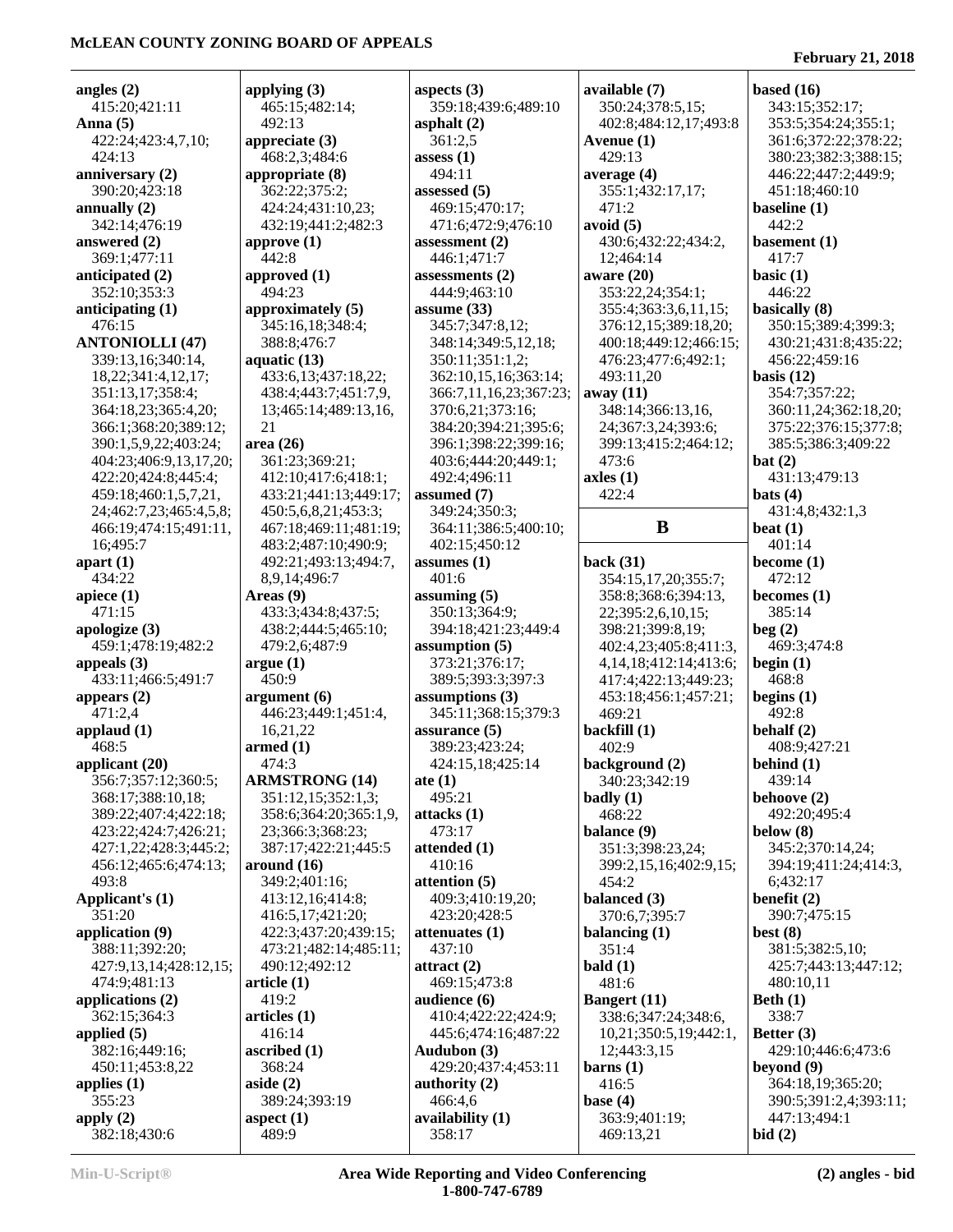#### **February 21, 2018**

| 343:24;387:6                              | book $(1)$                           |
|-------------------------------------------|--------------------------------------|
| bidding $(2)$                             | 436:12                               |
| 343:8;344:17                              | boom $(1)$                           |
| bids(2)                                   | 415:3                                |
| 346:7,13                                  | border (2)                           |
| big(5)<br>413:7,11;415:1;                 | 470:4,6<br>born $(1)$                |
| 421:17;472:1                              | 457:14                               |
| biggest $(1)$                             | borrow $(1)$                         |
| 443:8                                     | 395:9                                |
| billion $(1)$                             | both (17)                            |
| 342:14                                    | 338:23;344:4,8;                      |
| biodiversity (7)                          | 377:11;384:17;3                      |
| 437:18,19;451:8;<br>480:12,13;489:13,20   | 392:24;413:8;41<br>425:12;451:12;4   |
| biologically (1)                          | 461:9,9;468:7;4                      |
| 450:5                                     | 479:22                               |
| biologist (3)                             | bother $(1)$                         |
| 493:1,2;496:2                             | 416:7                                |
| biologists (3)                            | bothers (1)                          |
| 441:18;443:7;466:17<br>biology (1)        | 489:21<br>bottom $(2)$               |
| 450:22                                    | 402:1;467:4                          |
| birding $(1)$                             | box(1)                               |
| 437:5                                     | 455:7                                |
| $\boldsymbol{\text{birds}}$ (1)           | boxcars $(1)$                        |
| 432:3                                     | 487:12                               |
| bit $(5)$<br>347:3;410:23;                | break $(4)$<br>367:17;378:12;        |
| 435:23;470:4;478:23                       | 406:8;407:10                         |
| black $(3)$                               | breakdowns (1)                       |
| 369:14,16;402:2                           | 343:11                               |
| blade (1)                                 | break-even (1)                       |
| 422:3                                     | 396:5                                |
| blades (14)<br>347:4,7;349:21;            | breakout (1)<br>378:9                |
| 374:19,22;375:19,24;                      | breeding $(3)$                       |
| 376:3,10,13,19;392:19,                    | 482:7;494:12,15                      |
| 21;393:1                                  | Brian $(2)$                          |
| blame $(1)$                               | 338:6;352:3                          |
| 482:15                                    | brief (1)                            |
| blanket (1)<br>465:14                     | 467:16<br>briefly $(1)$              |
| blew $(2)$                                | 430:9                                |
| 417:7,8                                   | Bright (2)                           |
| <b>Bloomington</b> (2)                    | 469:8;472:2                          |
| 388:2;423:9                               | bring (4)                            |
| blown $(1)$<br>407:24                     | 369:24;419:15;                       |
| blue $(1)$                                | 422:5;444:11<br>bringing $(3)$       |
| 402:1                                     | 404:7;423:19;42                      |
| board $(31)$                              | brings $(1)$                         |
| 338:3,5,17;345:21;                        | 462:15                               |
| 350:21;352:24;353:14;                     | broader (1)                          |
| 380:1;405:3;410:1,17,                     | 441:23                               |
| 20;411:11;414:1,5;<br>416:24;417:1,11,18; | <b>Brooks</b> (6)<br>456:10,13;457:6 |
| 423:14;424:14;429:24;                     | 458:8,9                              |
| 430:5;434:10;435:1,                       | brought (6)                          |
| 14;447:7;448:14;                          | 343:5;404:5;410                      |
| 449:4;466:5;491:7                         | 411:4;418:14;45                      |
| board's $(1)$                             | bubbling $(1)$                       |
| 428:5                                     | 417:6                                |

|                         | budget (3)                     | came         |
|-------------------------|--------------------------------|--------------|
|                         | 476:6,8,17                     | 345          |
|                         | build $(5)$                    | 385          |
|                         | 345:16;357:22;                 | 15;4         |
|                         | 378:23;409:10;423:13           | can (6       |
|                         | buildup $(5)$                  | 339          |
|                         | 368:2,8;371:12,13;             | 341          |
|                         | 383:17                         | 351          |
|                         | built (2)                      | 358          |
|                         | 358:12;471:15                  | 367          |
|                         | bunch $(2)$                    | 384          |
| :4.8:                   | 401:24;416:9                   | 402:         |
| :17;391:17;             | bureau $(1)$                   | 405          |
| :8;415:6;               | 428:8                          | 408          |
| :12;457:22;             | Burns $(10)$                   | 24;4         |
| 3:7;472:4;              | 339:18;340:16;                 | 429:         |
|                         | 342:9;353:19;356:18,           | 436          |
|                         | 22, 24, 24; 368: 12;           | 459          |
|                         | 391:20                         | 463          |
|                         | bus(1)                         | 15;4         |
|                         | 468:16                         | 475          |
|                         | buses $(3)$                    | 491          |
| 1                       | 471:21,22;473:11               | 495          |
|                         | bushes $(1)$                   | Canad        |
|                         | 422:10                         | 413          |
|                         | business (1)                   | capab        |
|                         | 340:21                         | 412          |
|                         | button $(2)$                   | Capas        |
| :12;                    | 467:1,7                        | 410          |
| 10                      |                                | 467          |
| (1)                     | C                              | 474          |
|                         |                                | $C-A-P$      |
| l)                      | CA6(1)                         | 467          |
|                         | 361:7                          | Cappa        |
|                         | cables (6)                     | 429          |
|                         | 389:5,6,9;395:19,23;           |              |
|                         |                                | 435          |
|                         | 396:7                          | 437          |
| 12,15                   | calculate (2)                  | 440:         |
|                         | 371:18;392:22                  | 442          |
| 3                       | calculated (7)                 | 21;4         |
|                         | 371:16;379:18,20;              | 463          |
|                         | 392:18;393:1;395:4,5           | 486          |
|                         | calculating $(1)$              | $C-A-P$      |
|                         | 387:5                          | 429          |
|                         | calculation (7)                | car(1)       |
| $\overline{\mathbf{r}}$ | 379:2;382:20;                  | 409          |
|                         | 383:15,16;384:3,6;             | carcas       |
| :15;                    | 393:1                          | 482          |
| 11                      | calculations (3)               | care ('      |
|                         | 462:3,8;472:17                 | 346          |
| 19;428:5                | call (16)                      | 409          |
|                         | 338:2,3,5;339:11;              | 491          |
|                         | 357:9:364:6:407:8:             | career       |
|                         | 409:3;435:11,24,24;            | 361          |
|                         | 442:24;443:21,23;              | carefu       |
|                         | 453:17;478:9                   | 413          |
| 457:6,13;               | called (3)                     | carefu       |
|                         | 338:14;460:14;                 | 440          |
|                         | 482:21                         | Carlo        |
| 5;410:19;               | caller $(1)$                   | 417          |
| 14;455:8                | 426:5                          | Carlto       |
|                         | calling $(2)$<br>406:21;407:18 | 338<br>carry |

| came (8)                 | 440:17                                             |
|--------------------------|----------------------------------------------------|
| 345:12;357:14;           | Case (18)                                          |
| 385:9;402:12;439:6,      | 338:10;343:12;                                     |
| 15;440:22;479:4          | 350:1;352:19,21;                                   |
| can (62)                 | 392:16,16;393:5;                                   |
| 339:11,15;340:15;        | 406:14;407:5;423:24;                               |
| 341:4;348:15;349:9;      | 438:1;439:22;449:5,                                |
| 351:13,15,18;353:14;     | 13, 15; 450: 13; 453: 17                           |
| 358:5;359:3;362:6,9;     | cases $(4)$                                        |
| 367:19;374:12,16;        | 341:11;425:13;                                     |
| 384:7;391:1;399:2,16;    | 444:6,8                                            |
| 402:15,20,22;404:1,23;   | $\cosh(1)$                                         |
| 405:8;407:7,13,23;       | 470:23                                             |
| 408:11;415:14;425:15,    | casualties (3)                                     |
| 24;427:21;428:18;        | 473:17,18,21                                       |
| 429:16;433:12;435:15;    | $\text{catch} (1)$                                 |
| 436:3,23;444:4;451:1;    | 469:20                                             |
| 459:19,22;460:21;        |                                                    |
|                          | caused $(1)$<br>485:21                             |
| 463:2;466:4;468:14,      |                                                    |
| 15;469:5,6;474:19,20;    | causing $(1)$                                      |
| 475:17;476:1;477:4;      | 446:19                                             |
| 491:12,14;494:17;        | caveat $(1)$                                       |
| 495:9;496:1              | 430:3                                              |
| Canada (1)               | cemetery (5)                                       |
| 413:22                   | 457:10,16;464:8,12,                                |
| capable (1)              | 15                                                 |
| 412:18                   | Center $(1)$                                       |
| Capasso (14)             | 472:3                                              |
| 410:7;466:23,24;         | Central (6)                                        |
| 467:3,6,10,13,13;        | 467:20;470:2,14,16;                                |
| 474:1,6,8,18,22;478:5    | 471:14,22                                          |
| $C-A-P-A-S-S-O(1)$       | Central's (1)                                      |
| 467:14                   | 471:10                                             |
| Capparella (37)          | certain (5)                                        |
| 429:1,3,6,9,11,12,18;    | 346:17;380:23,24;                                  |
| 435:7,10,20;436:7,14;    | 403:19;416:15                                      |
| 437:2,16;438:16,22;      | certainly (5)                                      |
| 440:2,5,10;441:4,8,10;   | 346:18;347:18;                                     |
| 442:5,15;443:5,17,18,    | 444:22;446:20;484:17                               |
| 21;444:6,18;454:15;      | certifiable (2)                                    |
| 463:8;465:5,9;466:22;    | 363:22,24                                          |
| 486:9;496:2              | cetera (4)                                         |
| $C-A-P-P-A-R-E-L-L-A(1)$ | 348:20;431:14;                                     |
| 429:12                   | 434:24;452:9                                       |
| car(1)                   | chair $(1)$                                        |
| 409:19                   | 429:20                                             |
| carcass (2)              | <b>CHAIRMAN (93)</b>                               |
| 482:23;483:2             | 338:2,9;339:15,21;                                 |
| care (7)                 | 340:1,6,12;341:15;                                 |
| 346:20;401:4;403:9;      | 345:20;348:22;349:13,                              |
| 409:20;488:12;490:22;    | 20;350:20;351:7,10,                                |
| 491:2                    | 22;365:6;369:1;                                    |
| career (1)               | 387:18,23;390:11;                                  |
| 361:17                   | 391:1,7;398:9;401:8;                               |
| careful (2)              | 405:7,12;406:3,10,12,                              |
| 413:15;438:7             | 15, 19, 23; 407: 20; 408: 9,                       |
| carefully (1)            | 16, 19; 409: 24; 410: 3, 9,                        |
| 440:11                   | 12;417:17;422:16,18,                               |
| Carlock (1)              | 21;423:1,5;424:2,5,7,9;                            |
| 417:6                    | 426:2,4;428:23;429:2,                              |
| Carlton (1)              |                                                    |
|                          |                                                    |
|                          | 4,7,10,16;435:13;                                  |
| 338:7<br>carry (1)       | 438:18;439:23;440:4,<br>6, 24; 443: 16; 445: 2, 5; |

**(3) bidding - CHAIRMAN**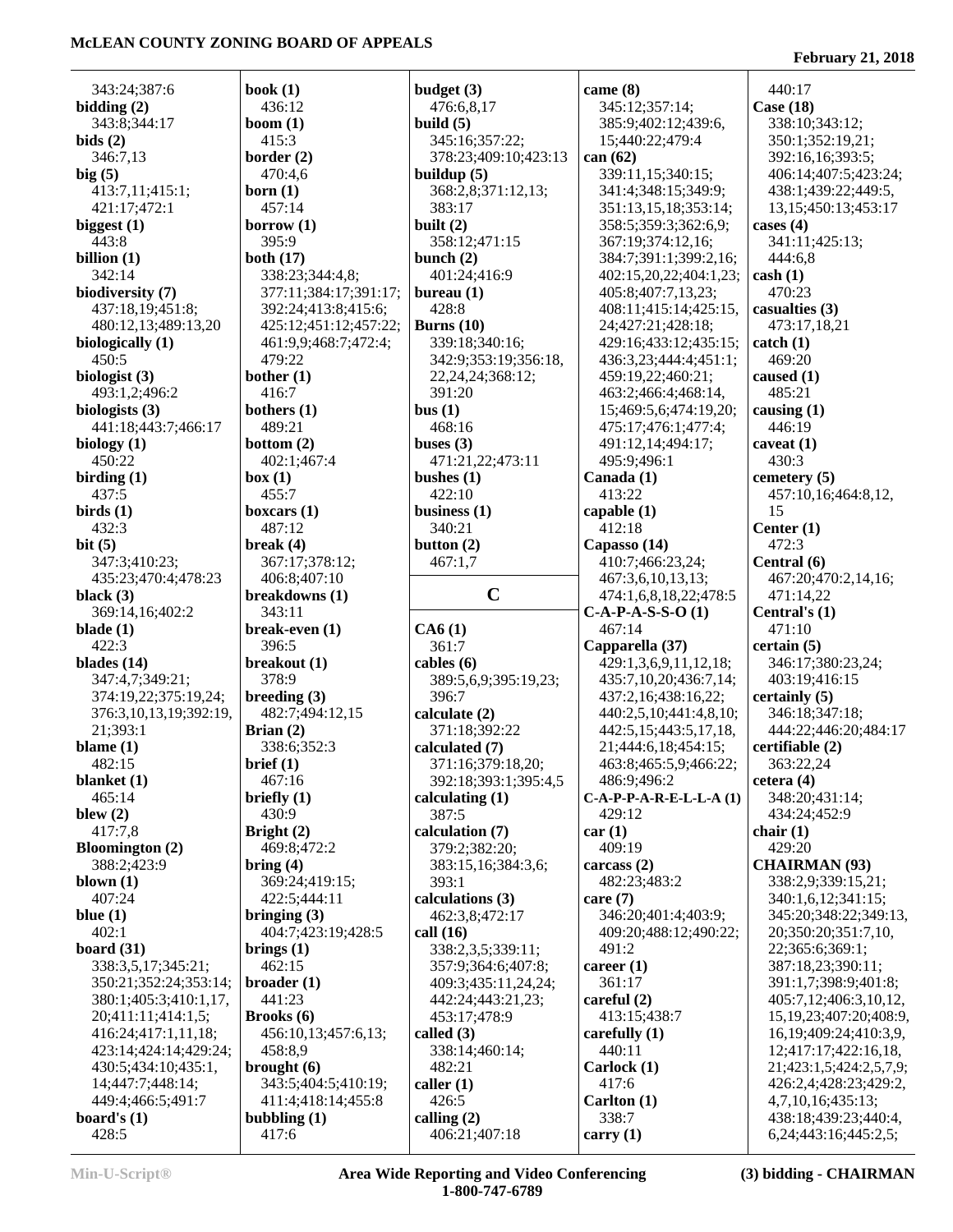| 460:22;462:18;466:20;                                      | 437:23                                          | 459:20;473:20;491:9;           | 471:20                 | considered (8)                         |
|------------------------------------------------------------|-------------------------------------------------|--------------------------------|------------------------|----------------------------------------|
| 467:1,4,9,11;473:23;                                       | clarification (6)                               | 497:3                          | concern $(2)$          | 338:21;339:5;                          |
| 474:5,7,10,13,16,21;                                       | 338:11,16;387:22;                               | Commencing (1)                 | 441:24;489:10          | 400:19,23;407:14;                      |
| 478:3,14,20;479:12;                                        | 396:24;407:22;424:12                            | 338:1                          | concerned (9)          | 426:17;451:12;482:10                   |
| 484:3;485:15;487:21;                                       | clarification's (1)                             | comment $(3)$                  | 373:23;416:21;         | consistency $(3)$                      |
| 491:9,12;496:19;497:1                                      | 388:6                                           | 407:6;436:23;465:3             | 420:16,18;467:21;      | 449:4;450:3,9                          |
| challenge $(2)$                                            | clarify $(8)$                                   | commenting (1)                 | 469:2;482:19;483:5;    | consistent (2)                         |
| 473:9,10                                                   | 387:1;403:2;438:11;                             | 431:2                          | 487:14                 | 449:5;450:1                            |
| chance (1)                                                 | 449:18;460:24;461:20,                           | commercial (1)                 | concerns $(3)$         | constantly $(1)$                       |
| 407:24                                                     | 22;496:18                                       | 423:17                         | 443:8;468:6;469:5      | 343:22                                 |
| change (8)                                                 | clay(3)                                         | commissioners (1)              | conclude $(1)$         | construct (6)                          |
| 381:1;385:2,4,8,10;                                        | 401:24;402:1,21                                 | 455:10                         | 435:6                  | 361:15,20;362:2,7,                     |
| 394:4:470:17:471:8                                         | clear $(3)$                                     | commit(1)                      | concluded (1)          | 13,22                                  |
| changed $(1)$                                              | 412:23;413:23;                                  | 434:11                         | 454:13                 | constructed (3)                        |
| 457:14                                                     | 416:12                                          | committed (2)                  | concludes $(1)$        | 357:8;394:9;475:8                      |
| changes $(2)$                                              | clearly $(6)$                                   | 432:18;434:16                  | 345:19                 | construction (24)                      |
| 380:19;432:10                                              | 365:3,14;394:1;                                 | commodity (3)                  | conclusion (1)         | 342:10,14;344:3,5;                     |
|                                                            |                                                 |                                |                        |                                        |
| channel $(1)$                                              | 483:7;486:20;489:13                             | 358:23;364:2;405:24            | 454:11                 | 350:12,23;351:3;                       |
| 457:14                                                     | close $(15)$                                    | common $(2)$                   | concrete (21)          | 370:6;391:16;393:16;                   |
| <b>CHAPMAN(2)</b>                                          | 350:17;414:9;                                   | 391:13;392:24                  | 347:5;348:23;349:2,    | 395:8,15;398:23;                       |
| 460:12;461:4                                               | 416:18:418:8,13;                                | community $(2)$                | 10,14;350:8;365:12;    | 403:3,4;424:16;430:7;                  |
| character $(1)$                                            | 421:6,24;442:2,13;                              | 409:21;441:23                  | 370:10,13,22,23;372:1, | 431:7;438:7,15;                        |
| 440:8                                                      | 455:15;456:13,15;                               | compaction (2)                 | 3;373:16;374:1,3;      | 442:17;447:11;483:10;                  |
| characteristic (1)                                         | 457:22;458:3;459:4                              | 402:23;403:9                   | 394:15,16;395:12;      | 494:15                                 |
| 481:14                                                     | closer $(9)$                                    | companies (3)                  | 401:19;426:10          | construction-related (1)               |
| characteristics (1)                                        | 421:20;438:20;                                  | 344:20;415:5;482:13            | condition (2)          | 434:13                                 |
| 481:15                                                     | 442:9;447:5,24;448:9;                           | Company (8)                    | 456:5,8                | consult $(2)$                          |
| characterized (1)                                          | 459:16;485:21;491:12                            | 340:17,21;342:9;               | conditions (2)         | 443:6;448:4                            |
| 373:20                                                     | closest $(2)$                                   | 346:3;386:10;391:13;           | 350:17;380:5           | consultant (1)                         |
| Chatsworth (1)                                             | 414:12;420:21                                   | 417:8;492:11                   | conduct $(3)$          | 453:18                                 |
| 470:6                                                      | closure $(1)$                                   | company's $(2)$                | 432:2;482:13;492:12    | consultation (2)                       |
| checklist (1)                                              | 350:14                                          | 371:14;428:9                   | conferred $(1)$        | 432:20;444:17                          |
| 480:14                                                     | clover $(1)$                                    | compare $(1)$                  | 338:20                 | consulting (4)                         |
| chemicals (1)                                              | 495:22                                          | 381:23                         | confident (1)          | 340:21;341:7;342:1,                    |
| 400:21                                                     | $\text{coal}(2)$                                | compared (1)                   | 387:7                  | 11                                     |
| Chenoa (11)                                                | 342:6;346:6                                     | 413:4                          | confining $(1)$        | $\text{cosumer} (1)$                   |
| 356:20;357:5;391:9;                                        | code(1)                                         | comparing $(1)$                | 430:10                 | 348:12                                 |
| 398:11;401:11;410:16;                                      | 430:11                                          | 392:1                          | confirm (1)            | contact $(2)$                          |
| 454:17;457:8,18;                                           | Colfax $(2)$                                    | comparison (1)                 | 343:23                 | 343:23;420:12                          |
| 468:13;495:12                                              | 396:21;488:1                                    | 412:20                         | confluence (7)         | contacts $(1)$                         |
| Chicago $(11)$                                             | collaborated (1)                                | compensation (1)               | 435:22;437:7;          | 344:20                                 |
| 381:6,11,13,14,15,                                         | 461:10                                          | 475:16                         | 449:17;450:4,6,8;      | contexts $(1)$                         |
| 17, 19, 24; 382: 14;                                       | colleague (2)                                   | competitive (3)                | 479:10                 | 434:21                                 |
| 383:5;412:16                                               | 423:11;441:9                                    | 343:8;346:7;473:8              | conjunction $(1)$      | contingency (6)                        |
| chief $(2)$                                                | Columbine (1)                                   | competitively (2)              | 343:2                  | 345:15;359:6,8,12,                     |
| 406:14,22                                                  | 473:18                                          | 344:16;387:6                   | conservation (3)       | 16;380:20                              |
| chopped $(1)$                                              | combination (4)                                 | complain $(4)$                 | 429:19;494:19;495:5    | continually (1)                        |
| 412:3                                                      | 379:10,19;384:12;                               | 416:22,24;417:1,10             | conservatism (1)       | 482:20                                 |
| Christ (1)                                                 | 472:2                                           | complaints (2)                 | 373:22                 | continue (3)                           |
|                                                            | ComEd(1)                                        |                                |                        |                                        |
| 338:7                                                      |                                                 |                                |                        |                                        |
|                                                            |                                                 | 414:24;417:3                   | conservative (4)       | 431:1;444:20;485:6                     |
|                                                            | 413:7                                           | complete $(2)$                 | 349:11;350:2;          | continues $(1)$                        |
| 372:23                                                     | comfort (3)                                     | 371:19:401:19                  | 373:21;376:17          | 477:21                                 |
|                                                            | 409:5;412:5;475:15                              | completeness (1)               | conservatively (1)     | continuously (1)                       |
| 467:21;469:2                                               | comfortable (6)                                 | 357:19                         | 373:16                 | 434:19                                 |
|                                                            | 433:23;448:12;                                  | complied $(1)$                 | conserve $(1)$         | contract $(3)$                         |
| 340:5,11;344:9;                                            | 452:14,15;453:6;                                | 464:9                          | 431:4                  | 380:7,10,13                            |
| 372:24;373:7,9,13;                                         | 464:21                                          | complying $(1)$                | consider $(3)$         | contractor(6)                          |
| cities (1)<br>citizen(2)<br>441:14,15                      | comforts (1)                                    | 428:14                         | 466:4;474:9;483:17     | 349:7;380:13;                          |
|                                                            | 409:7                                           | component $(1)$                | considerably (1)       | 386:18,20;392:9;                       |
| City(9)<br>$\dot{\text{civil}}$ (3)<br>340:20;341:1;399:15 | coming $(13)$                                   | 343:11                         | 430:18                 | 397:11                                 |
|                                                            | 344:24;346:6;                                   | compromise (2)                 | consideration (6)      | contractors (11)                       |
| claim $(2)$<br>483:20,21<br>claimed $(1)$                  | 349:16;383:18,21;<br>414:5, 19; 415: 5; 452: 2; | 440:18;449:9<br>computer $(1)$ | 405:4;429:23;472:7,    | 343:3,5,17,22;<br>344:15;346:8;385:23; |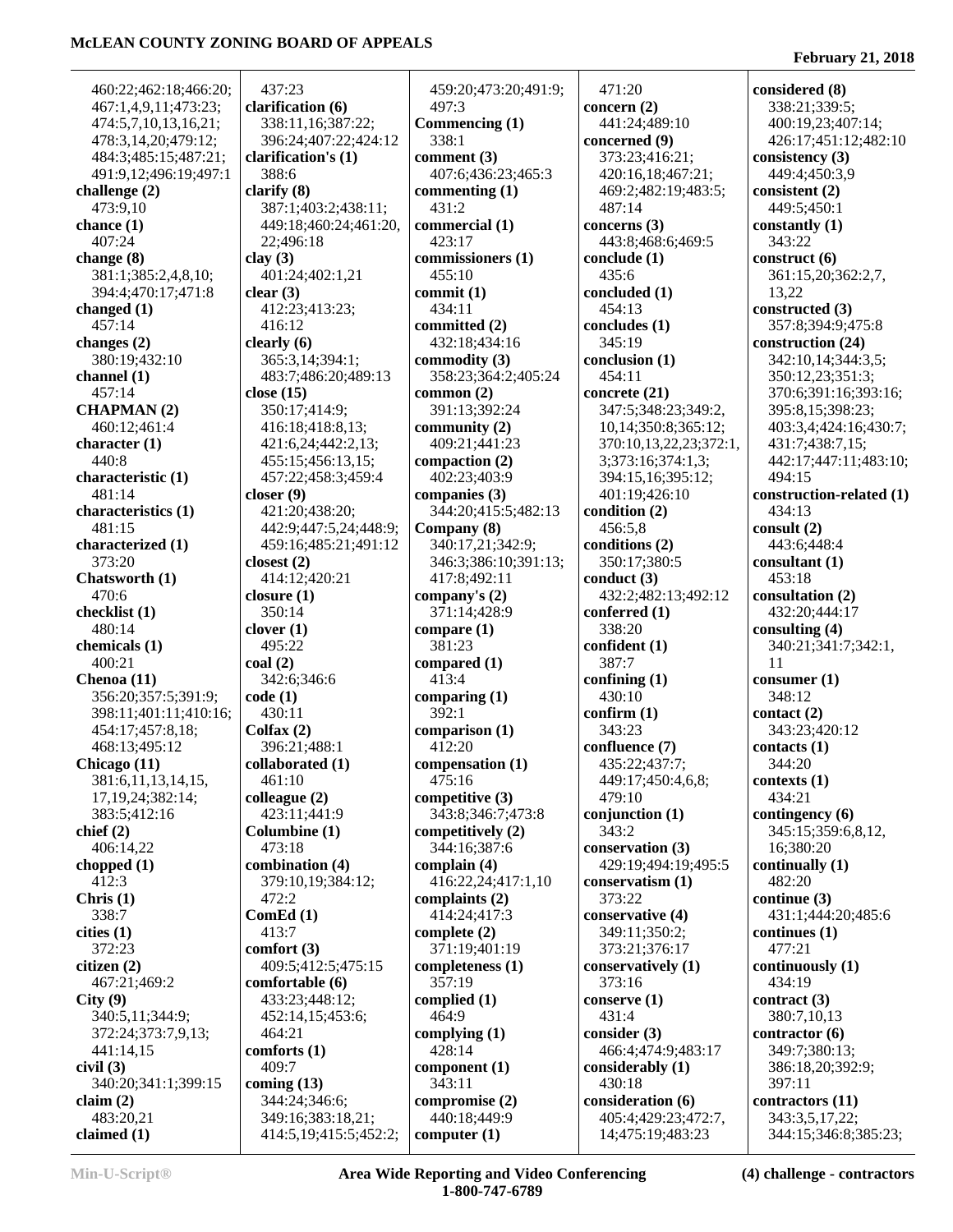L,

| 386:11,13;387:3,10      | 391:17;392:9;393:13,    | 447:9;449:24;450:4;        | 343:12,14;433:8,9,              | 404:9,18;405:22;            |
|-------------------------|-------------------------|----------------------------|---------------------------------|-----------------------------|
| contracts (1)           | 13;400:15;401:3;        | 451:24;452:2;455:11,       | 18;441:20;445:22;               | 423:21                      |
| 346:22                  | 403:1;423:17,21         | 15;456:10,11,13,13,21;     | 446:12,12,16,20,21;             | deconstruction (4)          |
| contradict (1)          | counsel (9)             | 457:3,4,6,13,23;458:8,     | 452:10;453:18;480:23            | 388:23;390:19;              |
| 480:24                  | 338:11,17,17,19;        | 9,10,16;460:4,5;           | date(2)                         | 397:15;423:17               |
| contrary (1)            | 390:11;406:24;408:6,    | 461:13;463:6,7;479:3,      | 408:11;473:16                   | decrease(2)                 |
| 480:22                  | 8;465:5                 | 9, 15; 486: 5; 487: 7, 14, | day $(3)$                       | 477:21;482:6                |
| contributing $(2)$      | counties $(3)$          | 16;488:4,24;489:3,20;      | 397:24;410:19;                  | deducted (1)                |
| 451:7;452:4             | 415:2;416:15;418:19     | 490:6,18;491:18,20,21,     | 454:21                          | 381:21                      |
| Control (5)             | counting $(1)$          | 23;492:3                   | days $(2)$                      | deduction (1)               |
| 414:1,4;428:19;         | 382:15                  | creeks $(1)$               | 408:15;413:6                    | 381:16                      |
| 474:1;486:4             | country $(4)$           | 442:14                     | dB(2)                           | deemed (1)                  |
| conversation (2)        | 344:14;413:7;414:8;     | crews(1)                   | 411:10;414:5                    | 401:1                       |
| 414:16;418:20           | 431:20                  | 374:18                     | dead(5)                         | deep $(4)$                  |
| cooperation (1)         | County $(46)$           | crick(3)                   | 401:14;437:24;                  | 360:17;370:17,21;           |
| 438:24                  | 339:4,5;349:1;374:9;    | 489:12,15;490:3            | 482:8,23;483:2                  | 421:19                      |
| coordination (1)        | 377:21;382:13;386:14,   | criminal $(2)$             | deal(3)                         | defer $(2)$                 |
| 441:17                  | 18,22;389:23;390:18;    | 492:23;493:19              | 402:24;413:11;                  | 407:23,23                   |
| copper (5)              | 393:14;410:17;414:10,   | $\csc(1)$                  | 462:20                          | deficit (1)                 |
| 355:20,24;379:11,       | 11,22,24;415:1;417:1;   | 413:7                      | dealing $(4)$                   | 439:17                      |
| 16;382:7                | 418:22;419:3;423:15,    | crosses(1)                 | 404:16,17;412:1;                | defined $(3)$               |
| copy (7)                | 24;425:3,3,12,13,15,    | 457:13                     | 453:10                          | 482:4,5;494:7               |
| 339:14;351:18;          | 18;428:4;430:11,17;     | cross-examination (6)      | Dean $(11)$                     | defines $(1)$               |
| 429:14;436:10;455:20;   | 436:1,15,16;451:16;     | 365:17,19;407:16,          | 338:6;346:23;347:7;             | 483:6                       |
| 479:5;481:24            | 458:17;469:17,19;       | 17;425:8,9                 | 349:21;350:4;417:19;            | definitely $(1)$            |
| corner(5)               | 472:3;479:8,11;485:2,   | cross-examined (2)         | 424:3;435:15,19;                | 447:17                      |
| 413:11;418:3;421:7;     | 6,7;496:12              | 413:21;461:6               | 436:9,10                        | degree $(2)$                |
| 422:3,13                | couple $(5)$            | cross-examining (1)        | dear(1)                         | 341:1,1                     |
| correctly (2)           | 391:9;408:2;418:14;     | 425:6                      | 474:22                          | delay(1)                    |
| 470:11;477:14           | 468:12;496:5            | CRP(1)                     | $d$ earth $(1)$                 | 408:15                      |
| corridor (1)            | course(7)               | 487:16                     | 433:8                           | delivered $(1)$             |
| 470:5                   | 410:20;412:11;          | crushed $(4)$              | death(1)                        | 403:17                      |
| cost (80)               | 413:13;416:6;434:5;     | 345:3;360:22;361:6;        | 401:15                          | demolish (1)                |
| 342:2;343:21,23;        | 437:9;452:7             | 363:8                      | decided(1)                      | 343:24                      |
| 344:3;345:11,17;        | cover(5)                | cubic $(1)$                | 466:16                          | demolition (28)             |
| 348:11;349:11;352:7,    | 345:15;359:6,13;        | 372:2                      | decides(1)                      | 343:3,5,17,22;344:5,        |
| 7;353:1;358:16;359:6,   | 380:21;388:23           | curve(1)                   | 349:7                           | 15;345:1,6,13;346:8;        |
| 13;364:12;365:2;        | covers $(3)$            | 415:9                      | deciding (1)                    | 347:20;349:6;351:4,6;       |
| 366:8,9,10,11,18;       | 389:3,3,19              | curiosity $(1)$            | 432:16                          | 370:7;380:13;386:11,        |
| 367:5,7,8,10,12,14,18,  | CPI(1)                  | 393:9                      | decision(2)                     | 13, 18, 20, 21; 387: 2, 10; |
| 24;368:4,8;369:23,24;   | 471:3                   | current $(5)$              | 448:14;481:22                   | 392:8;395:9;397:10;         |
| 370:3,10;371:2;372:9,   | cranes $(6)$            | 348:8,19;353:12;           | decisions(1)                    | 399:1;403:5                 |
| 22;373:6;374:13;        | 374:19;375:12;          | 354:24;359:17              | 446:13                          | Department (8)              |
| 375:5,9,12,15;377:2,    | 403:16,17,23;404:7      | currently $(1)$            | decommission (5)                | 363:7;425:2,12;             |
| 12;378:22;380:6,15;     | creates $(3)$           | 487:15                     | 347:15;353:1;                   | 426:21;428:2,10;            |
| 381:14,18;382:13,23;    | 409:16,17;448:1         | curtail $(1)$              | 385:14,23;397:2                 | 463:22;470:22               |
| 383:2;384:13,15;        | creating $(1)$          | 431:3                      | decommissioned (6)              | departure $(1)$             |
| 385:2,5,8,11;387:7;     | 420:23                  | cut(6)                     | 346:15;359:3,15;                | 463:17                      |
| 388:7,13,22;389:10;     | credibility $(1)$       | 374:22,22;375:3;           | 384:21,24;385:1                 | depends $(3)$               |
| 390:15,17;392:2;        | 419:17                  | 394:15;399:4,15            | decommissioning (56)            | 377:5,15;444:12             |
| 393:8, 19, 21; 395: 24; | $\bf{c}$ redible $(13)$ | cutting $(1)$              | 339:20;341:5,9,11,              | depreciation $(3)$          |
| 396:3,5,14,16;400:9;    | 419:21;430:13,20;       | 394:6                      | 14, 19; 342: 2, 4, 16, 17;      | 471:5;477:1,10              |
| 403:12;404:19;405:17    | 431:19;443:19;444:3,    |                            | 343:21;344:5;345:6,             | depressing $(1)$            |
| costs(41)               | 7,8;446:11,16;451:21;   | D                          | 13,24;346:3,4;347:10,           | 409:14                      |
| 341:11;344:6,10;        | 480:21,22               |                            | 12;350:6;352:7;                 | depth(5)                    |
| 345:15;348:18;349:6;    | $\text{credit}(2)$      | damage $(2)$               | 353:21;354:23;357:23;           | 394:16;401:21;              |
| 350:11;357:23;364:10;   | 344:18;345:17           | 485:20;487:6               | 365:8,9;366:20;376:1,           | 426:12;427:18;431:22        |
| 366:14,14;367:20;       | Creek(68)               | dangerous $(1)$            | 5, 6, 7, 9; 378: 6, 14; 379: 3; | depths $(1)$                |
| 368:2,3;369:11;371:8;   | 338:12,19,19,21,24;     | 416:4                      | 380:11;386:16;388:7,            | 427:16                      |
| 373:23;377:14,20;       | 339:2,3,5;430:4;434:3;  | Daryl $(7)$                | 11;389:19,24;391:14,            | describe(3)                 |
| 378:3;386:1,2,9,11,15,  | 435:16;436:22;437:3,    | 401:10;410:8,11,15;        | 18,21,22;392:15;                | 374:12,16;384:7             |
| 15,21;387:5,11;         | 6;438:14;440:16,17;     | 454:16;468:13,14           | 396:13;398:24;400:9;            | deserves $(2)$              |
| 389:23;390:14,19;       | 442:2,6,7,13;446:2,5,9; | data(15)                   | 402:10,16;403:5;                | 468:18,24                   |
|                         |                         |                            |                                 |                             |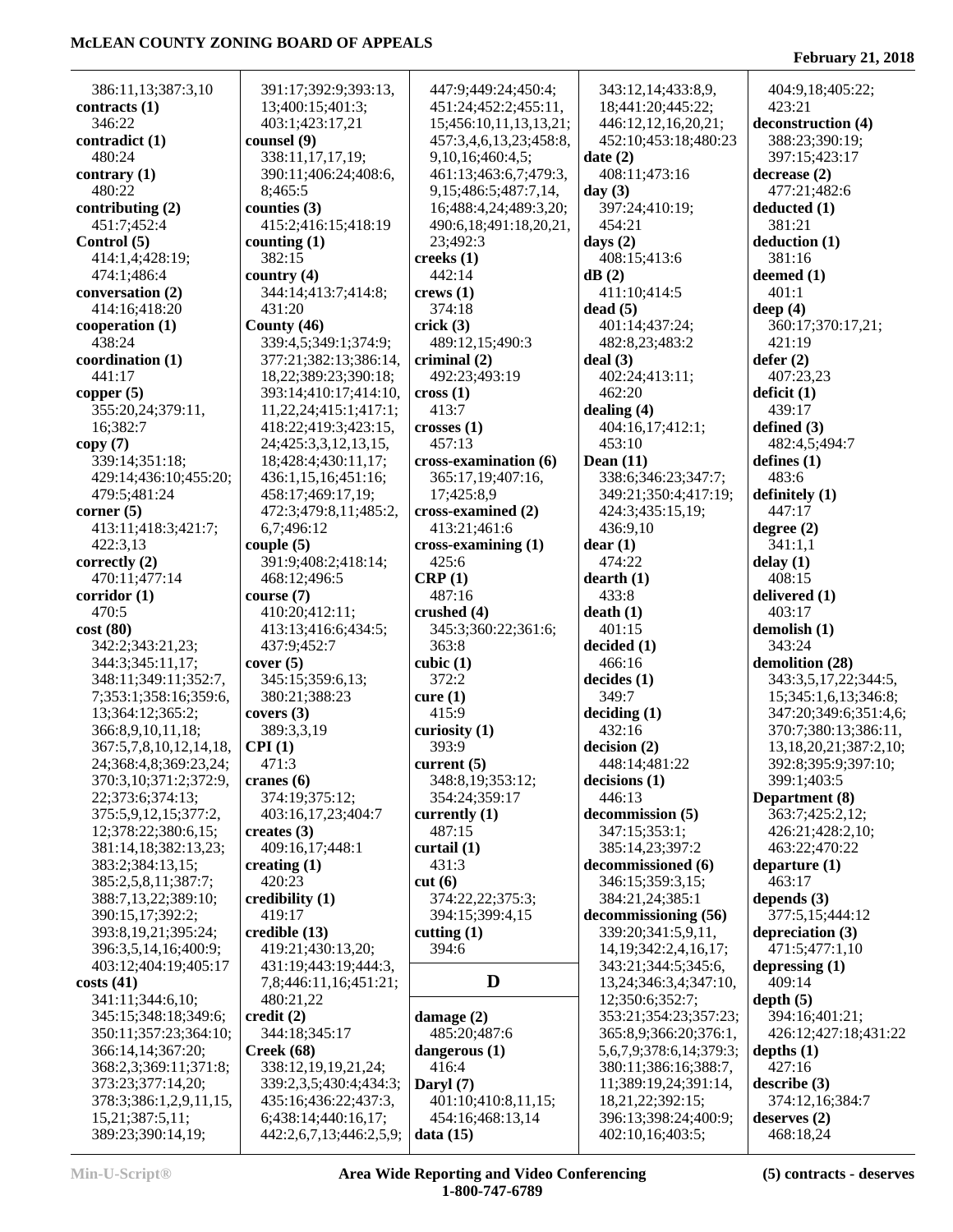#### **deserving (1)** 447:10 **design (6)** 358:11,12;363:13; 399:15;442:18;443:14 **designated (1)** 480:14 **designation (3)** 433:17;436:2,17 **designed (2)** 438:24;443:13 **designing (1)** 361:23 **desirable (1)** 446:20 **destination (1)** 375:16 **detail (1)** 361:12 **detectors (1)** 474:3 **determination (1)** 377:7 **determine (5)** 357:18;382:23,24; 431:7;448:6 **determining (6)** 366:10;382:10; 432:18;493:16,17; 494:13 **detrimental (1)** 409:4 **develop (1)** 465:12 **developed (2)** 342:23;343:2 **developing (1)** 349:6 **development (1)** 412:12 **deviating (1)** 454:11 **dialogue (1)** 444:19 **DICK (31)** 351:9,21;395:20; 396:10;408:17;410:2, 7;422:17,24;423:10; 424:6;429:1;435:11; 436:6,10;443:17; 444:3,15;445:1; 460:20;466:23;474:12, 19;478:6,9,12;485:17; 486:12;487:1,20;495:9 **dictate (2)** 349:9;397:10 **dif (1)** 486:19 **difference (3)** 462:10,12;480:1 **different (19)** 338:13;358:6; 374:24;383:19;391:10, 14;392:20,23;415:20; 418:15;427:16,16; 434:6;449:21;450:1; 452:24;456:14;471:19; 481:22 **differentiate (1)** 442:3 **differs (1)** 430:15 **dig (1)** 394:23 **diminish (1)** 412:9 **diminished (1)** 412:15 **direct (5)** 412:19;413:2,3; 432:20;484:7 **direction (1)** 371:22 **directly (2)** 420:9,14 **dirt (20)** 350:13,23;369:14, 16;394:12,12;395:2; 398:20;399:7,10,11; 401:16,23,24;402:2,10, 11,19,21;403:3 **dirty (1)** 470:10 **disappointed (1)** 410:18 **disassembling (1)** 374:17 **disassembly (1)** 374:13 **discredit (1)** 420:1 **discrete (1)** 403:12 **discretely (2)** 367:17;385:16 **discuss (4)** 404:1,24;461:15; 491:17 **discussed (1)** 461:16 **discussing (1)** 495:16 **discussion (6)** 411:2;441:1;455:8; 459:9;473:20;495:24 **discussions (7)** 343:17;344:15; 388:16;439:14;453:4; 454:10;466:17 **disposal (9)** 343:1;364:10,12; 366:8,9,10,18;375:17; 384:13 **disposing (1)** 400:17 **disruption (1)** 483:6 **dissipates (1)** 395:13 **distance (6)** 382:4,24;451:18; 452:3;459:23;460:2 **distances (1)** 460:19 **distribute (1)** 429:15 **distributed (1)** 471:19 **distributing (1)** 471:17 **distribution (2)** 342:13;357:9 **district (20)** 412:13;455:11; 456:14;467:22;470:14; 471:13,22;473:7; 488:5,6,12;490:1,2,5,8; 491:2,3,22,23;492:2 **districts (4)** 470:1,7;472:1;473:6 **disturb (4)** 482:5,11;492:17; 493:7 **disturbing (1)** 473:18 **ditch (2)** 421:19,20 **divide (1)** 379:8 **DNR (6)** 430:22;438:24; 441:17,21;443:7;448:4 **DNR's (1)** 430:12 **document (9)** 373:8;378:2;428:4,6; 429:22;430:9;451:2; 479:16;494:17 **documents (1)** 466:15 **doggone (1)** 418:24 **dollars (12)** 342:14;348:7,9,19; 352:8;353:6,12; 359:17;369:11;371:6, 8;380:24 **done (26)** 342:2,4;343:4,18; 355:4;376:1,5,7,9; 391:24;392:7;393:4,7, 9;395:18;399:14; 400:7;437:7;440:14; 444:16;447:14;452:23; 453:2;470:2;484:2; 487:6 **dot (1)** 418:4 **double-check (2)** 348:3;455:13 **down (41)** 344:24;346:6;349:8, 17;361:11;365:11; 374:19,20,20;385:6,9, 13;388:12;394:15,23; 397:6,7,12,23;402:1; 405:19;411:8;414:9, 10;415:11;416:2; 417:24;418:23;419:3; 422:5;426:10;440:22; 448:2;450:8;451:15; 457:17,20;462:15; 470:10;472:12;473:15 **Dr (5)** 411:7;416:12; 443:17;463:23,23 **drain (3)** 350:18;458:12;490:9 **drainage (16)** 455:11;456:14; 458:15;488:5,5,6,12; 490:1,2,4,8;491:2,3,22, 23;492:1 **drains (1)** 417:7 **Drake's (1)** 440:8 **dramatically (1)** 396:17 **drastically (1)** 411:8 **draw (1)** 423:23 **drawings (1)** 356:9 **dredges (1)** 492:2 **drive (5)** 381:19;388:2; 396:16;418:18;423:8 **driver (1)** 381:19 **drives (1)** 416:6 **driving (1)** 413:17 **drop (1)** 477:6 **drops (2)** 476:23;477:7 **druthers (1)** 450:16 **dual (1)** 448:19 **due (3)** 374:2;404:6;479:19 **duly (7)** 339:24;408:22; 410:11;423:4;429:6; 467:10;478:16 **during (10)** 350:22;391:21; 393:16,20;395:14; 404:24;418:21;419:9; 447:11;477:7 **E eagle (18)** 481:6,9,9,16,21; 482:3,6,9,12,13,16; 492:8,12,22;493:18,21; 494:19;495:5 **eagles (12)** 481:18,20;482:9,11; 492:17,19,21;493:7,13, 22;494:12,14 **earlier (8)** 369:6;373:15; 382:12;423:12;436:20; 480:10;485:24;495:15 **Earth (1)** 460:10 **earthwork (1)** 402:16 **East (9)** 391:9;396:21; 398:10;401:10;410:15; 421:2;454:16;488:1; 495:12 **eastern (1)** 470:6 **easy (1)** 419:5 **EAV (2)** 470:19;476:9 **ecology (1)** 446:23 **economies (1)** 385:12 **edge (1)** 457:11 **EDP (11)** 413:22;415:6; 418:11;468:9;469:3; 481:8,11,12;482:15,20; 485:19 **EDPR (14)** 388:16;430:2,6,22; 434:3,11;435:3;439:7; 447:8;458:21;464:15; 492:16;493:10,11 **EDPR's (1)** 493:14 **education (4)** 472:18,21,22,23 **educational (1)** 340:23 **effect (2)** 479:19;489:16 **effective (1)** 349:11 **effectively (1)** 408:12 **effects (3)**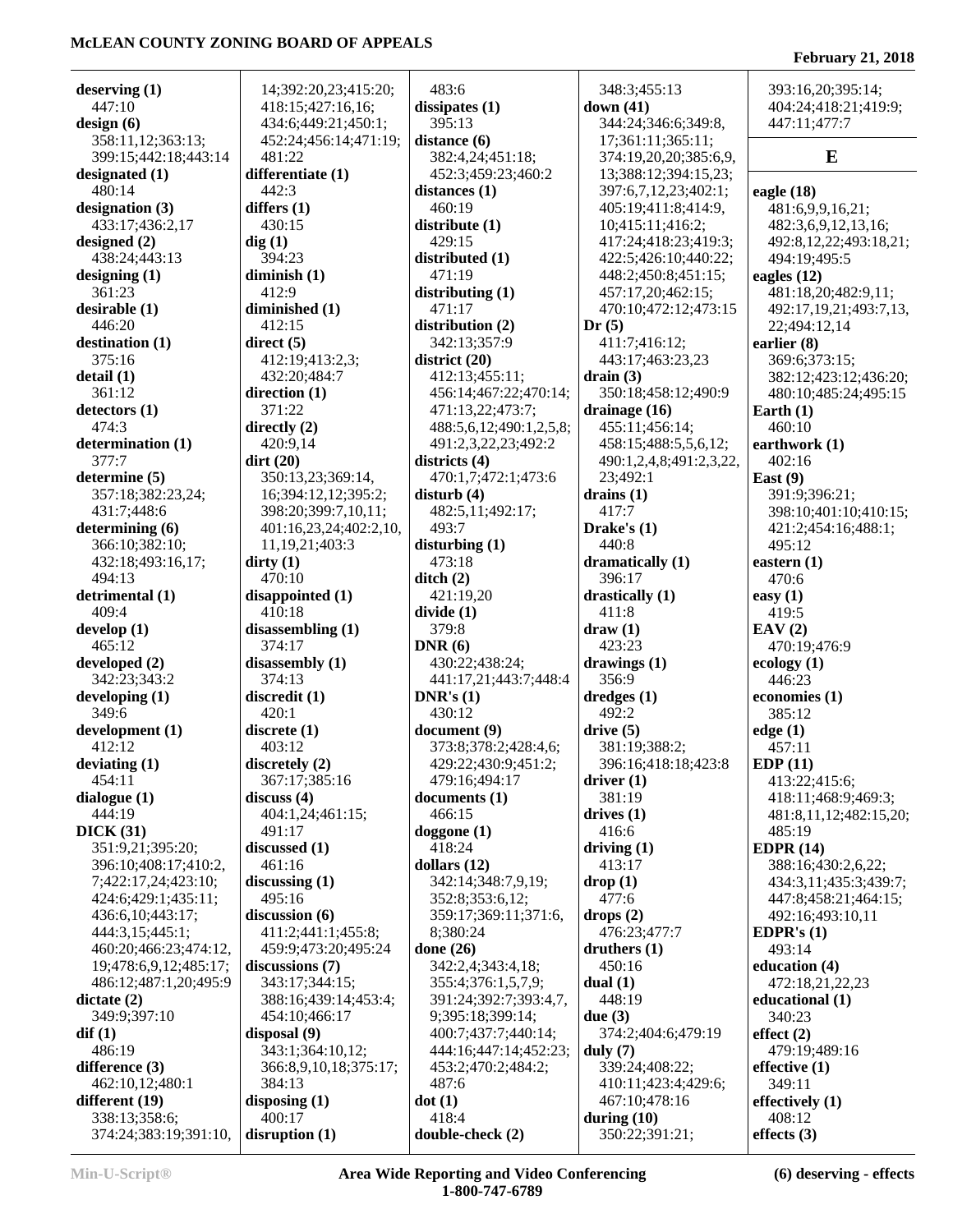447:20;479:21; 494:11 **efficiently (2)** 408:4,12 **effort (1)** 472:12 **eight (2)** 421:19,20 **either (2)** 353:17;440:20 **electric (4)** 341:8,24;389:4,6 **eleventh (1)** 424:20 **else (11)** 386:23;394:13,18; 399:4;400:12,23; 402:14;422:4,22; 438:8;470:8 **else's (1)** 410:20 **elucidate (1)** 459:17 **email (1)** 492:6 **emphasize (1)** 447:7 **emphasized (1)** 437:17 **employment (1)** 409:10 **empty (1)** 384:18 **enable (1)** 446:6 **encourage (1)** 443:6 **encumbered (1)** 483:15 **end (9)** 353:2;355:3;359:3; 362:3;392:2;403:7; 407:11;408:13,13 **endanger (2)** 409:5;412:4 **endangered (8)** 431:12;483:1,2,4; 495:16,19;496:12,15 **ended (1)** 449:7 **endorse (1)** 469:8 **ends (2)** 457:20;458:13 **energy (5)** 358:23;393:7; 423:18;472:3;494:12 **enforce (1)** 448:16 **enforceability (1)** 425:22 **enforced (1)** 425:2

**engineer (3)** 340:20;341:22; 361:18 **Engineering (7)** 340:17,24;341:1; 342:10,15;346:21; 399:15 **enjoyment (1)** 412:7 **enough (4)** 448:12;452:11; 462:17;467:8 **ensure (2)** 344:9;434:18 **entering (1)** 389:17 **entire (9)** 359:16;377:9; 436:15,16,17;437:3; 446:2;449:23;479:3 **entirety (1)** 430:23 **entitled (1)** 365:16 **environment (2)** 441:24;445:19 **environmental (4)** 342:11;453:18; 460:18;481:23 **environmentalist (2)** 459:24;460:13 **envision (1)** 442:19 **equal (1)** 405:21 **equipment (13)** 342:24;343:12; 345:7,8;357:15; 358:17;359:23;367:8, 15;375:13;394:8; 413:16;452:20 **equivalent (1)** 450:5 **eroding (1)** 489:8 **erosion (7)** 487:8,9,11,17;489:9; 491:18,19 **error (2)** 462:13,16 **escalate (1)** 353:11 **escalated (1)** 348:19 **especially (2)** 453:7;473:14 **essentially (5)** 395:13;396:13; 436:14;437:14;452:2 **establish (1)** 382:12 **established (1)** 442:3

**establishing (1)** 443:11 **estimate (37)** 343:8;344:17; 345:12,16;348:11; 352:7,23;354:21; 359:17;361:5,6;367:4, 10,18;368:8;369:23; 370:9;371:24;372:10; 374:6,13;375:5,8; 377:20;378:4,7; 379:14;383:18;386:5; 387:7,12;393:22; 397:20;400:9;404:19; 477:3,5 **estimated (4)** 390:19;392:11; 401:20;423:16 **estimates (13)** 342:2,4;343:21,23; 344:10;346:10,19; 358:15,15;359:6; 365:13;368:4;386:14 **estimating (6)** 344:4;377:13;378:2; 386:9;397:18,20 **et (4)** 348:20;431:14; 434:24;452:9 **evaluate (5)** 343:6;352:12,19; 449:2;494:10 **evaluated (1)** 403:2 **even (9)** 344:17;402:1;419:3; 422:3;452:17;464:20; 465:20;473:2;482:8 **evening (3)** 338:16;407:3,8 **event (5)** 352:23;367:7; 370:20;377:19;487:11 **events (1)** 487:3 **eventually (2)** 453:15;462:21 **Evergreen (2)** 453:14,19 **everybody (2)** 339:9;410:19 **everybody's (1)** 490:17 **everyone (2)** 407:8,9 **everything's (2)** 350:7;395:7 **evidence (9)** 430:13,20;439:3; 443:19;446:10,11,16; 480:21,23 **exactly (6)** 395:5;401:20;

 436:24;443:2;479:6; 495:17 **example (10)** 363:6,23;369:4; 378:14;385:22;417:4; 420:20;431:11;453:10; 466:13 **examples (1)** 468:12 **excellent (1)** 433:16 **except (2)** 389:4;467:23 **exception (1)** 357:13 **exchange (1)** 475:15 **excluded (1)** 485:8 **excludes (1)** 483:14 **excuse (1)** 410:8 **execution (2)** 380:7,10 **Exhibit (11)** 351:20;435:8,11; 436:11;463:9,15,18; 478:10,12,23;492:6 **exhibits (1)** 478:8 **exist (1)** 496:7 **expect (5)** 397:12;399:21; 437:10;445:21;482:17 **expected (3)** 338:14;431:13;472:5 **expecting (2)** 399:7,22 **expenditure (1)** 471:17 **expense (2)** 404:7,20 **expensive (7)** 385:14,18,20; 472:18,21,21,22 **experience (7)** 341:5;342:1;343:19; 345:22;352:18;355:2; 376:22 **expert (12)** 341:13;407:13,15, 15;425:21;453:3; 476:3;481:1;483:20, 21;492:24;493:2 **expertise (1)** 361:23 **experts (4)** 436:21;453:5; 483:20;496:9 **expiration (1)** 364:7

#### **February 21, 2018**

**explain (1)** 399:2 **explanation (1)** 419:10 **exporting (1)** 399:6 **expressing (1)** 410:21 **extend (1)** 471:8 **extensive (1)** 437:7 **extent (1)** 344:21 **externally (1)** 470:3 **extra (6)** 339:13;395:11,15; 401:3;438:7;450:13 **F**

**face (1)** 495:9 **facilities (6)** 342:6,6;344:1; 391:23;392:10;473:12 **facility (2)** 344:19;423:18 **fact (10)** 411:7;439:13; 443:18;455:5;470:3; 481:9,21;482:20; 483:13;492:20 **factor (5)** 470:24;471:3;472:7, 15;477:2 **factors (1)** 372:3 **failed (1)** 412:18 **fair (4)** 404:20;406:3; 462:17;470:23 **Fairbury (1)** 467:15 **fake (1)** 419:22 **falling (1)** 434:21 **familiar (7)** 427:14;447:15,18; 456:20;457:7;473:13; 487:7 **families (1)** 409:20 **far (11)** 347:14;351:4;357:8; 373:23;382:12;437:24; 446:9,18;450:10; 485:19;489:4 **farm (36)** 341:20;346:3;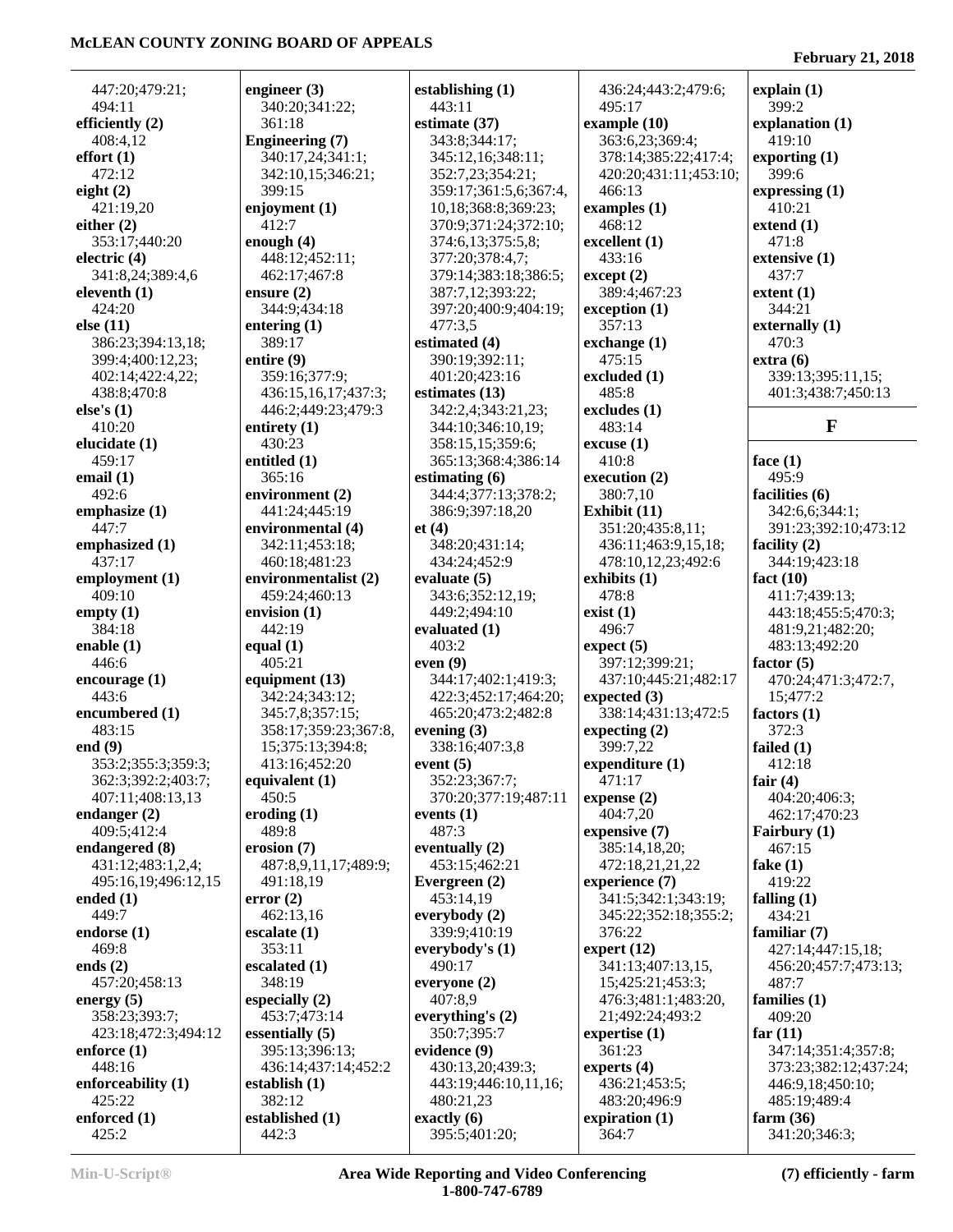| 352:11;353:2,3;354:2;      | 484:1,1;487:18        | 387:18,23;390:11;            | Florida $(1)$        | 371:3,10;372:1;       |
|----------------------------|-----------------------|------------------------------|----------------------|-----------------------|
| 356:10;357:7;358:11,       | Fell $(1)$            | 391:1,7;398:9;401:8;         | 473:15               | 459:19                |
| 13;359:2,15,19;362:4,      | 429:13                | 405:7,12;406:3,10,12,        | flowing $(1)$        | foundations (10)      |
|                            |                       |                              |                      |                       |
| 14;364:7;366:21;           | $F-E-L(L)$            | 15, 19, 23; 407: 20;         | 489:4                | 345:2;357:10;         |
| 367:4;376:2;389:1;         | 429:13                | 408:19;409:24;410:3,         | flows $(2)$          | 358:10;370:11,12,13,  |
| 392:4,5;402:22;413:5;      | fellow $(2)$          | 9, 12; 417: 17; 422: 16, 18, | 490:13,18            | 17,21;373:17;395:17   |
| 428:8;430:15;431:16;       | 412:15;417:5          | 21;423:1,5;424:2,5,7,9;      | fluids $(1)$         | four $(20)$           |
| 432:7;449:11,22;           | felt $(5)$            | 426:2,4;428:23;429:2,        | 400:16               | 415:16;418:22;        |
| 453:23;463:10;466:2;       | 410:22,24;411:15;     | 4,7,10,16;435:13;            | flying $(1)$         | 430:23;431:1;444:1;   |
| 469:8,14,18                | 432:14;439:19         | 438:18;439:23;440:4,         | 496:6                | 463:16;470:17,19;     |
| farmed (1)                 | few $(3)$             | 6, 24; 443: 16; 445: 2, 5;   | folks $(1)$          | 471:1;472:5,11,13;    |
| 413:12                     | 392:10;465:22;        | 460:22;462:18;466:20;        | 469:4                | 476:20,21,22;477:3,5, |
| farming (1)                | 480:15                | 467:1,4,9,11;473:23;         | follow $(4)$         | 8,17,19               |
| 413:12                     | fewer $(1)$           | 474:5,7,10,13,16,21;         | 406:1;430:22;        | framework (2)         |
| farmland (1)               | 385:13                | 478:3,14,20;479:12;          | 481:22;482:17        | 447:1;449:2           |
|                            |                       |                              |                      |                       |
| 490:13                     | fiber $(1)$           | 484:3;485:15;487:21;         | following $(2)$      | Frankly (1)           |
| farms $(8)$                | 376:20                | 491:9,12;496:19;497:1        | 378:5;447:12         | 469:13                |
| 346:1;352:18;              | fiberglass $(2)$      | fired $(2)$                  | follow-up $(1)$      | free $(5)$            |
| 361:23;413:11;431:18,      | 376:21,23             | 415:3;419:4                  | 430:1                | 366:17;367:1,3,6;     |
| 20;469:15;471:16           | field $(4)$           | firm(9)                      | fond $(1)$           | 478:4                 |
| farther (1)                | 402:4;413:17;475:7;   | 342:11,13;344:17;            | 487:10               | freebie(1)            |
| 355:7                      | 489:8                 | 346:8,9,13,21;353:23;        | foot $(10)$          | 472:10                |
| fashion (1)                | Fieldcrest (1)        | 380:22                       | 339:7;349:16;372:1;  | freely $(2)$          |
| 489:8                      | 467:19                | first $(15)$                 | 394:19;402:5;421:19, | 481:20;493:23         |
| fear $(1)$                 | fields $(7)$          | 356:17;408:18;               | 20;422:3;427:18;     | frequency $(1)$       |
| 473:13                     | 484:12,13,16;         | 410:23;424:19;429:22;        | 450:17               | 414:21                |
| features (1)               | 485:10,11,12;495:21   | 430:1;432:5;463:4;           | football (2)         | friend $(1)$          |
| 437:12                     | figure $(14)$         | 476:21,22;477:19;            | 468:22;474:21        | 478:24                |
| February (1)               | 383:2;404:12,14,21;   | 479:1;482:11;492:18;         | footers $(1)$        | friendly $(2)$        |
|                            |                       |                              |                      |                       |
| 481:11                     | 405:5,5,19;439:8;     | 493:7                        | 414:10               | 407:16;446:15         |
| fed $(1)$                  | 461:10;462:1,10,16;   | fish $(8)$                   | footprint $(4)$      | front $(12)$          |
| 484:13                     | 473:19;477:1          | 443:8;447:21;448:5,          | 400:5;436:19;494:1,  | 356:11;360:18;        |
| fee (5)                    | figures $(13)$        | 10;479:22;482:18;            | 8                    | 367:21;371:11;372:12; |
| 369:5,8,9;374:2,5          | 398:14;401:17;        | 489:11;493:24                | Ford $(3)$           | 377:17;382:21;383:6;  |
| feed (1)                   | 404:11,11;416:17;     | fisheries $(1)$              | 436:1;479:8,11       | 421:16,18;446:15;     |
| 484:16                     | 461:18;462:6,7;       | 441:12                       | foresee $(1)$        | 472:24                |
| feeding (2)                | 463:12;464:23;470:21; | fits $(1)$                   | 417:2                | fruition $(1)$        |
| 482:7;483:6                | 472:15,15             | 450:22                       | forest $(4)$         | 472:4                 |
| feel (4)                   | fill(5)               | five $(35)$                  | 437:20,20;451:6,9    | fuel $(1)$            |
| 410:21;428:6;              | 351:5,5;399:4,6;      | 345:2;349:16;                | forested $(3)$       | 398:15                |
| 466:24;483:16              | 402:5                 | 354:14;370:14,22,24;         | 450:6,8;451:23       | full $(6)$            |
| feeling (1)                | final $(5)$           | 371:3,10;388:15;             | forgive $(1)$        | 384:18;399:14;        |
| 430:14                     | 350:7,9,14;428:4,6    | 390:20;394:15,19;            | 470:12               | 427:5,20;453:12;      |
| fees $(1)$                 | finally $(1)$         | 402:5;415:16;423:19;         | forgot $(1)$         | 495:17                |
| 344:22                     | 434:1                 | 426:10;427:5,9,18,20;        | 429:5                | full-grown $(1)$      |
| feet (73)                  | financial $(5)$       | 430:24;432:22;438:19;        | forgotten $(1)$      | 421:17                |
| 345:2;360:2,10;            | 373:22;423:23;        | 442:21;445:14;456:1;         | 468:16               | fully $(4)$           |
| 370:14,21,22,23,24;        | 424:15,18;425:14      | 463:12,16;471:20;            | former $(1)$         | 397:1;464:9;466:6,6   |
| 371:3,10;388:15;           | find $(8)$            | 480:4,4,7;484:1;486:8;       | 475:18               | fully-integrated (1)  |
| 394:15;401:21;402:2;       | 368:17;419:5,16;      | 494:23                       | formula $(2)$        | 342:10                |
|                            |                       |                              |                      |                       |
| 416:13;418:12;420:17;      | 431:11;432:12;433:9;  | fix(3)                       | 472:11,16            | further $(5)$         |
| 422:13;426:11;427:5,       | 482:23;485:18         | 415:10;417:11,13             | forth $(5)$          | 404:24;405:11;        |
| 10,20;432:23;433:1;        | Finding $(1)$         | fixed $(1)$                  | 346:14;347:17;       | 442:7;464:20;482:5    |
| 434:4;438:6,12,21;         | 483:2                 | 416:23                       | 411:3;440:17;465:17  | Furthermore (1)       |
| 440:22;442:9;445:15;       | fine $(5)$            | fixing $(1)$                 | forward $(5)$        | 483:5                 |
| 446:18;447:5;448:15,       | 340:9;341:16;         | 417:9                        | 351:11;353:6;        | furthest $(1)$        |
| 23;449:5,16;450:11;        | 369:21;416:19;462:23  | flicker $(14)$               | 387:19;407:20;487:22 | 481:7                 |
| 455:16,18;456:3;           | FINNIGAN (92)         | 412:2;415:14,18,19;          | fought $(1)$         | future $(7)$          |
| 458:5,21;459:12,16,21;     | 338:2,7,9;339:15,21;  | 416:1,6;439:4;447:21;        | 472:24               | 365:22;390:17;        |
| 460:9;461:10,13,14,19;     | 340:1,6,12;341:15;    | 452:9,17;479:22;             | found $(4)$          | 444:21;446:7,7,8;     |
| 462:3, 10, 12, 12, 13, 13, | 345:20;348:22;349:13, | 489:10,16,23                 | 481:6,21;482:9;      | 473:14                |
| 14, 14; 463: 1, 4, 5, 7;   | 20;350:20;351:7,10,   | flooding $(1)$               | 483:9                |                       |
| 480:1,3,4,5,6,8;481:3;     | 22;365:6;369:1;       | 490:22                       | foundation (4)       |                       |
|                            |                       |                              |                      |                       |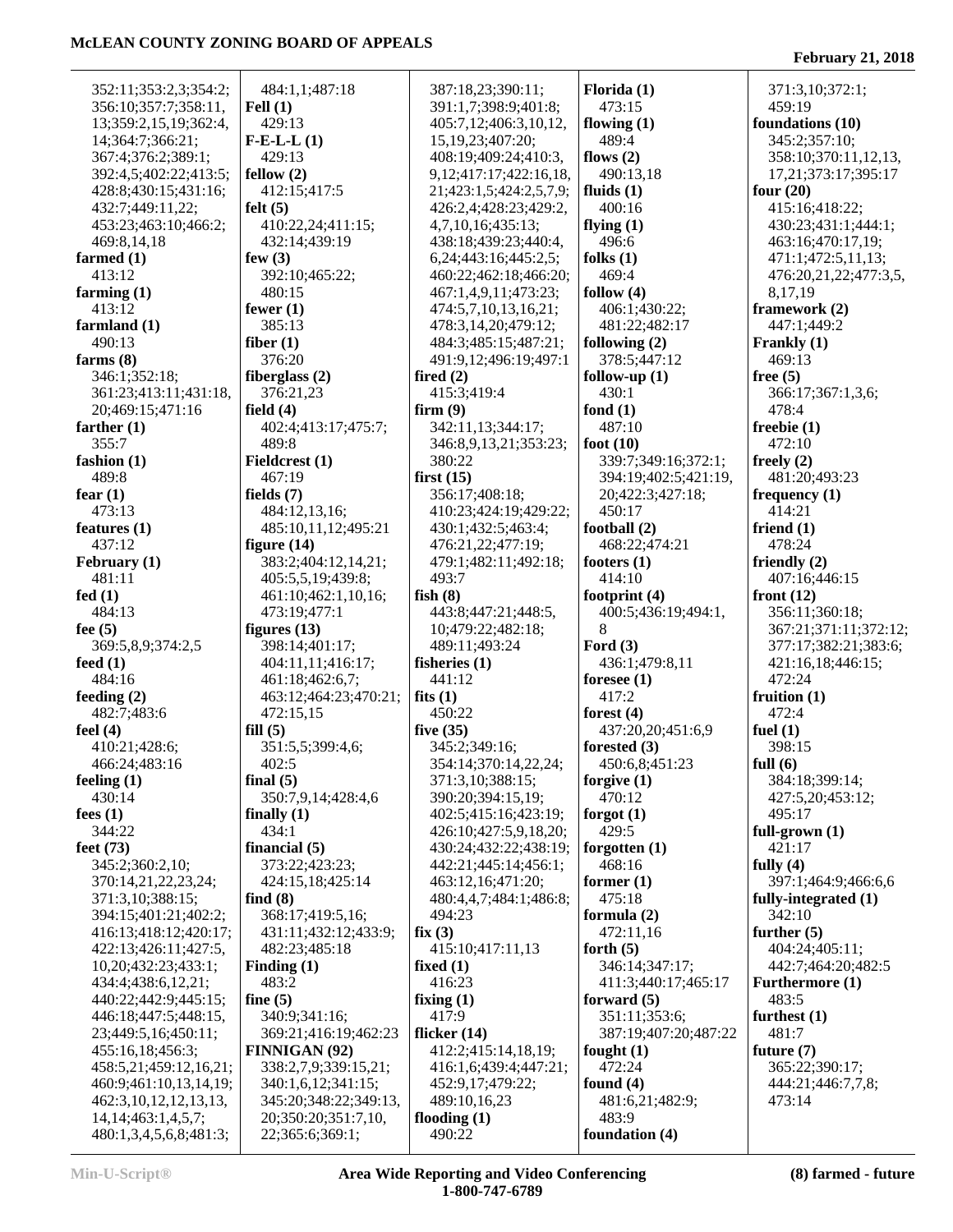Ĭ.

|                                               | 463:11;468:9;469:4;                  | guidance $(2)$                               | 446:3                                   | 445:12                                    |
|-----------------------------------------------|--------------------------------------|----------------------------------------------|-----------------------------------------|-------------------------------------------|
| G                                             | 471:24;478:24;484:16;<br>487:19      | 466:12,13                                    | hard $(5)$<br>401:15;421:1;             | help (6)<br>404:1;441:21;                 |
|                                               | Google(2)                            | guidelines $(2)$<br>482:18;495:6             | 453:12;466:18;469:20                    | 460:24;471:24;472:1;                      |
| gain(4)                                       | 460:10;480:3                         | guy(6)                                       | Hardin $(1)$                            | 494:11                                    |
| 409:9;446:4;470:16,<br>18                     | gauge(2)                             | 417:8;440:3;461:3,5,                         | 465:5                                   | helped $(2)$                              |
| gas-fired $(1)$                               | 487:12;488:15                        | 7;496:3                                      | hardly $(1)$                            | 343:6;478:24                              |
| 342:6                                         | GPS(1)                               | guys(12)                                     | 421:19                                  | helpful $(1)$                             |
| gave(8)                                       | 481:10                               | 391:24;392:18;                               | Harper $(1)$                            | 485:19                                    |
| 419:9;420:20;                                 | grade(7)                             | 393:4,7;394:13;                              | 496:4                                   | helps $(2)$                               |
| 436:13;460:19;462:9,                          | 344:24;345:2;350:7,                  | 395:18,22;425:24;                            | harrier $(6)$                           | 409:18,19                                 |
| 15;464:23;472:15                              | 9;370:15;394:19;402:4                | 478:18;483:22;495:16,                        | 483:9;485:9;495:16,                     | Henline (49)                              |
| general (8)                                   | $\boldsymbol{graded}\left( 2\right)$ | 18                                           | 18,20;496:6                             | 338:12,19,21,24;                          |
| 405:23;406:1;                                 | 350:18;403:6                         | $guys'$ (1)<br>393:5                         | harriers $(2)$<br>483:11;484:21         | 430:4;434:3,6;435:16,                     |
| 417:21;472:7,8,14,16;                         | grading(3)<br>350:10,16;369:21       |                                              | Hartke $(3)$                            | 21, 24; 436: 18, 22;<br>440:21;442:2,6,9; |
| 477:2                                         | graphs(1)                            | H                                            | 418:20;419:24;                          | 446:9,18;447:9,20;                        |
| generalization (1)<br>352:17                  | 412:19                               |                                              | 420:20                                  | 448:20,23;449:14,17,                      |
| Generally (4)                                 | gravel(1)                            | habitat (14)                                 | haul $(6)$                              | 24;450:7;451:6,14,15,                     |
| 383:3;384:7;392:14;                           | 350:8                                | 430:17;438:8,10;                             | 350:23;366:24;                          | 24;479:3,9,15,21;                         |
| 400:3                                         | $gr(6)$                              | 447:22;448:11;451:10,                        | 367:3,24;382:13;394:8                   | 485:22;486:3,5;487:7,                     |
| generate $(1)$                                | 409:7,23;411:1;                      | 24;452:1;479:23;                             | hauled $(3)$                            | 14, 16; 488: 4, 24; 490: 6,               |
| 414:21                                        | 421:17;473:1,13                      | 481:17;483:15,17;                            | 350:13;374:23;                          | 18;491:18,20,21,23;                       |
| generated (1)                                 | greater(4)                           | 484:20;485:9                                 | 399:12                                  | 492:3                                     |
| 483:12                                        | 451:23;458:5;464:7;                  | half $(32)$                                  | hauling $(13)$                          | here's $(3)$                              |
| generation $(1)$                              | 473:2                                | 338:22;384:23;                               | 342:24;350:13;                          | 440:14;462:10;                            |
| 342:5                                         | green(1)<br>393:7                    | 385:1,9,11,19;416:20;<br>419:3;421:16;434:2; | 351:5;366:12,16;<br>367:5;375:17;382:4; | 470:10<br>hertz $(5)$                     |
| generic $(1)$                                 | greener(1)                           | 448:1,9,15,16,20,22;                         | 383:2;384:15;393:18;                    | 411:24;412:1;414:2,                       |
| 450:20                                        | 393:10                               | 449:13,23;450:16,19;                         | 399:18;403:23                           | 3,6                                       |
| generically (1)<br>453:8                      | $\textbf{grew}$ (1)                  | 453:14;465:9,15;                             | hazardous (6)                           | hey $(2)$                                 |
| gentleman $(2)$                               | 468:12                               | 466:11;479:20;480:2,                         | 400:14,19,23;401:1,                     | 417:11;445:11                             |
| 390:16;491:21                                 | $grin$ -and-bear-it $(1)$            | 2,4,8;483:24;485:21;                         | 4,6                                     | Hi(2)                                     |
| gentlemen (1)                                 | 411:21                               | 488:21                                       | head $(4)$                              | 391:8;474:18                              |
| 407:4                                         | grind(1)                             | handbook $(1)$                               | 360:19;373:4;                           | higher $(3)$                              |
| gets(3)                                       | 349:16                               | 384:13                                       | 401:16;426:2                            | 381:15;414:14,19                          |
| 412:6;468:23;469:21                           | grinding(1)                          | Haney $(54)$                                 | heads $(2)$                             | highest $(4)$                             |
| Gibson $(2)$                                  | 426:10<br>$\arccos(1)$               | 401:10,10,13;404:6;<br>405:2,11;410:8,10,11, | 436:1;457:17<br>health $(6)$            | 430:6;434:11;435:4;<br>438:13             |
| 441:14,15                                     | 379:15                               | 15, 15; 417: 20, 23; 418: 3,                 | 409:5,7;412:5;                          | highlighted (2)                           |
| given $(5)$<br>401:21;423:23;                 | ground (4)                           | 7, 10, 18; 419: 13, 18, 21;                  | 441:24:475:14,21                        | 456:23:492:9                              |
| 469:20,21;496:4                               | 401:24;413:5;421:8;                  | 420:3,5,11,13,18;                            | hear $(2)$                              | highway $(1)$                             |
| gives(1)                                      | 469:18                               | 421:1,6,15;422:2,8,15;                       | 414:23;417:10                           | 421:13                                    |
| 382:5                                         | grounds (1)                          | 445:7;454:16,16,19;                          | heard $(5)$                             | hired $(2)$                               |
| giving $(2)$                                  | 483:6                                | 459:22;460:3,6,9,13,                         | 411:2;436:20;468:6;                     | 353:19,23                                 |
| 412:16;419:16                                 | group(2)                             | 16;461:2,5,9,14,17,21,                       | 480:9;491:17                            | historical (1)                            |
| glass $(1)$                                   | 340:21;352:4                         | 24;462:5,9;463:19;                           | hearing $(6)$                           | 355:1                                     |
| 474:2                                         | guarantee $(2)$                      | 465:3;468:13,14                              | 407:5;448:17;                           | historically (1)                          |
| goes(19)                                      | 346:16;415:7<br>guaranties $(1)$     | $H-A-N-E-Y(1)$<br>410:16                     | 449:11;467:16;468:4;<br>487:5           | 343:4<br>history $(1)$                    |
| 347:4;365:23;369:3;                           | 346:18                               | Hang $(2)$                                   | hearings $(1)$                          | 470:4                                     |
| 402:18;405:20;412:11;<br>415:13,21;417:23,24; | guards $(1)$                         | 417:17:494:6                                 | 341:10                                  | hitting $(1)$                             |
| 421:12;422:9;435:22,                          | 474:3                                | happen $(6)$                                 | Heavy $(6)$                             | 415:18                                    |
| 23;436:18;446:10;                             | guess $(20)$                         | 421:3;444:4;454:7;                           | 344:3;393:17;394:8;                     | hold(1)                                   |
| 457:17,19;490:22                              | 348:14,22;369:15;                    | 470:8;487:9;489:11                           | 434:22,23;452:20                        | 479:18                                    |
| $\text{golden} \left( 1 \right)$              | 370:10;385:22;387:23;                | happened $(1)$                               | heck $(4)$                              | holds $(1)$                               |
| 495:21                                        | 389:7;393:10;395:11,                 | 449:10                                       | 401:24;402:20,23;                       | 425:13                                    |
| good (24)                                     | 16;408:1;421:18;                     | happening $(3)$                              | 418:5                                   | hole $(5)$                                |
| 348:11;407:3;409:8,                           | 426:5;443:21,24;                     | 391:19;397:15;                               | height $(1)$                            | 398:21;401:18,19;                         |
| 12, 13, 22; 419: 10;                          | 450:9;458:19;468:8;<br>477:15;496:22 | 487:11<br>happens $(1)$                      | 415:21<br>held $(2)$                    | 402:12,19<br>holes $(4)$                  |
| 424:3;437:5;439:11;                           | guessing $(1)$                       | 368:19                                       | 346:13,21                               | 350:15;399:8,9;                           |
| 440:18;441:12,14;<br>443:5,9,14;454:20;       | 348:14                               | happy $(1)$                                  | Hello $(1)$                             | 402:9                                     |
|                                               |                                      |                                              |                                         |                                           |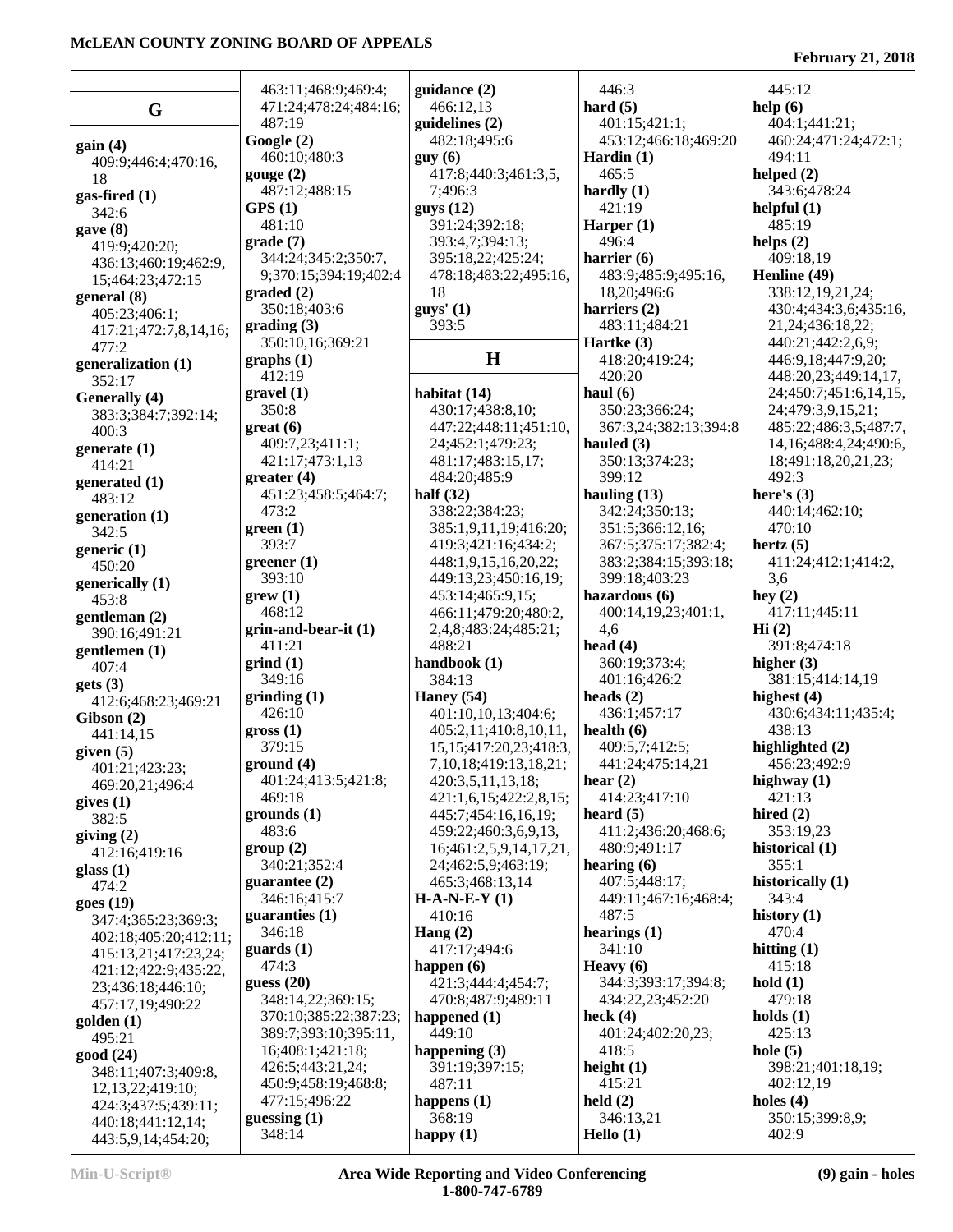| interested (1)<br>interesting $(1)$<br>interfering $(1)$<br>internally $(4)$<br>404:1;453:4;466:17;<br>412:3;419:6,23<br>interpretation (2)<br>interpretations (1)<br>347:11;351:19;<br>364:15;365:4,21;<br>369:3;374:23,24;<br>377:1;383:17,23; |
|--------------------------------------------------------------------------------------------------------------------------------------------------------------------------------------------------------------------------------------------------|
|                                                                                                                                                                                                                                                  |
|                                                                                                                                                                                                                                                  |
|                                                                                                                                                                                                                                                  |
|                                                                                                                                                                                                                                                  |
|                                                                                                                                                                                                                                                  |
|                                                                                                                                                                                                                                                  |
|                                                                                                                                                                                                                                                  |
|                                                                                                                                                                                                                                                  |
|                                                                                                                                                                                                                                                  |
|                                                                                                                                                                                                                                                  |
|                                                                                                                                                                                                                                                  |
|                                                                                                                                                                                                                                                  |
|                                                                                                                                                                                                                                                  |
|                                                                                                                                                                                                                                                  |
|                                                                                                                                                                                                                                                  |
|                                                                                                                                                                                                                                                  |
|                                                                                                                                                                                                                                                  |
|                                                                                                                                                                                                                                                  |
|                                                                                                                                                                                                                                                  |
|                                                                                                                                                                                                                                                  |
|                                                                                                                                                                                                                                                  |
|                                                                                                                                                                                                                                                  |
|                                                                                                                                                                                                                                                  |
|                                                                                                                                                                                                                                                  |
|                                                                                                                                                                                                                                                  |
|                                                                                                                                                                                                                                                  |
|                                                                                                                                                                                                                                                  |
|                                                                                                                                                                                                                                                  |
| 387:14;389:17;393:1;                                                                                                                                                                                                                             |
| 395:20;396:10;398:21;                                                                                                                                                                                                                            |
| 405:4;412:6,11;                                                                                                                                                                                                                                  |
| 418:19;432:12;444:11;                                                                                                                                                                                                                            |
| 452:24;457:19;458:12;                                                                                                                                                                                                                            |
|                                                                                                                                                                                                                                                  |
| 462:18,22;472:6,11,14;                                                                                                                                                                                                                           |
| 483:23;488:8;490:9,                                                                                                                                                                                                                              |
|                                                                                                                                                                                                                                                  |
|                                                                                                                                                                                                                                                  |
|                                                                                                                                                                                                                                                  |
| introduce (1)                                                                                                                                                                                                                                    |
|                                                                                                                                                                                                                                                  |
| introduction (1)                                                                                                                                                                                                                                 |
|                                                                                                                                                                                                                                                  |
| Invenergy $(13)$                                                                                                                                                                                                                                 |
| 415:6;417:5,7,12;                                                                                                                                                                                                                                |
| 418:21;419:9;437:17;                                                                                                                                                                                                                             |
| 448:15,17;449:12;                                                                                                                                                                                                                                |
| 450:11;451:3;453:11                                                                                                                                                                                                                              |
| Invenergy's $(1)$                                                                                                                                                                                                                                |
|                                                                                                                                                                                                                                                  |
| Inventories (2)                                                                                                                                                                                                                                  |
| 450:21;479:7                                                                                                                                                                                                                                     |
| <b>Inventory</b> $(4)$                                                                                                                                                                                                                           |
|                                                                                                                                                                                                                                                  |
| 433:3;434:8;438:2;                                                                                                                                                                                                                               |
|                                                                                                                                                                                                                                                  |
|                                                                                                                                                                                                                                                  |
|                                                                                                                                                                                                                                                  |
| 399:18;441:11                                                                                                                                                                                                                                    |
|                                                                                                                                                                                                                                                  |
| 427:23;428:9;439:7;                                                                                                                                                                                                                              |
| 440:12;441:3,5;451:11                                                                                                                                                                                                                            |
|                                                                                                                                                                                                                                                  |
|                                                                                                                                                                                                                                                  |
| 365:10;448:5                                                                                                                                                                                                                                     |
| irregardless (1)                                                                                                                                                                                                                                 |
|                                                                                                                                                                                                                                                  |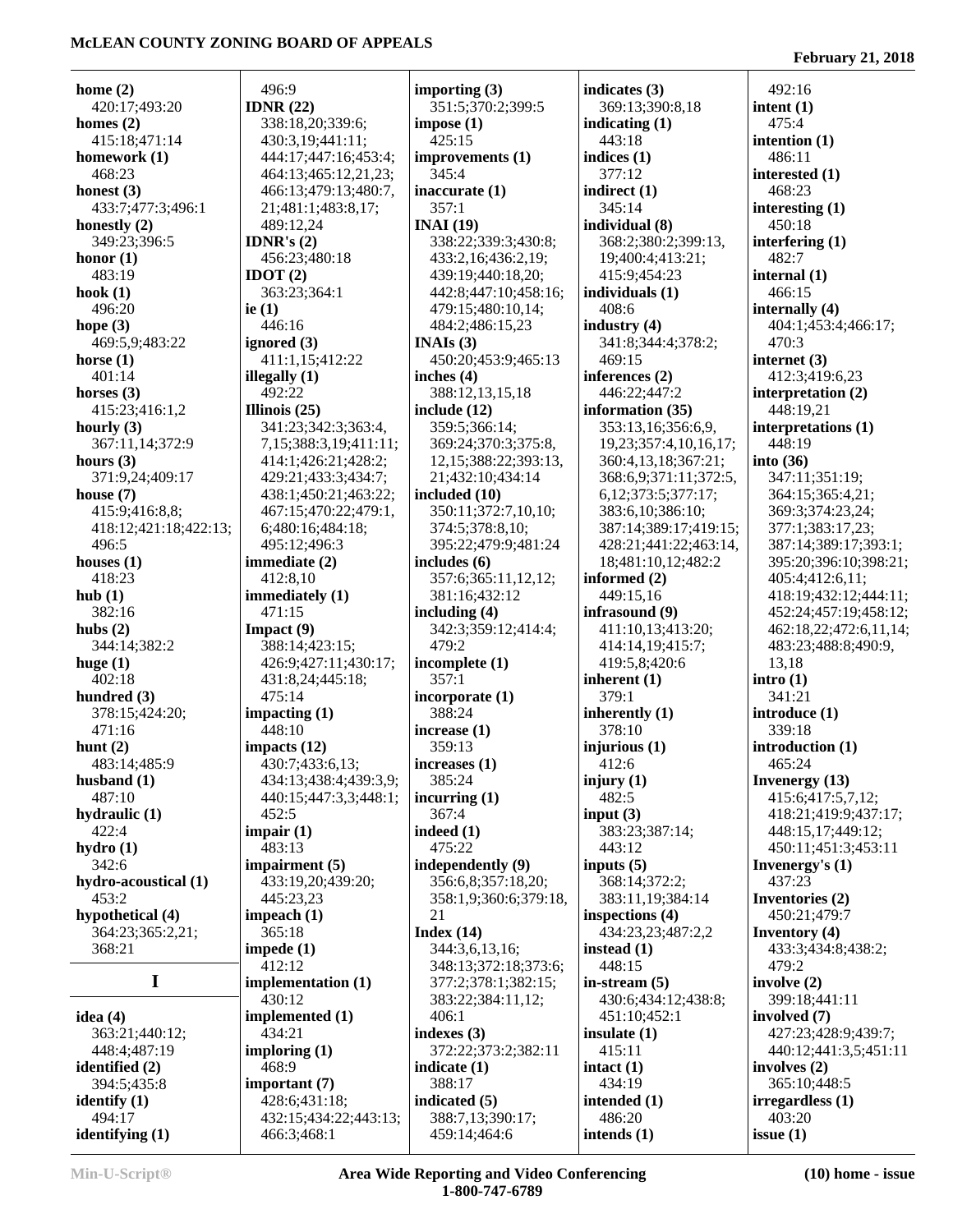| 468:1                          | 483:4;493:18                | land $(3)$                    | 468:4                           | 376:14;403:8;455:9;                    |
|--------------------------------|-----------------------------|-------------------------------|---------------------------------|----------------------------------------|
| issues $(13)$                  | Killian $(1)$               | 400:3;421:2;452:2             | learn $(3)$                     | 489:21                                 |
| 404:4;408:2;418:15;            | 478:6                       | landfill $(19)$               | 433:12;455:2;469:10             | light $(2)$                            |
| 420:23;446:19;469:4;           | killing(1)                  | 346:24;347:2,4,5,6;           | learned $(2)$                   | 455:5;473:14                           |
| 475:14,21;487:8;               | 431:11                      | 348:24;349:5,12;              | 361:19;419:6                    | likely $(2)$                           |
| 488:23;489:1,3;490:22          | $\operatorname{kind}(21)$   | 350:2,3;369:3;373:18;         | learning $(2)$                  | 397:12;447:3                           |
| $\left[ \text{SU (1)} \right]$ | 338:12;365:6;               | 374:2,3,9,23;375:23;          | 444:4:445:16                    | likes $(1)$                            |
| 441:3                          | 392:22;393:6;401:2;         | 376:16;384:14                 | leased $(1)$                    | 416:2                                  |
| item $(4)$                     | 413:2,16;416:5;             | landfills $(1)$               | 400:3                           | limit(1)                               |
| 370:9;375:18;380:7;            | 423:13;439:5,5,23;          | 344:21                        | least $(6)$                     | 446:24                                 |
| 466:8                          | 440:22;449:7,8;450:7;       | landowner $(6)$               | 363:15;366:17;                  | Limitations (1)                        |
| items $(2)$                    | 453:24;454:1;465:14;        | 389:7,8,9,11,15;              | 379:15;386:9;390:16;            | 356:15                                 |
| 359:14;390:15                  | 469:21;474:5                | 490:23                        | 416:13                          | limits $(3)$                           |
|                                | kinds $(13)$                | landowners (3)                | leave $(5)$                     | 403:20,21;431:24                       |
| ${\bf J}$                      | 362:15;364:2,3;             | 409:11;423:23;                | 370:23;450:4,6;                 | line $(14)$                            |
|                                | 372:2;391:14;392:24;        | 426:23                        | 458:24;459:15                   | 346:10;347:11,12,                      |
| Jackhammer (1)                 | 405:15;414:12;433:5;        | landscape $(1)$               | leaving $(2)$                   | 17;375:18;387:11;                      |
| 349:18                         | 440:3;441:20;452:5;         | 350:9                         | 350:14,15                       | 390:10;421:11;422:8,                   |
| jackhammered (1)               | 489:14                      | language $(6)$                | led(1)                          | 8;458:17;479:8,11;                     |
| 349:19                         | kissing $(1)$               | 389:18,20;411:16,             | 458:20                          | 482:1                                  |
| Jeff(2)                        | 422:9                       | 22;448:22;492:11              | left(5)                         | linear $(1)$                           |
| 339:18,24                      | knew $(2)$                  | large $(5)$                   | 339:18;394:17;                  | 360:2                                  |
| Jeffrey $(2)$                  | 441:6;479:6                 | 353:23;411:12;                | 395:12;413:18;451:9             | linearly $(1)$                         |
| 340:3,9                        | knock $(1)$                 | 414:19;416:12,16              | $\text{legal } (1)$             | 385:18                                 |
| jibe $(1)$                     | 472:12                      | larger(1)                     | 496:16                          | lines $(3)$                            |
| 462:16                         | knowing $(5)$               | 414:13                        | length $(1)$                    | 413:7;414:18;470:11                    |
| $\text{Jim} (2)$               | 362:7,9;451:11;             | last $(15)$                   | 401:22                          | list $(2)$                             |
| 338:7;478:6                    | 454:3;482:16                | 338:11,16;340:2;              | Leroy $(1)$                     | 378:11;481:4                           |
| job $(4)$                      | knowledge $(3)$             | 352:2,4,5;355:2,5;            | 467:19                          | listed $(5)$                           |
| 354:4;409:8,22;                | 427:19;439:18;446:4         | 405:21;410:13;412:16;         | less (17)                       | 373:8,9;378:17,19;                     |
| 429:21                         | knows $(2)$                 | 419:6;423:6;467:12,20         | 345:3;352:21;                   | 458:4                                  |
| John(4)                        | 441:13;468:14               | lastly $(1)$                  | 381:13;393:8;411:20;            | listen $(2)$                           |
| 410:7;466:23;                  | Kopp $(31)$                 | 344:20                        | 418:12;430:18;440:21;           | 469:3;483:18                           |
| 467:10,13                      | 339:18,23,24;340:3,         | late $(2)$                    | 451:1;455:17,18;                | listened $(2)$                         |
| Jolly(14)                      | 3,9,9,14,16,20,24;          | 416:22;426:5                  | 456:3,20;459:12;                | 468:19;469:1                           |
| 398:10,10,13;401:7;            | 341:7,13,18;346:2,18;       | later $(3)$                   | 477:18,20;494:14                | listeners $(1)$                        |
| 426:6,6,8;428:22;              | 347:3,8,13,16,23;           | 385:2;394:13;408:10           | lesser $(1)$                    | 468:9                                  |
| 468:13,20;474:23,23;           | 348:3,8,17;349:4,18,        | latter $(1)$                  | 452:3                           | listening $(4)$                        |
| 475:1;478:2                    | 23;350:10;351:1;            | 467:22                        | letter $(11)$                   | 417:4,15;491:8;                        |
| Julia $(1)$                    | 352:2;404:4                 | Lawndale $(1)$                | 338:15;339:14;                  | 495:15                                 |
| 338:6                          | $K-O-P-P(2)$                | 490:16                        | 389:21;456:23;457:2;            | little $(11)$                          |
| jurisdiction $(1)$             | 340:4,10                    | lay(1)                        | 466:1;481:5,24;482:3;           | 342:19;345:12;                         |
| 448:6                          | Kuritz (2)                  | 421:1                         | 483:8;492:5                     | 348:22;401:15;410:23;                  |
| jurisdictions (1)              | 338:6;350:22                | layer $(2)$                   | letters $(1)$                   | 413:10;418:4;421:16;                   |
| 342:8                          |                             | 394:22,24                     | 466:9                           | 468:21;470:20;478:23                   |
| justifiable (1)                | L                           | layers $(1)$                  | level $(4)$                     | live $(17)$                            |
| 451:17                         |                             | 395:2                         | 349:16;414:14;                  | 411:18;415:15;                         |
| K                              | labeled $(1)$               | layout $(6)$<br>357:21,22,24; | 443:23;452:22                   | 416:9,18;417:19,22;                    |
|                                | 436:4<br>labor(18)          | 358:10;360:7;418:1            | levels $(3)$<br>411:10;414:5,19 | 418:3;421:6;457:21;<br>469:14;475:2,4; |
| Kansas $(3)$                   | 342:24;358:17,20;           | layouts $(1)$                 | levy(2)                         | 487:10;488:23,23;                      |
| 340:4,11;341:3                 | 367:8,11;372:9,16,20;       | 487:16                        | 488:13,14                       | 490:9,12                               |
| keep(3)                        | 374:18;375:9;377:3,3,       | layperson $(1)$               | Lexington $(2)$                 | livelihood (1)                         |
| 433:1;490:2;496:11             | 4, 11, 22; 378: 1; 380: 11; | 493:4                         | 356:19;357:5                    | 409:14                                 |
| Keith $(7)$                    | 383:21                      | lead $(1)$                    | Lexington-Chenoa (1)            | lives $(2)$                            |
| 338:14,20;414:15;              | $\text{labs}(1)$            | 341:21                        | 463:10                          | 418:16;467:21                          |
| 415:24;447:15;463:23;          | 471:20                      | leader $(1)$                  | liberty $(1)$                   | livestock $(1)$                        |
| 479:13                         | lack $(1)$                  | 401:18                        | 420:6                           | 416:5                                  |
| kid(1)                         | 446:21                      | leaders $(1)$                 | licensed $(2)$                  | living $(1)$                           |
| 421:16                         | ladies $(1)$                | 473:4                         | 341:22;363:4                    | 405:17                                 |
| kids(1)                        | 407:3                       | leadership $(1)$              | life $(11)$                     | Livingston $(3)$                       |
| 472:24                         | Lake $(2)$                  | 473:5                         | 352:11,19;353:2,3;              | 339:4;374:9;469:17                     |
|                                | 453:15,19                   | leaning $(1)$                 | 359:3;362:3;364:7;              | loaded $(1)$                           |
| kill(2)                        |                             |                               |                                 |                                        |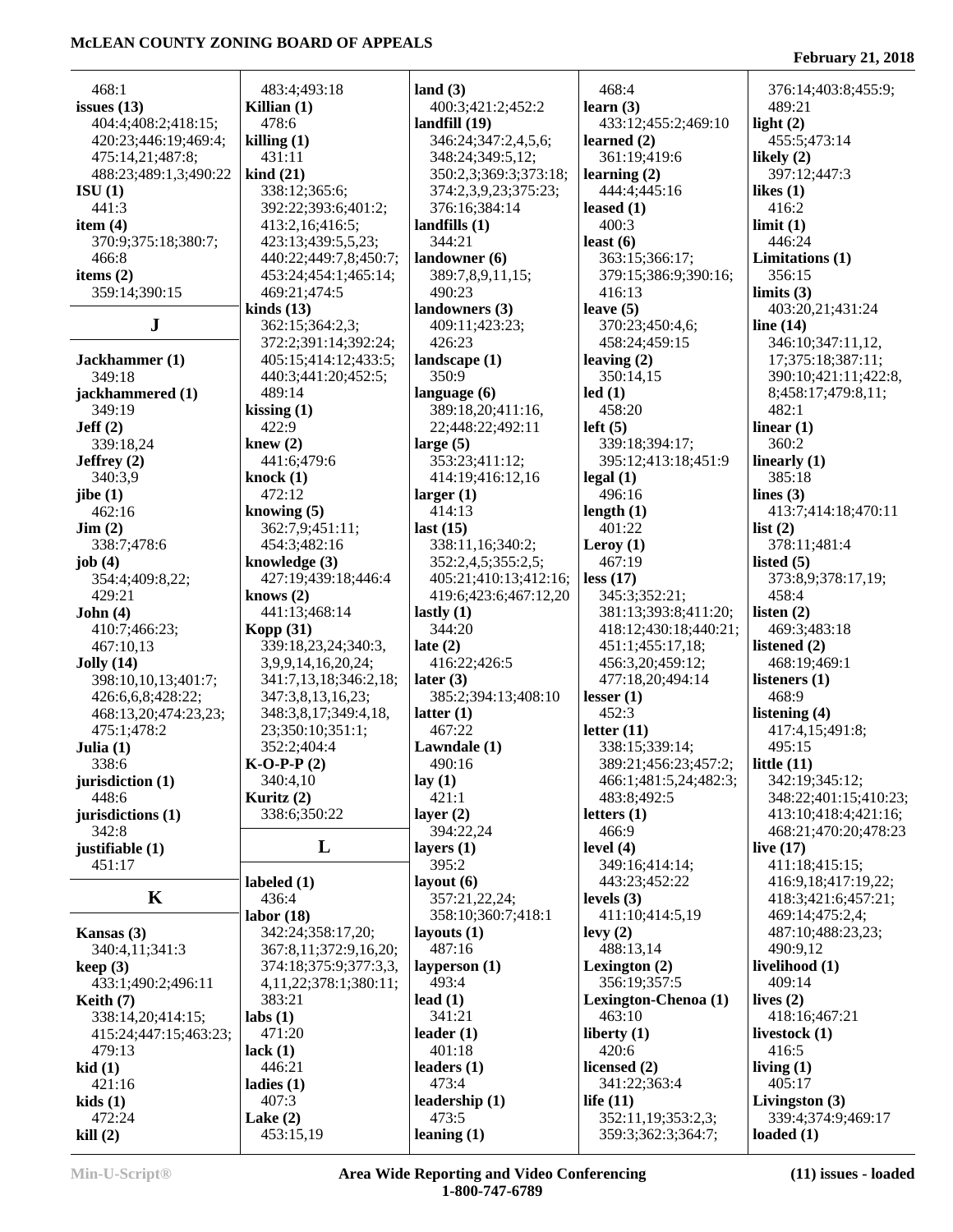#### 375:1 **local (11)** 344:7,20,22;377:4,8; 409:17,21;429:20; 441:18;472:9,12 **localize (1)** 372:20 **locally (2)** 377:24;443:10 **locate (1)** 483:11 **located (3)** 339:4,5;398:21 **location (4)** 381:24;430:16; 431:17;494:10 **locations (1)** 494:13 **long (7)** 347:14;379:4;381:3; 443:3;452:3;466:7; 472:20 **longitudinal (1)** 442:24 **look (19)** 350:7,9;373:4; 377:18;382:21;409:9; 413:19;415:2;416:10; 428:18;444:13;452:23; 455:24;470:12;479:7; 480:2;494:6;495:4,5 **looked (4)** 377:1;396:3;432:7; 480:11 **looking (8)** 354:7;382:2;387:22; 403:5;409:2;413:4; 433:22;496:11 **looks (3)** 432:8;470:13;492:6 **lose (3)** 437:11,11;451:8 **losing (1)** 437:19 **loss (2)** 446:1,4 **lost (5)** 437:19,21;448:17, 24;468:8 **lot (28)** 383:16;393:5;411:6, 17,17;413:24;419:6,7; 433:8;434:18;439:13; 446:14,15;451:6; 453:6,21;454:10; 455:1,2,7;462:19; 466:16;468:3,14,15; 471:19;485:11;488:7 **lots (1)** 343:21 **love (1)** 475:6 **low (3)** 414:21;481:18,18 **lower (5)** 355:3;447:14;450:7; 451:5,15 **lubricants (1)** 400:22 **lubricating (1)** 400:16 **Luckily (1)** 413:9 **lying (1)** 420:3 **M** 408:24 **ma'am (3)** 404:6;419:24;422:15 **Mackinaw (12)** 338:13,22,23; 435:22;448:21,23; 451:16;453:13;479:2, 10;485:2,4 **Macon (2)** 414:10;419:3 **main (1)** 411:5 **mainly (1)** 346:5 **maintain (1)** 490:6 **maintains (1)** 491:23 **maintenance (1)** 473:11 **makes (4)** 344:8;382:3;431:15, 21 **making (1)** 438:13 **man (4)** 371:9;468:18,18,22 **manage (3)** 340:21;391:18;448:7 **management (3)** 432:5;447:12;482:22 **manager (2)** 460:18;462:9 **manner (1)** 387:6 **manufacturer (2)** 343:12;357:15 **many (10)** 371:9,24;379:9; 383:4;398:2;418:19; 419:1;451:13;463:1; 473:3 **map (8)** 417:22;435:15,21; 436:4;457:6;479:1,9; 481:8 **maple (1)** 421:17 **marker (2)** 421:12;422:9 **market (13)** 344:7,12;354:6,13; 376:22;380:5,19,21,24; 381:6,7,11,13 **Mary (1)** 338:7 **matches (1)** 343:7 **Matejka (7)** 408:18,21,22,23,23; 410:4,6 **M-A-T-E-J-K-A (1) material (19)** 347:2;349:21;357:2; 358:17;362:10,13; 365:22;376:18,21,24; 378:23;380:3;381:14, 17;382:13;396:6; 399:6;400:11;401:6 **materials (5)** 343:1;355:11; 360:20;375:16;400:14 **math (3)** 461:18;462:11,17 **mathematics (2)** 469:20;471:3 **matter (1)** 455:6 **maximally (1)** 454:5 **May (12)** 373:3;380:6;390:7, 18;423:16;427:15; 429:15;439:20;456:17; 464:1;469:24;484:19 **maybe (9)** 340:14;392:6;402:1; 418:24;432:16;471:5; 473:2;475:9,12 **MBA (1)** 341:2 **McDonnell (10)** 339:19;340:16; 342:9;353:19;356:18, 22,24,24;368:12; 391:20 **McLean (20)** 339:5;349:1;377:21; 382:13;383:5;386:14, 18,22;410:17;430:11, 17;436:15,16;451:16; 458:17;472:3;485:1,6, 7;496:12 **mean (44)** 349:1,14,15;350:5; 355:4;361:1,1,22; 365:7;368:14;369:15; 371:14;379:22;380:10; 385:21;392:2,12,14; 395:4,13;399:2; 401:14;403:11;405:15, 20,24;412:24;417:14; 419:24;427:13,23; 435:21;440:4,11; 441:16,21;443:8; 471:12,13,16,18;489:4, 12;496:10 **meandering (1)** 437:12 **meaning (2)** 400:2,3 **meaningful (2)** 365:16,19 **Means (11)** 344:3;349:9;372:17, 20;373:8;374:22; 377:11;378:1;384:13; 397:10;407:6 **meant (3)** 426:22;448:20,22 **measure (3)** 422:11;461:21; 464:24 **measurements (2)** 455:14;456:12 **measures (2)** 434:17;449:6 **mechanisms (1)** 433:14 **mediocre (2)** 472:21,23 **meet (2)** 363:16;464:19 **meeting (2)** 410:17;411:3 **mega (1)** 471:4 **megawatts (1)** 470:15 **Members (3)** 338:5,9;410:20 **men (1)** 446:15 **mention (1)** 355:15 **mentioned (17)** 343:16;355:20; 356:3;359:19;410:23; 426:12;427:16;431:6; 432:4;442:22;463:24; 465:9;466:9;479:12, 14;485:24;491:19 **mentions (1)** 466:5 **merely (2)** 466:2,3 **merge (1)** 470:1 **merged (1)** 470:8 **Metal (7)** 344:12;354:6,13,22; 379:16;393:12;474:3 **metals (1)** 379:14 **methodology (1)** 345:11 **methods (2)** 349:9;397:10 **mic (2)** 395:20;396:10 **Michael (4)** 338:6;388:1;408:22, 23 **microphone (1)** 460:23 **midwest (1)** 431:21 **might (8)** 392:23;395:1;398:2; 403:24;413:23;447:13; 452:17;469:7 **Mike (2)** 408:18;423:12 **mile (41)** 338:23;382:24; 413:1;416:16,20; 434:2;447:19;448:1,9, 16,16,20,22;449:13,23; 450:7,16,19;453:12,14; 464:2,12,14,17,22; 465:10,15;466:11; 479:16,20;480:2,2,4,8; 482:13;483:24;485:21; 488:21;489:1;492:12; 493:24 **mileage (1)** 382:21 **miles (13)** 383:4;413:1;464:7, 11;469:18,19;471:21, 23;481:6;494:8,23,24; 495:1 **million (16)** 345:13,17,18;375:6; 378:22;379:8,13; 470:18,19,19,20;472:4, 5;476:17,18,19 **min (1)** 425:19 **mind (3)** 405:13;438:19;454:2 **mine (1)** 339:15 **mineral (1)** 469:15 **minimal (4)** 346:24;396:4; 433:21;446:1 **minimize (3)** 447:20;479:19,21 **minimum (7)** 363:7;425:15,17,20; 426:22;434:4;438:12 **minute (2)** 339:17;417:17 **minutes (6)**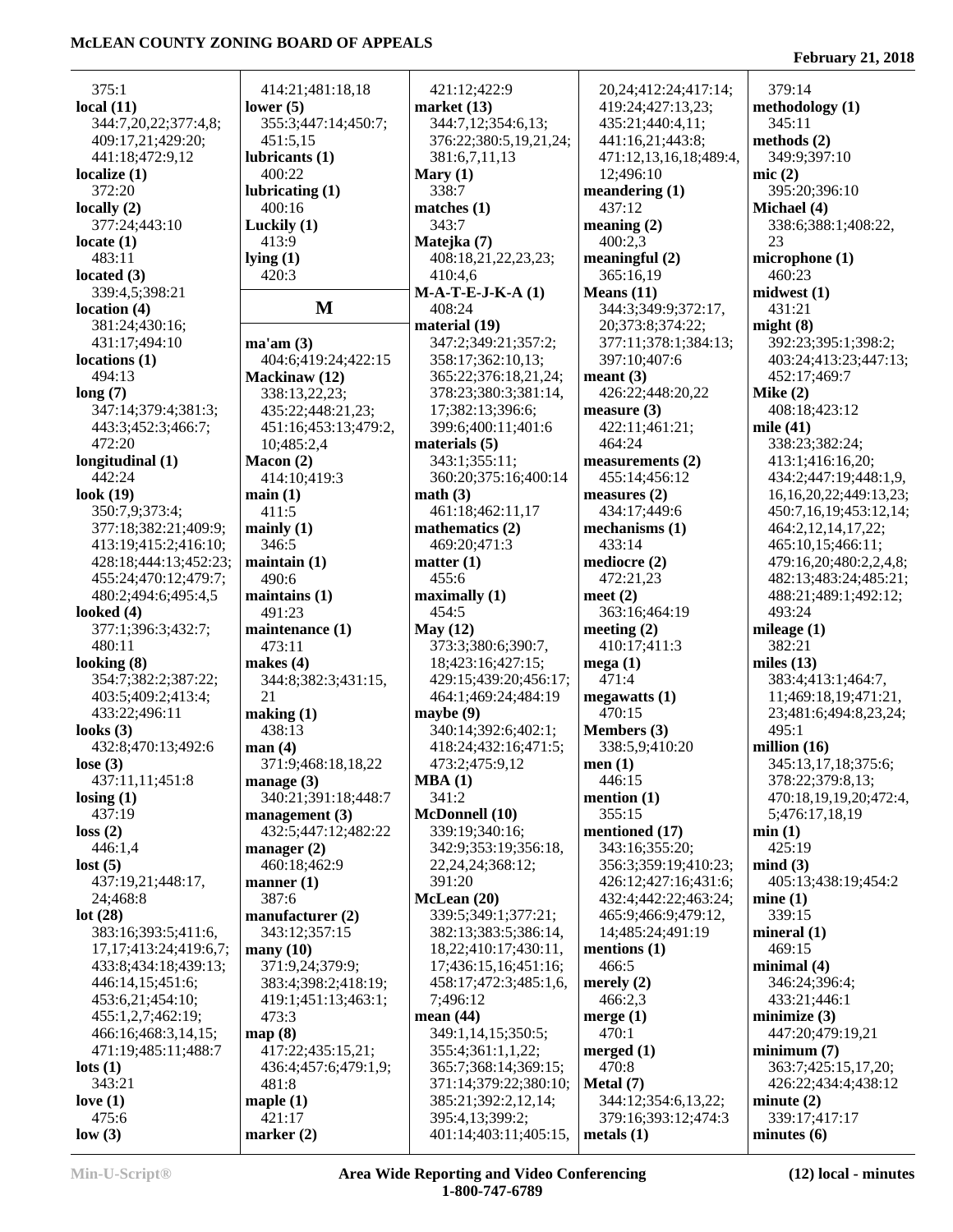÷,

| 352:5;406:8;407:9,                          | 354:14;377:8;385:14,                           | 412:4;423:5,6;429:7;                   | nesting(2)                      | nowhere $(1)$                        |
|---------------------------------------------|------------------------------------------------|----------------------------------------|---------------------------------|--------------------------------------|
| 10,11,14                                    | 17, 19, 24; 393: 8; 397: 12,                   | 467:11,12,13;478:21;                   | 483:7:494:9                     | 411:22                               |
| misidentified (1)                           | 14;398:5;405:18;                               | 495:17                                 | nests(2)                        | Ns(1)                                |
| 458:24                                      | 409:14;411:9,20;                               | namely $(1)$<br>470:9                  | 494:10,13                       | 423:11                               |
| misidentify (1)<br>459:2                    | 414:22;415:8;439:21;<br>445:16,17;447:4;       | names $(2)$                            | net(4)<br>345:17;382:5,11;      | number $(25)$<br>378:4;380:7;383:24; |
| mislead (1)                                 | 450:24;452:17;463:20;                          | 407:18;463:13                          | 384:3                           | 392:17;402:2;405:15,                 |
| 465:2                                       | 468:16;469:9,12;                               | national $(1)$                         | neutral (6)                     | 18,21;412:14;431:3;                  |
| misrepresentation (1)                       | 470:20;471:14,16;                              | 454:6                                  | 435:9,10,10,11;                 | 432:2,22;434:1;                      |
| 385:15                                      | 473:3,3;476:10;                                | Natural (9)                            | 478:10,12                       | 435:17;438:19;445:14;                |
| missed (1)                                  | 483:24;489:5                                   | 433:3;434:8;438:1;                     | new(5)                          | 452:13;453:5,8;456:1;                |
| 406:15                                      | morning $(1)$                                  | 444:5;450:21;463:23;                   | 449:2;459:20;                   | 463:15;486:7,8;494:9;                |
| missing(1)                                  | 410:17                                         | 465:10;479:2,6                         | 469:23;470:9;471:20             | 496:8                                |
| 433:8                                       | mortality $(2)$                                | nature $(7)$                           | Newer $(1)$                     | numbers (7)                          |
| Missouri (4)                                | 432:3,11                                       | 446:17;451:18;                         | 473:11                          | 345:23;348:2;                        |
| 340:5,11;341:2,23                           | mortgages $(1)$                                | 463:24;464:8,13,15;                    | news(3)                         | 358:14;379:9;453:7;                  |
| mitigate (2)<br>444:10;448:7                | 409:19<br>most(8)                              | 484:6<br>near $(5)$                    | 419:22;449:20;<br>459:12        | 462:19;480:1                         |
| mitigating (1)                              | 349:1;382:3;420:16;                            | 372:23,24;418:16;                      | next(3)                         | nurse $(1)$<br>419:8                 |
| 485:20                                      | 441:23;447:10;455:2;                           | 436:22;457:8                           | 413:17;417:8;495:10             | nuts $(2)$                           |
| <b>Mitigation</b> (5)                       | 473:15,21                                      | nearly (1)                             | nice $(2)$                      | 416:1,6                              |
| 388:14;423:15;                              | Mostly $(1)$                                   | 482:16                                 | 414:16;454:23                   |                                      |
| 426:9;427:12;432:10                         | 470:21                                         | nearest(3)                             | nicer $(1)$                     | $\mathbf 0$                          |
| mobile (1)                                  | motor(1)                                       | 344:9:373:6.7                          | 446:14                          |                                      |
| 471:20                                      | 392:21                                         | nebulous(1)                            | night(11)                       | Oaks(1)                              |
| mobilization (1)                            | move $(7)$                                     | 454:1                                  | 338:11;352:2,4;                 | 453:11                               |
| 386:2                                       | 351:15,18;358:5;                               | necessarily (2)                        | 407:2;412:16;413:22;            | object $(2)$                         |
| mobilize (2)                                | 394:12;408:12;451:8;                           | 481:20;487:3                           | 432:4;434:17;439:7;             | 390:9;459:18                         |
| 385:24;386:6                                | 475:7                                          | necessary(2)                           | 496:22;497:2                    | objected $(1)$                       |
| model (15)                                  | moved $(1)$                                    | 344:21;403:11                          | nightmare $(1)$                 | 437:22                               |
| 342:23,24;343:1,6,                          | 395:3                                          | need(18)                               | 473:15                          | objection $(1)$                      |
| 10;368:10;372:18;<br>383:12,14,20,23;384:2; | moving $(1)$<br>408:14                         | 393:24;394:3;<br>395:16;440:14;442:15, | nobody(1)<br>414:4              | 341:15<br>objectors (3)              |
| 387:4,9;398:18                              | mow(1)                                         | 16, 19; 446: 12, 12, 16;               | nobody's (2)                    | 352:4;365:16;469:2                   |
| modification (8)                            | 421:19                                         | 469:11,12,14,22;470:9;                 | 368:11;417:9                    | obligation (2)                       |
| 430:19;433:24;                              | Mrs(1)                                         | 473:5;474:2;483:16                     | noise(6)                        | 496:14,16                            |
| 434:3,9,10;435:5;                           | 491:17                                         | needed $(4)$                           | 411:24;420:19;                  | obtained $(1)$                       |
| 443:22;444:13                               | much(8)                                        | 444:11;471:18;                         | 447:20;452:20;479:22;           | 445:22                               |
| modifications (3)                           | 348:15;383:18;                                 | 477:24;492:4                           | 483:12                          | obtaining $(3)$                      |
| 393:22;430:24;466:7                         | 396:6,14;398:15;                               | needing(1)                             | nonlisted (1)                   | 482:11;492:18;493:7                  |
| modify (1)                                  | 401:23;469:9;472:19                            | 493:11                                 | 431:13                          | obviously (8)                        |
| 443:24                                      | multiple $(9)$                                 | $\boldsymbol{\text{needs}(9)}$         | nonparticipants (1)             | 355:17;359:1;372:5;                  |
| money (10)                                  | 342:3,8;382:2;397:7,                           | 404:21;405:3;                          | 411:18                          | 374:2,12;381:18;                     |
| 389:23;409:12,18;                           | 15, 23; 398: 6; 415: 17, 20<br>multiples $(1)$ | 416:13;441:21;450:23;                  | nonpurposeful (1)<br>492:18     | 442:16,19                            |
| 469:12,12;471:17;<br>472:13;475:15;476:5;   | 398:2                                          | 464:2;470:8;473:1,2<br>negative(3)     | nonunion $(2)$                  | occupied(2)<br>494:10,13             |
| 477:18                                      | multiply $(1)$                                 | 440:15;445:18;448:1                    | 377:3,11                        | occurs (3)                           |
| monitoring (2)                              | 384:8                                          | negotiated $(3)$                       | Normal (2)                      | 395:8,9;491:19                       |
| 432:3,8                                     | mussel(1)                                      | 426:20;427:3;428:1                     | 408:24;429:13                   | o'clock(2)                           |
| month (6)                                   | 441:14                                         | negotiation $(1)$                      | normally $(1)$                  | 496:22;497:2                         |
| 347:19,20;355:1,17,                         | mussels $(1)$                                  | 427:1                                  | 447:14                          | off $(23)$                           |
| 23;419:6                                    | 443:8                                          | negotiations (4)                       | North $(13)$                    | 344:19;350:13,23;                    |
| monthly (1)                                 | myself(4)                                      | 427:8,24;428:9;                        | 391:9;396:21;                   | 351:5;360:19;366:24;                 |
| 354:8                                       | 437:6;441:5;451:14;                            | 440:3                                  | 398:11;401:11;408:24;           | 367:3;373:4;374:23;                  |
| months (6)                                  | 464:24                                         | neighbor(3)                            | 410:16;435:23;454:17;           | 394:15;414:19;417:7,                 |
| 347:20,22;355:7;                            | $\mathbf N$                                    | 413:12;415:23;416:2                    | 457:23;467:14;485:2;            | 8;445:19;446:18;                     |
| 385:2;397:1,18<br>moralize (1)              |                                                | neighborhood (1)<br>416:20             | 487:24;495:11<br>northern $(3)$ | 457:17;462:14;476:24;                |
| 472:19                                      | nacelle $(2)$                                  | neither(1)                             | 483:8;489:14;496:6              | 477:6,7;479:4,12;<br>496:20          |
| morals (3)                                  | 374:20,24                                      | 433:17                                 | northwest $(1)$                 | offer $(1)$                          |
| 409:5,7;412:5                               | name (16)                                      | nest(9)                                | 481:6                           | 473:7                                |
| more (36)                                   | 340:1,2,3;352:3;                               | 481:6,9,16,21;482:8,                   | noticed $(1)$                   | office $(3)$                         |
| 349:10;352:17;                              | 387:24;410:12,13;                              | 9, 14, 16; 492: 12                     | 393:6                           | 368:6;441:14,15                      |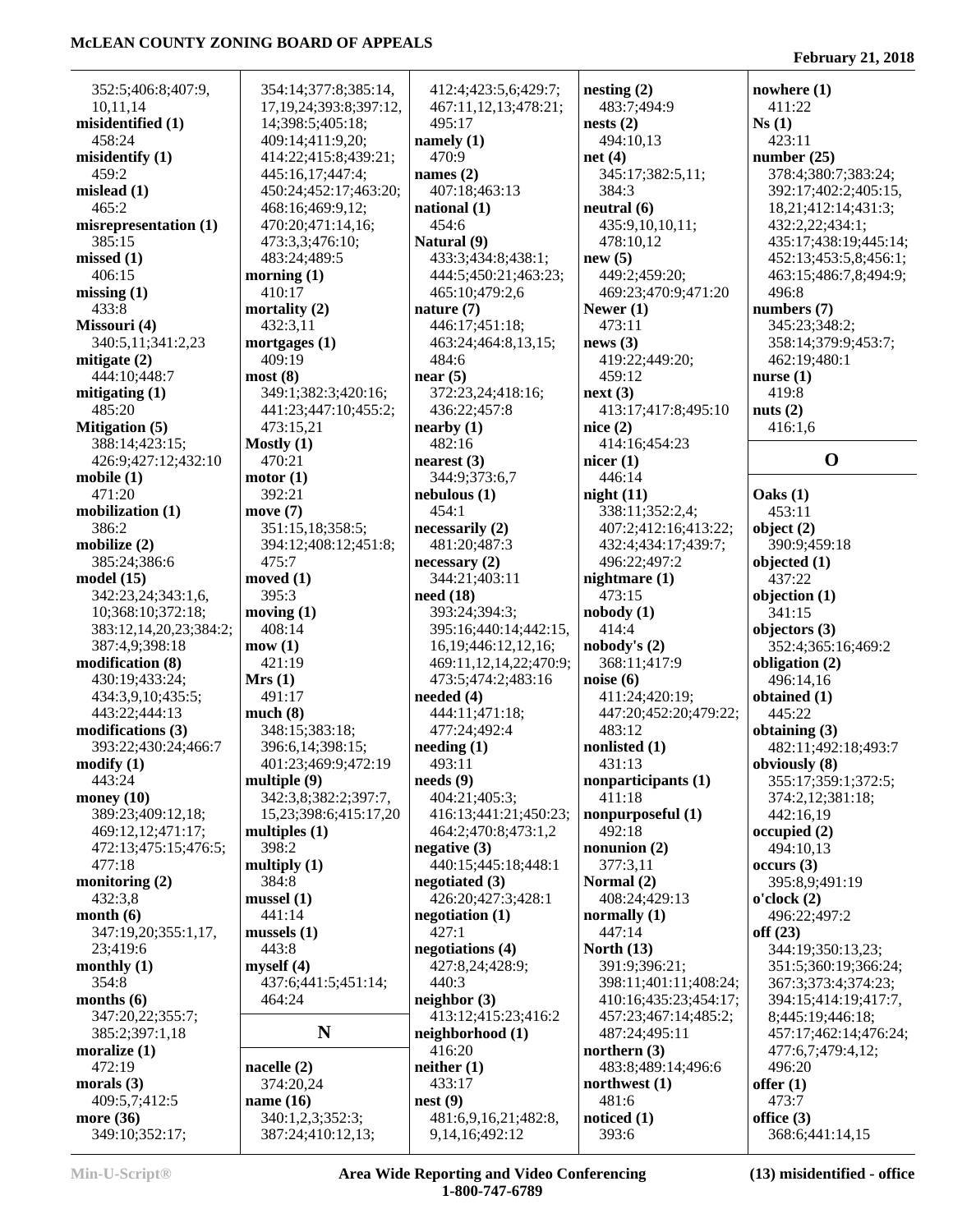**often (4)** 434:21;450:23; 466:17;471:18 **oftentimes (1)** 473:4 **oils (2)** 400:16,22 **old (1)** 473:11 **O-N (1)** 487:24 **once (10)** 385:6,24;386:6; 403:7;416:21;437:23; 446:11;450:5;470:3; 482:23 **one (101)** 347:20;352:19; 359:18;377:16;379:8; 382:3;384:15,18,18,24; 385:10;386:8;390:14; 393:2,3,3;394:1;397:6, 12,14;401:24;402:18, 22;407:19;409:7; 411:20;412:11;413:1, 4,5,11,11,16;414:9; 415:8,9,19;416:19; 418:22;420:18,22; 421:9;422:6,10; 423:10;424:10;425:1, 11,12,13;426:6;430:3, 23;432:9;436:13,21; 437:16,22;439:6; 442:21;450:22,22; 451:3,22;452:8,11; 455:10;456:15,16,19; 457:3;459:11;460:17; 461:5;463:20;464:2, 10,10,12,14,16,22; 467:3,23;468:7,8; 471:1,16;472:8,10; 473:13;477:20;479:20; 483:2,24;484:4,4; 488:22;489:5,9;495:19 **one-half (2)** 447:19;479:16 **ones (9)** 408:17;414:12,22; 415:20;419:2;464:10; 469:23;484:20;486:1 **one's (1)** 467:23 **only (22)** 339:3;345:7;360:23; 364:10;370:14;373:5; 386:6;387:13;389:3; 400:20;413:10;414:1; 418:12,22;424:15; 434:6;459:5,14;464:1; 465:22;469:19;489:9 **open (3)** 471:10 432:10 431:4 **opinion (4) opponent (1)** 435:8 **opposed (3) options (1)** 494:11 **order (5) orderly (1)** 412:12 **ordinance (1)** 480:20 **original (5) originally (2) others (2) otherwise (2) ours (1)** 385:5 **out (73) outcome (1)** 454:4

**operational (1) operations (1)** 469:7;480:22; 484:11;493:3 **opportunity (4)** 361:14;409:16; 439:1;440:15 438:9;445:16;496:13 338:3;354:21;407:9; 408:3;480:14 **organisms (6)** 433:7,13;438:4; 443:7;451:11;452:14 343:11;357:14; 392:1;448:18;451:2 395:3;437:21 421:2;475:15 443:1;449:19 348:1,19;349:14,15, 18,22;350:16;353:11; 365:12;367:17;378:12; 383:2,18;385:10,11,17, 19;392:17;393:9,17, 18;394:2,7;395:14; 398:24;399:8;401:17, 23;402:4,9,12,13,19, 20,21;404:15;408:15; 411:11,18;413:18,19; 414:4,6,13;416:8,10; 417:5;418:5;419:23; 420:22;421:11,17,21; 431:11;435:16;437:5; 439:8;440:8;441:13, 15;443:12;461:19; 469:4;470:8;471:8; 473:24;477:2;479:24; 482:1;485:18;487:11, 13;490:24 **outcomes (1) outline (1)** 442:22 **outlined (1)** 465:24 **outlines (1)** 389:22 **outright (1)** 443:23 **outside (6)** 348:17;353:9; 389:12;404:4;449:17; 455:7 **outweigh (1)** 446:4 **over (34)** 340:15;342:2,14,23; 343:2;345:12;348:1; 355:2,4;368:21; 380:20;406:2;414:11; 428:19;431:13;435:23; 436:1;446:23;447:13; 449:6;454:9;457:19; 464:12,16;470:17,18, 19;471:23;474:19; 476:20;478:24;480:3; 488:13,14 **overages (1)** 359:7 **oversee (2)** 342:17;391:22 **overseen (1)** 366:20 **over-the-road (1)** 382:22 **overused (1)** 393:20 **overview (1)** 344:23 **own (2)** 408:9;454:2 **owners (2)** 342:15;400:4 **owner's (4)** 342:18;343:20; 345:14;391:20 **P pace (1)** 485:12 **packet (1)** 481:5 **pad (1)** 426:10 **pads (1)** 370:10 **page (5)** 350:6;356:14;379:5; 380:4;479:1 **pain (1)** 413:14 **paint (1)** 400:24

**papers (1)** 419:1 **paragraph (1)** 492:7 **parallel (1)** 411:6 **paraphrasing (1)** 431:5 **parcel (3)** 412:20,21;413:3 **park (1)** 454:6 **Parkland (1)** 437:8 **Parkway (2)** 340:4,10 **part (52)** 338:21;339:2,3; 342:1;344:24;345:4,5, 24;346:2,4;350:12,14; 351:3,5;352:12;360:7; 362:1;364:20;365:14; 371:12,13,14;372:14; 379:1;387:3;397:9; 403:4;404:8;421:20; 426:14;427:17;433:2; 436:18;437:8;438:23; 440:16;442:11;448:13, 17;449:9;450:6;451:6, 7;457:18,18;458:14, 22;459:9,13;472:12; 479:15,17 **partially (1)** 482:4 **participant (1)** 416:18 **particular (24)** 342:21;352:11,21; 353:20;355:6,12; 373:1;386:16,21; 392:21;393:2;432:7; 433:23;439:11;446:5; 448:24;453:8,17; 456:18;463:17;465:16; 466:8;484:19;487:13 **particularly (2)** 344:21;447:6 **parts (2)** 374:24;440:17 **party (1)** 427:8 **pass (1)** 417:13 **passion (2)** 483:21;484:5 **passionate (1)** 468:24 **past (4)** 343:19;387:4;392:3; 444:20 **patience (2)** 409:1;468:2 **patterns (1)**

**February 21, 2018**

 415:18 **paved (1)** 361:2 **pay (11)** 366:18;403:22; 404:9,10;409:18,19,21; 490:1,9,24;491:1 **paying (2)** 429:20;473:6 **payments (2)** 409:19,20 **payroll (1)** 467:24 **PC (1)** 476:6 **people (20)** 408:3;409:9,10,11, 13;413:24;415:15; 416:7;419:7,23;420:1, 9;441:2,12;443:9; 468:17;475:13,20; 490:8,12 **people's (1)** 409:18 **per (12)** 348:1,5;379:4,5; 381:3,3;382:24;386:3; 388:8,9;471:6,7 **percent (12)** 345:14,15;359:8,12; 424:18,19,20;469:16; 471:6;476:7,10;477:8 **percentage (3)** 346:17;392:13,13 **perennial (14)** 339:6;432:23;434:5, 7;447:9;456:3;458:22; 459:21;460:2;462:4; 463:1,4;486:18,22 **perfect (3)** 429:17;450:15;454:4 **perform (1)** 342:13 **perhaps (2)** 459:17;495:4 **perimeters (1)** 474:3 **period (6)** 355:17,23;380:23; 393:20;472:6,13 **permission (1)** 368:12 **permit (17)** 482:11,15;483:3,4; 492:13,16,18,21;493:4, 5,6,7,8,11,14,18;494:2 **permitted (3)** 407:17;412:9,13 **permitting (1)** 347:19 **person (3)** 424:24;441:12,14 **personal (1)**

**operating (1)**

407:5;414:7;452:7

432:9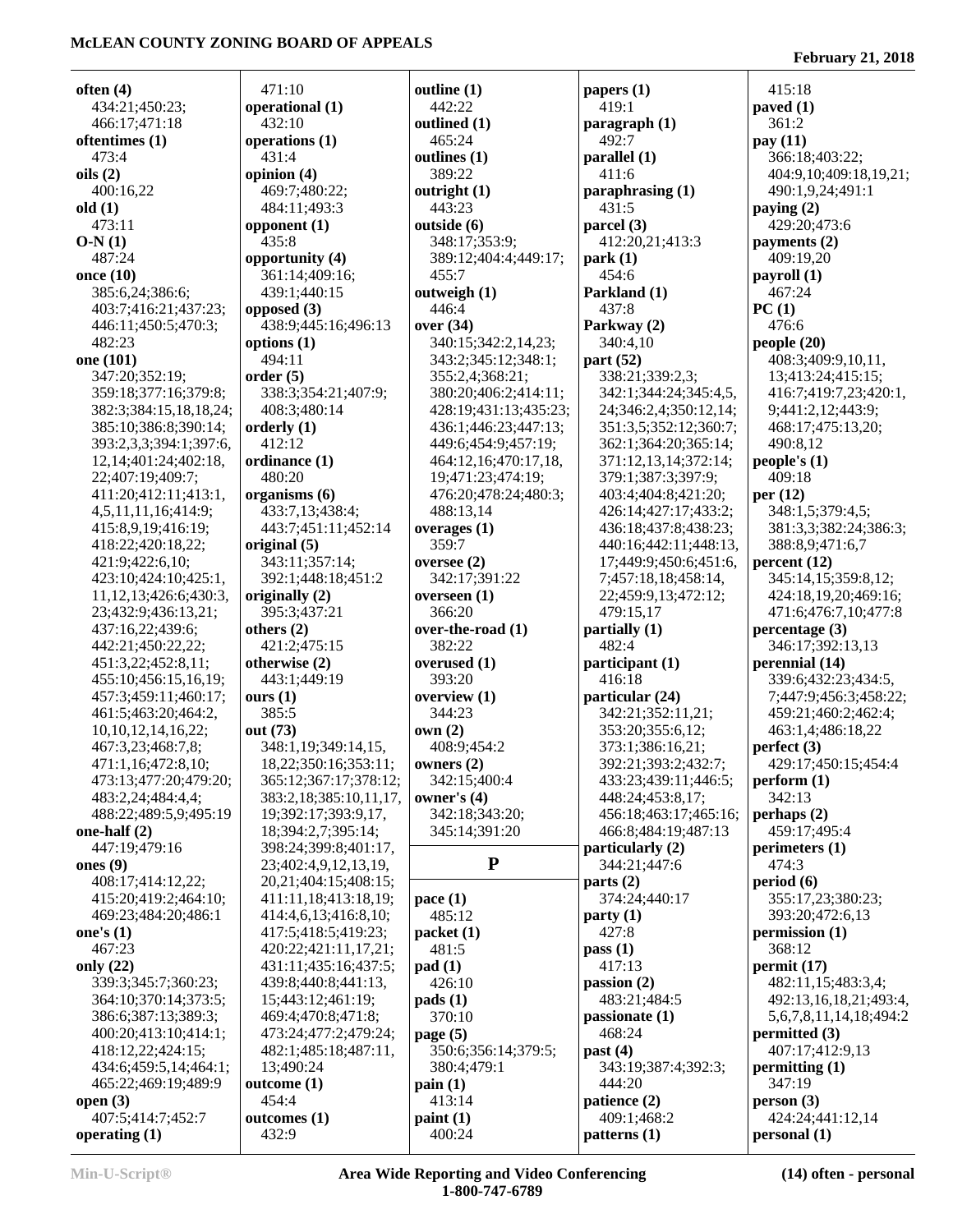Ĭ.

|                     |                                                                                                                                                                                                                                                                                                                                                                                                                                                                                                                                                                                                                                                                                                                                                                                                                                                      |                                                                                                                                                                                                                                                                                                                                                                                                                                                                                                                                                                                                                                                                                                                                                                                                                                                                                                                                            | 391:22;398:15;403:3,                                                                                                                                                                                                                                                                                                                                                                                                                                                                                                                                                                                                                                                                                                                                                                                                         |
|---------------------|------------------------------------------------------------------------------------------------------------------------------------------------------------------------------------------------------------------------------------------------------------------------------------------------------------------------------------------------------------------------------------------------------------------------------------------------------------------------------------------------------------------------------------------------------------------------------------------------------------------------------------------------------------------------------------------------------------------------------------------------------------------------------------------------------------------------------------------------------|--------------------------------------------------------------------------------------------------------------------------------------------------------------------------------------------------------------------------------------------------------------------------------------------------------------------------------------------------------------------------------------------------------------------------------------------------------------------------------------------------------------------------------------------------------------------------------------------------------------------------------------------------------------------------------------------------------------------------------------------------------------------------------------------------------------------------------------------------------------------------------------------------------------------------------------------|------------------------------------------------------------------------------------------------------------------------------------------------------------------------------------------------------------------------------------------------------------------------------------------------------------------------------------------------------------------------------------------------------------------------------------------------------------------------------------------------------------------------------------------------------------------------------------------------------------------------------------------------------------------------------------------------------------------------------------------------------------------------------------------------------------------------------|
|                     |                                                                                                                                                                                                                                                                                                                                                                                                                                                                                                                                                                                                                                                                                                                                                                                                                                                      |                                                                                                                                                                                                                                                                                                                                                                                                                                                                                                                                                                                                                                                                                                                                                                                                                                                                                                                                            | 4;409:2;468:2,3                                                                                                                                                                                                                                                                                                                                                                                                                                                                                                                                                                                                                                                                                                                                                                                                              |
|                     |                                                                                                                                                                                                                                                                                                                                                                                                                                                                                                                                                                                                                                                                                                                                                                                                                                                      |                                                                                                                                                                                                                                                                                                                                                                                                                                                                                                                                                                                                                                                                                                                                                                                                                                                                                                                                            | $\mathbf{procession}$ (1)                                                                                                                                                                                                                                                                                                                                                                                                                                                                                                                                                                                                                                                                                                                                                                                                    |
|                     |                                                                                                                                                                                                                                                                                                                                                                                                                                                                                                                                                                                                                                                                                                                                                                                                                                                      |                                                                                                                                                                                                                                                                                                                                                                                                                                                                                                                                                                                                                                                                                                                                                                                                                                                                                                                                            | 479:14                                                                                                                                                                                                                                                                                                                                                                                                                                                                                                                                                                                                                                                                                                                                                                                                                       |
|                     |                                                                                                                                                                                                                                                                                                                                                                                                                                                                                                                                                                                                                                                                                                                                                                                                                                                      |                                                                                                                                                                                                                                                                                                                                                                                                                                                                                                                                                                                                                                                                                                                                                                                                                                                                                                                                            | productivity (3)                                                                                                                                                                                                                                                                                                                                                                                                                                                                                                                                                                                                                                                                                                                                                                                                             |
|                     |                                                                                                                                                                                                                                                                                                                                                                                                                                                                                                                                                                                                                                                                                                                                                                                                                                                      |                                                                                                                                                                                                                                                                                                                                                                                                                                                                                                                                                                                                                                                                                                                                                                                                                                                                                                                                            |                                                                                                                                                                                                                                                                                                                                                                                                                                                                                                                                                                                                                                                                                                                                                                                                                              |
|                     |                                                                                                                                                                                                                                                                                                                                                                                                                                                                                                                                                                                                                                                                                                                                                                                                                                                      |                                                                                                                                                                                                                                                                                                                                                                                                                                                                                                                                                                                                                                                                                                                                                                                                                                                                                                                                            | 358:21;372:3;482:6                                                                                                                                                                                                                                                                                                                                                                                                                                                                                                                                                                                                                                                                                                                                                                                                           |
|                     |                                                                                                                                                                                                                                                                                                                                                                                                                                                                                                                                                                                                                                                                                                                                                                                                                                                      |                                                                                                                                                                                                                                                                                                                                                                                                                                                                                                                                                                                                                                                                                                                                                                                                                                                                                                                                            | products(1)                                                                                                                                                                                                                                                                                                                                                                                                                                                                                                                                                                                                                                                                                                                                                                                                                  |
|                     |                                                                                                                                                                                                                                                                                                                                                                                                                                                                                                                                                                                                                                                                                                                                                                                                                                                      |                                                                                                                                                                                                                                                                                                                                                                                                                                                                                                                                                                                                                                                                                                                                                                                                                                                                                                                                            | 400:8                                                                                                                                                                                                                                                                                                                                                                                                                                                                                                                                                                                                                                                                                                                                                                                                                        |
|                     |                                                                                                                                                                                                                                                                                                                                                                                                                                                                                                                                                                                                                                                                                                                                                                                                                                                      |                                                                                                                                                                                                                                                                                                                                                                                                                                                                                                                                                                                                                                                                                                                                                                                                                                                                                                                                            | profession(1)                                                                                                                                                                                                                                                                                                                                                                                                                                                                                                                                                                                                                                                                                                                                                                                                                |
|                     |                                                                                                                                                                                                                                                                                                                                                                                                                                                                                                                                                                                                                                                                                                                                                                                                                                                      |                                                                                                                                                                                                                                                                                                                                                                                                                                                                                                                                                                                                                                                                                                                                                                                                                                                                                                                                            | 340:19                                                                                                                                                                                                                                                                                                                                                                                                                                                                                                                                                                                                                                                                                                                                                                                                                       |
|                     |                                                                                                                                                                                                                                                                                                                                                                                                                                                                                                                                                                                                                                                                                                                                                                                                                                                      |                                                                                                                                                                                                                                                                                                                                                                                                                                                                                                                                                                                                                                                                                                                                                                                                                                                                                                                                            | professional (1)                                                                                                                                                                                                                                                                                                                                                                                                                                                                                                                                                                                                                                                                                                                                                                                                             |
|                     |                                                                                                                                                                                                                                                                                                                                                                                                                                                                                                                                                                                                                                                                                                                                                                                                                                                      |                                                                                                                                                                                                                                                                                                                                                                                                                                                                                                                                                                                                                                                                                                                                                                                                                                                                                                                                            | 341:22                                                                                                                                                                                                                                                                                                                                                                                                                                                                                                                                                                                                                                                                                                                                                                                                                       |
|                     |                                                                                                                                                                                                                                                                                                                                                                                                                                                                                                                                                                                                                                                                                                                                                                                                                                                      |                                                                                                                                                                                                                                                                                                                                                                                                                                                                                                                                                                                                                                                                                                                                                                                                                                                                                                                                            | prohibits $(1)$                                                                                                                                                                                                                                                                                                                                                                                                                                                                                                                                                                                                                                                                                                                                                                                                              |
|                     |                                                                                                                                                                                                                                                                                                                                                                                                                                                                                                                                                                                                                                                                                                                                                                                                                                                      |                                                                                                                                                                                                                                                                                                                                                                                                                                                                                                                                                                                                                                                                                                                                                                                                                                                                                                                                            | 482:4                                                                                                                                                                                                                                                                                                                                                                                                                                                                                                                                                                                                                                                                                                                                                                                                                        |
|                     |                                                                                                                                                                                                                                                                                                                                                                                                                                                                                                                                                                                                                                                                                                                                                                                                                                                      | 430:15;448:13,14;                                                                                                                                                                                                                                                                                                                                                                                                                                                                                                                                                                                                                                                                                                                                                                                                                                                                                                                          | project (47)                                                                                                                                                                                                                                                                                                                                                                                                                                                                                                                                                                                                                                                                                                                                                                                                                 |
|                     | 493:9                                                                                                                                                                                                                                                                                                                                                                                                                                                                                                                                                                                                                                                                                                                                                                                                                                                |                                                                                                                                                                                                                                                                                                                                                                                                                                                                                                                                                                                                                                                                                                                                                                                                                                                                                                                                            | 338:24;341:21;                                                                                                                                                                                                                                                                                                                                                                                                                                                                                                                                                                                                                                                                                                                                                                                                               |
| 451:24;458:16;480:3 | practive(1)                                                                                                                                                                                                                                                                                                                                                                                                                                                                                                                                                                                                                                                                                                                                                                                                                                          | previously (3)                                                                                                                                                                                                                                                                                                                                                                                                                                                                                                                                                                                                                                                                                                                                                                                                                                                                                                                             | 343:8;345:5;346:14;                                                                                                                                                                                                                                                                                                                                                                                                                                                                                                                                                                                                                                                                                                                                                                                                          |
| pm(4)               | 346:21                                                                                                                                                                                                                                                                                                                                                                                                                                                                                                                                                                                                                                                                                                                                                                                                                                               | 341:6,24;343:16                                                                                                                                                                                                                                                                                                                                                                                                                                                                                                                                                                                                                                                                                                                                                                                                                                                                                                                            | 347:24;352:15;353:20;                                                                                                                                                                                                                                                                                                                                                                                                                                                                                                                                                                                                                                                                                                                                                                                                        |
|                     |                                                                                                                                                                                                                                                                                                                                                                                                                                                                                                                                                                                                                                                                                                                                                                                                                                                      |                                                                                                                                                                                                                                                                                                                                                                                                                                                                                                                                                                                                                                                                                                                                                                                                                                                                                                                                            | 355:12;363:23;364:1,                                                                                                                                                                                                                                                                                                                                                                                                                                                                                                                                                                                                                                                                                                                                                                                                         |
| 497:4               |                                                                                                                                                                                                                                                                                                                                                                                                                                                                                                                                                                                                                                                                                                                                                                                                                                                      | 483:11                                                                                                                                                                                                                                                                                                                                                                                                                                                                                                                                                                                                                                                                                                                                                                                                                                                                                                                                     | 14;373:1,6;377:15;                                                                                                                                                                                                                                                                                                                                                                                                                                                                                                                                                                                                                                                                                                                                                                                                           |
|                     |                                                                                                                                                                                                                                                                                                                                                                                                                                                                                                                                                                                                                                                                                                                                                                                                                                                      |                                                                                                                                                                                                                                                                                                                                                                                                                                                                                                                                                                                                                                                                                                                                                                                                                                                                                                                                            | 378:6;386:3,14,16,19,                                                                                                                                                                                                                                                                                                                                                                                                                                                                                                                                                                                                                                                                                                                                                                                                        |
|                     |                                                                                                                                                                                                                                                                                                                                                                                                                                                                                                                                                                                                                                                                                                                                                                                                                                                      |                                                                                                                                                                                                                                                                                                                                                                                                                                                                                                                                                                                                                                                                                                                                                                                                                                                                                                                                            | 21;387:1;391:17;                                                                                                                                                                                                                                                                                                                                                                                                                                                                                                                                                                                                                                                                                                                                                                                                             |
|                     |                                                                                                                                                                                                                                                                                                                                                                                                                                                                                                                                                                                                                                                                                                                                                                                                                                                      |                                                                                                                                                                                                                                                                                                                                                                                                                                                                                                                                                                                                                                                                                                                                                                                                                                                                                                                                            | 392:15,17;394:9;                                                                                                                                                                                                                                                                                                                                                                                                                                                                                                                                                                                                                                                                                                                                                                                                             |
|                     |                                                                                                                                                                                                                                                                                                                                                                                                                                                                                                                                                                                                                                                                                                                                                                                                                                                      |                                                                                                                                                                                                                                                                                                                                                                                                                                                                                                                                                                                                                                                                                                                                                                                                                                                                                                                                            | 400:5:401:17:411:1:                                                                                                                                                                                                                                                                                                                                                                                                                                                                                                                                                                                                                                                                                                                                                                                                          |
|                     |                                                                                                                                                                                                                                                                                                                                                                                                                                                                                                                                                                                                                                                                                                                                                                                                                                                      |                                                                                                                                                                                                                                                                                                                                                                                                                                                                                                                                                                                                                                                                                                                                                                                                                                                                                                                                            | 419:4;430:15;436:18;                                                                                                                                                                                                                                                                                                                                                                                                                                                                                                                                                                                                                                                                                                                                                                                                         |
|                     |                                                                                                                                                                                                                                                                                                                                                                                                                                                                                                                                                                                                                                                                                                                                                                                                                                                      |                                                                                                                                                                                                                                                                                                                                                                                                                                                                                                                                                                                                                                                                                                                                                                                                                                                                                                                                            | 453:11,14,23;460:19;                                                                                                                                                                                                                                                                                                                                                                                                                                                                                                                                                                                                                                                                                                                                                                                                         |
|                     |                                                                                                                                                                                                                                                                                                                                                                                                                                                                                                                                                                                                                                                                                                                                                                                                                                                      |                                                                                                                                                                                                                                                                                                                                                                                                                                                                                                                                                                                                                                                                                                                                                                                                                                                                                                                                            | 462:9;469:9;482:14;                                                                                                                                                                                                                                                                                                                                                                                                                                                                                                                                                                                                                                                                                                                                                                                                          |
|                     |                                                                                                                                                                                                                                                                                                                                                                                                                                                                                                                                                                                                                                                                                                                                                                                                                                                      |                                                                                                                                                                                                                                                                                                                                                                                                                                                                                                                                                                                                                                                                                                                                                                                                                                                                                                                                            |                                                                                                                                                                                                                                                                                                                                                                                                                                                                                                                                                                                                                                                                                                                                                                                                                              |
|                     |                                                                                                                                                                                                                                                                                                                                                                                                                                                                                                                                                                                                                                                                                                                                                                                                                                                      |                                                                                                                                                                                                                                                                                                                                                                                                                                                                                                                                                                                                                                                                                                                                                                                                                                                                                                                                            | 492:13,20;494:1,7,8,9,                                                                                                                                                                                                                                                                                                                                                                                                                                                                                                                                                                                                                                                                                                                                                                                                       |
|                     |                                                                                                                                                                                                                                                                                                                                                                                                                                                                                                                                                                                                                                                                                                                                                                                                                                                      |                                                                                                                                                                                                                                                                                                                                                                                                                                                                                                                                                                                                                                                                                                                                                                                                                                                                                                                                            | 10,14                                                                                                                                                                                                                                                                                                                                                                                                                                                                                                                                                                                                                                                                                                                                                                                                                        |
|                     |                                                                                                                                                                                                                                                                                                                                                                                                                                                                                                                                                                                                                                                                                                                                                                                                                                                      |                                                                                                                                                                                                                                                                                                                                                                                                                                                                                                                                                                                                                                                                                                                                                                                                                                                                                                                                            | projects $(15)$                                                                                                                                                                                                                                                                                                                                                                                                                                                                                                                                                                                                                                                                                                                                                                                                              |
|                     |                                                                                                                                                                                                                                                                                                                                                                                                                                                                                                                                                                                                                                                                                                                                                                                                                                                      |                                                                                                                                                                                                                                                                                                                                                                                                                                                                                                                                                                                                                                                                                                                                                                                                                                                                                                                                            | 342:17;344:17,18;                                                                                                                                                                                                                                                                                                                                                                                                                                                                                                                                                                                                                                                                                                                                                                                                            |
|                     |                                                                                                                                                                                                                                                                                                                                                                                                                                                                                                                                                                                                                                                                                                                                                                                                                                                      |                                                                                                                                                                                                                                                                                                                                                                                                                                                                                                                                                                                                                                                                                                                                                                                                                                                                                                                                            | 346:4;349:2,3;353:24;                                                                                                                                                                                                                                                                                                                                                                                                                                                                                                                                                                                                                                                                                                                                                                                                        |
|                     |                                                                                                                                                                                                                                                                                                                                                                                                                                                                                                                                                                                                                                                                                                                                                                                                                                                      |                                                                                                                                                                                                                                                                                                                                                                                                                                                                                                                                                                                                                                                                                                                                                                                                                                                                                                                                            | 387:7;392:4,5,6,10;                                                                                                                                                                                                                                                                                                                                                                                                                                                                                                                                                                                                                                                                                                                                                                                                          |
|                     |                                                                                                                                                                                                                                                                                                                                                                                                                                                                                                                                                                                                                                                                                                                                                                                                                                                      |                                                                                                                                                                                                                                                                                                                                                                                                                                                                                                                                                                                                                                                                                                                                                                                                                                                                                                                                            | 409:11;430:16;494:12                                                                                                                                                                                                                                                                                                                                                                                                                                                                                                                                                                                                                                                                                                                                                                                                         |
|                     |                                                                                                                                                                                                                                                                                                                                                                                                                                                                                                                                                                                                                                                                                                                                                                                                                                                      |                                                                                                                                                                                                                                                                                                                                                                                                                                                                                                                                                                                                                                                                                                                                                                                                                                                                                                                                            | proliferate (1)                                                                                                                                                                                                                                                                                                                                                                                                                                                                                                                                                                                                                                                                                                                                                                                                              |
|                     | 359:1                                                                                                                                                                                                                                                                                                                                                                                                                                                                                                                                                                                                                                                                                                                                                                                                                                                | 420:19                                                                                                                                                                                                                                                                                                                                                                                                                                                                                                                                                                                                                                                                                                                                                                                                                                                                                                                                     | 485:7                                                                                                                                                                                                                                                                                                                                                                                                                                                                                                                                                                                                                                                                                                                                                                                                                        |
| 480:20              |                                                                                                                                                                                                                                                                                                                                                                                                                                                                                                                                                                                                                                                                                                                                                                                                                                                      | principles (1)                                                                                                                                                                                                                                                                                                                                                                                                                                                                                                                                                                                                                                                                                                                                                                                                                                                                                                                             | proliferating (1)                                                                                                                                                                                                                                                                                                                                                                                                                                                                                                                                                                                                                                                                                                                                                                                                            |
| points $(4)$        | 392:1                                                                                                                                                                                                                                                                                                                                                                                                                                                                                                                                                                                                                                                                                                                                                                                                                                                | 446:22                                                                                                                                                                                                                                                                                                                                                                                                                                                                                                                                                                                                                                                                                                                                                                                                                                                                                                                                     | 485:12                                                                                                                                                                                                                                                                                                                                                                                                                                                                                                                                                                                                                                                                                                                                                                                                                       |
|                     |                                                                                                                                                                                                                                                                                                                                                                                                                                                                                                                                                                                                                                                                                                                                                                                                                                                      | Prior $(4)$                                                                                                                                                                                                                                                                                                                                                                                                                                                                                                                                                                                                                                                                                                                                                                                                                                                                                                                                | proliferation (1)                                                                                                                                                                                                                                                                                                                                                                                                                                                                                                                                                                                                                                                                                                                                                                                                            |
| 481:10              | 356:18                                                                                                                                                                                                                                                                                                                                                                                                                                                                                                                                                                                                                                                                                                                                                                                                                                               |                                                                                                                                                                                                                                                                                                                                                                                                                                                                                                                                                                                                                                                                                                                                                                                                                                                                                                                                            | 485:1                                                                                                                                                                                                                                                                                                                                                                                                                                                                                                                                                                                                                                                                                                                                                                                                                        |
|                     |                                                                                                                                                                                                                                                                                                                                                                                                                                                                                                                                                                                                                                                                                                                                                                                                                                                      | 449:22:494:15                                                                                                                                                                                                                                                                                                                                                                                                                                                                                                                                                                                                                                                                                                                                                                                                                                                                                                                              | promise(2)                                                                                                                                                                                                                                                                                                                                                                                                                                                                                                                                                                                                                                                                                                                                                                                                                   |
|                     |                                                                                                                                                                                                                                                                                                                                                                                                                                                                                                                                                                                                                                                                                                                                                                                                                                                      |                                                                                                                                                                                                                                                                                                                                                                                                                                                                                                                                                                                                                                                                                                                                                                                                                                                                                                                                            | 444:10;467:16                                                                                                                                                                                                                                                                                                                                                                                                                                                                                                                                                                                                                                                                                                                                                                                                                |
|                     |                                                                                                                                                                                                                                                                                                                                                                                                                                                                                                                                                                                                                                                                                                                                                                                                                                                      |                                                                                                                                                                                                                                                                                                                                                                                                                                                                                                                                                                                                                                                                                                                                                                                                                                                                                                                                            | promised (1)                                                                                                                                                                                                                                                                                                                                                                                                                                                                                                                                                                                                                                                                                                                                                                                                                 |
|                     |                                                                                                                                                                                                                                                                                                                                                                                                                                                                                                                                                                                                                                                                                                                                                                                                                                                      |                                                                                                                                                                                                                                                                                                                                                                                                                                                                                                                                                                                                                                                                                                                                                                                                                                                                                                                                            | 444:22                                                                                                                                                                                                                                                                                                                                                                                                                                                                                                                                                                                                                                                                                                                                                                                                                       |
|                     |                                                                                                                                                                                                                                                                                                                                                                                                                                                                                                                                                                                                                                                                                                                                                                                                                                                      |                                                                                                                                                                                                                                                                                                                                                                                                                                                                                                                                                                                                                                                                                                                                                                                                                                                                                                                                            | propagate $(1)$                                                                                                                                                                                                                                                                                                                                                                                                                                                                                                                                                                                                                                                                                                                                                                                                              |
|                     |                                                                                                                                                                                                                                                                                                                                                                                                                                                                                                                                                                                                                                                                                                                                                                                                                                                      |                                                                                                                                                                                                                                                                                                                                                                                                                                                                                                                                                                                                                                                                                                                                                                                                                                                                                                                                            | 452:24                                                                                                                                                                                                                                                                                                                                                                                                                                                                                                                                                                                                                                                                                                                                                                                                                       |
|                     |                                                                                                                                                                                                                                                                                                                                                                                                                                                                                                                                                                                                                                                                                                                                                                                                                                                      |                                                                                                                                                                                                                                                                                                                                                                                                                                                                                                                                                                                                                                                                                                                                                                                                                                                                                                                                            | proper <sub>(1)</sub>                                                                                                                                                                                                                                                                                                                                                                                                                                                                                                                                                                                                                                                                                                                                                                                                        |
|                     |                                                                                                                                                                                                                                                                                                                                                                                                                                                                                                                                                                                                                                                                                                                                                                                                                                                      |                                                                                                                                                                                                                                                                                                                                                                                                                                                                                                                                                                                                                                                                                                                                                                                                                                                                                                                                            | 441:16                                                                                                                                                                                                                                                                                                                                                                                                                                                                                                                                                                                                                                                                                                                                                                                                                       |
|                     |                                                                                                                                                                                                                                                                                                                                                                                                                                                                                                                                                                                                                                                                                                                                                                                                                                                      |                                                                                                                                                                                                                                                                                                                                                                                                                                                                                                                                                                                                                                                                                                                                                                                                                                                                                                                                            | property $(12)$                                                                                                                                                                                                                                                                                                                                                                                                                                                                                                                                                                                                                                                                                                                                                                                                              |
|                     |                                                                                                                                                                                                                                                                                                                                                                                                                                                                                                                                                                                                                                                                                                                                                                                                                                                      |                                                                                                                                                                                                                                                                                                                                                                                                                                                                                                                                                                                                                                                                                                                                                                                                                                                                                                                                            |                                                                                                                                                                                                                                                                                                                                                                                                                                                                                                                                                                                                                                                                                                                                                                                                                              |
|                     |                                                                                                                                                                                                                                                                                                                                                                                                                                                                                                                                                                                                                                                                                                                                                                                                                                                      |                                                                                                                                                                                                                                                                                                                                                                                                                                                                                                                                                                                                                                                                                                                                                                                                                                                                                                                                            | 389:10;400:4;412:7,                                                                                                                                                                                                                                                                                                                                                                                                                                                                                                                                                                                                                                                                                                                                                                                                          |
|                     |                                                                                                                                                                                                                                                                                                                                                                                                                                                                                                                                                                                                                                                                                                                                                                                                                                                      |                                                                                                                                                                                                                                                                                                                                                                                                                                                                                                                                                                                                                                                                                                                                                                                                                                                                                                                                            | 10,13,15,17;413:1;                                                                                                                                                                                                                                                                                                                                                                                                                                                                                                                                                                                                                                                                                                                                                                                                           |
|                     |                                                                                                                                                                                                                                                                                                                                                                                                                                                                                                                                                                                                                                                                                                                                                                                                                                                      |                                                                                                                                                                                                                                                                                                                                                                                                                                                                                                                                                                                                                                                                                                                                                                                                                                                                                                                                            | 417:14;470:18,20;                                                                                                                                                                                                                                                                                                                                                                                                                                                                                                                                                                                                                                                                                                                                                                                                            |
|                     |                                                                                                                                                                                                                                                                                                                                                                                                                                                                                                                                                                                                                                                                                                                                                                                                                                                      |                                                                                                                                                                                                                                                                                                                                                                                                                                                                                                                                                                                                                                                                                                                                                                                                                                                                                                                                            | 488:11                                                                                                                                                                                                                                                                                                                                                                                                                                                                                                                                                                                                                                                                                                                                                                                                                       |
|                     |                                                                                                                                                                                                                                                                                                                                                                                                                                                                                                                                                                                                                                                                                                                                                                                                                                                      |                                                                                                                                                                                                                                                                                                                                                                                                                                                                                                                                                                                                                                                                                                                                                                                                                                                                                                                                            | proponent $(1)$                                                                                                                                                                                                                                                                                                                                                                                                                                                                                                                                                                                                                                                                                                                                                                                                              |
|                     |                                                                                                                                                                                                                                                                                                                                                                                                                                                                                                                                                                                                                                                                                                                                                                                                                                                      |                                                                                                                                                                                                                                                                                                                                                                                                                                                                                                                                                                                                                                                                                                                                                                                                                                                                                                                                            | 435:8                                                                                                                                                                                                                                                                                                                                                                                                                                                                                                                                                                                                                                                                                                                                                                                                                        |
|                     |                                                                                                                                                                                                                                                                                                                                                                                                                                                                                                                                                                                                                                                                                                                                                                                                                                                      |                                                                                                                                                                                                                                                                                                                                                                                                                                                                                                                                                                                                                                                                                                                                                                                                                                                                                                                                            | proposal (3)                                                                                                                                                                                                                                                                                                                                                                                                                                                                                                                                                                                                                                                                                                                                                                                                                 |
|                     |                                                                                                                                                                                                                                                                                                                                                                                                                                                                                                                                                                                                                                                                                                                                                                                                                                                      |                                                                                                                                                                                                                                                                                                                                                                                                                                                                                                                                                                                                                                                                                                                                                                                                                                                                                                                                            | 369:13;370:22;371:2                                                                                                                                                                                                                                                                                                                                                                                                                                                                                                                                                                                                                                                                                                                                                                                                          |
| 11,12               | 389:14                                                                                                                                                                                                                                                                                                                                                                                                                                                                                                                                                                                                                                                                                                                                                                                                                                               | 419:5                                                                                                                                                                                                                                                                                                                                                                                                                                                                                                                                                                                                                                                                                                                                                                                                                                                                                                                                      | proposals $(1)$                                                                                                                                                                                                                                                                                                                                                                                                                                                                                                                                                                                                                                                                                                                                                                                                              |
| possibly $(5)$      | presented $(1)$                                                                                                                                                                                                                                                                                                                                                                                                                                                                                                                                                                                                                                                                                                                                                                                                                                      | proceedings (1)                                                                                                                                                                                                                                                                                                                                                                                                                                                                                                                                                                                                                                                                                                                                                                                                                                                                                                                            | 446:8                                                                                                                                                                                                                                                                                                                                                                                                                                                                                                                                                                                                                                                                                                                                                                                                                        |
| 392:6;399:18;       | 430:14                                                                                                                                                                                                                                                                                                                                                                                                                                                                                                                                                                                                                                                                                                                                                                                                                                               | 479:14                                                                                                                                                                                                                                                                                                                                                                                                                                                                                                                                                                                                                                                                                                                                                                                                                                                                                                                                     | propose(1)                                                                                                                                                                                                                                                                                                                                                                                                                                                                                                                                                                                                                                                                                                                                                                                                                   |
| 455:14;464:3;484:1  | Preserve (4)                                                                                                                                                                                                                                                                                                                                                                                                                                                                                                                                                                                                                                                                                                                                                                                                                                         | process(13)                                                                                                                                                                                                                                                                                                                                                                                                                                                                                                                                                                                                                                                                                                                                                                                                                                                                                                                                | 369:12                                                                                                                                                                                                                                                                                                                                                                                                                                                                                                                                                                                                                                                                                                                                                                                                                       |
| post(5)             | 464:1,8,13,15                                                                                                                                                                                                                                                                                                                                                                                                                                                                                                                                                                                                                                                                                                                                                                                                                                        | 342:18;343:9;                                                                                                                                                                                                                                                                                                                                                                                                                                                                                                                                                                                                                                                                                                                                                                                                                                                                                                                              | proposed (15)                                                                                                                                                                                                                                                                                                                                                                                                                                                                                                                                                                                                                                                                                                                                                                                                                |
| 421:11;422:10,11;   | pres(1)                                                                                                                                                                                                                                                                                                                                                                                                                                                                                                                                                                                                                                                                                                                                                                                                                                              | 374:16,21,21;387:8;                                                                                                                                                                                                                                                                                                                                                                                                                                                                                                                                                                                                                                                                                                                                                                                                                                                                                                                        | 357:7;359:18;360:1,                                                                                                                                                                                                                                                                                                                                                                                                                                                                                                                                                                                                                                                                                                                                                                                                          |
|                     | plastic $(1)$<br>376:20<br>play(1)<br>474:21<br>played $(1)$<br>468:21<br>plead(1)<br>469:3<br>please $(6)$<br>340:2;395:21;<br>396:11;459:19;469:3;<br>474:19<br>pleasure(1)<br>496:1<br>plus $(5)$<br>341:24;415:1;<br>338:1;406:11,11;<br>pocket $(1)$<br>490:24<br>pockets $(1)$<br>409:18<br>POE(9)<br>460:15,18;461:7,12,<br>15,20,22;462:2;463:3<br>Poe's $(1)$<br>494:22<br>point $(18)$<br>338:11;339:11;<br>346:19;349:17;380:24;<br>384:24;394:5;405:2;<br>406:24;407:22;423:15;<br>424:1,12;435:16;<br>439:15;448:4;473:20;<br>427:16;428:5;431:9;<br>pollute (1)<br>438:14<br>Pollution (8)<br>411:11;414:1,4;<br>434:15;486:4,13,17,21<br>population $(1)$<br>494:9<br>portion $(4)$<br>339:2,4;442:7;<br>456:21<br>portions $(1)$<br>451:23<br>position $(1)$<br>449:9<br>possible (8)<br>350:17;408:5;435:4;<br>441:23;445:23;447:3, | 431:7;483:10<br>posts $(2)$<br>421:8;422:9<br>potential (8)<br>365:24;408:2;432:9;<br>433:19;439:3,19,20;<br>494:11<br>potentially (6)<br>366:17;441:19;<br>442:21;448:10;485:4,8<br>power $(2)$<br>342:5,12<br>PowerPoint (1)<br>351:18<br>practicalble(1)<br>practices (3)<br>447:13;482:21,22<br>prairie (11)<br>437:20,20;464:12,<br>15;467:20;470:2,13,<br>16;471:10,14,22<br><b>PrairieStateConservationorg (1)</b><br>479:4<br>precautions (1)<br>450:14<br>$\boldsymbol{\mathrm{preclude}}$ (2)<br>485:3.5<br>preconstruction (2)<br>442:20;483:9<br>predevelopment (1)<br>350:17<br>predict(1)<br>pre-estimate (1)<br>preparation (1)<br>$prepare (1)$<br>354:22<br>prepared $(6)$<br>341:20;346:11;<br>406:13,17;478:17;<br>491:6<br>preparing (4)<br>344:11;356:5;<br>360:14;377:19<br>presence(1)<br>448:10<br>present (8)<br>338:8;339:19;<br>341:13,19;354:21;<br>447:21;475:22;479:23<br>presentation (3)<br>345:19;351:19; | 469:6<br>pretty(1)<br>397:19<br>prevail(2)<br>424:17,21<br>prevals(1)<br>424:17<br>prevent(1)<br>487:17<br>prevention (4)<br>434:16;486:13,22;<br>487:4<br>previous (8)<br>370:5;390:16;407:8;<br>449:11;468:7<br>prey(1)<br>price(15)<br>348:13;355:15,20;<br>380:22;381:9,15;<br>382:5,7,8,11,15;384:3;<br>404:9;405:14,20<br>prices $(17)$<br>344:14;346:8,9;<br>354:3,7,17,20;359:2;<br>380:19;381:9,10,11,13,<br>23;384:10,10;392:9<br>pricing $(9)$<br>344:18;355:2,4;<br>358:23;382:3;383:22;<br>384:8,9;406:1<br>primarily $(1)$<br>427:4;442:14;<br>pristine(1)<br>480:11<br>private(1)<br>363:2<br>probability (1)<br>481:18<br>probability(5)<br>394:19;421:21;<br>422:12;482:1;488:21<br>problem(7)<br>402:23;417:9,12;<br>418:23;420:21;448:7;<br>452:17<br>problems (7)<br>403:10;411:13;<br>414:8,13;415:4,8; |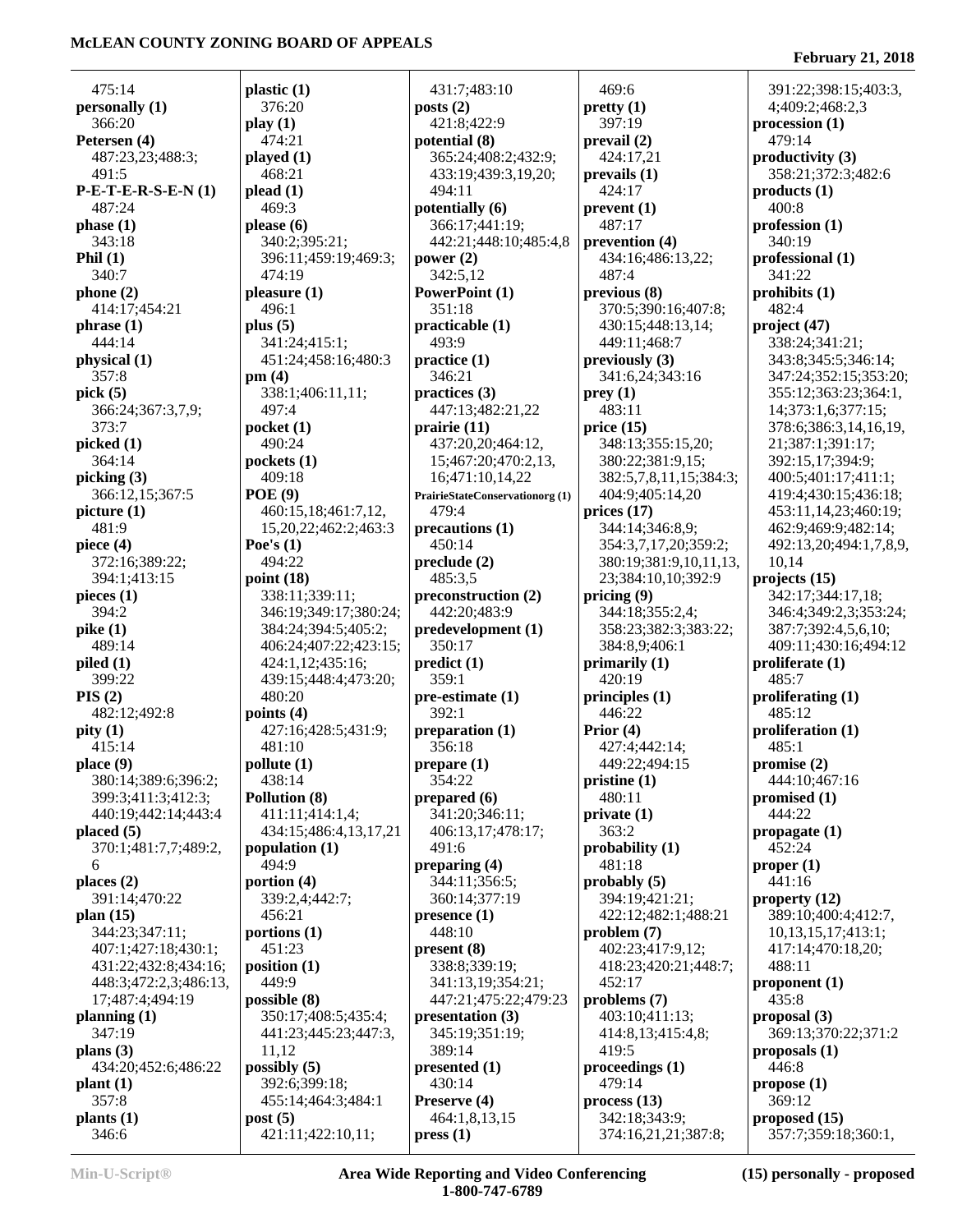| 9,17;361:2,21;363:20;          | purple(1)                   | 487:3                           | 362:18,19;397:21,                 | recycling $(3)$                  |
|--------------------------------|-----------------------------|---------------------------------|-----------------------------------|----------------------------------|
| 369:19;376:4;409:4;            | 479:3                       | rainstorm $(1)$                 | 22;398:1;431:24;440:2             | 348:23;393:8;400:7               |
| 430:24;433:14;485:19;          | purpose (1)                 | 434:22                          | rebuilt(1)                        | red(1)                           |
| 488:17                         | 412:8                       | rainstorms $(1)$                | 421:15                            | 492:9                            |
| proposing $(11)$               | purposes $(4)$              | 434:24                          | rebuttal $(1)$                    | redacted $(1)$                   |
| 430:19;431:6;432:4,            | 349:4;350:2;386:4;          | rambling $(2)$                  | 408:14                            | 482:1                            |
| 24;433:3;434:3,8;              | 452:21                      | 478:18;479:20                   | rec $(1)$                         | reduce $(2)$                     |
| 443:24;455:19;456:4;           | push $(3)$                  | range $(4)$                     | 466:2                             | 432:11;434:4                     |
| 459:15                         | 448:16;467:1,6              | 343:24;355:3;                   | recall $(4)$                      | reevaluate $(2)$                 |
| proprietary (18)               | pushed $(1)$                | 493:20,23                       | 446:10;459:14;                    | 423:16,20                        |
| 342:22;368:9,10,15;            | 453:12                      | ranges $(2)$                    | 494:21;495:20                     | $re-evaluate (1)$                |
| 371:15;372:15,16,19;           | put (37)                    | 431:19,19                       | recalling $(1)$                   | 390:19                           |
| 379:21;383:8,10,12,21,         | 342:19,20;345:11;           | ranked $(1)$                    | 484:15                            | refer $(2)$                      |
| 23;384:1;387:4,9,13            | 346:14;347:17;348:18;       | 342:12                          | receive $(4)$                     | 423:14;435:15                    |
| prosecution $(2)$              | 351:22;364:15;365:10;       | raptor $(2)$                    | 409:12;476:8,11;                  | referring $(2)$                  |
| 492:23;493:19                  | 367:8,9;374:3,23;           | 496:3,4                         | 477:18                            | 460:8;495:18                     |
| $\text{protect}\left(9\right)$ | 375:3;383:17;394:13,        | rarely $(1)$                    | received $(2)$                    | refill $(1)$                     |
| 389:15;446:6;449:7;            | 21, 23; 395: 2, 6; 398: 20; | 450:22                          | 340:24;476:13                     | 350:24                           |
| 450:14;451:24;480:12;          | 399:8;400:10;407:11;        | rate $(4)$                      | recent $(1)$                      | refine $(1)$                     |
| 484:2;496:14,16                | 411:23;415:11;442:2,        | 341:11;367:12;                  | 473:15                            | 343:6                            |
| protecting $(1)$               | 12, 17; 447: 24; 468: 17;   | 372:16;471:10                   | recently $(1)$                    | reflected $(1)$                  |
| 483:17                         | 472:24;475:13,20;           | rated $(1)$                     | 346:6                             | 468:10                           |
| protection $(2)$               | 477:15;487:12;495:9         | 470:15                          | Recess $(1)$                      | regard $(2)$                     |
| 434:12;440:7                   | puts $(2)$                  | rates $(12)$                    | 406:11                            | 390:23;482:19                    |
| protections (2)                | 409:18;424:14               | 344:7;372:21;377:3,             | recognize(2)                      | regarding $(4)$                  |
| 447:11;483:18                  | putting $(9)$               | 3,4,12,22;378:1;                | 447:8;453:6                       | 356:9;430:3;452:8;               |
| protective $(2)$               | 345:23;366:12,15;           | 382:16,18,19;383:21             | recommend (3)                     | 453:19                           |
| 434:18;454:5                   | 401:19;414:13;419:23;       | rather $(2)$                    | 441:11;444:16;                    | regardless $(1)$                 |
| provide(6)                     | 448:9;468:16;487:18         | 450:16;482:19                   | 494:13                            | 386:22                           |
| 342:15;353:13;                 |                             | reach $(1)$                     | recommendation (26)               | regards $(4)$                    |
| 367:11,14;435:5;               | Q                           | 443:12                          | 339:10;430:3,4,14;                | 338:18;419:2;420:6;              |
| 441:20                         |                             | read $(6)$                      | 431:3;432:22;433:23;              | 463:22                           |
|                                |                             |                                 |                                   |                                  |
| provided (20)                  | qualified $(3)$             | 338:15;358:7;414:7;             | 434:1;438:18;443:10;              | registered $(1)$                 |
| 343:16;352:24;                 | 407:13;411:9;476:3          | 416:14;419:19;493:22            | 444:13;445:14;446:10;             | 341:22                           |
| 353:11;356:7,19,23;            | quality $(4)$               | reading $(5)$                   | 448:18;449:3,21,24;               | regularly $(2)$                  |
| 357:5,11,21;358:2;             | 447:14;472:18,22;           | 390:3;439:24;451:2;             | 450:2;456:1;463:12,               | 346:5;354:19                     |
| 360:5,8,14,20;392:3;           | 473:8                       | 458:20;494:18                   | 15;464:10,19;465:16;              | regulation $(2)$                 |
| 430:1;431:9;463:9;             | quantities $(3)$            | ready $(2)$                     | 480:19,21                         | 414:3;465:18                     |
| 481:5,10                       | 343:15;380:2;384:8          | 406:12;407:22                   | recommendations (15)              | regulations $(2)$                |
| providing $(2)$                | quarter $(1)$               | real $(5)$                      | 429:23;430:2,13,19,               | 414:2;495:5                      |
| 346:15;354:2                   | 488:24                      | 413:14;414:16;                  | 21, 23; 441: 22; 443: 20;         | regulatory (1)                   |
| provision (1)                  | quick $(4)$                 | 419:24;439:17,17                | 444:1;454:12;463:11;              | 342:7                            |
| 424:16                         | 341:20;344:23;              | really $(40)$                   | 464:13;465:21,22;                 | reinforced $(2)$                 |
| provisions (2)                 | 397:19;485:12               | 339:10;361:22;                  | 466:3                             | 376:20,23                        |
| 400:13;434:18                  | quite $(4)$                 | 364:10;392:16;431:18,           | recommending $(3)$                | reiterate $(1)$                  |
| public $(12)$                  | 347:3;399:18;               | 20, 22; 432: 15, 16; 433: 5,    | 338:18;430:5;483:18               | 482:24                           |
| 362:24;363:1,18;               | 442:10;470:12               | 8, 10, 14; 434: 24; 435: 2;     | recommends $(3)$                  | reject $(1)$                     |
| 404:18;407:6;409:6,8,          | quorum $(1)$                | 436:2,3;438:6,20;               | 338:22;339:7;493:24               | 466:6                            |
| 22, 23; 412: 6; 428: 15;       | 338:10                      | 439:17;440:10,16;               | reconvene $(2)$                   | rejected $(1)$                   |
| 466:18                         | quote $(1)$                 | 441:18,21;443:9;                | 496:21,21                         | 443:23                           |
| publication (1)                | 469:2                       | 444:21;447:1,6;                 | reconvened $(2)$                  | related $(2)$                    |
| 344:6                          | quoted $(2)$                | 448:20;450:18;453:21;           | 338:10;339:8                      | 359:23;430:7                     |
| published (3)                  | 369:5;381:2                 | 469:5;471:24,24;                | record $(7)$                      | relation $(1)$                   |
| 344:13;372:18;                 | quoting $(1)$               | 472:22;480:5;484:6;             | 339:10;351:19,23;                 | 488:18                           |
| 383:22                         | 493:5                       | 488:20;489:9;490:19             | 428:16;449:20;462:24;             | relevant $(1)$                   |
| publishes (1)                  |                             | rear $(1)$                      | 479:17                            | 368:23                           |
| 377:11                         | $\mathbf R$                 | 422:4                           | recyclable (4)                    | reliable $(1)$                   |
| pull (1)                       |                             | reason (10)                     | 347:7,9;349:22,24                 | 469:22                           |
| 395:15                         | radios $(1)$                | 352:20;356:23;                  | recycle $(1)$                     | relied $(4)$                     |
| pulled $(3)$                   | 468:16                      | 359:5;414:15,18;                | 349:10                            | 356:19;357:1;                    |
| 362:4;363:21;364:6             | radius $(1)$                | 465:1;479:17;480:8;             | recycled $(5)$                    | 360:14,21                        |
| pulling $(1)$<br>402:23        | 494:1<br>rain $(1)$         | 483:11;492:15<br>reasonable (7) | 349:2;375:20,21;<br>376:13;400:11 | rely $(3)$<br>346:5;377:2;446:18 |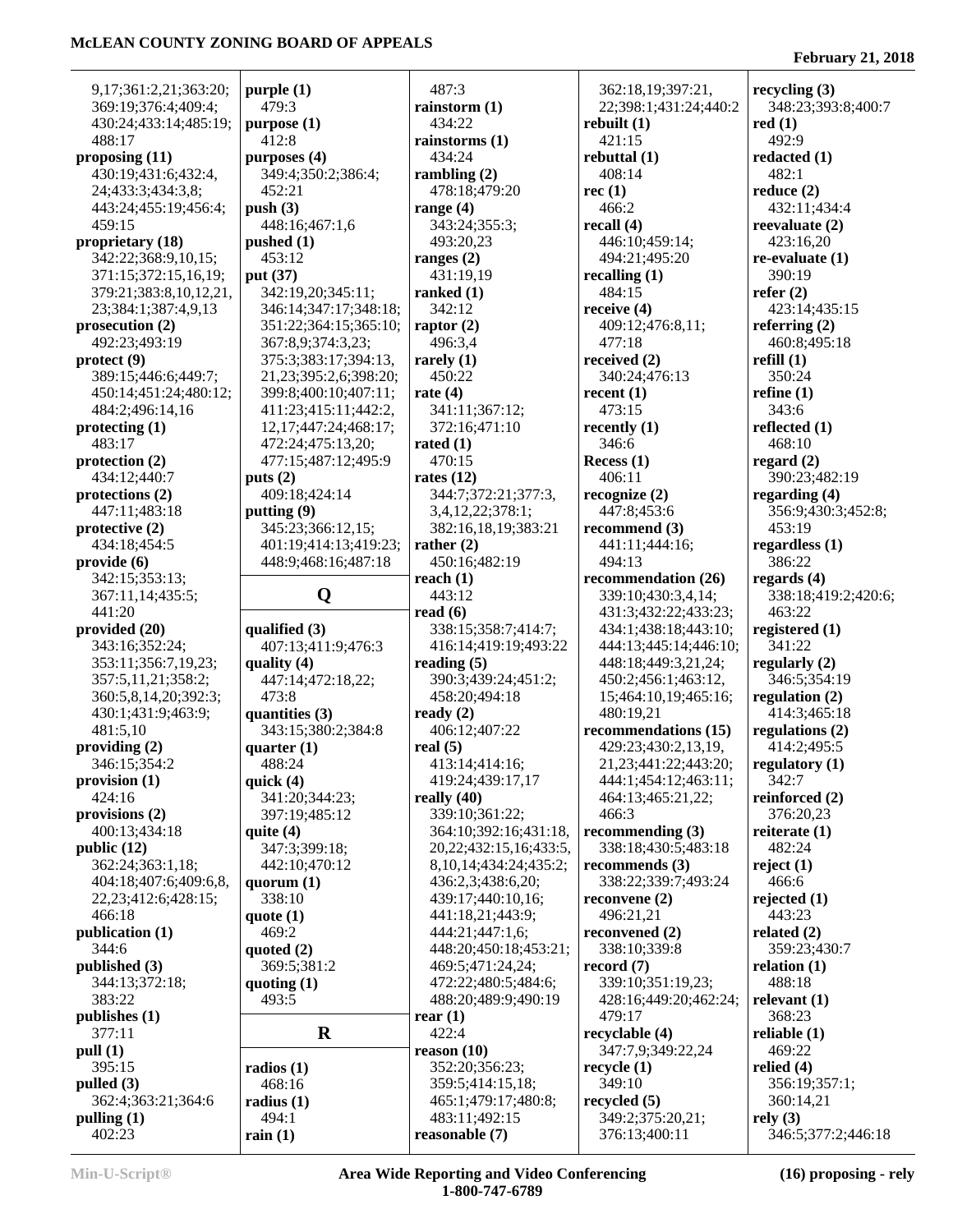#### **relying (3)** 354:10;382:11;462:8 **remaining (3)** 370:23;394:17;452:7 **remarks (1)** 468:1 **remember (3)** 373:12;394:10; 495:24 **remind (1)** 481:11 **removal (1)** 378:22 **remove (8)** 370:10,22;371:3,10, 24;389:11;394:11; 396:12 **removed (11)** 345:1,3,5;350:8,8; 366:5;370:13;373:17; 389:9;394:23;395:19 **removing (5)** 365:13,14;395:22; 400:14,15 **rental (1)** 342:24 **rephrase (1)** 369:17 **replace (1)** 369:13 **replaced (1)** 369:20 **Report (50)** 344:12;351:16; 352:6;353:16,21; 354:11,13,24;355:6,14; 356:3,5,11,18;358:14, 15;359:19;360:1,15; 362:1;364:21,21,22; 365:1,10,15,24;367:12; 368:3;369:12;372:7; 373:3,10;377:20; 378:8,10,13,18,20; 379:19,24;380:3; 384:19;398:17;446:17; 447:16,16;480:23; 481:15,17 **reported (1)** 383:24 **reports (2)** 354:23;486:2 **represent (2)** 352:3;467:23 **representative (5)** 342:18;343:20; 391:21;469:1;479:13 **represented (1)** 408:6 **request (2)** 338:19;479:20 **requested (1)** 453:17 447:19 **require (3)** 424:15;466:4;483:3 **required (13)** 367:15;390:18; 423:16;430:12;444:16; 449:23;466:1,8,10; 482:13;493:4,6;494:2 **requirements (2)** 430:11;465:23 **requires (1)** 492:11 **requiring (1)** 424:18 **resale (2)** 364:5;376:23 **research (3)** 442:3,13;481:23 **reserves (1)** 437:8 **residential (1)** 469:14 **resold (1)** 355:11 **resources (2)** 447:4;463:23 **respect (2)** 357:2;404:6 **respond (1)** 424:24 **response (4)** 432:5;456:23; 458:20;459:13 **responsible (2)** 432:21;456:18 **rest (4)** 402:22;406:13,17; 407:2 **restate (1)** 458:19 **rested (1)** 407:4 **restoration (1)** 347:21 **result (2)** 380:6;434:13 **resulting (1)** 430:7 **results (2)** 445:18;449:10 **retail (1)** 469:16 **retain (1)** 456:4 **retired (1)** 467:17 **reuse (1)** 345:8 **reused (1)** 362:4 **revenue (5)** 469:22,22;470:9,22; 471:12 **review (3)** 354:20;361:14;387:4 **reviewed (1)** 388:20 **reviewing (1)** 387:10 **Rhett (1)** 461:7 **Rick (1)** 338:6 **ride (1)** 416:2 **right (102)** 339:16;347:1,16; 351:20;353:8;354:9, 19;355:6,21,24;356:11, 17;357:2;358:18,23; 362:4;364:8;366:6,21; 369:17,20;370:24; 371:4,7;373:9;375:5, 20;380:7,16;381:3,6, 18,20;382:23;384:3,19, 21;386:11;390:12; 392:17;395:11;398:7; 399:22,24;403:13,16, 19;405:24;411:14,18; 412:11;413:18;414:23, 24;415:2;418:3,4; 419:11;420:15;422:9; 423:20,23;424:3; 435:20;437:16;438:16; 443:2;444:2;446:20; 447:16,22;455:12,16, 18;456:20,20;457:1,15, 16,23;458:14,14,15; 461:4,4,14;462:22; 463:2;464:6;466:22; 467:4,5,6,8;470:12,24; 473:21;479:12;481:14; 495:9;496:12,22 **right-hand (1)** 479:8 **right-of-way (2)** 421:7,8 **rights (1)** 425:19 **right-to-work (1)** 377:5 **rigorous (5)** 431:6;432:8;440:13; 444:9;480:13 **rigorously (1)** 438:24 **riparian (3)** 433:17;437:11;438:9 **risk (10)** 445:23;448:8;463:9; 475:14,21;481:18; 493:15,16,17,17 **risks (2)** 475:22;476:1 **River (11)** 338:13,22,24;339:3; 456:21;458:15,23; 479:3,10;485:3,4 **road (33)** 361:15,20;362:8,13; 363:9,13,16,18,20; 364:15;391:9;393:21; 396:21;401:11;404:3, 15,16,24;405:20; 410:16;417:23,24; 418:7;421:9,10,24; 422:5;452:20;454:17; 459:4;488:1;489:7; 495:12 **roadbed (1)** 362:10 **roads (38)** 345:3;359:20,22; 360:2,9,17,22;361:4,5, 6,10,10,20;362:2,22, 23,24;363:2;365:14; 366:4,5;368:18; 369:12,13,18,18; 393:14,14,15,19;394:4; 403:15,20,22;404:8,18; 413:14;416:3 **roam (1)** 481:20 **robust (5)** 439:14;447:10; 454:10;486:12,17 **rock (2)** 345:3;361:6 **roll (2)** 338:4,5 **Rolla (1)** 341:2 **Rooks (24)** 338:18;339:2,3,4; 440:16,20;442:6,7; 446:2,5;455:11; 456:10,13,21;457:3,4, 22;458:10,16;460:3,5; 461:13;463:6,7 **room (3)** 468:17;496:23;497:2 **Route (5)** 417:19;418:1; 421:15;457:7;470:5 **routine (2)** 354:6;387:20 **routinely (1)** 344:2 **row (1)** 415:17 **RPM (1)** 414:20 **RS (7)** 344:2;372:17,20; 373:8;377:11;378:1; 384:12 **rule (2)** 482:12;492:8 473:23 **running (1)** 413:9 **runoff (1)** 452:4 **runs (2)** 489:7,8 **rural (3)** 469:11;472:1;473:1 **S safe (2)** 410:5;422:23 **safety (2)** 409:5;412:5 **sake (3)** 349:11;388:6;389:17 **salaries (1)** 473:8 **salvage (4)** 364:5;366:6;376:23; 378:15 **salvaged (1)** 379:17 **same (29)** 344:16;356:2; 367:23;375:2;376:2,3, 10,12;384:21;394:22; 397:8,23,24,24;399:7, 10;402:11;410:22,24; 418:23;434:5;450:3, 12;460:11,11;461:10; 462:16;482:19;484:10 **sampled (1)** 437:6 **sampling (2)** 437:8;442:20 **sandpiper (1)** 483:3 **sat (1)** 468:7 **saw (6)** 407:10;412:23; 421:7;428:3;470:11; 496:8 **saying (35)** 351:2;359:11,12; 365:7;367:2;368:5; 378:16,17;379:1; 380:15,18,19,22;385:5; 387:2;396:15;397:16, 22;402:7;405:3,6; 419:12;422:1;426:24; 436:21;438:12,20; 440:7;457:5;458:1,19; 476:11;485:10,11; 495:3 **scale (1)** 385:12 **scenario (2)** 350:1;393:5

**requests (1)**

**run (1)**

**scene (1)**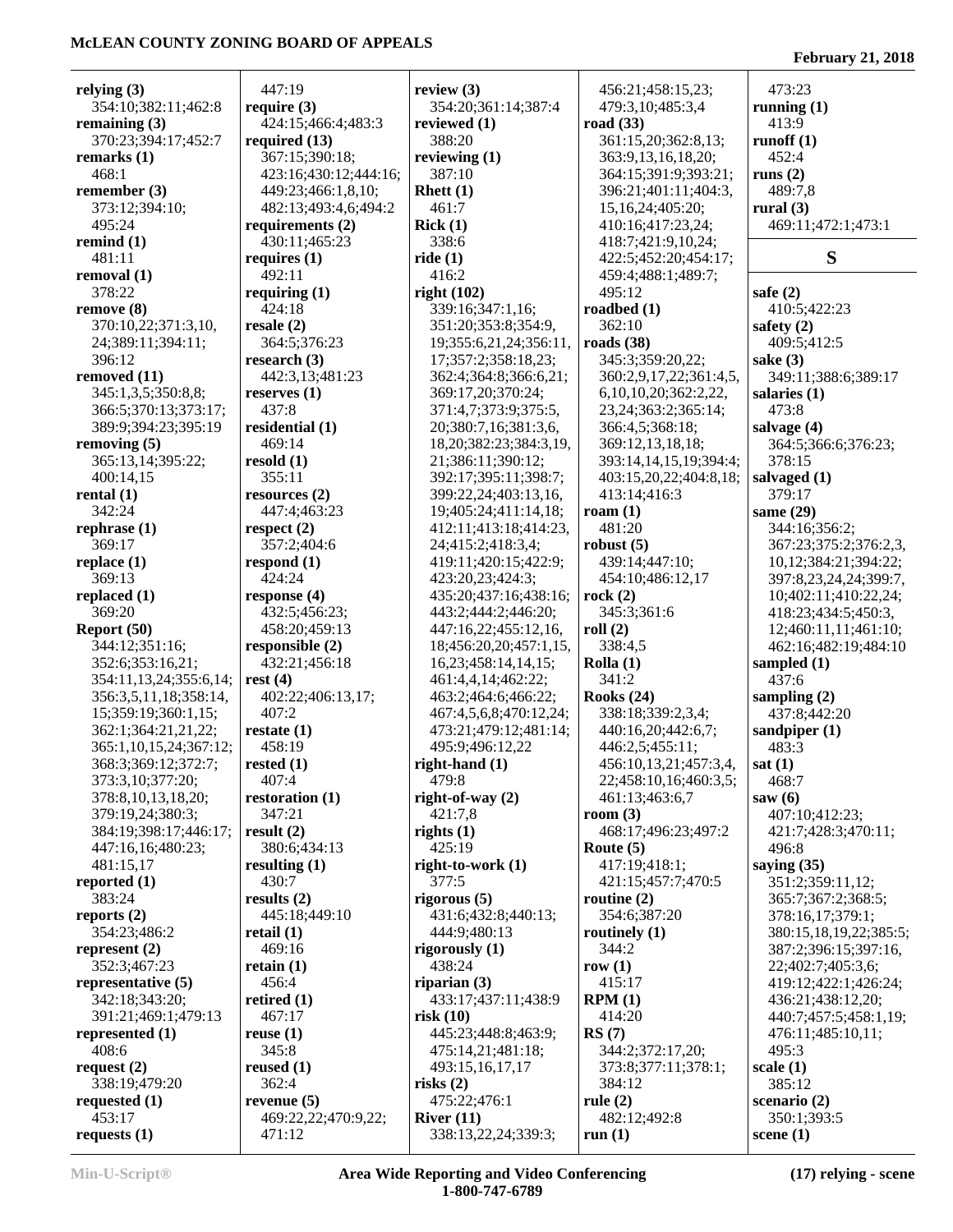| 441:19                         | seeded $(1)$                    | shades $(1)$                                 |
|--------------------------------|---------------------------------|----------------------------------------------|
| scenes $(1)$                   | 403:6                           | 416:9                                        |
| 439:14                         | seeding $(3)$                   | Shakes $(1)$                                 |
| schedule (1)                   | 350:11,16;369:21                | 426:2                                        |
| 347:19                         | seeing $(3)$                    | shall $(1)$                                  |
| Schiff $(1)$                   | 355:2;439:1;485:1               | 419:22                                       |
| 465:5                          | seek $(2)$                      | Shank $(16)$                                 |
| Schomer (1)<br>416:12          | 492:16,20<br>seem $(2)$         | 338:14,14,20;339:1;<br>414:15;415:24;443:20; |
| Schomer's (1)                  | 440:1;446:10                    | 444:1,20;452:11;                             |
| 411:7                          | seemed $(2)$                    | 454:20;463:23,24;                            |
| School (12)                    | 440:7,18                        | 465:24;466:5;479:13                          |
| 408:24;467:17;                 | seems $(4)$                     | Shanks (1)                                   |
| 468:20;470:1,7,14;             | 392:23;393:4;                   | 339:6                                        |
| 471:13,22;472:1;               | 397:19;452:13                   | Shank's $(2)$                                |
| 473:6,14,17                    | segment $(7)$                   | 447:15;451:2                                 |
| schools (7)                    | 430:8;434:14;                   | shared $(1)$                                 |
| 467:19,20,21;                  | 436:15,16;442:8;                | 414:17                                       |
| 469:11;473:1,3,21              | 457:4;486:15                    | sharing $(1)$                                |
| science $(1)$<br>454:1         | sense $(6)$<br>382:3;431:15,21; | 484:5<br>shatterproof (1)                    |
| scientific (17)                | 432:14;450:24;451:5             | 474:2                                        |
| 433:4;438:23;439:8,            | sensitive (1)                   | shed $(1)$                                   |
| 13, 16; 441: 16; 444: 4;       | 451:12                          | 455:5                                        |
| 445:17,17,24;456:8;            | sentence $(1)$                  | sheet $(1)$                                  |
| 459:9;485:18;486:2,3,          | 356:17                          | 456:2                                        |
| 6,7                            | separate (4)                    | sheets $(1)$                                 |
| scientist (3)                  | 375:18;379:15;                  | 343:14                                       |
| 433:11;439:21;                 | 425:1,11                        | sheltering (1)                               |
| 446:12                         | separated (1)                   | 482:7                                        |
| scope $(6)$<br>348:17;352:13;  | 374:24                          | shocking (1)<br>420:7                        |
| 353:9;389:13;390:5;            | separately $(1)$<br>378:12      | shooting $(2)$                               |
| 404:4                          | seriously (2)                   | 452:13;473:17                                |
| scrap(31)                      | 474:8;480:17                    | short $(2)$                                  |
| 343:1;344:13,18;               | Service (1)                     | 379:5;381:3                                  |
| 345:7,9,16,17;354:3,           | 493:24                          | shot $(1)$                                   |
| 22;355:11,15,18;375:1,         | services (1)                    | 411:8                                        |
| 2,4;378:5,11,24;379:4,         | 342:15                          | show $(5)$                                   |
| 14;381:2,24;382:5;             | $s_{\text{essions}}(2)$         | 360:21;401:3;                                |
| 383:18,22;393:11;              | 468:7;480:10                    | 412:19;475:17;476:1                          |
| 396:6;400:11;405:14,           | set $(3)$<br>389:24;393:19;     | showed (1)<br>412:24                         |
| 15,20<br>seasons $(1)$         | 465:17                          | shown $(1)$                                  |
| 494:15                         | setback (19)                    | 468:10                                       |
| second $(7)$                   | 338:23;339:7;                   | shows $(1)$                                  |
| 385:1;420:22;                  | 447:19;449:13;450:17,           | 436:11                                       |
| 442:11;463:6;467:14;           | 17, 20, 20, 24; 451: 5, 18,     | shut $(2)$                                   |
| 481:4,8                        | 23;453:13;464:2;                | 415:10;448:2                                 |
| Secor $(1)$                    | 465:10;466:11;479:16,           | side $(8)$                                   |
| 470:5                          | 18,21                           | 393:10;413:10;                               |
| secretary $(1)$                | setbacks (3)                    | 421:9;467:4;471:17;                          |
| 338:3                          | 416:11,16;465:13                | 479:8;488:22,22                              |
| Section (14)<br>356:15;389:21; | sets $(1)$<br>441:20            | sides $(1)$<br>391:17                        |
| 390:8;410:22;423:14;           | settings $(1)$                  | signals $(2)$                                |
| 424:1;436:22,23;               | 440:21                          | 412:3,3                                      |
| 440:20;464:1,4;487:7,          | Seven $(2)$                     | signed $(6)$                                 |
| 14,15                          | 338:9;409:2                     | 407:7;408:3,17;                              |
| security $(2)$                 | several (9)                     | 427:3;428:4,6                                |
| 473:13,14                      | 341:11;342:21;                  | significant $(3)$                            |
| seed $(2)$                     | 343:3,3;344:14;408:5;           | 432:13;435:2;487:2                           |
| 370:1,3                        | 410:20;431:9;470:2              | signing $(1)$                                |

| 380:12                               | smaller (4)                            |
|--------------------------------------|----------------------------------------|
| similar(1)                           | 394:2,7;414:22;                        |
| 387:5                                | 436:23                                 |
| simple(1)                            | smart $(2)$                            |
| 477:15                               | 467:7;468:18                           |
| simpler(1)                           | so-called (1)                          |
| 411:16                               | 434:20                                 |
| simplifying $(1)$                    | Society (2)                            |
| 431:5                                | 429:20;437:4                           |
| sincerely (1)                        | software (6)                           |
| 469:5                                | 372:15;377:8;<br>379:21;387:13;460:10, |
| single $(1)$<br>385:17               | 11                                     |
| $s$ it $(4)$                         | soil $(5)$                             |
| 353:14;373:13;                       | 394:17;395:1,11,16;                    |
| 385:7;413:13                         | 402:8                                  |
| site $(63)$                          | soils $(1)$                            |
| 338:22;339:3;344:8,                  | 452:24                                 |
| 10;347:20;349:3;                     | solar $(1)$                            |
| 351:3,4;367:24;370:1,                | 342:5                                  |
| 6,7,8;372:22;373:6;                  | sold (2)                               |
| 374:21;377:12;382:6;                 | 412:21;417:8                           |
| 394:6,12,18;395:8,10,                | solid $(2)$                            |
| 13;398:22;399:5,6,11,                | 441:23;443:9                           |
| 13, 16, 17, 19, 20; 400: 1,          | solution (3)                           |
| 2,3;402:8,9,14;403:18;               | 349:11;396:9,12                        |
| 404:15;431:17;432:15;                | somebody (6)                           |
| 433:18;444:9;447:10;                 | 364:13;366:23;                         |
| 453:16,21;458:16;                    | 368:12;371:19;402:17;                  |
| 479:2,15;480:10,14;                  | 409:15                                 |
| 481:8,13,14,15;482:14;               | somebody's (2)                         |
| 484:2;486:23;492:13,<br>20;493:12    | 367:2;404:9<br>somehow (1)             |
| sited $(2)$                          | 399:17                                 |
| 464:11,16                            | someone (1)                            |
| sites $(5)$                          | 366:16                                 |
| 397:15;433:20;                       | sometime (1)                           |
| 442:20;446:5;480:15                  | 405:19                                 |
| siting $(4)$                         | sometimes (5)                          |
| 432:22;434:2;                        | 353:24;420:22;                         |
| 464:14;494:11                        | 435:24;450:24;451:1                    |
| sitting $(1)$                        | somewhere (10)                         |
| 413:3                                | 364:14;386:23;                         |
| situation (1)                        | 394:12,18,24;399:4,17;                 |
| 401:16                               | 400:1;402:14;422:12                    |
| situations (2)                       | soon $(1)$                             |
| 364:24;453:16                        | 415:3                                  |
| $s$ ix $(16)$<br>347:22;385:2;397:1, | sorry $(11)$<br>347:18;377:10;         |
| 18;415:16;424:19;                    | 419:24;456:1;458:7;                    |
| 430:2,3,5,21;431:1;                  | 464:11;474:7;476:16;                   |
| 434:2;463:11;486:8;                  | 479:20;480:3;490:20                    |
| 496:22;497:1                         | sort $(7)$                             |
| sixth(1)                             | 403:14;408:14;                         |
| 424:19                               | 442:22;444:14;446:24;                  |
| size $(2)$                           | 452:13;454:7                           |
| 401:18;450:22                        | sound $(5)$                            |
| skilled (2)                          | 429:17;455:8;                          |
| 473:4,4                              | 483:12;485:10;495:20                   |
| sloppy $(1)$                         | sounds $(3)$                           |
| 454:1                                | 348:4;391:15;414:21                    |
| slower $(1)$                         | source $(1)$                           |
| 414:20                               | 463:17                                 |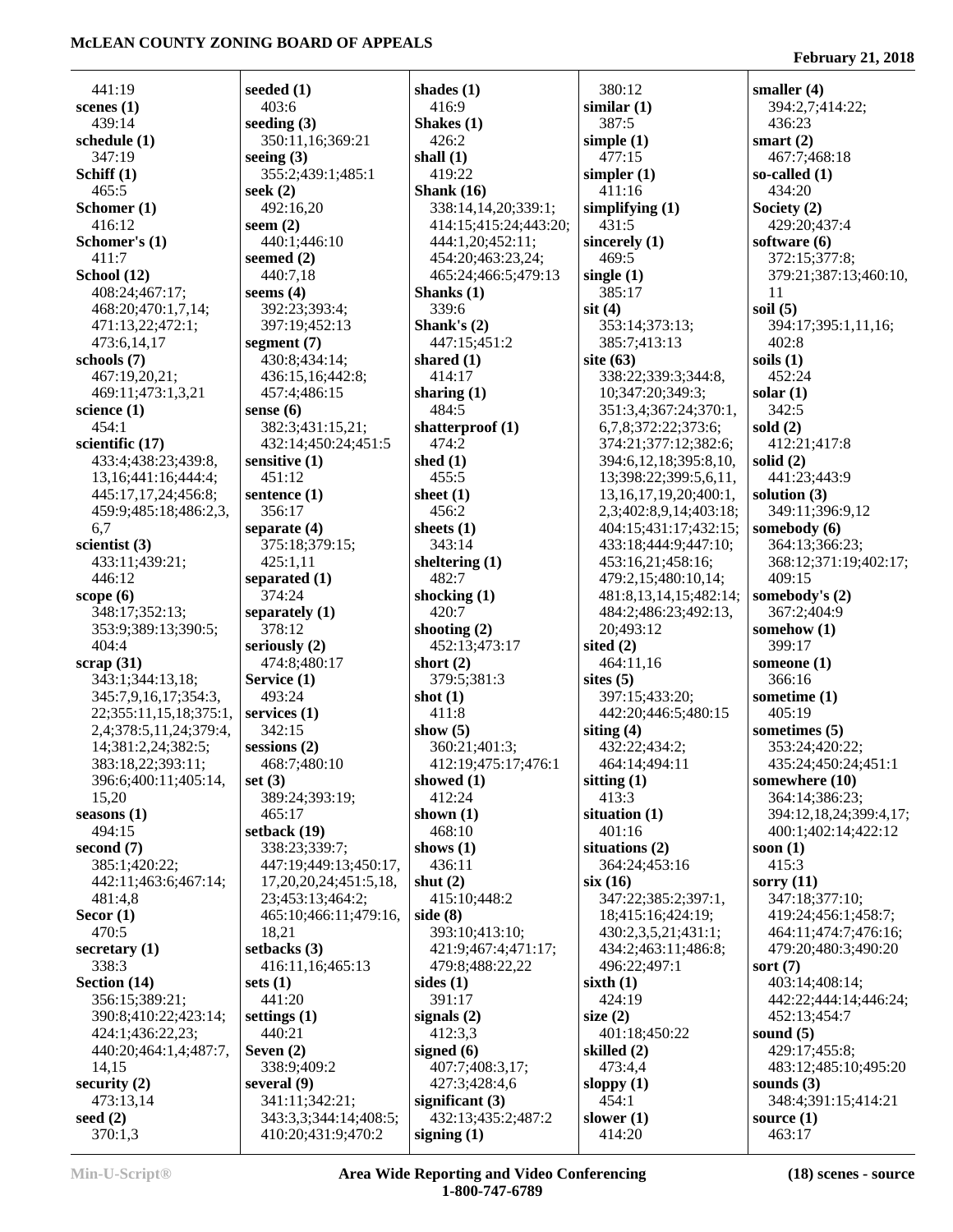| sources $(4)$          | 9;474:11;485:15       | 354:3;355:15,18;       | 376:3                 | 473:2                 |
|------------------------|-----------------------|------------------------|-----------------------|-----------------------|
| 356:20;357:6;          | stage $(1)$           | 378:5,15;379:4,11,16;  | strongly $(1)$        | succinct $(1)$        |
| 469:22;470:9           | 389:16                | 381:2,10,10,23;405:14, | 483:16                | 484:7                 |
| south $(8)$            | staging $(1)$         | 15                     | structures $(1)$      | sudden $(1)$          |
| 415:15;417:24;         | 398:6                 | steerable $(1)$        | 345:1                 | 419:4                 |
| 429:13;457:17,21,23;   | Stalk $(2)$           | 422:4                  | struggling $(1)$      | sufficient (4)        |
| 485:4;488:24           | 469:8;472:2           | stems $(1)$            | 480:5                 | 359:13;362:21;        |
| soybean $(6)$          | standalone (1)        | 448:13                 | studied $(2)$         | 402:8;452:3           |
| 484:13,16;485:10,      | 405:5                 | steps $(1)$            | 433:10,15             | suggest $(2)$         |
| 11;495:21,24           | standard (15)         | 493:9                  | studies $(22)$        | 364:4;494:7           |
| space $(1)$            | 344:4;346:20;         | still $(4)$            | 341:9;342:16,20;      | suggests $(1)$        |
| 413:10                 | 363:16;378:2;409:3,   | 394:16;417:9;439:5;    | 343:4,18;354:6,16;    | 362:1                 |
| spacing $(1)$          | 23;425:15;426:16,22;  | 482:3                  | 361:13;382:1;391:24;  | summary $(4)$         |
| 415:21                 | 438:13;450:12;465:10, | stipulate (4)          | 393:9;400:9;432:6,15; | 339:19;341:19;        |
| speak $(10)$           | 14,17;466:11          | 430:5;434:11;          | 439:8;440:14;452:22;  | 379:19;429:23         |
| 386:24;395:20;         | standards (10)        | 444:23;447:8           | 453:2;464:5;486:3,6,7 | sum(1)                |
| 408:8,8;425:3;427:6,   | 363:8,12;409:3,9,13;  | stipulation $(3)$      | study $(53)$          | 415:21                |
| 21;486:8,10;491:5      | 410:24;425:16;430:6;  | 401:2;424:14,21        | 339:20;341:19,21;     | superintendent (3)    |
| speaking $(1)$         | 434:12;435:4          | stockpile (2)          | 342:21;343:18;348:18; | 467:18,19;469:11      |
| 450:5                  | standpoint $(3)$      | 402:12,13              | 349:4;352:13;360:11,  | support $(3)$         |
| special $(1)$          | 438:3;449:3;471:13    | stockpiled (1)         | 24;361:12;375:22;     | 354:1;456:7;485:23    |
| 409:4                  | start $(2)$           | 351:1                  | 376:6,10,16;381:6,8,  | supportive $(1)$      |
| specialist $(1)$       | 401:18;407:18         | stone $(20)$           | 12;393:7;395:18,23;   | 444:24                |
| 496:5                  | State $(33)$          | 360:23;361:9,14,19;    | 397:3,9;400:7;401:5;  | supports $(1)$        |
| specialized (2)        | 340:1;342:3;344:9;    | 362:2,7;363:8,15,20;   | 431:7,22;432:8,10;    | 446:13                |
| 473:3,5                | 363:12;377:5,6,9,16;  | 364:13;365:13;366:4,   | 433:4;437:9;438:23;   | supposed $(3)$        |
| species $(11)$         | 382:8;384:19;387:24;  | 5;367:24;368:18,19;    | 439:11,13,16;440:13,  | 369:19;425:16;        |
| 431:12,14;448:5;       | 388:19;410:12;421:7,  | 369:3,4,18,19          | 19;441:3,16;442:18;   | 486:16                |
| 451:12;483:1,4,8;      | 8,12;422:8;423:5;     | stop $(2)$             | 443:1,11,14;444:7;    | suppositions (1)      |
| 495:19;496:12,15,16    | 426:16;427:9;429:7,   | 390:1;415:12           | 445:17,18,24;456:9;   | 383:12                |
| specific $(11)$        | 21;447:23;453:9;      | storm $(7)$            | 459:9;485:18;486:2;   | sure $(23)$           |
| 344:8,10;372:6;        | 461:12,23;467:11;     | 434:15;452:5;          | 489:18,19             | 343:7;344:22;         |
| 378:9;386:17;412:4;    | 472:7,8,14,16;477:2;  | 486:13,17,21;487:4,13  | stuff $(9)$           | 351:17;355:13;363:1;  |
| 431:16,17;432:15;      | 480:15                | story $(2)$            | 340:8;357:10;         | 385:11;387:5;402:20;  |
| 444:9;453:16           | stated $(8)$          | 487:11;488:10          | 380:16;381:19;392:7;  | 408:21;412:17;413:23; |
| specifically (7)       | 341:24;352:16;        | straight $(7)$         | 405:16;419:15;433:9;  | 427:17;431:24;438:14; |
| 338:17;352:19;         | 365:24;366:7;370:5;   | 343:13;401:17;         | 437:5                 | 447:1;452:4;453:23;   |
| 378:17;386:24;393:11;  | 421:4;464:9;483:7     | 417:24;421:10,12;      | $SU-18-02(1)$         | 454:15;455:2;459:19;  |
| 395:5;451:14           | Statement (2)         | 488:23,24              | 338:10                | 463:3,21;486:20       |
| specificity $(2)$      | 356:15;406:4          | straightened (1)       | subconsultants (1)    | surfaces $(1)$        |
| 431:18;453:21          | states $(9)$          | 437:24                 | 343:5                 | 345:4                 |
| speech $(1)$           | 341:23;342:3,13;      | straighter $(1)$       | subject $(22)$        | surprised $(2)$       |
| 478:18                 | 373:5;416:15;425:14,  | 437:14                 | 358:16,20;369:4,5;    | 348:23;465:20         |
| spell $(6)$            | 23;427:11;430:11      | straightforward (1)    | 387:9;407:16;411:9;   | surrounding $(2)$     |
| 340:2;410:13;423:6;    | statewide (1)         | 411:15                 | 419:7;425:8,8;426:24; | 412:12;451:19         |
| 429:10;467:12;487:24   | 377:8                 | stream $(20)$          | 433:15;448:18;452:19; | survey $(4)$          |
| splits $(1)$           | stating $(1)$         | 339:6;432:23;          | 455:6;464:5;479:16;   | 482:14;492:12;        |
| 457:17                 | 430:22                | 433:18,21;434:5,7;     | 482:1;483:22;487:8;   | 494:9,22              |
| spot $(1)$             | statistically (1)     | 435:2;447:9,14;449:7;  | 492:22;493:18         | Surveys $(1)$         |
| 349:15                 | 432:13                | 450:14;451:19;456:3;   | subjects $(2)$        | 463:9                 |
| spread $(5)$           | status $(1)$          | 458:22;459:21;460:2;   | 433:16;439:12         | suspect $(1)$         |
| 395:14;402:3,13,20,    | 467:17                | 462:4;463:2,4;486:23   | submit $(2)$          | 433:20                |
| 21                     | statute $(2)$         | streams $(10)$         | 351:18;389:23         | <b>SWARTZ (10)</b>    |
| spreadsheet (10)       | 465:18;480:19         | 433:1,6,7,15;439:11,   | submitted (5)         | 387:21;388:1,1,5;     |
| 342:22;368:7,14,16;    | statutes $(1)$        | 18;463:13;469:23;      | 380:1;427:3;428:3;    | 390:4,7,13,24;391:5;  |
| 371:15,17,19,23;383:9, | 465:22                | 486:19,22              | 443:19;492:6          | 423:12                |
| 11                     | statutorily $(2)$     | Street $(2)$           | subscription $(1)$    | $S-W-A-R-T-Z(1)$      |
| square $(4)$           | 466:8,9               | 408:24;467:15          | 354:5                 | 388:1                 |
| 413:13;469:18,19;      | Stay $(3)$            | stretch $(1)$          | subsequent $(1)$      | swear $(2)$           |
| 471:21                 | 380:4;429:18;449:23   | 450:4                  | 451:3                 | 410:9;478:14          |
| staff $(10)$           | staying $(1)$         | strictly $(1)$         | substantially $(2)$   | sworn $(11)$          |
| 351:7;410:1;422:16;    | 380:4                 | 404:14                 | 412:9;482:6           | 339:22,24;408:20,     |
| 424:5;443:16;473:4,5,  | steel $(14)$          | strike $(1)$           | suburban $(1)$        | 22;410:11;423:2,4;    |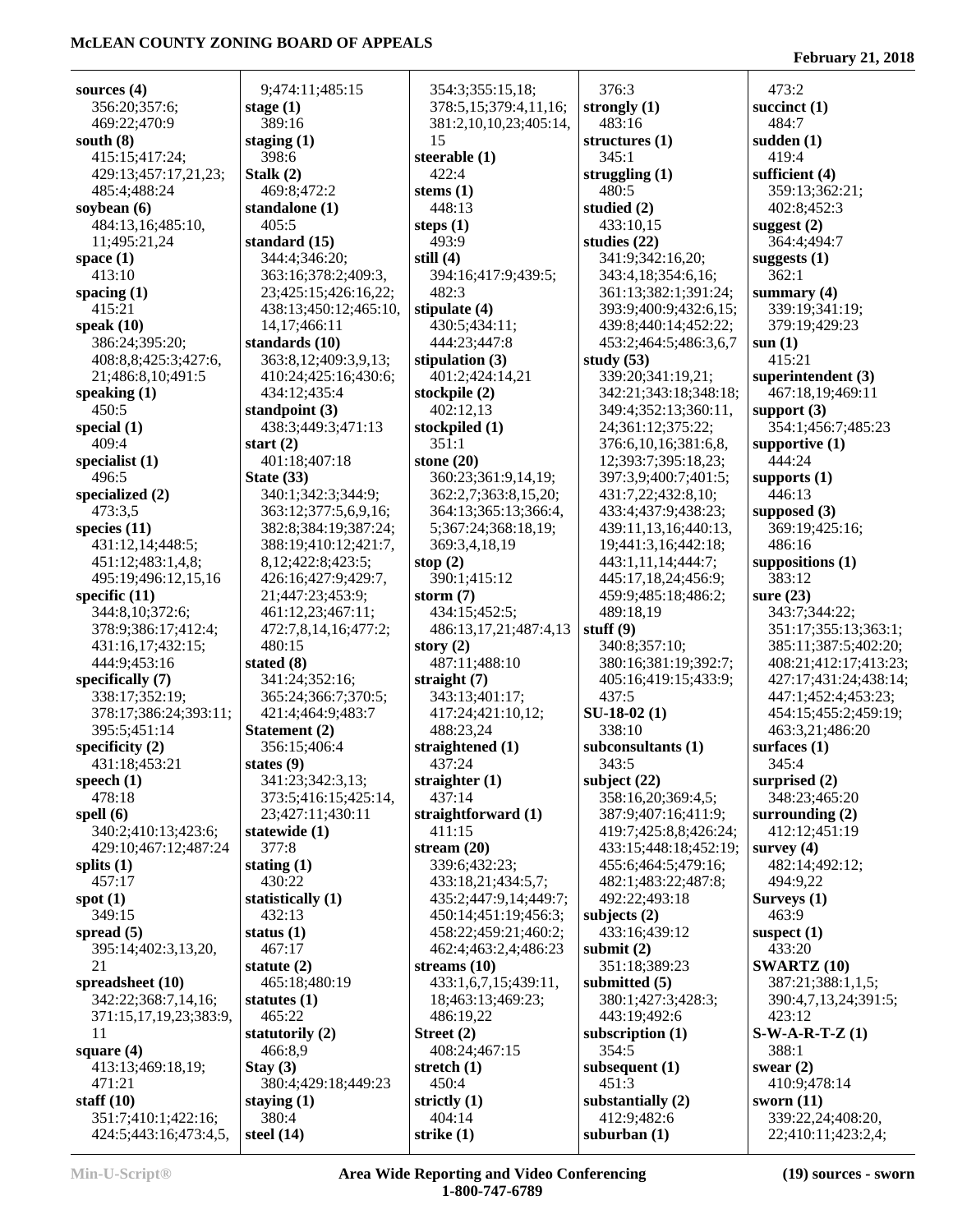#### 429:2;467:2,10;478:16 **SWPPP (2)** 434:20;486:5 **system (2)** 450:23;451:13 **systems (1)** 443:10 **T T101 (10)** 418:10;455:21; 456:11;460:11,19; 461:11,13,16;462:11; 463:7 **T103 (2)** 418:11,12 **T104 (1)** 418:11 **T15 (7)** 456:10,10,15; 457:20;458:5;461:16; 463:5 **T167 (10)** 418:10;455:23; 456:11;459:23;460:9; 461:14,18,23;462:3; 464:3 **T171 (2)** 418:10;464:3 **talk (19)** 338:12;365:7; 377:21,24;386:10,13, 17,20;396:10;404:2,5; 405:9;407:1;412:15; 426:10;454:20;460:16, 22;486:6 **talked (16)** 382:12;387:2; 390:14,15;394:10,14, 14;405:14;418:15; 420:9,13;464:18; 476:9;484:9;489:13; 491:22 **talking (14)** 348:24;415:24; 423:13;426:15;450:3; 455:1,2;476:5,19,20; 482:20;487:1;490:14, 17 **taller (1)** 418:16 **tax (4)** 469:13,21;471:10; 491:1 **taxation (1)** 490:19 **taxes (6)** 409:21;470:18,20; 490:2,4,8 **Taylor (12)** 338:8;391:8,8,12; 396:18;491:14;495:8, 8,11,11,14;496:17 **teachers (1)** 471:20 **team (3)** 346:5;371:21;387:3 **tear (2)** 349:8;418:5 **tearing (2)** 404:8;421:5 **technical (1)** 343:14 **technologies (1)** 342:5 **Ted (3)** 418:20;419:24; 420:20 **telling (4)** 402:3,6;425:22; 487:10 **ten (11)** 370:23;406:8;407:9, 10,11;471:2,20; 482:13;492:12;493:24; 494:8 **tenth (2)** 390:20;423:18 **terminus (1)** 436:1 **terms (10)** 373:22;432:14; 433:21;434:9;439:10; 440:21;442:10;453:4; 454:11;463:16 **terrestrial (4)** 437:19;451:12,19; 465:13 **terrestrial-like (1)** 438:10 **territory (1)** 414:7 **test (1)** 345:23 **testament (1)** 436:20 **testified (9)** 341:10;352:6; 373:15;386:8;389:13; 418:21;476:2;483:1; 486:23 **testify (3)** 390:2;405:8;407:7 **testifying (2)** 341:5;492:24 **testimony (19)** 364:19;365:5; 389:17;390:6;404:24; 405:9;411:7;412:17; 417:5;419:16;429:14; 436:21;437:23;464:16, 18;467:7;480:9; 494:22;495:15 **thanks (6)** 341:17;417:15; 422:23;426:3;491:9; 497:2 **theoretical (2)** 439:5;452:8 **theory (1)** 446:22 **thereafter (2)** 390:21;423:19 **there'd (1)** 398:6 **therefore (6)** 414:5,21;450:13; 470:18;481:16;483:14 **thinking (4)** 347:1;373:22; 439:16,21 **third (4)** 412:11;420:22; 432:12;459:11 **third-party (2)** 356:20;357:5 **though (3)** 390:7;403:10;461:22 **thought (8)** 406:21;413:21; 439:24;440:11;449:22; 452:16;459:8;484:24 **thoughts (2)** 464:4;484:23 **thousands (1)** 409:17 **threatened (2)** 431:12;496:15 **three (15)** 347:20;410:23; 411:5,14,17,22;418:22; 430:24;432:2,2;458:1; 471:1;472:10;477:7; 487:12 **throughout (6)** 342:18;343:17; 344:14;389:1;398:22; 485:6 **throw (4)** 392:17;393:6; 416:17;479:24 **thus (2)** 338:22;339:6 **tiles (1)** 488:7 **Tim (7)** 398:10;426:6; 468:13,20,20;474:18,  $23$ **timer (1)** 407:10 **times (8)** 403:19;453:7;455:7; 470:2;480:4,5,8;484:1 **time's (1)** 417:15 **tip (1)** 435:24 **tipping (6)** 344:22;369:5,8,9; 374:2,5 **today (11)** 338:15;353:14; 369:9,9;373:13;385:7; 390:3;407:22;417:9; 421:18;427:20 **today's (7)** 348:6;352:8;353:6; 369:11;371:6,8;380:23 **together (7)** 342:20,21;345:11; 400:10;442:18;461:3; 468:17 **told (12)** 352:14;418:11; 455:6;456:12;459:22; 460:1,9;461:7,7,8; 462:11;479:19 **tomorrow (6)** 407:23;455:14; 461:21;496:21,24; 497:2 **ton (4)** 379:4,5;381:3,3 **tonight (4)** 339:19;462:20; 476:2;491:6 **tons (6)** 378:4,15,24;379:9; 380:2;484:18 **took (7)** 358:12;385:10,11; 411:3;421:16;471:5; 488:12 **tool (2)** 344:2,4 **tools (2)** 342:21;345:10 **top (12)** 342:12;345:13; 360:19;370:22,24; 371:3,10;373:4;402:3, 5,21;492:7 **topic (1)** 473:12 **topsoil (10)** 369:20,22,24;370:2, 4,7;394:19;395:7,10; 403:7 **tore (1)** 403:23 **total (3)** 368:3;379:15;384:9 **totally (3)** 411:1;412:22;440:19 **touch (2)** 415:14;418:17 **towards (2)** 468:4;490:4 **tower (7)** 375:3;388:8,24; 389:2;420:16,21; 435:17 **towers (5)** 357:9;374:20; 393:18;418:8,16 **town (1)** 457:11 **township (14)** 393:14;403:15,22; 404:8,10,16;413:8; 415:16;416:3;417:24; 421:9;457:18,19; 490:16 **track (3)** 354:3,12,14 **tracking (1)** 354:10 **tracks (1)** 344:13 **tradespeople (1)** 409:17 **traffic (1)** 393:17 **trans (1)** 449:9 **transmission (1)** 342:12 **Transportation (3)** 363:7;382:16,18 **transporting (3)** 375:15;381:14,16 **transverse (1)** 471:21 **travel (3)** 384:16,17;403:15 **traveled (1)** 383:1 **traveling (1)** 389:1 **travels (1)** 455:9 **Travis (3)** 391:8;495:8,11 **treasured (1)** 447:4 **tree (1)** 481:23 **trees (1)** 421:17 **trend (3)** 392:24;405:23;406:1 **trending (2)** 470:24;471:2 **tributaries (2)** 486:18;492:3 **tributary (6)** 442:6;457:3;458:10, 16;463:6;491:18 **tried (1)** 418:17 **trigger (1)** 431:9 **trouble (1)**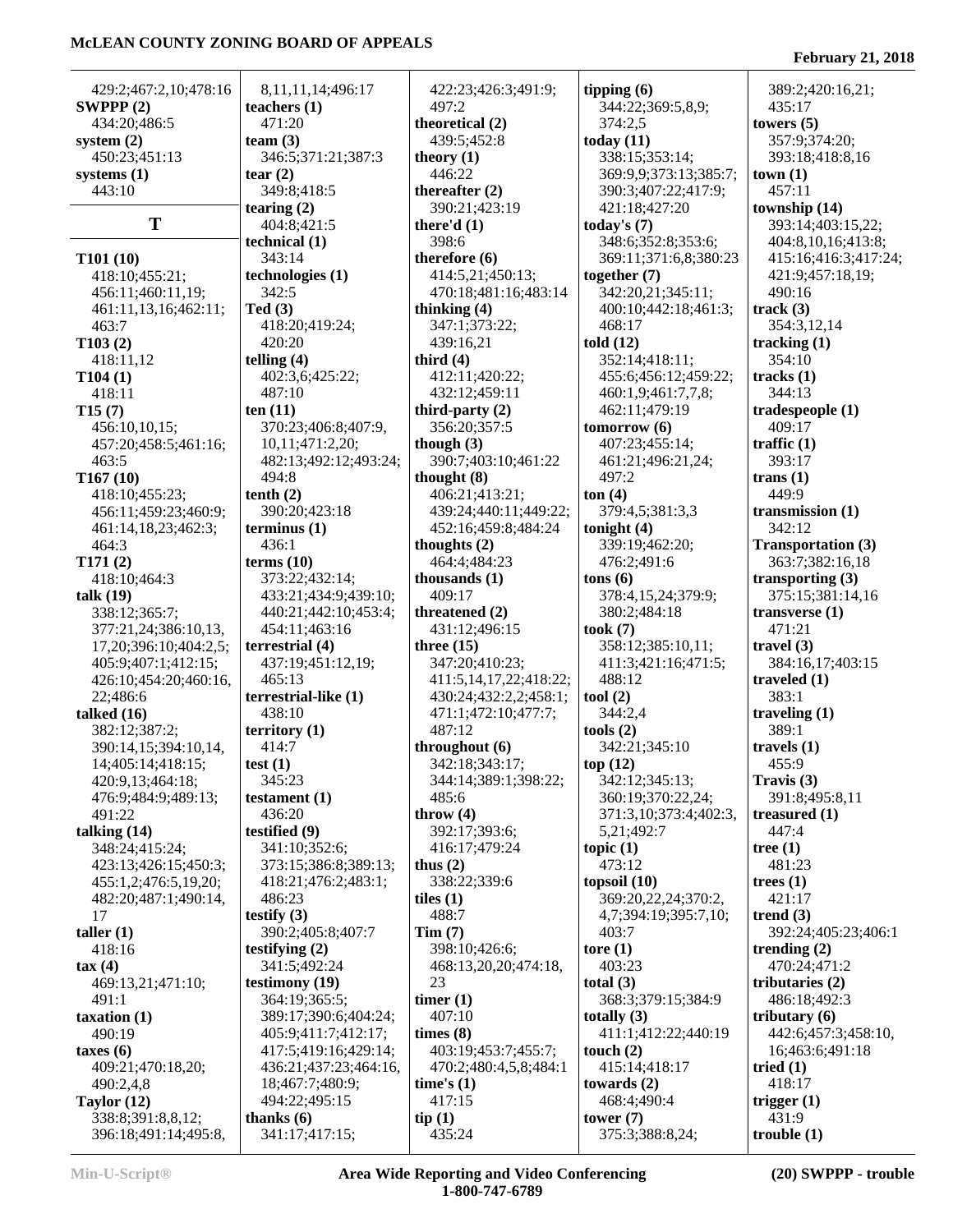$\overline{a}$ 

| 474:17                              | 420:2,4,8,12,15,24;       | underground (4)               | upstream $(3)$              | 17;431:19,20          |
|-------------------------------------|---------------------------|-------------------------------|-----------------------------|-----------------------|
| truck (10)                          | 421:4,14,23;422:6,14;     | 389:4,5;395:19,23             | 437:10;442:7;451:8          | variable (1)          |
| 364:15;366:12,15;                   | 435:18;436:13,20;         | underlined (1)                | upswing $(1)$               | 451:4                 |
| 367:9;375:1,3;381:19;               | 437:13;438:11,17;         | 492:9                         | 472:9                       | variation (1)         |
| 384:16,17;409:19                    | 441:1,6,9;484:4,15,22;    | underneath (1)                | upwards $(3)$               | 432:13                |
| trucking (1)                        | 485:14;495:23;496:24      | 411:19                        | 405:24;406:2;416:15         | variations (2)        |
| 382:22                              | turns(1)                  | understood (3)                | urban(1)                    | 380:6,21              |
| trucks $(3)$                        | 435:23                    | 404:13;484:9,10               | 473:2                       | various (7)           |
| 374:23;393:18;394:7                 | TV(1)                     | unemployed (1)                | $\text{urge} (2)$           | 342:5;355:10;         |
| true(7)                             | 412:3                     | 409:15                        | 434:10;481:2                | 358:15;359:14;412:2;  |
| 355:10,18;356:2;                    | twelfth $(1)$             | unfortunately (1)             | use $(19)$                  | 414:8;455:6           |
| 367:23;382:7;391:16;                | 424:15                    | 425:9                         | 342:22;344:2,12,16;         | vary $(2)$            |
| 481:20                              | twice $(1)$               | union $(3)$                   | 352:10;372:18;377:13;       | 380:19;451:18         |
| trust $(2)$                         | 470:3                     | 377:3,5,11                    | 382:2;383:4;397:11;         | vegetation (3)        |
| 420:3;453:3                         | two(61)                   | unit $(3)$                    | 404:3;405:1;408:4,10;       | 433:18;437:11;        |
| try $(6)$                           | 347:19;381:10;            | 384:8,10;473:6                | 409:4,6;412:7;452:20;       | 451:19                |
| 429:18;433:11;                      | 384:16;392:20;413:1,      | United $(1)$                  | 493:13                      | verify $(11)$         |
| 439:8;446:21;454:2;                 | 8;414:9,12;415:5;         | 342:13                        | used $(34)$                 | 356:6,8;357:18,20;    |
| 487:16                              | 418:19;421:17;422:9;      | units $(1)$                   | 348:13;349:3;               | 358:1,10;360:6;       |
|                                     |                           | 415:1                         |                             |                       |
| trying $(6)$                        | 423:10,11;425:1,11;       |                               | 357:22;361:10,14,19;        | 419:14;462:20,24;     |
| 389:15;419:14;                      | 430:16,24;431:3;          | University (3)                | 362:2,7,13,14,22,23;        | 464:24                |
| 433:9;438:3,19;447:2                | 432:5,24;433:1,4,15,      | 341:2,3;429:22                | 363:8, 16, 20, 22; 364: 13; | Vermilion (8)         |
| turbine (36)                        | 20, 22; 438: 22; 439: 10, | University's (1)              | 365:22;373:1;376:4;         | 339:2;414:11;         |
| 343:10;348:1,5;                     | 18;440:12;442:20;         | 496:4                         | 377:16,17;378:1,23;         | 418:22;456:21;458:13, |
| 361:4;374:17;378:21;                | 445:6,14;450:10;          | unlawful $(3)$                | 381:7;394:11;398:15;        | 15, 15, 23            |
| 383:19;385:17;388:9;                | 455:15,19;456:2,4,11,     | 482:10;492:17;493:6           | 400:24;450:12;460:11;       | versus $(2)$          |
| 392:21,22;397:6;                    | 24;457:22;458:3,4,4,      | unless $(4)$                  | 463:13;470:6,24;471:1       | 392:1;412:21          |
| 399:13,20,23,24;                    | 21, 24; 459: 5, 8, 14;    | 368:11;430:13;                | useful $(9)$                | vertebrate (1)        |
| 400:22;412:20,22;                   | 461:2;463:3;464:7,11,     | 480:21;493:8                  | 352:11,19;353:2,3;          | 429:21                |
| 413:3;415:10,19;                    | 17;470:7;471:1;           | unnamed $(5)$                 | 359:3;362:3;364:7;          | Vestas $(1)$          |
| 431:4;452:23;459:20;                | 472:10;485:23;494:14,     | 442:6;457:3;463:5;            | 376:14;403:7                | 343:13                |
| 460:3,7;462:15;463:6;               | 24;495:1                  | 491:18;492:2                  | user $(2)$                  | Vestas's $(1)$        |
| 470:23;471:7;481:7,7;               | type $(12)$               | unquote $(1)$                 | 367:5;368:18                | 343:14                |
| 485:12;487:18;489:6                 | 357:17;361:9,12,14,       | 469:2                         | uses $(2)$                  | viable $(2)$          |
| turbines (74)                       | 19;362:7;363:8;           | unspecifically $(1)$          | 364:3;412:13                | 396:9,12              |
| 338:23;339:7;357:9,                 | 376:21;377:22;384:2;      | 378:19                        | using $(7)$                 | vibration $(6)$       |
| 14;359:23;365:11;                   | 411:24;445:24             | up(71)                        | 345:10;364:24;              | 439:4;447:21;452:9,   |
| 370:11;374:14;375:10;               | types $(6)$               | 345:12;349:16;                | 430:20;483:12,14;           | 16, 19; 479: 22       |
| 376:2;383:19;384:20,                | 376:2,3,10,12;            | 362:4;363:21;364:6,           | 492:19,21                   | vibrations $(2)$      |
| 24;385:1;392:19;                    | 392:20;452:24             | 14;366:12,15,24;367:3,        | utility $(1)$               | 452:23;489:11         |
| 394:1;397:4,23;401:1;   typical (5) |                           | 5,8,9;369:18;374:22,          | 342:1                       | vicinity $(1)$        |
| 411:12,19;413:1;                    | 362:10;373:7;396:1;       | 22;375:3;377:18;              | utilized (2)                | 412:8                 |
| 414:6,13,20;415:17;                 | 434:5:447:9               | 378:23;381:19;382:14;         | 463:8,14                    | view $(1)$            |
| 416:12,16,19;432:23,                | Typically (5)             | 384:9;394:6;395:8;            | $Ut$ -oh $(1)$              | 391:15                |
| 24;433:5,22;434:2;                  | 348:18,20;483:9;          | 396:16;399:5;403:23;          | 474:17                      | voids $(1)$           |
| 438:5,22;439:4,9;                   | 484:12,16                 | 404:8;405:9,20;407:5,         |                             | 350:15                |
| 442:1,14;444:5;                     |                           | 7, 11, 12, 408: 3, 9, 16, 18; | $\mathbf{V}$                | volumes $(1)$         |
| 445:15,20;446:8;                    | U                         | 411:23;412:14;415:3,          |                             | 347:1                 |
| 448:2;455:15;456:2,                 |                           | 11;416:2,21;417:6,15,         | V136(1)                     | volunteer $(1)$       |
| 24;458:21,24;459:6,                 | ultimately $(3)$          | 22;418:14;419:4,16;           | 343:13                      | 429:19                |
| 14;463:1,3;464:1,7,11,              | 397:11;408:16;            | 421:5;423:12;438:6;           | vaguely $(1)$               |                       |
| 14, 17; 469: 10; 470: 11,           | 453:22                    | 439:2,7;449:8;451:15;         | 488:20                      | W                     |
| 13;471:6,9;475:2,5;                 | unable $(1)$              | 452:2;455:8;457:20;           | value $(19)$                |                       |
| 483:13,15;485:1,7,18,               | 485:9                     | 458:13,17;459:20;             | 354:22;364:5,5;             | Wait $(5)$            |
| 24;488:16;489:2                     | unbiased (1)              | 460:21;468:12;469:20;         | 365:23,24;366:2,6;          | 426:5;460:20,20;      |
| turn(4)                             | 411:8                     | 478:24;480:2;490:3;           | 368:24;378:24;379:4,        | 491:13,14             |
| 356:14;414:20;                      | under $(13)$              | 491:9;494:6                   | 14;381:2;405:20;            | waiting $(1)$         |
| 421:22;445:19                       | 371:21;375:6,6;           | upland $(1)$                  | 469:17;470:17,23;           | 351:2                 |
| Turner (41)                         | 424:1;433:16;448:5;       | 483:3                         | 472:9;476:10;485:17         | waive $(3)$           |
| 338:7;345:22;                       | 449:1;456:4,8;459:8;      | upon $(3)$                    | valued $(2)$                | 425:18,19,19          |
| 346:12;347:10,14,22;                | 476:7;486:7,8             | 356:24;446:11,18              | 345:7;471:15                | walk $(1)$            |
| 406:21;417:21;418:2,                | underestimate (1)         | upper $(1)$                   | values $(6)$                | 478:23                |
| 6,8,14;419:11,14,19;                | 437:18                    | 451:14                        | 378:11;412:10,15,           | <b>WALLEY</b> (4)     |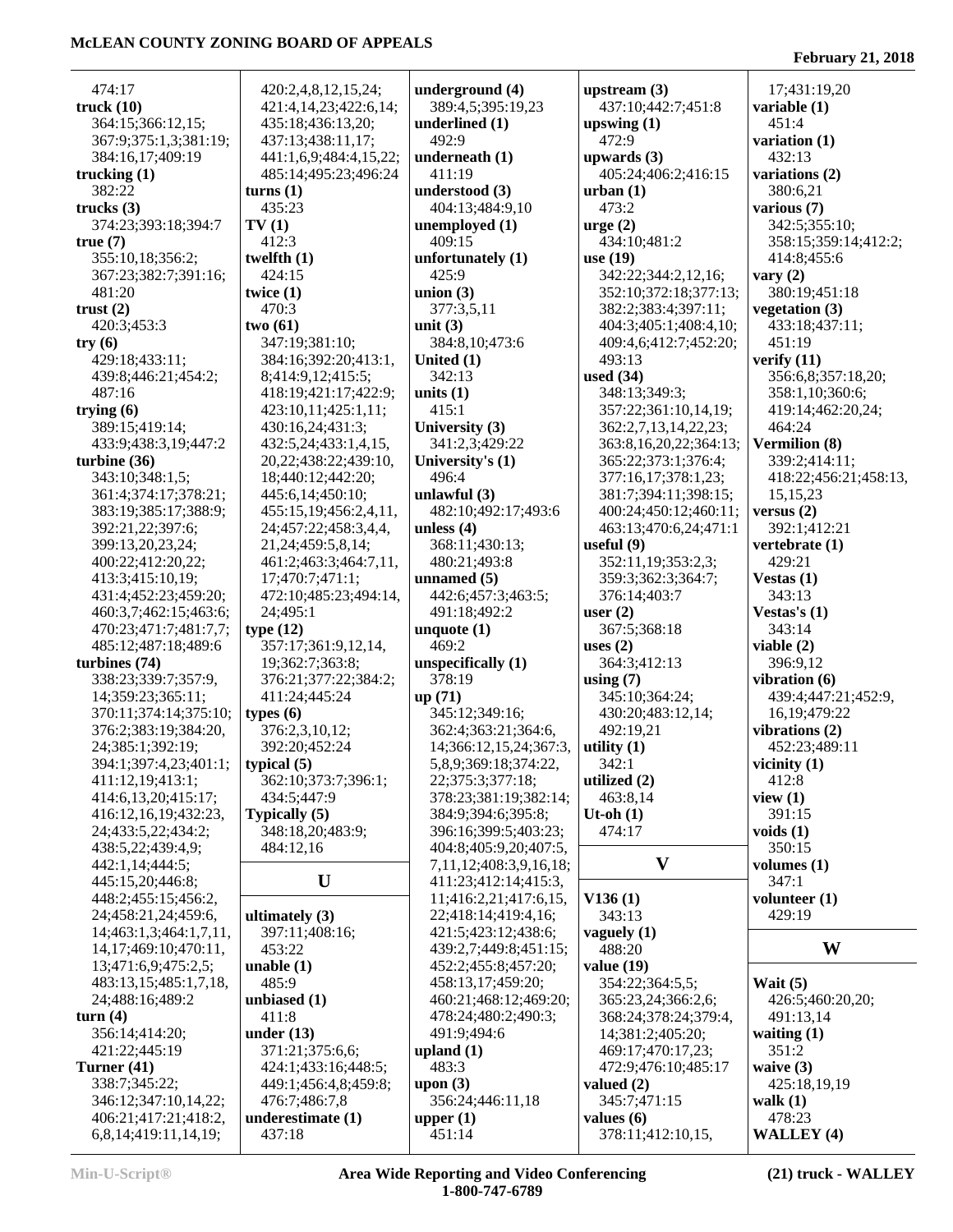| 407:3;408:1;425:5;                          | 484:12,17                                | 494:12                                   | 340:15,16;342:9;                    |                        |
|---------------------------------------------|------------------------------------------|------------------------------------------|-------------------------------------|------------------------|
| 435:7                                       | Wesleyan (1)                             | windbreak (1)                            | 353:20;375:9,13;                    | $\mathbf{Z}$           |
| wants $(3)$                                 | 496:3                                    | 415:12                                   | 377:23;385:23;391:21;               |                        |
| 368:18;425:3;472:22                         | west $(2)$                               | windmills $(2)$                          | 409:16,18;421:24;                   | zero $(4)$             |
| Ward $(2)$                                  | 418:1;456:14                             | 476:12,14                                | 443:7;446:14;450:23;                | 366:7,9,10;414:3       |
| 340:4,10                                    | western $(1)$                            | windows $(1)$                            | 468:5;469:4                         | Ziegler $(10)$         |
| $W-A-R-D(1)$                                | 470:4                                    | 416:9                                    | worked (2)                          | 422:24;423:3,4,7,7,    |
| 340:10                                      | Westgate (2)                             | Winterland (31)                          | 441:13;451:13                       | 11;424:4,23;425:10,21  |
| washed $(2)$                                | 388:2;423:8                              | 396:20,20,23;398:8;                      | working $(1)$                       | $Z-I-E-G-L-E-R(1)$     |
| 487:11,13                                   | Weston $(5)$                             | 407:19,21,21;424:11,                     | 461:2                               | 423:8                  |
| washout $(1)$                               | 418:1;463:24;464:8,                      | 11;425:18,24;426:3;                      | works $(5)$                         | zoning $(6)$           |
| 488:11                                      | 12,15                                    | 445:8,8,10;454:14;                       | 371:21;441:15;                      | 338:3;341:10;          |
| water $(15)$                                | whatnot $(1)$                            | 478:6,7,7,11,16,17,22,                   | 450:22;490:20,21                    | 424:13;428:15;466:5;   |
| 417:6;434:15;452:6;                         | 395:19                                   | 22;484:14,21,24;                         | world $(2)$                         | 491:7                  |
| 453:1;455:10;486:13,                        | what's $(9)$                             | 485:23;486:16;487:5;                     | 450:15,21                           | zoologist(1)           |
| 17,21;487:4,13;488:7,                       | 340:18,22;352:10,                        | 491:17                                   | worst $(2)$                         | 429:21                 |
| 12, 13; 489: 2, 7                           | 10;417:13;421:3;                         | wires $(1)$                              | 349:24;393:5                        | zoology(1)             |
| watershed $(5)$                             | 432:6;444:10;473:19                      | 388:24                                   | worth $(7)$                         | 446:23                 |
| 446:2,6;456:22;                             | whenever $(1)$                           | wish $(2)$                               | 405:17;433:19;                      |                        |
| 458:23;490:18                               | 351:15                                   | 407:12;408:7                             | 439:19;445:22;454:13;               | $\mathbf{1}$           |
| watersheds $(1)$                            | wherever $(1)$                           | wishes $(1)$                             | 469:7;471:11                        |                        |
| 446:7                                       | 395:14                                   | 407:6<br>wishy-washy $(1)$               | wrap(1)                             | 1(2)                   |
| waterway $(1)$<br>489:7                     | White $(1)$                              |                                          | 413:15                              | 409:3;435:12           |
|                                             | 453:11<br>whoa $(1)$                     | 411:10<br>within $(52)$                  | wrapping $(1)$<br>401:15            | 1,025(1)               |
| waterways $(1)$<br>486:18                   | 413:18                                   | 341:8;343:10;344:7,                      | write $(1)$                         | 469:18                 |
| wattage $(1)$                               | whole $(6)$                              | 8;346:17,22;367:4,10;                    | 463:15                              | 1,046(1)               |
| 471:4                                       | 365:1;400:5;454:5;                       | 368:3,4,7;371:16;                        | written $(2)$                       | 469:19                 |
| way $(23)$                                  | 468:2;469:18;485:8                       | 377:10;378:7,10,11,18,                   | 466:12,13                           | 1.2(2)                 |
| 342:19;346:12,13;                           | who's $(2)$                              | 21;379:18;383:10,20;                     |                                     | 471:1,2                |
| 348:11,14;364:18;                           | 403:22;417:10                            | 392:14;395:10;400:5,                     | Y                                   | 1.22(1)                |
| 384:15,18,18;402:20;                        | wide $(4)$                               | 22;401:5;404:18;                         |                                     | 470:24                 |
| 410:22,24;413:5;                            | 360:10;414:6;                            | 413:1;431:24;432:23;                     | yard $(8)$                          | 10(11)                 |
|                                             |                                          |                                          |                                     |                        |
|                                             |                                          |                                          |                                     | 341:9;345:15;          |
| 419:16;420:4;422:2;                         | 453:13;487:16                            | 433:1;434:2;436:15,                      | 375:4;416:10;418:5;                 | 354:16;355:2,5;359:8,  |
| 443:13;449:14;452:11;<br>479:7,10,11;490:21 | widely $(2)$<br>481:20;493:23            | 16;437:6;440:21;<br>445:15;446:5;455:16; | 421:5,16;422:1,10,11<br>yards $(2)$ | 12;424:18;464:2,4;     |
| ways $(8)$                                  | widen $(2)$                              | 458:2,21;459:11,16,21;                   |                                     | 476:10                 |
| 364:24;384:16,17;                           | 394:3;421:21                             | 462:3;463:1,4;464:14;                    | 372:2;375:2<br>Yates $(2)$          | 101(6)                 |
| 430:16;448:6;454:1;                         | widened $(1)$                            | 487:18;488:24;494:8,                     | 455:10;457:19                       | 456:24;457:21,23;      |
| 471:19;473:3                                | 393:15                                   | 14                                       | year(21)                            | 459:3,4;460:12         |
| weather $(1)$                               | width $(1)$                              | without $(10)$                           | 348:9,19;353:12;                    | 103(1)                 |
| 358:16                                      | 401:22                                   | 362:6;412:21;413:4;                      | 359:17;403:19;424:15,               | 420:16                 |
| weathered $(1)$                             | wildlife $(12)$                          | 452:17;482:11;483:4;                     | 19, 19, 20; 432: 12;                | 11(2)                  |
| 468:3                                       | 430:10,18;447:21;                        | 484:20;492:17;493:7,                     | 442:21,21;471:1,2,6;                | 351:20;470:7<br>12(10) |
| website $(1)$                               | 448:5,10;463:9;                          | 18                                       | 472:5,7,10;477:5,20;                | 341:9;354:16,20,24;    |
| 479:4                                       | 479:23;482:18;485:19;                    | witness $(5)$                            | 491:1                               | 355:3,5,7,17,23;477:8  |
| weekends $(1)$                              | 489:12,17;493:24                         | 339:12;341:13,14;                        | years $(45)$                        | 127(3)                 |
| 496:5                                       | willing $(3)$                            | 411:8;422:23                             | 341:8, 10, 24; 342: 23;             | 462:13,14,14           |
| weekly (3)                                  | 366:17;448:8;454:3                       | witnesses $(1)$                          | 343:2;348:7,12,16;                  | 15(5)                  |
| 354:7;434:23;487:2                          | wind $(44)$                              | 407:15                                   | 352:17,21;354:15,17,                | 370:21;456:24;         |
| weeks $(1)$                                 | 341:20;342:5;346:1,                      | wondering $(2)$                          | 20;355:3,5;359:14;                  | 459:3;460:12;467:20    |
| 408:15                                      | 3;352:11,18;353:2,3;                     | 428:20;484:10                            | 363:21;365:3;369:9;                 | 150(1)                 |
| weight $(4)$                                | 354:2;356:10;357:7;                      | woods $(1)$                              | 371:7;380:16;390:20;                | 342:2                  |
| 343:11;392:23;                              | 358:11,13;359:14,18;                     | 452:18                                   | 405:16,21;423:19;                   | 1500(1)                |
| 403:20,21                                   | 361:23;362:3,14;                         | word $(4)$                               | 432:2,6,13;451:14;                  | 416:17                 |
| weights $(2)$                               | 364:7;366:21;367:4;                      | 394:11;398:7;                            | 467:20;469:10;470:17,               | 16(3)                  |
| 343:15;357:14                               | 376:2;378:21;392:4;                      | 481:15;496:21                            | 19;471:1;472:10,13,                 | 341:8,24;360:9         |
| welfare $(5)$                               | 411:19;423:17;430:15;                    | wording $(1)$                            | 24;476:20,21,22;477:3,              | 1600(1)                |
| 409:6,8,22,23;412:5                         | 431:16,18,20;432:7;                      | 411:17                                   | 8,8,17,19                           | 416:17                 |
| well-known (1)                              | 435:17;439:9;449:11,                     | words $(4)$                              | yellow(1)<br>492:9                  | 167(4)                 |
| 437:3<br>Weren't $(4)$                      | 22;453:22;463:10;<br>464:14;466:1;469:8; | 439:1;442:17;464:9;<br>471:24            | yesterday $(3)$                     | 457:22,23;459:3;       |
| 352:14;439:12;                              | 482:12;483:12;492:11;                    | work (17)                                | 414:16,17;459:23                    | 461:15<br>187.74(1)    |